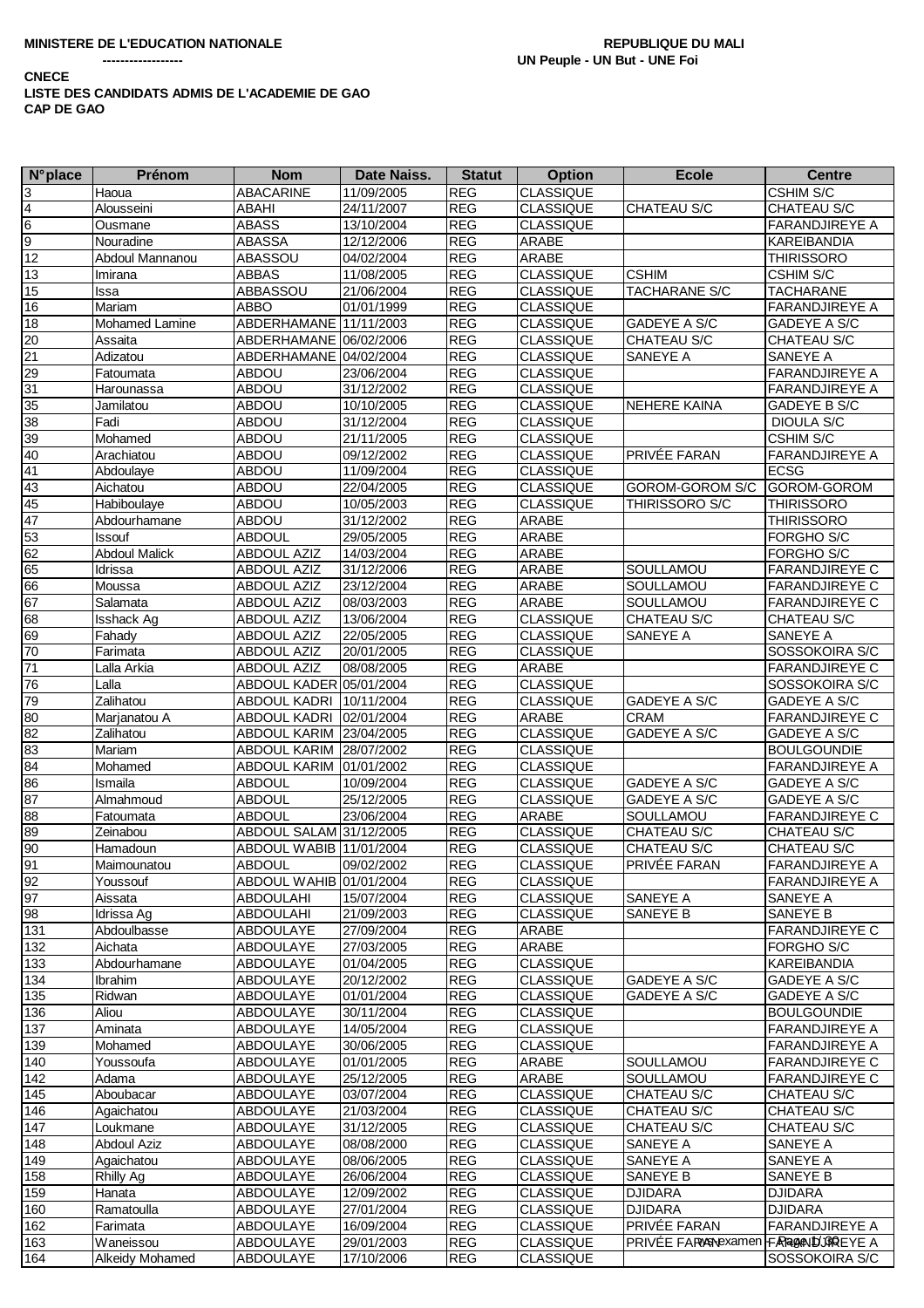--------

| <b>N°</b> place | <b>Prénom</b>        | <b>Nom</b>              | Date Naiss. | <b>Statut</b>  | <b>Option</b>    | <b>Ecole</b>            | <b>Centre</b>         |
|-----------------|----------------------|-------------------------|-------------|----------------|------------------|-------------------------|-----------------------|
| 165             | Djamilatou           | <b>ABDOULAYE</b>        | 31/12/2003  | <b>REG</b>     | <b>ARABE</b>     |                         | <b>FARANDJIREYE C</b> |
| 166             | Mohamed Ibrahim      | <b>ABDOULAYE</b>        | 15/03/2006  | <b>REG</b>     | <b>CLASSIQUE</b> |                         | <b>ECSG</b>           |
| 167             | Oumar                | <b>ABDOULAYE</b>        | 11/08/2005  | <b>REG</b>     | <b>CLASSIQUE</b> |                         | <b>ECSG</b>           |
| 168             | Fatoumata            | <b>ABDOULAYE</b>        | 20/08/2005  | <b>REG</b>     | <b>CLASSIQUE</b> |                         | <b>ECSG</b>           |
| 169             | Diahara              | ABDOULAYE               | 11/09/2005  | <b>REG</b>     | <b>CLASSIQUE</b> |                         | <b>ECSG</b>           |
| 170             | Albachir             | ABDOULAYE               | 19/05/2004  | <b>REG</b>     | <b>CLASSIQUE</b> |                         | <b>ECSG</b>           |
| 171             | Hadjarata            | <b>ABDOULAYE</b>        | 19/02/2002  | <b>REG</b>     | <b>CLASSIQUE</b> |                         | <b>ECSG</b>           |
| 172             | Ramdane              | ABDOULAYE               | 22/08/2005  | <b>REG</b>     | <b>CLASSIQUE</b> | <b>NAATA</b>            | <b>CSHIM S/C</b>      |
| 173             | Yehia                | <b>ABDOULAYE</b>        | 25/12/2004  | <b>REG</b>     | <b>CLASSIQUE</b> | <b>KADJI S/C</b>        | <b>KADJI</b>          |
| 174             | Adizatou             | ABDOULAYE               | 19/11/2005  | <b>REG</b>     | <b>CLASSIQUE</b> | <b>TACHARANE S/C</b>    | <b>TACHARANE</b>      |
| 175             | Boubacar             | <b>ABDOULAYE</b>        | 01/01/2005  | REG            | <b>CLASSIQUE</b> | TACHARANE S/C           | <b>TACHARANE</b>      |
|                 |                      |                         |             | <b>REG</b>     | <b>CLASSIQUE</b> |                         | <b>THIRISSORO</b>     |
| 176             | Assiétou             | <b>ABDOULAYE</b>        | 31/12/2002  |                |                  | THIRISSORO S/C          |                       |
| 177             | Mohamed              | <b>ABDOULAYE</b>        | 05/09/2004  | <b>REG</b>     | <b>CLASSIQUE</b> | <b>BAGOUNDIE S/C</b>    | <b>BAGOUNDIE</b>      |
| 178             | Oumar                | <b>ABDOULAYE</b>        | 17/11/2003  | <b>REG</b>     | <b>CLASSIQUE</b> | <b>BAGOUNDIE S/C</b>    | <b>BAGOUNDIE</b>      |
| 179             | Issa                 | <b>ABDOULAYE</b>        | 25/11/2004  | <b>REG</b>     | ARABE            |                         | <b>THIRISSORO</b>     |
| 180             | <b>Ibrahim</b>       | <b>ABDOULAYE</b>        | 03/02/2002  | <b>REG</b>     | ARABE            |                         | <b>THIRISSORO</b>     |
| 181             | Nafissatou           | <b>ABDOULAYE</b>        | 24/09/2004  | <b>REG</b>     | <b>CLASSIQUE</b> |                         | <b>CSHIM S/C</b>      |
| 191             | Adama                | ABDOULAYE M             | 25/02/2004  | <b>REG</b>     | ARABE            | <b>CRAM</b>             | <b>FARANDJIREYE C</b> |
| 192             | Abdoulaye            | <b>ABDOULAZIZ</b>       | 19/04/2004  | REG            | <b>CLASSIQUE</b> |                         | DIOULA S/C            |
| 195             | Mohomodou            | ABDOUL-AZIZE            | 22/08/2004  | <b>REG</b>     | <b>CLASSIQUE</b> | <b>HAMAKOULADJI</b>     | <b>HAMAKOULADJI</b>   |
| 201             | Adama                | ABDOULHAMID             | 12/10/2004  | <b>REG</b>     | <b>CLASSIQUE</b> | CHATEAU S/C             | CHATEAU S/C           |
| 205             | Ali                  | ABDOULKADER             | 15/12/2004  | <b>REG</b>     | <b>CLASSIQUE</b> |                         | FARANDJIREYE A        |
| 206             | Adizatou             | ABDOULKADER             | 18/04/2004  | REG            | ARABE            | SOULLAMOU               | FARANDJIREYE C        |
| 211             | Abdouroufou          | ABDOULKADRI             | 31/12/2006  | <b>REG</b>     | <b>CLASSIQUE</b> |                         | KAREIBANDIA           |
| 212             | Tamy                 | ABDOULKADRI             | 06/03/2006  | <b>REG</b>     | <b>CLASSIQUE</b> |                         | <b>ECSG</b>           |
| 223             | Oumar                | ABDOULKARIM             | 15/05/2006  | <b>REG</b>     | <b>ARABE</b>     | SOULLAMOU               | FARANDJIREYE C        |
| 225             | Abdoulmajid          | ABDOULKARIM             | 31/12/2006  | <b>REG</b>     | <b>CLASSIQUE</b> | CHATEAU S/C             | CHATEAU S/C           |
| 226             | Aliou                | ABDOULKARIM             | 12/08/2002  | <b>REG</b>     | <b>CLASSIQUE</b> | GOROM-GOROM S/C         | GOROM-GOROM           |
| 228             | Abdoulaye            | ABDOULKOUDO 18/10/2003  |             | <b>REG</b>     | <b>CLASSIQUE</b> |                         | <b>FARANDJIREYE A</b> |
| 231             | Ismael Ag            | ABDOULMAJID             | 18/10/2003  | <b>REG</b>     | <b>CLASSIQUE</b> |                         | <b>ECSG</b>           |
| 232             | Souha Walet          | ABDOUL-MAJID            | 01/02/2006  | <b>REG</b>     | <b>CLASSIQUE</b> |                         | <b>ECSG</b>           |
| 236             | Fatoumata            | ABDOULMOMINI 08/06/2004 |             | <b>REG</b>     | <b>CLASSIQUE</b> | CHATEAU S/C             | CHATEAU S/C           |
| 237             | Bouchira             | ABDOULMOUMI 31/12/2006  |             | <b>REG</b>     | <b>CLASSIQUE</b> | CHATEAU S/C             | CHATEAU S/C           |
| 240             | Hamou Ould           | ABDOULRAZAC             | 25/06/2005  | REG            | <b>CLASSIQUE</b> | PRIVÉE FARAN            | <b>FARANDJIREYE A</b> |
| 241             | <b>Issoufi</b>       | ABDOULSALAM             | 14/04/2004  | <b>REG</b>     | <b>ARABE</b>     | <b>ITTIHAD BAGNADJI</b> | <b>DOUMBARIA</b>      |
| 244             | Azahara              | ABDOUL-                 | 31/12/2005  | <b>REG</b>     | <b>CLASSIQUE</b> |                         | CSHIM S/C             |
| 249             | Abdousamad           | ABDOURAHAMA 31/12/2006  |             | <b>REG</b>     | <b>ARABE</b>     |                         | FARANDJIREYE C        |
| 252             | Haoulatou            | ABDOURAZACK 23/12/2005  |             | <b>REG</b>     | ARABE            |                         | FORGHO <sub>S/C</sub> |
| 254             | Hawa                 | ABDOURAZACK 29/07/2006  |             | <b>REG</b>     | CLASSIQUE        | <b>ASKIA</b>            | ALJANABANDIA          |
| 271             |                      |                         | 23/04/1994  | $\overline{c}$ | <b>CLASSIQUE</b> | <b>CL</b>               | <b>CAMP FIRHOUM</b>   |
|                 | Alhousseini          | ABDOURHAMA              | 31/12/2003  | REG            |                  | MAGNADAOUE S/C          |                       |
| 272             | Ramatoulaye          | <b>ABDOURHAMA</b>       |             |                | <b>CLASSIQUE</b> |                         | <b>MAGNADOUE</b>      |
| 273             | Abdoulaye            | ABDOURHAMA              | 01/01/2005  | <b>REG</b>     | <b>ARABE</b>     |                         | <b>FARANDJIREYE C</b> |
| 274             | Zeinabou             | ABDOURHAMA 29/10/1999   |             | <b>REG</b>     | <b>CLASSIQUE</b> |                         | <b>BOULGOUNDIE</b>    |
| 275             | Mariam               | ABDOURHAMA              | 31/12/2004  | <b>REG</b>     | ARABE            | SOULLAMOU               | <b>FARANDJIREYE C</b> |
| 276             | Aboubacarine         | ABDOURHAMA              | 12/11/2002  | <b>REG</b>     | <b>ARABE</b>     | SOULLAMOU               | <b>FARANDJIREYE C</b> |
| 277             | <b>Abdoul Nasser</b> | ABDOURHAMA              | 01/01/2005  | <b>REG</b>     | <b>CLASSIQUE</b> | CHATEAU S/C             | CHATEAU S/C           |
| 278             | Housseini            | ABDOURHAMA              | 01/01/2005  | <b>REG</b>     | <b>CLASSIQUE</b> | CHATEAU S/C             | CHATEAU S/C           |
| 280             | Fatoumata            | <b>ABDOURHAMA</b>       | 31/12/2005  | <b>REG</b>     | <b>CLASSIQUE</b> | CHATEAU S/C             | CHATEAU S/C           |
| 281             | Halidou              | ABDOURHAMA              | 01/01/2004  | REG            | ARABE            | CRAM                    | <b>FARANDJIREYE C</b> |
| 285             | Seydou               | ABDOURHAMA              | 06/04/2006  | <b>REG</b>     | <b>CLASSIQUE</b> | NEHERE KAINA            | GADEYE B S/C          |
| 286             | Hadi                 | ABDOURHAMA              | 03/02/2003  | <b>REG</b>     | <b>CLASSIQUE</b> |                         | DIOULA S/C            |
| 288             | Fadi                 | <b>ABDOURHAMA</b>       | 06/09/2004  | REG            | <b>CLASSIQUE</b> | SANEYE B                | SANEYE B              |
| 291             | Amadou               | <b>ABDOURHAMA</b>       | 16/12/2006  | <b>REG</b>     | <b>CLASSIQUE</b> |                         | <b>ECSG</b>           |
| 292             | Alhousna             | ABDOURHAMA              | 23/03/2004  | <b>REG</b>     | <b>CLASSIQUE</b> |                         | <b>ECSG</b>           |
| 293             | Fatoumata            | ABDOURHAMA              | 23/03/2004  | <b>REG</b>     | <b>CLASSIQUE</b> |                         | <b>ECSG</b>           |
| 295             | Rabiétou             | ABDOURHAMA              | 01/01/2003  | <b>REG</b>     | <b>CLASSIQUE</b> | <b>THIRISSORO S/C</b>   | <b>THIRISSORO</b>     |
| 296             | Morou                | <b>ABDOURHAMA</b>       | 31/12/2004  | <b>REG</b>     | ARABE            |                         | <b>TACHARANE</b>      |
| 297             | Ahamadou             | ABDOURHAMA              | 16/10/2005  | <b>REG</b>     | ARABE            |                         | <b>BAGOUNDIE</b>      |
| 298             | Teya                 | ABDOURHAMA              | 23/03/2004  | <b>REG</b>     | ARABE            |                         | <b>BAGOUNDIE</b>      |
| 299             | Aminta               | ABDOURHAMA              | 10/04/2004  | REG            | ARABE            |                         | <b>THIRISSORO</b>     |
| 300             | Nana                 | ABDOURHAMA              | 11/01/2006  | <b>REG</b>     | <b>CLASSIQUE</b> |                         | CSHIM S/C             |
| 313             | Larmatou             | ABDOUSSALAM 01/01/2004  |             | <b>REG</b>     | <b>CLASSIQUE</b> | PRIVÉE FARAN            | <b>FARANDJIREYE A</b> |
| 315             | Ousmane              | ABDOUSSALAMI 28/03/2007 |             | <b>REG</b>     | <b>CLASSIQUE</b> | SANEYE A                | <b>SANEYE A</b>       |
| 316             | Hindou               | ABDOUSSALAMI 07/05/2005 |             | REG            | <b>CLASSIQUE</b> |                         | SOSSOKOIRA S/C        |
| 317             | Alassane             | ABDOUSSALAMI 13/06/2006 |             | <b>REG</b>     | <b>CLASSIQUE</b> | GOROM-GORGAMaBMEn       | GPARGONA/GOROM        |
| 320             | Aissata              | ABDRAHAMANE 20/03/2004  |             | <b>REG</b>     | <b>CLASSIQUE</b> | FORGHO S/C              | <b>FORGHO S/C</b>     |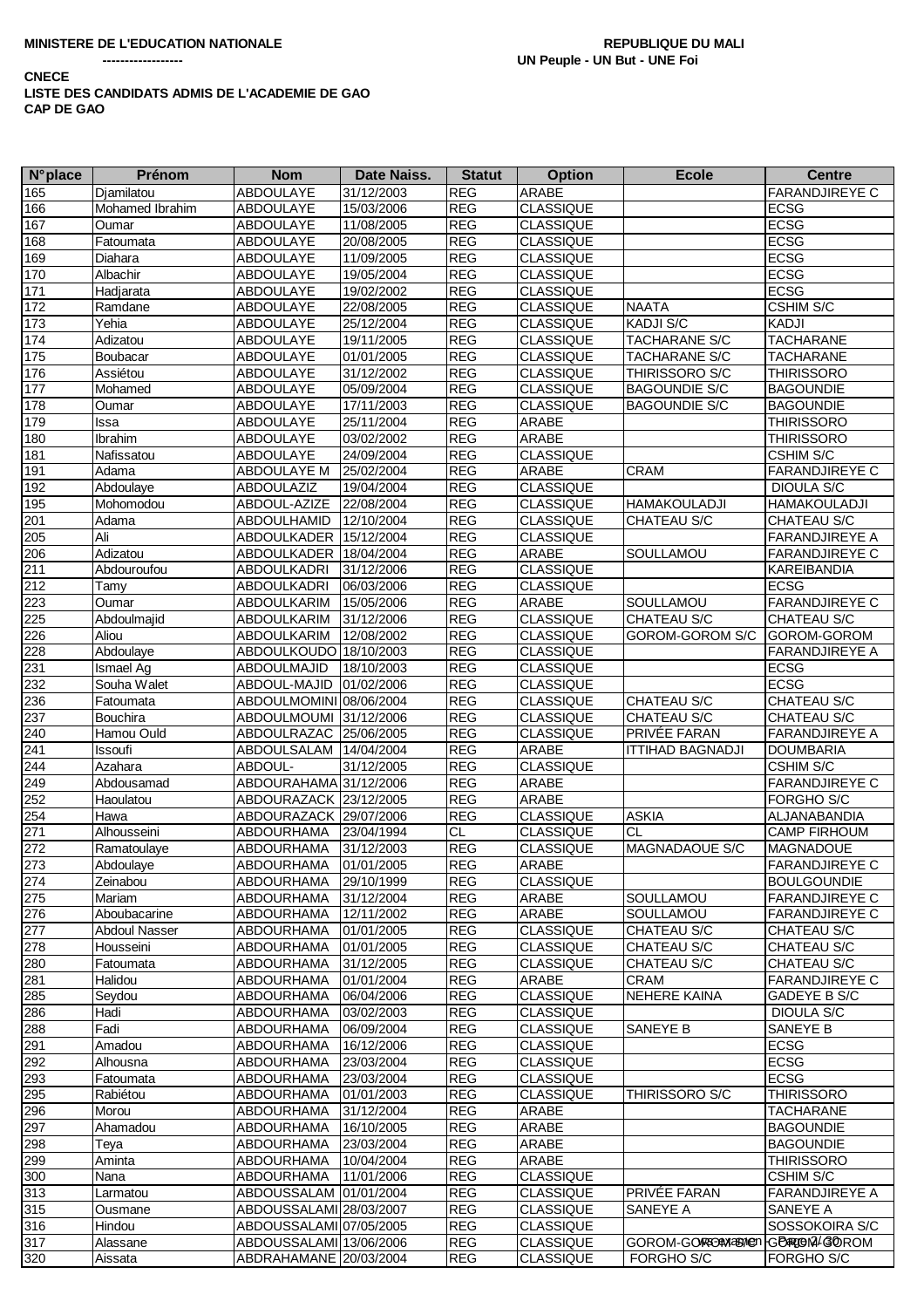| <b>N°</b> place | Prénom                 | <b>Nom</b>             | Date Naiss. | <b>Statut</b> | <b>Option</b>    | <b>Ecole</b>         | <b>Centre</b>            |
|-----------------|------------------------|------------------------|-------------|---------------|------------------|----------------------|--------------------------|
| 323             | <b>Balkissa</b>        | ABDRAHAMANE 01/04/2004 |             | <b>REG</b>    | <b>CLASSIQUE</b> |                      | <b>DIOULA S/C</b>        |
| 326             | Zouweyratou            | ABDRAMANE              | 15/09/2002  | <b>REG</b>    | <b>CLASSIQUE</b> | <b>DJIDARA</b>       | <b>DJIDARA</b>           |
| 327             | Fatalmoudou            | ABDRAMANE              | 01/02/2002  | <b>REG</b>    | <b>CLASSIQUE</b> | <b>BAGOUNDIE S/C</b> | <b>BAGOUNDIE</b>         |
| 330             | Aissata                | <b>ABIBOULAYE</b>      | 19/02/2004  | REG           | <b>ARABE</b>     |                      | FORGHO S/C               |
| 332             | Sidi Mohamed           | ABIDADARI              | 16/11/2005  | REG           | <b>ARABE</b>     |                      | FARANDJIREYE C           |
| 333             | Fatouma Wt             | <b>ABIDOU</b>          | 02/12/2004  | <b>REG</b>    | <b>CLASSIQUE</b> | SANEYE B             | SANEYE B                 |
| 335             | Hadizetou Walet        | ABOU                   | 08/09/2004  | REG           | <b>CLASSIQUE</b> |                      | <b>ECSG</b>              |
| 336             | Attaher                | ABOU                   | 24/02/2005  | REG           | <b>CLASSIQUE</b> | <b>NAATA</b>         | CSHIM S/C                |
| 338             | Abou Hanifa            | <b>ABOUBA</b>          | 19/06/2003  | <b>REG</b>    | <b>CLASSIQUE</b> | <b>FORGHO S/C</b>    | FORGHO S/C               |
| 347             | Halimatou              | <b>ABOUBACAR</b>       | 10/12/2004  | REG           | <b>CLASSIQUE</b> | DOUMBARIA S/C        | <b>DOUMBARIA</b>         |
| 348             | Zoulkaleini            | ABOUBACAR              | 15/06/2005  | REG           | ARABE            | <b>CRAM</b>          | FARANDJIREYE C           |
| 352             | Fatoumata              | ABOUBACAR              | 20/11/2004  | <b>REG</b>    | <b>CLASSIQUE</b> |                      | <b>DIOULA S/C</b>        |
| 353             | Diahara                | <b>ABOUBACAR</b>       | 23/05/2004  | <b>REG</b>    | <b>CLASSIQUE</b> |                      | SOSSOKOIRA S/C           |
| 355             | Soumaila               | <b>ABOUBACAR</b>       | 27/07/2004  | REG           | <b>CLASSIQUE</b> |                      | <b>CSHIM S/C</b>         |
| 358             | Issa                   | ABOUBACARIN            | 12/11/2004  | <b>REG</b>    | <b>ARABE</b>     | <b>CRAM</b>          | <b>FARANDJIREYE C</b>    |
| 362             | Halimatou              | ABOUBACRINE            | 05/09/2004  | <b>REG</b>    | <b>CLASSIQUE</b> |                      | <b>BOULGOUNDIE</b>       |
| 363             | Zaliha                 | ABOUBACRINE            | 01/02/2004  | REG           | <b>ARABE</b>     | SOULLAMOU            | <b>FARANDJIREYE C</b>    |
| 364             | Moussa                 | <b>ABOUBACRINE</b>     | 29/11/2002  | <b>REG</b>    | <b>CLASSIQUE</b> | CHATEAU S/C          | CHATEAU S/C              |
| 365             | Fatoumata              | ABOUBACRINE            | 26/09/2004  | <b>REG</b>    | <b>CLASSIQUE</b> | CHATEAU S/C          | CHATEAU S/C              |
| 367             | Fadimata               | ABOUBACRINE 01/01/2004 |             | REG           | <b>CLASSIQUE</b> | SANEYE A             | SANEYE A                 |
| 373             | Azahara                | ABOUBACRINE            | 25/12/2005  | REG           | <b>CLASSIQUE</b> | <b>ASKIA</b>         | ALJANABANDIA             |
| 375             | Chafatou               | <b>ABOUCALADIM</b>     | 12/02/2003  | REG           | <b>CLASSIQUE</b> | <b>GADEYE A S/C</b>  | <b>GADEYE A S/C</b>      |
| 377             | Aliou                  | <b>ABOUZEIDI</b>       | 29/11/2001  | <b>REG</b>    | <b>CLASSIQUE</b> |                      | <b>FARANDJIREYE A</b>    |
| 388             | Sadou                  | <b>ADAMA</b>           | 31/12/2003  | <b>REG</b>    | <b>ARABE</b>     |                      | FORGHO S/C               |
| 389             | Mohomodou              | <b>ADAMA</b>           | 31/12/2004  | REG           | <b>CLASSIQUE</b> | <b>DOUMBARIA S/C</b> | <b>DOUMBARIA</b>         |
| 390             | Chehida                | <b>ADAMA</b>           | 15/03/2002  | REG           | <b>CLASSIQUE</b> | <b>GADEYE A S/C</b>  | GADEYE A S/C             |
| 392             | Fadimata               | <b>ADAMA</b>           | 06/01/2005  | REG           | <b>CLASSIQUE</b> |                      | FARANDJIREYE A           |
| 393             | Fatoumata              | <b>ADAMA</b>           | 21/03/2005  | REG           | <b>CLASSIQUE</b> |                      | FARANDJIREYE A           |
| 396             | Safietou               | <b>ADAMA</b>           | 31/12/2003  | REG           | <b>CLASSIQUE</b> | <b>DJIDARA</b>       | <b>DJIDARA</b>           |
| 397             | Alfadilatou            | <b>ADAMA</b>           | 08/05/2006  | <b>REG</b>    | <b>CLASSIQUE</b> | PRIVÉE FARAN         | <b>FARANDJIREYE A</b>    |
| 398             | Sarata                 | <b>ADAMA</b>           | 10/02/2003  | REG           | <b>CLASSIQUE</b> | KADJI S/C            | KADJI                    |
| 399             | <b>Mohamed Attaher</b> | <b>ADAMA</b>           | 31/12/1995  | <b>REG</b>    | <b>CLASSIQUE</b> | KOIMA S/C            | <b>KOIMA</b>             |
| 408             | Hamidou                | <b>ADAMOU</b>          | 20/12/2004  | REG           | <b>CLASSIQUE</b> |                      | <b>DIOULA S/C</b>        |
| 409             | Ousseina               | ADAMOU                 | 17/01/2003  | <b>REG</b>    | <b>CLASSIQUE</b> | PRIVÉE TIEOURY       | SOSSOKOIRA S/C           |
| 412             | Haoua                  | <b>ADOURHAMAN</b>      | 31/12/2004  | <b>REG</b>    | <b>CLASSIQUE</b> | <b>BERRAH S/C</b>    | <b>BERRAH</b>            |
| 427             | Balkissa               | <b>AGALIOU</b>         | 19/09/2005  | <b>REG</b>    | <b>ARABE</b>     | <b>CRAM</b>          | <b>FARANDJIREYE C</b>    |
| 430             | Faical Ag              | <b>AGALY</b>           | 01/01/2003  | <b>REG</b>    | <b>CLASSIQUE</b> | CHATEAU S/C          | <b>CHATEAU S/C</b>       |
| 432             | Zaouza                 | <b>AGALY</b>           | 20/05/2002  | REG           | <b>CLASSIQUE</b> | SANEYE A             | SANEYE A                 |
| 436             | Souleymane Ag          | <b>AGALY</b>           | 10/05/2004  | <b>REG</b>    | <b>CLASSIQUE</b> |                      | <b>DIOULA S/C</b>        |
| 437             | Alhousseiny Ag         | <b>AGALY</b>           | 19/03/2005  | <b>REG</b>    | <b>CLASSIQUE</b> | SANEYE B             | SANEYE B                 |
| 438             | Zemila                 | <b>AGALY</b>           | 31/12/2003  | <b>REG</b>    | <b>CLASSIQUE</b> | SANEYE B             | SANEYE B                 |
| 439             | Arrah-Matt Wt          | <b>AGALY</b>           | 13/10/2004  | <b>REG</b>    | <b>CLASSIQUE</b> |                      | <b>CSHIM S/C</b>         |
| 440             | Aminata                | <b>AGALY</b>           | 24/09/2005  | <b>REG</b>    | <b>CLASSIQUE</b> | PRIVÉE FARAN         | <b>FARANDJIREYE A</b>    |
| 446             | Diahara                | <b>AGOUMOUR</b>        | 23/09/2005  | <b>REG</b>    | <b>CLASSIQUE</b> | CHATEAU S/C          | CHATEAU S/C              |
| 447             | Hanema                 | <b>AGOUMOUR</b>        | 12/10/2005  | <b>REG</b>    | <b>CLASSIQUE</b> |                      | CSHIM S/C                |
| 455             | Abdoulaye              | <b>AGUISSA</b>         | 31/12/2006  | <b>REG</b>    | <b>CLASSIQUE</b> |                      | KAREIBANDIA              |
| 456             | Adama                  | <b>AGUISSA</b>         | 31/12/2003  | <b>REG</b>    | <b>CLASSIQUE</b> | <b>GADEYE A S/C</b>  | GADEYE A S/C             |
| 457             | Souleymane             | <b>AGUISSA</b>         | 01/03/2005  | <b>REG</b>    | <b>CLASSIQUE</b> |                      | FARANDJIREYE A           |
| 459             | Mahamar                | <b>AGUISSA</b>         | 31/12/2003  | <b>REG</b>    | <b>CLASSIQUE</b> | CHATEAU S/C          | CHATEAU S/C              |
| 461             | Leila                  | <b>AGUISSA</b>         | 31/12/2006  | <b>REG</b>    | <b>CLASSIQUE</b> | CHATEAU S/C          | CHATEAU S/C              |
| 465             | Saleh Ag               | <b>AGUISSA</b>         | 18/06/2003  | <b>REG</b>    | <b>CLASSIQUE</b> | <b>CAMP FIRHOUM</b>  | <b>CAMP FIRHOUM</b>      |
| 466             | Zeinabou               | <b>AGUISSA</b>         | 14/01/2004  | <b>REG</b>    | <b>CLASSIQUE</b> | <b>CAMP FIRHOUM</b>  | <b>CAMP FIRHOUM</b>      |
| 467             | Aminata                | <b>AGUISSA</b>         | 16/10/2002  | <b>REG</b>    | <b>CLASSIQUE</b> | <b>CAMP FIRHOUM</b>  | <b>CAMP FIRHOUM</b>      |
| 469             | Halimatou              | <b>AGUISSA</b>         | 01/01/2003  | <b>REG</b>    | <b>CLASSIQUE</b> | SANEYE B             | SANEYE B                 |
| 470             | Fatoumata              | <b>AGUISSA</b>         | 09/09/2005  | <b>REG</b>    | <b>CLASSIQUE</b> | SANEYE B             | SANEYE B                 |
| 472             | Ibrahim Ag             | <b>AGUISSA</b>         | 04/02/2004  | <b>REG</b>    | <b>CLASSIQUE</b> |                      | <b>ECSG</b>              |
|                 | Hamza                  | AHAMADOU               | 15/08/2004  | <b>REG</b>    | <b>ARABE</b>     |                      | <b>FARANDJIREYE C</b>    |
| 487<br>488      |                        | AHAMADOU               | 22/12/2004  | <b>REG</b>    | <b>CLASSIQUE</b> |                      | <b>BOULGOUNDIE</b>       |
| 489             | Souleymana<br>Ramatou  | AHAMADOU               | 15/03/2006  | <b>REG</b>    | <b>CLASSIQUE</b> |                      | <b>FARANDJIREYE A</b>    |
|                 |                        |                        |             |               |                  |                      |                          |
| 490             | Abdoulaye              | AHAMADOU               | 06/06/2005  | <b>REG</b>    | <b>ARABE</b>     | SOULLAMOU            | FARANDJIREYE C           |
| 491             | Hassietou              | AHAMADOU               | 11/07/2003  | <b>REG</b>    | <b>CLASSIQUE</b> | CHATEAU S/C          | CHATEAU S/C              |
| 492             | Abdoulaye              | AHAMADOU               | 01/01/2005  | <b>REG</b>    | ARABE            | <b>CRAM</b>          | <b>FARANDJIREYE C</b>    |
| 493             | Arhamatou              | AHAMADOU               | 15/09/2006  | <b>REG</b>    | <b>CLASSIQUE</b> |                      | DIOULA S/C               |
| 495             | Halimatou              | AHAMADOU               | 13/03/2005  | <b>REG</b>    | <b>CLASSIQUE</b> | <b>DJIDARA</b>       | <b>DJIDARA</b>           |
| 496             | Moussa                 | AHAMADOU               | 31/12/2005  | <b>REG</b>    | <b>CLASSIQUE</b> | <b>DJIDARA</b>       | ws-examen D. PlageRXX 30 |
| 498             | Fatoumata              | AHAMADOU               | 25/10/2005  | <b>REG</b>    | <b>CLASSIQUE</b> |                      | SOSSOKOIRA S/C           |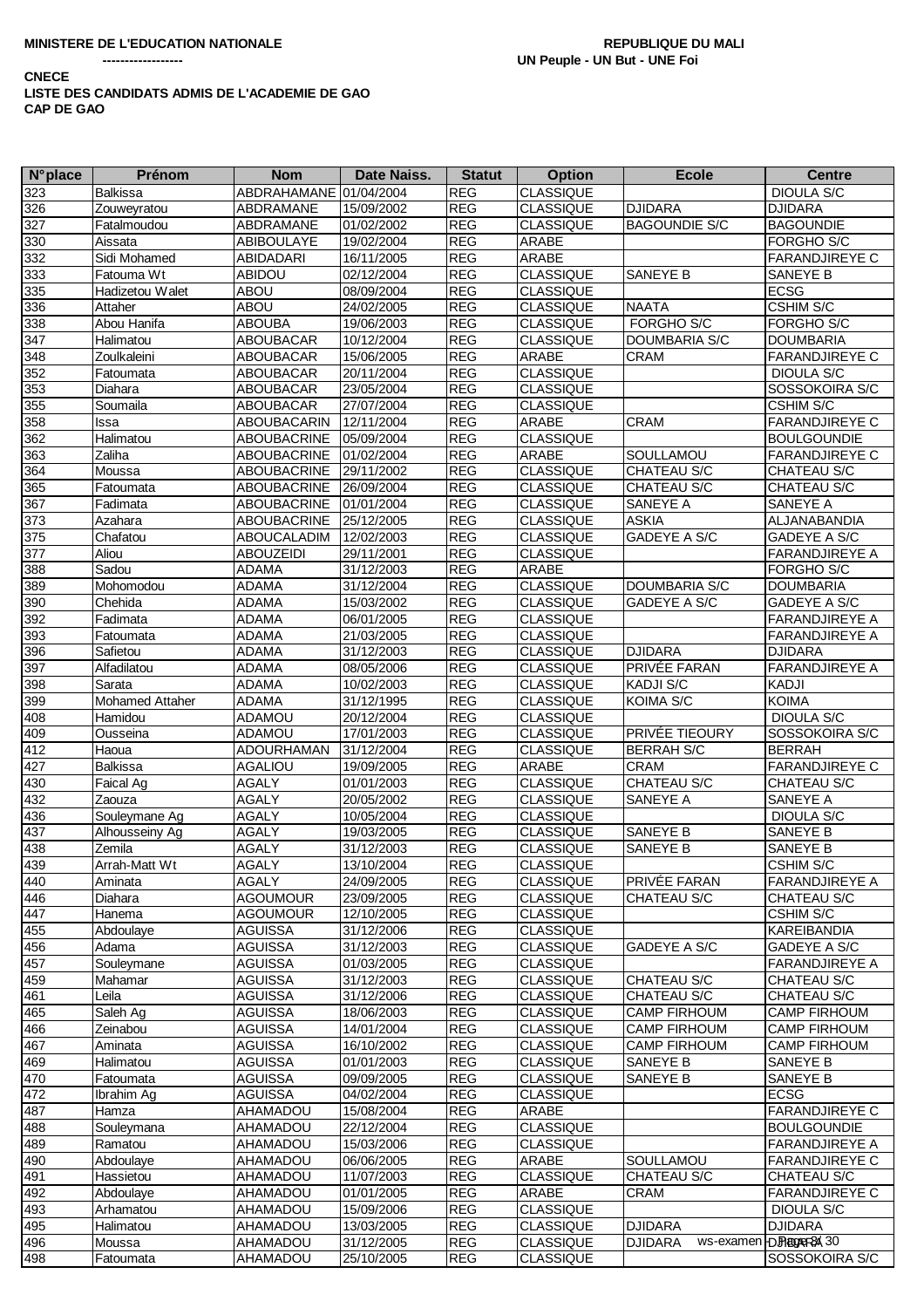| $N^{\circ}$ place | Prénom                         | <b>Nom</b>       | Date Naiss. | <b>Statut</b> | <b>Option</b>    | <b>Ecole</b>                 | <b>Centre</b>         |
|-------------------|--------------------------------|------------------|-------------|---------------|------------------|------------------------------|-----------------------|
| 500               | Abdoulmomini                   | <b>AHAMADOU</b>  | 08/04/2007  | <b>REG</b>    | <b>ARABE</b>     | <b>ALKADI HAMID</b>          | <b>FARANDJIREYE C</b> |
| 501               | Abassa                         | AHAMADOU         | 31/12/2004  | <b>REG</b>    | <b>CLASSIQUE</b> | KADJI S/C                    | <b>KADJI</b>          |
| 502               | Abdoulaye                      | <b>AHAMADOU</b>  | 03/06/2005  | <b>REG</b>    | <b>CLASSIQUE</b> | <b>TACHARANE S/C</b>         | <b>TACHARANE</b>      |
| 503               | Hamza                          | AHAMADOU         | 25/02/2004  | <b>REG</b>    | <b>CLASSIQUE</b> | <b>TACHARANE S/C</b>         | <b>TACHARANE</b>      |
| 504               | Oumou Maimouna                 | <b>AHAMADOU</b>  | 18/05/2003  | <b>REG</b>    | <b>CLASSIQUE</b> | THIRISSORO S/C               | <b>THIRISSORO</b>     |
|                   |                                |                  |             |               |                  |                              |                       |
| 506               | Abdoulmoumini                  | <b>AHAMADOU</b>  | 10/07/2004  | <b>REG</b>    | <b>CLASSIQUE</b> | THIRISSORO S/C               | <b>THIRISSORO</b>     |
| 508               | Fatimatou Omorou               | AHIMID           | 07/10/2004  | <b>REG</b>    | <b>ARABE</b>     |                              | <b>FARANDJIREYE C</b> |
| 510               | Soumeila                       | <b>AHIMIDI</b>   | 16/07/2004  | <b>REG</b>    | <b>CLASSIQUE</b> |                              | <b>KAREÏBANDIA</b>    |
| 511               | Mariam                         | <b>AHIMIR</b>    | 25/03/2005  | <b>REG</b>    | <b>ARABE</b>     |                              | <b>FARANDJIREYE C</b> |
| 525               | Bayab Walet                    | AHMADOU          | 09/10/2002  | <b>REG</b>    | <b>CLASSIQUE</b> | <b>CHATEAU S/C</b>           | CHATEAU S/C           |
| 528               | Sissa Wt                       | AHMADOU          | 23/10/2004  | REG           | <b>CLASSIQUE</b> |                              | <b>CSHIM S/C</b>      |
| 530               | Mounaissa Dite Armelle AHMADOU |                  | 15/10/2003  | <b>REG</b>    | <b>CLASSIQUE</b> | <b>BAGOUNDIE S/C</b>         | <b>BAGOUNDIE</b>      |
| 533               | Abdoulaye Ag                   | <b>AHMED</b>     | 31/12/2006  | <b>REG</b>    | ARABE            | SOULLAMOU                    | <b>FARANDJIREYE C</b> |
| 536               | Sidi Elmoctar Ould Ben AHMED   |                  | 17/11/2003  | <b>REG</b>    | <b>CLASSIQUE</b> |                              | <b>CSHIM S/C</b>      |
| 537               | Daouda Hamada                  | <b>AHMED</b>     | 11/01/2005  | <b>REG</b>    | ARABE            |                              | <b>FARANDJIREYE C</b> |
| 538               | Haweye                         | AHMED            | 01/01/2004  | <b>REG</b>    | <b>CLASSIQUE</b> |                              | <b>ECSG</b>           |
| 540               | Halimatou                      | <b>AHOUDOU</b>   | 17/01/2004  | <b>REG</b>    | <b>CLASSIQUE</b> | CHATEAU S/C                  | CHATEAU S/C           |
| 542               | Mohamed Ag                     | AKE              | 31/12/2005  | <b>REG</b>    | <b>CLASSIQUE</b> | CHATEAU S/C                  | CHATEAU S/C           |
| 544               | Aminta Abdoulaye               | <b>AKILI</b>     | 12/01/2005  | REG           | <b>CLASSIQUE</b> | GADEYE B S/C                 | GADEYE B S/C          |
| 546               |                                | <b>AKLI</b>      |             | REG           |                  |                              |                       |
|                   | Mohamed Ag                     |                  | 06/01/2006  |               | <b>CLASSIQUE</b> |                              | CSHIM S/C             |
| 551               | Fati Wt                        | <b>AKLIYALLA</b> | 03/05/2005  | REG           | <b>CLASSIQUE</b> | <b>SANEYE A</b>              | <b>SANEYE A</b>       |
| 552               | Safoura                        | AKLY             | 23/11/2004  | <b>REG</b>    | <b>CLASSIQUE</b> | SANEYE B                     | SANEYE B              |
| 553               | Agaly Ag                       | AKOU             | 31/12/2005  | REG           | <b>CLASSIQUE</b> | <b>KADJI S/C</b>             | <b>KADJI</b>          |
| 571               | Ibrahim                        | <b>ALASSANE</b>  | 27/05/2003  | <b>REG</b>    | ARABE            |                              | <b>KAREIBANDIA</b>    |
| 572               | Hareitou                       | <b>ALASSANE</b>  | 31/12/2005  | <b>REG</b>    | <b>CLASSIQUE</b> | <b>BERRAH S/C</b>            | <b>BERRAH</b>         |
| 578               | Mahamadou                      | <b>ALASSANE</b>  | 01/01/2004  | <b>REG</b>    | <b>ARABE</b>     |                              | <b>FARANDJIREYE C</b> |
| 580               | Toulla                         | <b>ALASSANE</b>  | 13/11/2004  | <b>REG</b>    | <b>CLASSIQUE</b> | <b>GADEYE A S/C</b>          | GADEYE A S/C          |
| 581               | Halidou                        | <b>ALASSANE</b>  | 11/06/2002  | <b>REG</b>    | <b>CLASSIQUE</b> |                              | <b>BOULGOUNDIE</b>    |
| 582               | Mohomone                       | <b>ALASSANE</b>  | 16/10/2003  | REG           | <b>CLASSIQUE</b> |                              | <b>BOULGOUNDIE</b>    |
| 583               | Aminata                        | <b>ALASSANE</b>  | 04/06/2006  | <b>REG</b>    | <b>CLASSIQUE</b> |                              | <b>FARANDJIREYE A</b> |
| 584               | Tamoumout                      | <b>ALASSANE</b>  | 25/11/2003  | REG           | <b>CLASSIQUE</b> |                              | <b>FARANDJIREYE A</b> |
| 586               | Mariam                         | ALASSANE         | 20/09/2004  | REG           | <b>CLASSIQUE</b> | CHATEAU S/C                  | CHATEAU S/C           |
| 587               | Agaichatou Mohamed             | <b>ALASSANE</b>  | 29/09/2003  | <b>REG</b>    | <b>CLASSIQUE</b> | CHATEAU S/C                  | CHATEAU S/C           |
| 588               | Aïssata                        | <b>ALASSANE</b>  | 05/09/2006  | <b>REG</b>    | <b>CLASSIQUE</b> | CHATEAU S/C                  | CHATEAU S/C           |
|                   |                                |                  |             |               |                  |                              |                       |
| 589               | Moussa                         | <b>ALASSANE</b>  | 20/03/2004  | <b>REG</b>    | <b>ARABE</b>     | <b>CRAM</b>                  | <b>FARANDJIREYE C</b> |
| 596               | Jaouja                         | <b>ALASSANE</b>  | 31/12/2005  | <b>REG</b>    | <b>CLASSIQUE</b> |                              | <b>DIOULA S/C</b>     |
| 598               | Fatoumata                      | <b>ALASSANE</b>  | 23/02/2000  | <b>REG</b>    | <b>CLASSIQUE</b> | SANEYE B                     | SANEYE B              |
| 600               | Fati                           | <b>ALASSANE</b>  | 30/03/2003  | <b>REG</b>    | <b>CLASSIQUE</b> | SANEYE B                     | SANEYE B              |
| 601               | Alamine                        | <b>ALASSANE</b>  | 02/01/2003  | <b>REG</b>    | <b>CLASSIQUE</b> | <b>DJIDARA</b>               | <b>DJIDARA</b>        |
| 602               | Abdoulaye                      | <b>ALASSANE</b>  | 14/04/2004  | <b>REG</b>    | <b>CLASSIQUE</b> |                              | CSHIM S/C             |
| 604               | Yeya                           | <b>ALASSANE</b>  | 21/09/2005  | <b>REG</b>    | <b>CLASSIQUE</b> | PRIVÉE TIEOURY               | SOSSOKOIRA S/C        |
| 607               | Yehiya                         | <b>ALASSANE</b>  | 09/07/2001  | <b>REG</b>    | <b>CLASSIQUE</b> |                              | SOSSOKOIRA S/C        |
| 609               | Albadia                        | <b>ALASSANE</b>  | 03/01/2004  | <b>REG</b>    | <b>CLASSIQUE</b> | <b>CSHIM</b>                 | <b>CSHIM S/C</b>      |
| 610               | Oumar                          | <b>ALASSANE</b>  | 07/07/2004  | <b>REG</b>    | <b>CLASSIQUE</b> |                              | <b>ECSG</b>           |
| 611               | Aissata                        | <b>ALASSANE</b>  | 24/05/2005  | <b>REG</b>    | <b>CLASSIQUE</b> | <b>NAATA</b>                 | <b>CSHIM S/C</b>      |
| 612               | Djafar                         | <b>ALASSANE</b>  | 23/08/2004  | <b>REG</b>    | <b>CLASSIQUE</b> | <b>KADJI S/C</b>             | <b>KADJI</b>          |
| 613               | Daouda                         | <b>ALASSANE</b>  | 23/09/2004  | <b>REG</b>    | <b>CLASSIQUE</b> |                              | <b>KADJI</b>          |
| 614               | Mayatta                        | <b>ALASSANE</b>  | 06/06/2005  | <b>REG</b>    | <b>CLASSIQUE</b> | THIRISSORO S/C               | <b>THIRISSORO</b>     |
| 615               | Hamchatou                      | <b>ALASSANE</b>  | 20/01/2005  | <b>REG</b>    | ARABE            |                              | <b>BAGOUNDIE</b>      |
| 616               | Saouda                         | <b>ALASSANE</b>  | 18/11/2005  | <b>REG</b>    | <b>CLASSIQUE</b> |                              | <b>CSHIM S/C</b>      |
|                   |                                |                  |             |               |                  |                              |                       |
| 617               | Aissata                        | <b>ALASSANE</b>  | 26/02/2005  | <b>REG</b>    | <b>CLASSIQUE</b> |                              | <b>CSHIM S/C</b>      |
| 618               | Abdoulaye                      | ALASSANE M       | 20/07/2005  | REG           | ARABE            | <b>CRAM</b>                  | <b>FARANDJIREYE C</b> |
| 620               | Hassietou                      | <b>ALBACHAR</b>  | 19/09/2004  | <b>REG</b>    | <b>CLASSIQUE</b> |                              | <b>FARANDJIREYE A</b> |
| 625               | Nouhou                         | <b>ALBACHAR</b>  | 18/06/2003  | <b>REG</b>    | <b>CLASSIQUE</b> | <b>SANEYE B</b>              | SANEYE B              |
| 629               | Hamani Ag                      | <b>ALBACHER</b>  | 31/12/2005  | <b>REG</b>    | <b>CLASSIQUE</b> |                              | <b>ECSG</b>           |
| 630               | Aichata Mohamadou              | <b>ALBACHIR</b>  | 04/01/2002  | <b>REG</b>    | <b>CLASSIQUE</b> | <b>BAGOUNDIE S/C</b>         | <b>BAGOUNDIE</b>      |
| 632               | Adama                          | <b>ALFA</b>      | 29/12/2000  | <b>REG</b>    | <b>CLASSIQUE</b> |                              | <b>BOULGOUNDIE</b>    |
| 633               | Fatoumata                      | <b>ALFAROUK</b>  | 27/08/2004  | <b>REG</b>    | ARABE            |                              | <b>FARANDJIREYE C</b> |
| 637               | Mahamadou                      | <b>ALGALASS</b>  | 10/05/2001  | <b>REG</b>    | <b>CLASSIQUE</b> | <b>CHATEAU S/C</b>           | CHATEAU S/C           |
| 640               | Mohamed                        | <b>ALGALLAS</b>  | 04/08/2001  | REG           | <b>CLASSIQUE</b> | GADEYE A S/C                 | GADEYE A S/C          |
| 645               | Ichata                         | ALHADARI         | 04/03/2000  | <b>REG</b>    | <b>CLASSIQUE</b> | KOIMA S/C                    | <b>KOIMA</b>          |
| 646               | Ismaèl Ag                      | <b>ALHADERE</b>  | 31/08/2005  | <b>REG</b>    | <b>CLASSIQUE</b> |                              | <b>ECSG</b>           |
| 653               | Bilal Aq                       | <b>ALHAMISS</b>  | 31/12/2004  | <b>REG</b>    | <b>CLASSIQUE</b> |                              | <b>CSHIM S/C</b>      |
| 660               | Aminta                         | ALHASSANE        | 01/01/2005  | <b>REG</b>    | ARABE            |                              | <b>FORGHO S/C</b>     |
|                   |                                |                  |             |               |                  |                              |                       |
| 662               | Ibrahim Ag                     | ALHASSANE        | 05/07/2002  | REG           | <b>CLASSIQUE</b> | SANEYE A ws-examen SRNGYE A0 |                       |
| 664               | Taya Wt                        | ALHASSANE        | 05/10/2005  | <b>REG</b>    | <b>CLASSIQUE</b> | <b>CAMP FIRHOUM</b>          | <b>CAMP FIRHOUM</b>   |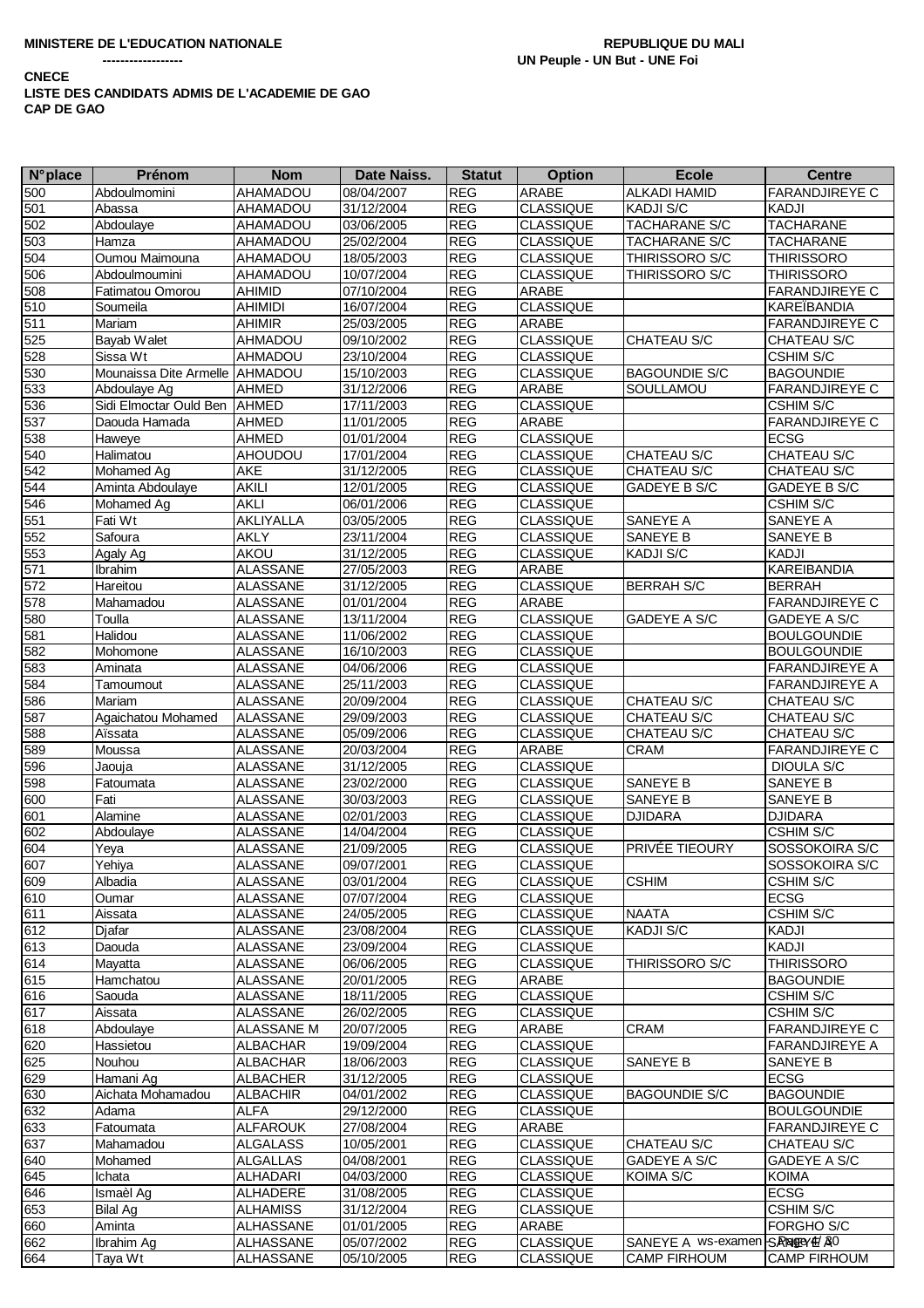| <b>N°</b> place | <b>Prénom</b>                 | <b>Nom</b>             | Date Naiss. | <b>Statut</b> | <b>Option</b>    | <b>Ecole</b>                       | <b>Centre</b>         |
|-----------------|-------------------------------|------------------------|-------------|---------------|------------------|------------------------------------|-----------------------|
| 665             | Rhissa Ag                     | <b>ALHASSANE</b>       | 30/08/2003  | <b>REG</b>    | <b>CLASSIQUE</b> |                                    | <b>CSHIM S/C</b>      |
| 668             | Abdoulaye                     | ALHASSANE T            | 01/01/2005  | <b>REG</b>    | <b>ARABE</b>     | <b>CRAM</b>                        | <b>FARANDJIREYE C</b> |
| 670             | Mohamed Ag                    | <b>ALHOUSSEINE</b>     | 31/12/2004  | <b>REG</b>    | <b>CLASSIQUE</b> |                                    | <b>ECSG</b>           |
| 671             | Sadatou                       | <b>ALHOUSSEINI</b>     | 02/02/2004  | REG           | <b>CLASSIQUE</b> | CHATEAU S/C                        | <b>CHATEAU S/C</b>    |
| 678             | Abdourhamane                  | <b>ALHOUSSEINI</b>     | 13/12/1993  | CL            | <b>CLASSIQUE</b> | <b>CL</b>                          | SANEYE B              |
| 679             | Mahamadou                     | ALHOUSSEINI            | 30/12/1986  | <b>CL</b>     | <b>CLASSIQUE</b> | <b>CL</b>                          | <b>FARANDJIREYE A</b> |
| 681             | Lalla                         | <b>ALHOUSSEINI</b>     | 20/08/2002  | <b>REG</b>    | <b>CLASSIQUE</b> | SANEYE A                           | SANEYE A              |
|                 | Adijatou                      | <b>ALHOUSSEINI</b>     |             | <b>REG</b>    | <b>CLASSIQUE</b> |                                    | <b>DIOULA S/C</b>     |
| 683             |                               |                        | 18/09/2005  |               |                  |                                    |                       |
| 684             | Daouda                        | <b>ALHOUSSEINI</b>     | 02/04/2005  | <b>REG</b>    | <b>CLASSIQUE</b> | SANEYE B                           | SANEYE B              |
| 685             | Hawa                          | <b>ALHOUSSEINI</b>     | 01/07/2004  | <b>REG</b>    | <b>CLASSIQUE</b> | SANEYE B                           | SANEYE B              |
| 686             | Mohamed Ag                    | <b>ALHOUSSEINI</b>     | 08/01/2005  | <b>REG</b>    | <b>CLASSIQUE</b> |                                    | CSHIM S/C             |
| 687             | Dida                          | <b>ALHOUSSEINI</b>     | 27/01/2000  | <b>REG</b>    | <b>CLASSIQUE</b> | PRIVÉE TIEOURY                     | SOSSOKOIRA S/C        |
| 689             | Moussa                        | <b>ALHOUSSEINI</b>     | 01/12/2005  | REG           | ARABE            | <b>ALKADI HAMID</b>                | <b>FARANDJIREYE C</b> |
| 690             | Zeinabou Abdoulkader          | <b>ALHOUSSEINI</b>     | 24/07/2000  | <b>REG</b>    | <b>CLASSIQUE</b> |                                    | ALJANABANDIA          |
| 691             | Mariam                        | <b>ALHOUSSEINI</b>     | 08/01/2004  | <b>REG</b>    | <b>CLASSIQUE</b> | <b>NAATA</b>                       | CSHIM S/C             |
| 694             | Houdeja                       | <b>ALHOUSSEINI</b>     | 07/07/2004  | REG           | <b>CLASSIQUE</b> | <b>CHATEAU S/C</b>                 | CHATEAU S/C           |
| 699             | Marwane Ag                    | <b>ALHOUSSEYNI</b>     | 02/03/2005  | <b>REG</b>    | <b>CLASSIQUE</b> |                                    | <b>ECSG</b>           |
| 703             | Bouniyamine                   | <b>ALI</b>             | 15/04/2006  | <b>REG</b>    | ARABE            | <b>ITTIHAD BAGNADJI</b>            | <b>DOUMBARIA</b>      |
| 704             | Zeinabou                      | <b>ALI</b>             | 29/09/2005  | <b>REG</b>    | <b>CLASSIQUE</b> |                                    | <b>BOULGOUNDIE</b>    |
| 705             | Issouf                        | <b>ALI</b>             | 14/09/2002  | <b>REG</b>    | <b>CLASSIQUE</b> |                                    | <b>FARANDJIREYE A</b> |
| 707             | Ramatou                       | <b>ALI</b>             | 02/04/2004  | <b>REG</b>    | <b>CLASSIQUE</b> |                                    | <b>DIOULA S/C</b>     |
| 708             | Mariam                        | <b>ALI</b>             | 11/12/2003  | <b>REG</b>    | <b>CLASSIQUE</b> |                                    | <b>FARANDJIREYE A</b> |
| 724             | Boubacar                      | ALIOU                  | 23/01/2004  | <b>REG</b>    | CLASSIQUE        | MAGNADAOUE S/C                     | MAGNADOUE             |
| 726             | Moussa                        | <b>ALIOU</b>           | 11/12/2003  | <b>REG</b>    | <b>CLASSIQUE</b> | GADEYE A S/C                       | GADEYE A S/C          |
| 727             | Hawa                          | <b>ALIOU</b>           | 23/09/2003  | <b>REG</b>    | <b>CLASSIQUE</b> |                                    | <b>FARANDJIREYE A</b> |
| 728             | Zeinabou                      | <b>ALIOU</b>           | 16/03/2001  | <b>REG</b>    | <b>CLASSIQUE</b> |                                    | <b>FARANDJIREYE A</b> |
| 729             | Almahadi                      | <b>ALIOU</b>           | 12/04/2004  | <b>REG</b>    | ARABE            | SOULLAMOU                          | <b>FARANDJIREYE C</b> |
| 730             | Zeinabou                      | <b>ALIOU</b>           | 01/01/2003  | <b>REG</b>    | ARABE            | SOULLAMOU                          | <b>FARANDJIREYE C</b> |
| 731             | Alhousseini                   | <b>ALIOU</b>           | 29/08/2004  | <b>REG</b>    | <b>CLASSIQUE</b> |                                    | <b>DIOULA S/C</b>     |
|                 | Zakaria                       |                        |             | <b>REG</b>    |                  |                                    |                       |
| 732             |                               | <b>ALIOU</b>           | 20/08/2005  |               | <b>CLASSIQUE</b> |                                    | DIOULA S/C            |
| 733             | Abdourhamane                  | ALIOU                  | 12/06/2004  | <b>REG</b>    | <b>CLASSIQUE</b> | SANEYE B                           | SANEYE B              |
| 734             | Mariam                        | ALIOU                  | 17/08/2005  | <b>REG</b>    | <b>CLASSIQUE</b> | SANEYE B                           | SANEYE B              |
| 735             | Zeinabou                      | <b>ALIOU</b>           | 01/01/2000  | <b>REG</b>    | <b>CLASSIQUE</b> | SANEYE B                           | SANEYE B              |
| 736             | Halimatou                     | <b>ALIOU</b>           | 10/10/2003  | <b>REG</b>    | <b>CLASSIQUE</b> | <b>DJIDARA</b>                     | <b>DJIDARA</b>        |
| 738             | Maimounatou                   | <b>ALIOU</b>           | 29/07/2003  | <b>REG</b>    | <b>CLASSIQUE</b> | <b>DJIDARA</b>                     | <b>DJIDARA</b>        |
| 739             | Mama                          | ALIOU                  | 21/02/2004  | <b>REG</b>    | <b>CLASSIQUE</b> | PRIVÉE TIEOURY                     | SOSSOKOIRA S/C        |
| 740             | Zeidi                         | <b>ALIOU</b>           | 29/11/2004  | <b>REG</b>    | ARABE            |                                    | <b>FARANDJIREYE C</b> |
| 741             | Mahamadou                     | <b>ALIOU</b>           | 10/11/2005  | <b>REG</b>    | <b>CLASSIQUE</b> | TACHARANE S/C                      | <b>TACHARANE</b>      |
| 742             | Hamchatou                     | <b>ALIOU</b>           | 28/10/2003  | <b>REG</b>    | <b>CLASSIQUE</b> | <b>TACHARANE S/C</b>               | <b>TACHARANE</b>      |
| 743             | Abdourhamane                  | ALIOU                  | 07/04/2004  | REG           | <b>CLASSIQUE</b> | GOROM-GOROM S/C                    | GOROM-GOROM           |
| 745             | Ahmoudou Ag                   | <b>ALITINY</b>         | 10/10/2002  | <b>REG</b>    | <b>CLASSIQUE</b> | SANEYE B                           | <b>SANEYE B</b>       |
| 749             | Abdou Nasser                  | ALKASSOUM              | 21/04/2004  | <b>REG</b>    | ARABE            |                                    | FORGHO S/C            |
| 750             | Soumeilou                     | ALKOYE                 | 12/08/2004  | <b>REG</b>    | ARABE            |                                    | <b>FARANDJIREYE C</b> |
| 755             | Achietou                      | ALMAHADI               | 31/12/2003  | <b>REG</b>    | <b>CLASSIQUE</b> | DOUMBARIA S/C                      | <b>DOUMBARIA</b>      |
| 757             | Boubacar                      | ALMAHAMADOU 01/10/2004 |             | <b>REG</b>    | <b>ARABE</b>     | <b>CRAM</b>                        | <b>FARANDJIREYE C</b> |
| 761             | Seydou                        | ALMAHAMOUD             | 19/05/2002  | <b>REG</b>    | <b>CLASSIQUE</b> |                                    | <b>FARANDJIREYE A</b> |
| 762             | Ibrahim Ag                    | ALMAHAMOUD             | 21/08/2005  | REG           | <b>CLASSIQUE</b> | CHATEAU S/C                        | CHATEAU S/C           |
| 770             | Aguissa                       | ALMAHAMOUD             | 06/03/2004  | REG           | ARABE            | SOULLAMOU                          | <b>FARANDJIREYE C</b> |
| 771             | Jaouja                        | ALMAHAMOUD             | 31/12/2005  | <b>REG</b>    | <b>CLASSIQUE</b> | CHATEAU S/C                        | CHATEAU S/C           |
| 772             | Fatoumata                     | <b>ALMAHAMOUD</b>      | 31/12/2005  | <b>REG</b>    | <b>ARABE</b>     |                                    | <b>TACHARANE</b>      |
| 776             | Aissata                       | ALMAHMOUD              | 06/10/2003  | REG           | <b>CLASSIQUE</b> | SANEYE B                           | <b>SANEYE B</b>       |
| 777             | Housseini                     | ALMAHOUMOU             | 01/01/2005  | <b>REG</b>    | <b>CLASSIQUE</b> |                                    | <b>FARANDJIREYE A</b> |
| 781             | Ismaguel Ag                   | <b>ALMAKI</b>          | 12/04/2002  | <b>REG</b>    | <b>CLASSIQUE</b> | <b>SANEYE B</b>                    | SANEYE B              |
|                 | Fatimoutou Walet Med          |                        |             | <b>REG</b>    |                  |                                    | ALJANABANDIA          |
| 785             |                               | <b>ALMOCTAR</b>        | 13/09/2004  |               | <b>CLASSIQUE</b> |                                    |                       |
| 786             | Moustapha Ould                | <b>ALMOCTAR</b>        | 30/06/2005  | <b>REG</b>    | <b>CLASSIQUE</b> | <b>CSHIM</b>                       | <b>CSHIM S/C</b>      |
| 789             | Ousmane                       | ALMOU                  | 07/10/2005  | <b>REG</b>    | <b>CLASSIQUE</b> |                                    | <b>BOULGOUNDIE</b>    |
| 790             | Saweida                       | ALMOUBARAKA 01/01/2004 |             | REG           | <b>CLASSIQUE</b> | <b>ASKIA</b>                       | ALJANABANDIA          |
| 791             | Ahmed Ould                    | ALMOUBARECK 04/07/2005 |             | REG           | ARABE            |                                    | <b>FARANDJIREYE C</b> |
| 792             | Maïmounatou Mohamed ALMOUCTAR |                        | 01/01/2005  | <b>REG</b>    | <b>CLASSIQUE</b> | NEHERE KAINA                       | <b>GADEYE B S/C</b>   |
| 794             | Aliou                         | <b>ALMOUNER</b>        | 19/04/2004  | <b>REG</b>    | <b>CLASSIQUE</b> | GADEYE A S/C                       | GADEYE A S/C          |
| 796             | Oumar                         | ALMOUSTAKIM            | 12/04/2002  | <b>REG</b>    | <b>CLASSIQUE</b> | GADEYE A S/C                       | GADEYE A S/C          |
| 798             | Haoua                         | ALMOUSTAPH             | 08/05/2003  | <b>REG</b>    | <b>CLASSIQUE</b> |                                    | <b>BOULGOUNDIE</b>    |
| 806             | Almadinatou                   | ALMOUSTAPHA            | 13/06/2004  | <b>REG</b>    | <b>CLASSIQUE</b> | <b>KADJI S/C</b>                   | <b>KADJI</b>          |
| 812             | Adama                         | <b>ALOUSSEINI</b>      | 23/07/2002  | REG           | <b>CLASSIQUE</b> | GADEYE A S/C                       | <b>GADEYE A S/C</b>   |
| 813             | Bouba                         | <b>ALOUSSEINI</b>      | 01/01/2003  | <b>REG</b>    | <b>CLASSIQUE</b> | GADEYE A SUSGexamen GREEN TE AOS/C |                       |
| 814             | Aminata                       | <b>ALOUSSEINI</b>      | 24/04/2003  | <b>REG</b>    | <b>CLASSIQUE</b> |                                    | <b>BOULGOUNDIE</b>    |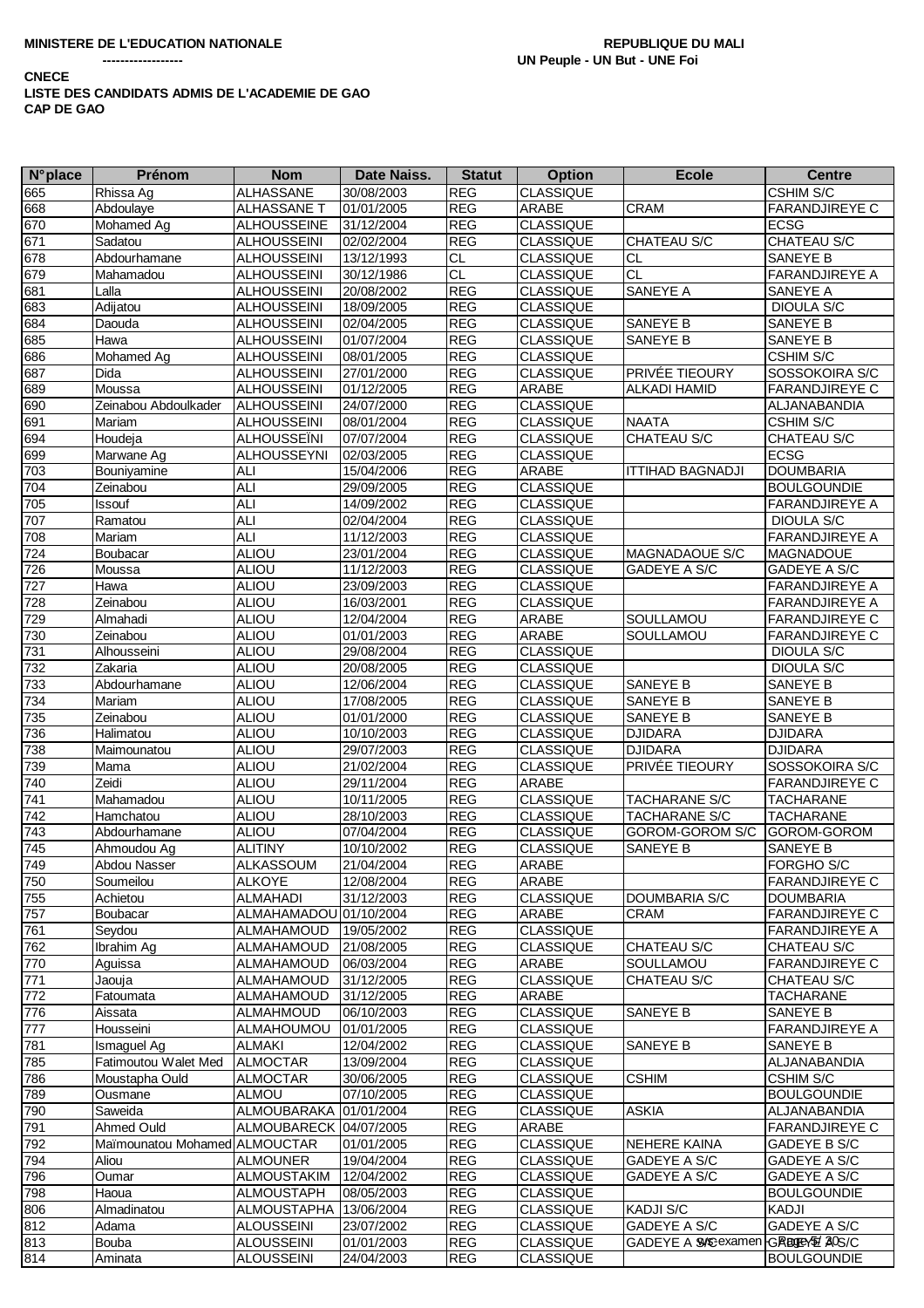| <b>N°</b> place | Prénom                | <b>Nom</b>         | Date Naiss. | <b>Statut</b> | <b>Option</b>    | <b>Ecole</b>         | <b>Centre</b>          |
|-----------------|-----------------------|--------------------|-------------|---------------|------------------|----------------------|------------------------|
| 815             | Aminata Wt            | <b>ALOUSSEINI</b>  | 20/02/2003  | <b>REG</b>    | <b>CLASSIQUE</b> | CHATEAU S/C          | CHATEAU S/C            |
| 817             | Souleymane            | <b>ALOUSSEINI</b>  | 07/08/2003  | <b>REG</b>    | <b>CLASSIQUE</b> | SANEYE B             | SANEYE B               |
| 819             | Abdoussamad           | <b>ALOUSSEINI</b>  | 21/02/2004  | <b>REG</b>    | ARABE            | DAROUL FAIZINA       | <b>FARANDJIREYE C</b>  |
| 820             | Hawa                  | <b>ALOUSSEINI</b>  | 21/05/2000  | <b>REG</b>    | <b>CLASSIQUE</b> | <b>KADJI S/C</b>     | KADJI                  |
| 822             | <b>Ibrahim</b>        | <b>ALOUSSEINI</b>  | 05/08/2005  | <b>REG</b>    | <b>CLASSIQUE</b> | <b>BAGOUNDIE S/C</b> | <b>BAGOUNDIE</b>       |
| 823             | Abdourhamane          | <b>ALOUSSEINI</b>  | 03/04/2005  | <b>REG</b>    | ARABE            |                      | <b>TACHARANE</b>       |
| 824             | Hajata                | <b>ALOUSSEINY</b>  | 19/03/2004  | <b>REG</b>    | <b>CLASSIQUE</b> | <b>BAGOUNDIE S/C</b> | <b>BAGOUNDIE</b>       |
| 826             | Ridouane              | <b>ALPHA</b>       | 15/08/2003  | <b>REG</b>    | CLASSIQUE        | KOIMA S/C            | <b>KOIMA</b>           |
| 827             | Djouwelatou           | <b>ALPHAROUK</b>   |             | <b>REG</b>    | ARABE            |                      | <b>FARANDJIREYE C</b>  |
|                 |                       |                    | 13/10/2006  |               |                  |                      |                        |
| 829             | Zeinabou              | <b>ALY</b>         | 31/12/2004  | <b>REG</b>    | <b>CLASSIQUE</b> |                      | DIOULA S/C             |
| 830             | Ibrahim Ag            | <b>ALY</b>         | 01/02/2005  | <b>REG</b>    | <b>CLASSIQUE</b> |                      | <b>ECSG</b>            |
| 831             | Ismaguel Ag           | ALY                | 10/01/2005  | <b>REG</b>    | <b>CLASSIQUE</b> |                      | <b>ECSG</b>            |
| 833             | Mohamed Lamine        | <b>ALZOUNEIDI</b>  | 28/10/2005  | <b>REG</b>    | <b>CLASSIQUE</b> | <b>GADEYE A S/C</b>  | <b>GADEYE A S/C</b>    |
| 840             | Yacouba               | <b>AMADOU</b>      | 11/08/2002  | <b>CL</b>     | <b>CLASSIQUE</b> | <b>CL</b>            | <b>BAGOUNDIE</b>       |
| 841             | <b>Abdoul Aziz</b>    | AMADOU             | 08/03/2003  | <b>REG</b>    | <b>CLASSIQUE</b> |                      | FARANDJIREYE A         |
| 842             | Salamata              | <b>AMADOU</b>      | 11/03/2004  | <b>REG</b>    | ARABE            | SOULLAMOU            | <b>FARANDJIREYE C</b>  |
| 846             | Dedeou                | <b>AMADOU</b>      | 23/10/2005  | <b>REG</b>    | <b>CLASSIQUE</b> | SANEYE B             | SANEYE B               |
| 847             | Fanta                 | <b>AMADOU</b>      | 24/08/2005  | <b>REG</b>    | <b>CLASSIQUE</b> | SANEYE B             | SANEYE B               |
| 848             | Ahoudou               | <b>AMADOU</b>      | 05/06/2003  | <b>REG</b>    | <b>CLASSIQUE</b> | PRIVÉE FARAN         | <b>FARANDJIREYE A</b>  |
| 849             | Bintou                | <b>AMADOU</b>      | 31/12/2005  | <b>REG</b>    | <b>CLASSIQUE</b> | PRIVÉE FARAN         | <b>FARANDJIREYE A</b>  |
| 850             | Ramatou               | <b>AMADOU</b>      | 28/03/2003  | <b>REG</b>    | <b>CLASSIQUE</b> | THIRISSORO S/C       | <b>THIRISSORO</b>      |
| 851             | Zackaria Sid          | AMAR               | 01/01/2007  | <b>REG</b>    | <b>ARABE</b>     |                      | FARANDJIREYE C         |
| 853             |                       | <b>AMOH</b>        | 20/10/2004  | <b>REG</b>    | CLASSIQUE        |                      | <b>FARANDJIREYE A</b>  |
|                 | Ismael                |                    |             |               |                  |                      |                        |
| 856             | Boubacar              | <b>ANGOIBA</b>     | 14/07/2005  | <b>REG</b>    | <b>CLASSIQUE</b> | <b>ASKIA</b>         | ALJANABANDIA           |
| 859             | Wadoudou              | <b>ARACHIDE</b>    | 10/02/2005  | <b>REG</b>    | <b>CLASSIQUE</b> | <b>SANEYE A</b>      | SANEYE A               |
| 865             | Fatoumata             | <b>ARBOUNA</b>     | 04/07/2003  | <b>REG</b>    | <b>CLASSIQUE</b> | GADEYE A S/C         | <b>GADEYE A S/C</b>    |
| 868             | Ismaguel Ag           | <b>ARKAWATAYE</b>  | 12/12/2004  | <b>REG</b>    | <b>CLASSIQUE</b> | GADEYE A S/C         | GADEYE A S/C           |
| 873             | Daoulata              | AROUSSOUBA         | 10/02/2004  | <b>REG</b>    | CLASSIQUE        | GOROM-GOROM S/C      | GOROM-GOROM            |
| 874             | Hadiza                | <b>ARZAGAHIT</b>   | 11/12/2002  | <b>REG</b>    | <b>CLASSIQUE</b> |                      | <b>FARANDJIREYE A</b>  |
| 875             | Mariama               | ARZAGAHIT          | 11/03/2006  | <b>REG</b>    | <b>CLASSIQUE</b> | CHATEAU S/C          | CHATEAU S/C            |
| 878             | Koygouma Maharafa     | <b>ASCOFARE</b>    | 03/06/2004  | <b>REG</b>    | <b>CLASSIQUE</b> |                      | <b>ECSG</b>            |
| 879             | Laila                 | <b>ASKANDAR</b>    | 01/01/2005  | <b>REG</b>    | <b>CLASSIQUE</b> | <b>TACHARANE S/C</b> | <b>TACHARANE</b>       |
| 881             | Aboubacar Ag          | <b>ASSADACK</b>    | 31/12/2005  | <b>REG</b>    | <b>ARABE</b>     |                      | FARANDJIREYE C         |
| 884             | Souleymane            | ASSAGAIDOU         | 07/08/2005  | <b>REG</b>    | <b>CLASSIQUE</b> |                      | <b>JAMEYE</b>          |
| 887             | <b>Bintou Wt</b>      | <b>ASSAGUID</b>    | 20/08/2005  | <b>REG</b>    | <b>CLASSIQUE</b> | <b>CAMP FIRHOUM</b>  | <b>CAMP FIRHOUM</b>    |
| 890             | Assarid Ag            | <b>ASSALAT</b>     | 30/03/2004  | <b>REG</b>    | <b>CLASSIQUE</b> |                      | ALJANABANDIA           |
| 893             | Lalla Mohomed         |                    |             | <b>REG</b>    | <b>CLASSIQUE</b> | <b>CHATEAU S/C</b>   | CHATEAU S/C            |
|                 |                       | ASSALEH            | 01/01/2002  |               |                  |                      | <b>ECSG</b>            |
| 894             | Abass Mohamed         | <b>ASSALIA</b>     | 01/02/2007  | <b>REG</b>    | <b>CLASSIQUE</b> |                      |                        |
| 895             | Adizatou Mohamed      | <b>ASSALIHA</b>    | 22/10/2005  | <b>REG</b>    | <b>CLASSIQUE</b> | GADEYE A S/C         | GADEYE A S/C           |
| 898             | Adama                 | <b>ASSALIHA</b>    | 31/12/2004  | <b>REG</b>    | <b>CLASSIQUE</b> |                      | <b>BOULGOUNDIE</b>     |
| 899             | Maimouna              | <b>ASSALIHA</b>    | 25/01/2005  | <b>REG</b>    | CLASSIQUE        |                      | <b>BOULGOUNDIE</b>     |
| 900             | Zackaria              | <b>ASSALIHA</b>    | 15/02/2004  | <b>REG</b>    | ARABE            | SOULLAMOU            | <b>FARANDJIREYE C</b>  |
| 907             | Mohomodou             | ASSEYDOU           | 10/10/2004  | <b>REG</b>    | ARABE            |                      | <b>FARANDJIREYE C</b>  |
| 908             | Youssoufa             | ASSIAKA M          | 08/03/2004  | <b>REG</b>    | ARABE            | <b>CRAM</b>          | <b>FARANDJIREYE C</b>  |
| 909             | Ali Ag                | <b>ASSIKABAR</b>   | 16/10/2005  | <b>REG</b>    | <b>CLASSIQUE</b> | <b>ASKIA</b>         | ALJANABANDIA           |
| 910             | Ousmane Ag            | <b>ASSOTOR</b>     | 31/12/2005  | <b>REG</b>    | <b>CLASSIQUE</b> | CHATEAU S/C          | CHATEAU S/C            |
| 912             | Algalass Ag           | <b>ASSOUTOR</b>    | 31/01/2005  | <b>REG</b>    | <b>CLASSIQUE</b> | <b>DJIDARA</b>       | <b>DJIDARA</b>         |
| 923             | Mahamadou             | ATTAHER            | 01/01/2004  | <b>REG</b>    | <b>CLASSIQUE</b> | <b>BERRAH S/C</b>    | <b>BERRAH</b>          |
| 925             | Yehia                 | <b>ATTAHER</b>     | 26/08/2004  | <b>REG</b>    | ARABE            |                      | FORGHO S/C             |
| 926             | Marietou              | <b>ATTAHER</b>     | 29/09/2005  | <b>REG</b>    | <b>CLASSIQUE</b> |                      | <b>FARANDJIREYE A</b>  |
| 927             | Ibrahim               | <b>ATTAHER</b>     | 07/02/2002  | <b>REG</b>    | <b>CLASSIQUE</b> |                      | <b>FARANDJIREYE A</b>  |
|                 | Aloussouna Walet      |                    |             | <b>REG</b>    |                  |                      |                        |
| 928             |                       | <b>ATTAHER</b>     | 21/12/2003  |               | <b>CLASSIQUE</b> |                      | ALJANABANDIA           |
| 930             | Souleymane Ag         | <b>ATTAHER</b>     | 24/07/2005  | <b>REG</b>    | <b>CLASSIQUE</b> | <b>ASKIA</b>         | ALJANABANDIA           |
| 932             | Agabouha              | <b>ATTAHIR</b>     | 02/03/2000  | <b>REG</b>    | <b>CLASSIQUE</b> | <b>KADJI S/C</b>     | KADJI                  |
| 933             | Mahamane Moussa       | <b>AWANI</b>       | 11/10/2002  | <b>REG</b>    | <b>CLASSIQUE</b> | <b>GADEYE A S/C</b>  | GADEYE A S/C           |
| 938             | Saidou                | <b>AYOUBA</b>      | 31/12/2005  | <b>REG</b>    | <b>CLASSIQUE</b> | CHATEAU S/C          | CHATEAU S/C            |
| 939             | Soumana               | <b>AYOUBA</b>      | 16/06/2003  | <b>REG</b>    | <b>CLASSIQUE</b> | <b>DJIDARA</b>       | <b>DJIDARA</b>         |
| 940             | Baber                 | <b>BABA</b>        | 30/03/2008  | <b>REG</b>    | <b>CLASSIQUE</b> | <b>GADEYE A S/C</b>  | GADEYE A S/C           |
| 941             | Leila Véronique Walet | <b>BABA</b>        | 23/05/2002  | <b>REG</b>    | <b>CLASSIQUE</b> |                      | <b>ECSG</b>            |
| 943             | Fatma Mint            | <b>BABA AHMED</b>  | 25/05/2006  | <b>REG</b>    | <b>CLASSIQUE</b> |                      | ALJANABANDIA           |
| 944             | Abdoulkarim           | <b>BABA HAMANE</b> | 07/02/2004  | <b>REG</b>    | <b>CLASSIQUE</b> |                      | <b>FARANDJIREYE A</b>  |
| 945             | Kadidia               | <b>BABA TAHIR</b>  | 01/05/2007  | <b>REG</b>    | <b>CLASSIQUE</b> | GADEYE A S/C         | GADEYE A S/C           |
| 950             | Fatalla               | <b>BABY</b>        | 14/03/2006  | <b>REG</b>    | <b>CLASSIQUE</b> | CHATEAU S/C          | CHATEAU S/C            |
|                 |                       |                    |             |               |                  |                      |                        |
| 951             | Mohamed Ahmed         | <b>BABY</b>        | 03/10/2004  | <b>REG</b>    | <b>CLASSIQUE</b> | <b>DJIDARA</b>       | <b>DJIDARA</b>         |
| 952             | Fatouma Abdou         | BABY               | 20/04/2004  | <b>REG</b>    | <b>CLASSIQUE</b> | ASKIA                | ws-examen ARANGABANDIA |
| 953             | Bintou Ibrahim        | <b>BABY</b>        | 15/03/2005  | <b>REG</b>    | <b>CLASSIQUE</b> | <b>ASKIA</b>         | ALJANABANDIA           |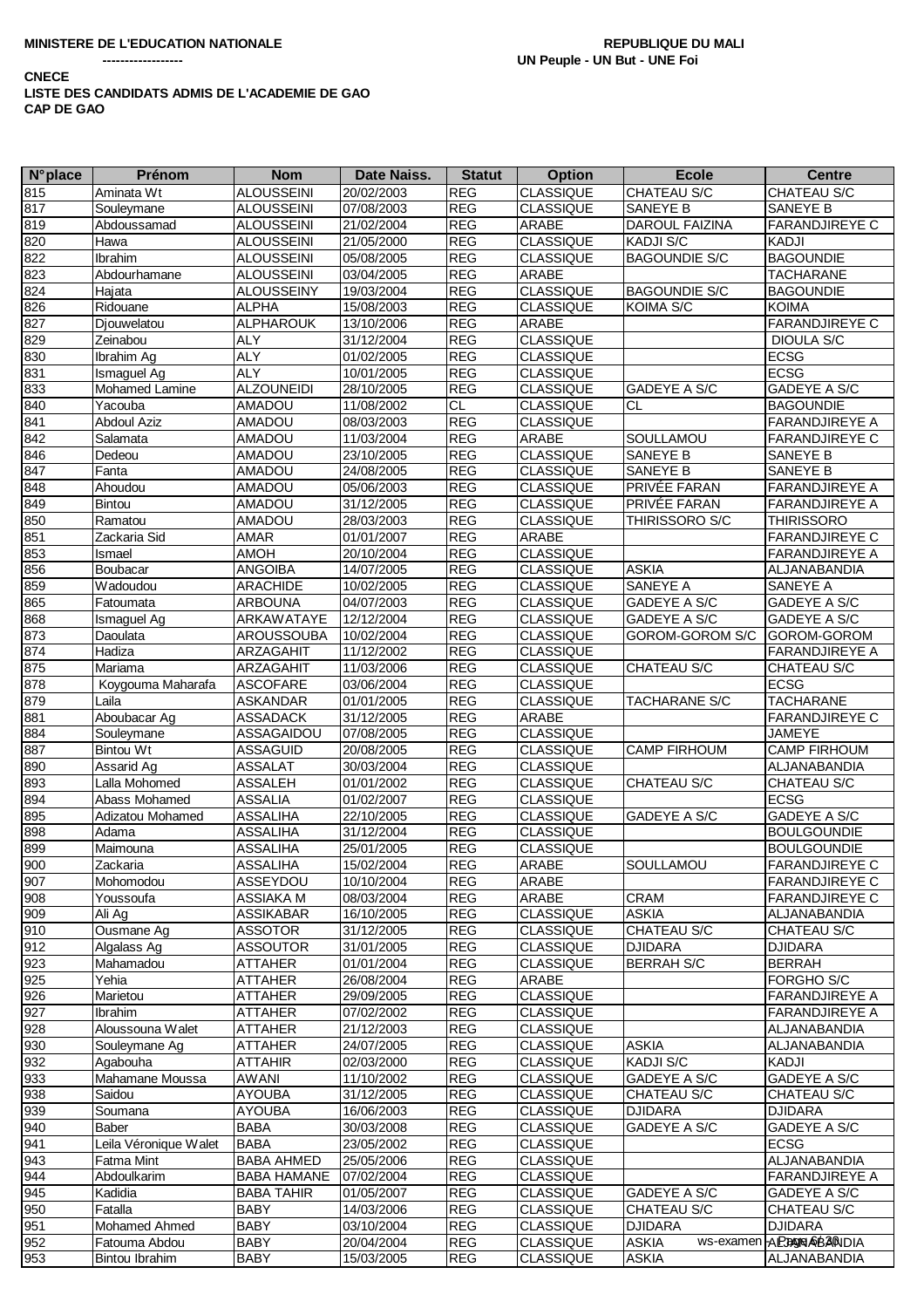| $N^{\circ}$ place | <b>Prénom</b>       | <b>Nom</b>                    | Date Naiss. | <b>Statut</b> | <b>Option</b>    | <b>Ecole</b>         | <b>Centre</b>             |
|-------------------|---------------------|-------------------------------|-------------|---------------|------------------|----------------------|---------------------------|
| 954               | Amadou              | <b>BACHA</b>                  | 03/01/2004  | <b>REG</b>    | <b>CLASSIQUE</b> |                      | <b>ECSG</b>               |
| 955               | Marwana             | <b>BACHIROU</b>               | 22/08/2005  | <b>REG</b>    | <b>CLASSIQUE</b> |                      | <b>ECSG</b>               |
| 957               | Seydou              | <b>BADARA</b>                 | 15/10/2003  | <b>REG</b>    | <b>CLASSIQUE</b> |                      | <b>FARANDJIREYE A</b>     |
| 962               | Moriba              | <b>BAGAYOKO</b>               | 25/10/2006  | <b>REG</b>    | <b>CLASSIQUE</b> | <b>CAMP FIRHOUM</b>  | <b>CAMP FIRHOUM</b>       |
| 963               | <b>Issouf</b>       | <b>BAGNA</b>                  | 20/04/1990  | CL            | <b>CLASSIQUE</b> | СL                   | <b>CAMP FIRHOUM</b>       |
| 964               | Amadou Habibou      | <b>BAH</b>                    | 16/10/2004  | <b>REG</b>    | <b>CLASSIQUE</b> | SANEYE A             | SANEYE A                  |
| 966               | Mohamed             | <b>BAHAROUDINI</b>            | 15/05/2005  | <b>REG</b>    | <b>CLASSIQUE</b> |                      | <b>KAREIBANDIA</b>        |
| 969               | Diénebou            | <b>BAMBA</b>                  | 11/05/2004  | REG           | <b>CLASSIQUE</b> | CHATEAU S/C          | CHATEAU S/C               |
| 970               |                     | <b>BANOTY</b>                 | 01/07/2004  | <b>REG</b>    | <b>CLASSIQUE</b> |                      | <b>CSHIM S/C</b>          |
| 973               | Ahmed Ag            |                               |             |               |                  | PRIVÉE FARAN         | <b>FARANDJIREYE A</b>     |
|                   | Fatma               | <b>BARIKALLAH</b>             | 25/12/2006  | <b>REG</b>    | <b>CLASSIQUE</b> |                      |                           |
| 975               | Mamadou             | <b>BENGALY</b>                | 19/11/2005  | REG           | <b>CLASSIQUE</b> |                      | <b>ECSG</b>               |
| 976               | Natenin             | <b>BERTHE</b>                 | 10/01/2005  | <b>REG</b>    | <b>CLASSIQUE</b> | PRIVÉE TIEOURY       | SOSSOKOIRA S/C            |
| 979               | Ahmadou             | <b>BILANE</b>                 | 12/01/2002  | REG           | <b>CLASSIQUE</b> | <b>DJIDARA</b>       | <b>DJIDARA</b>            |
| 980               | Fadi Walet          | <b>BILLAL</b>                 | 02/06/2006  | <b>REG</b>    | <b>CLASSIQUE</b> |                      | ALJANABANDIA              |
| 981               | Bachir Ag           | <b>BILLAL</b>                 | 03/09/2003  | <b>REG</b>    | <b>CLASSIQUE</b> |                      | CSHIM S/C                 |
| 982               | Azahara Mint        | <b>BLEYAD</b>                 | 28/02/2001  | <b>REG</b>    | <b>CLASSIQUE</b> | GADEYE A S/C         | GADEYE A S/C              |
| 984               | Abdoulaye Oumar     | <b>BOCOUM</b>                 | 31/12/2006  | <b>REG</b>    | <b>CLASSIQUE</b> | CHATEAU S/C          | CHATEAU S/C               |
| 991               | Fatoumata           | <b>BONCANA</b>                | 31/12/2006  | <b>REG</b>    | <b>CLASSIQUE</b> |                      | <b>KAREIBANDIA</b>        |
| 992               | Maimounatou         | <b>BONCANA</b>                | 01/01/2002  | REG           | <b>CLASSIQUE</b> | GADEYE A S/C         | GADEYE A S/C              |
| 993               | Hamchatou           | <b>BONCANA</b>                | 01/01/2003  | <b>REG</b>    | <b>CLASSIQUE</b> |                      | <b>FARANDJIREYE A</b>     |
| 994               | Hadeye              | <b>BONCANA</b>                | 15/11/2004  | <b>REG</b>    | <b>CLASSIQUE</b> | CHATEAU S/C          | CHATEAU S/C               |
| 995               | Zeinabou            | <b>BONCANA</b>                | 10/02/2005  | <b>REG</b>    | <b>CLASSIQUE</b> | CHATEAU S/C          | CHATEAU S/C               |
| 998               | Cherifatou          | <b>BONCANA</b>                | 10/12/2001  | <b>REG</b>    | ARABE            |                      | <b>FARANDJIREYE C</b>     |
| 1015              | Aissata             | <b>BOUBACAR</b>               | 05/04/1995  | CL            | <b>CLASSIQUE</b> | <b>CL</b>            | <b>FARANDJIREYE A</b>     |
| 1017              | Mouneissa           | <b>BOUBACAR</b>               | 28/04/2005  | <b>REG</b>    | <b>CLASSIQUE</b> | <b>GADEYE A S/C</b>  | GADEYE A S/C              |
| 1018              | Mariam              | <b>BOUBACAR</b>               | 02/01/2007  | <b>REG</b>    | ARABE            | <b>SOULLAMOU</b>     | <b>FARANDJIREYE C</b>     |
| 1019              | <b>Bibata</b>       | <b>BOUBACAR</b>               | 02/08/2004  | <b>REG</b>    | <b>CLASSIQUE</b> | CHATEAU S/C          | CHATEAU S/C               |
| 1022              | Ali                 | <b>BOUBACAR</b>               | 01/01/2004  | <b>REG</b>    | <b>CLASSIQUE</b> | SANEYE A             | SANEYE A                  |
| 1027              | Oumou               | <b>BOUBACAR</b>               | 14/06/2005  | <b>REG</b>    | <b>CLASSIQUE</b> |                      | <b>DIOULA S/C</b>         |
| 1029              | Aliou               | <b>BOUBACAR</b>               | 04/04/2005  | <b>REG</b>    | <b>CLASSIQUE</b> | SANEYE B             | <b>SANEYE B</b>           |
| 1030              | Abdoulaye           |                               |             | <b>REG</b>    |                  | <b>DJIDARA</b>       | <b>DJIDARA</b>            |
|                   |                     | <b>BOUBACAR</b>               | 15/06/2004  | <b>REG</b>    | <b>CLASSIQUE</b> |                      |                           |
| 1032              | Farimata            | <b>BOUBACAR</b>               | 30/01/2002  | REG           | <b>CLASSIQUE</b> | <b>CSHIM</b>         | <b>FARANDJIREYE A</b>     |
| 1033              | Halimatou           | <b>BOUBACAR</b>               | 01/01/2005  |               | <b>CLASSIQUE</b> |                      | <b>CSHIM S/C</b>          |
| 1034              | Zeinaba             | <b>BOUBACAR</b>               | 10/07/2004  | <b>REG</b>    | <b>CLASSIQUE</b> | <b>NAATA</b>         | <b>CSHIM S/C</b>          |
| 1035              | Mohomodou           | <b>BOUBACAR</b>               | 10/08/2003  | <b>REG</b>    | <b>CLASSIQUE</b> | <b>ASKIA</b>         | ALJANABANDIA              |
| 1036              | Halimatou           | <b>BOUBACAR</b>               | 20/02/2004  | <b>REG</b>    | <b>CLASSIQUE</b> | THIRISSORO S/C       | <b>THIRISSORO</b>         |
| 1037              | Habiboulahi         | <b>BOUBACAR M</b>             | 30/12/2005  | <b>REG</b>    | ARABE            | <b>CRAM</b>          | <b>FARANDJIREYE C</b>     |
| 1039              | Moudjahid           | <b>BOUBEY</b>                 | 25/08/2004  | <b>REG</b>    | <b>CLASSIQUE</b> |                      | <b>BOULGOUNDIE</b>        |
| 1042              | Halimatou           | <b>BOUHARY</b>                | 16/08/2005  | <b>REG</b>    | <b>CLASSIQUE</b> |                      | <b>ECSG</b>               |
| 1043              | Hawa M              | <b>BOUJOUMA</b>               | 13/09/2003  | <b>REG</b>    | <b>CLASSIQUE</b> |                      | <b>BOULGOUNDIE</b>        |
| 1044              | Oumar               | <b>BOUKARY</b>                | 25/10/2004  | <b>REG</b>    | <b>CLASSIQUE</b> |                      | <b>BOULGOUNDIE</b>        |
| 1047              | Aichata             | <b>BOULKASSOUM 12/09/2003</b> |             | REG           | <b>CLASSIQUE</b> | <b>GADEYE A S/C</b>  | GADEYE A S/C              |
| 1048              | Aicha-Lalla         | BOULKASSOUM 12/08/2005        |             | REG           | <b>CLASSIQUE</b> |                      | <b>ECSG</b>               |
| 1049              | Aminata             | <b>BOUNACHAR</b>              | 07/01/2000  | <b>REG</b>    | <b>CLASSIQUE</b> | GADEYE A S/C         | GADEYE A S/C              |
| 1052              | Mahamane            | <b>BOUREIMA</b>               | 06/11/2004  | <b>REG</b>    | <b>CLASSIQUE</b> |                      | SOSSOKOIRA S/C            |
| 1057              | Assouma             | CHAFAGANE                     | 08/02/2005  | <b>REG</b>    | <b>CLASSIQUE</b> | CHATEAU S/C          | CHATEAU S/C               |
| 1058              | Abdoulaye           | CHAGAIBOU                     | 10/12/2003  | <b>REG</b>    | <b>CLASSIQUE</b> | <b>DOUMBARIA S/C</b> | <b>DOUMBARIA</b>          |
| 1059              | Salamata            | <b>CHAGAIBOU</b>              | 20/03/2005  | REG           | ARABE            |                      | <b>FARANDJIREYE C</b>     |
| 1061              | Jaouja              | CHAIBOU                       | 31/12/2004  | <b>REG</b>    | ARABE            | SOULLAMOU            | <b>FARANDJIREYE C</b>     |
| 1065              | Jidata              | CHEIBOU                       | 31/12/2004  | REG           | <b>CLASSIQUE</b> | <b>HAMAKOULADJI</b>  | <b>HAMAKOULADJI</b>       |
| 1066              | Aissata             | CHEIBOU                       | 13/10/2005  | REG           | <b>CLASSIQUE</b> | GADEYE A S/C         | GADEYE A S/C              |
| 1067              | Agaichatou          | CHEIBOU                       | 03/06/2005  | REG           | <b>CLASSIQUE</b> |                      | FARANDJIREYE A            |
| 1068              | Hassana             | CHEIBOU                       | 30/04/2005  | <b>REG</b>    | <b>CLASSIQUE</b> |                      | SOSSOKOIRA S/C            |
| 1070              | Moner Ag            | <b>CHEICK</b>                 | 28/03/2004  | <b>REG</b>    | <b>CLASSIQUE</b> |                      | ALJANABANDIA              |
| 1101              | Aboubacar Hamma     | <b>CISSE</b>                  | 31/12/1996  | CL            | <b>CLASSIQUE</b> | <b>CL</b>            | ALJANABANDIA              |
| 1103              | Aissata Ibrahim     | <b>CISSE</b>                  | 06/09/2002  | <b>REG</b>    | <b>CLASSIQUE</b> | GADEYE A S/C         | GADEYE A S/C              |
| 1104              | Fadimata            | <b>CISSE</b>                  | 28/06/2004  | <b>REG</b>    | <b>CLASSIQUE</b> | GADEYE A S/C         | GADEYE A S/C              |
| 1105              | Hamane Alpha        | <b>CISSE</b>                  | 28/03/2003  | <b>REG</b>    | <b>CLASSIQUE</b> | GADEYE A S/C         | GADEYE A S/C              |
|                   | Zeinabou Bouba      | <b>CISSE</b>                  |             | REG           | <b>CLASSIQUE</b> |                      |                           |
| 1106              |                     |                               | 13/10/2002  |               |                  | GADEYE A S/C         | GADEYE A S/C              |
| 1107              | Abdoulmominy Yehiya | <b>CISSE</b>                  | 07/11/2003  | REG           | CLASSIQUE        |                      | <b>BOULGOUNDIE</b>        |
| 1108              | Ahmoud Mohamed      | <b>CISSE</b>                  | 01/01/2003  | REG           | <b>CLASSIQUE</b> |                      | <b>BOULGOUNDIE</b>        |
| 1109              | Leila               | <b>CISSE</b>                  | 06/05/2005  | REG           | <b>CLASSIQUE</b> |                      | <b>BOULGOUNDIE</b>        |
| 1110              | Abdoulaye Abdou     | <b>CISSE</b>                  | 26/06/2004  | REG           | <b>CLASSIQUE</b> |                      | <b>FARANDJIREYE A</b>     |
| 1111              | Abdourhamane        | <b>CISSE</b>                  | 03/06/2004  | REG           | <b>CLASSIQUE</b> |                      | <b>FARANDJIREYE A</b>     |
| 1112              | Lalla Mohamed       | <b>CISSE</b>                  | 30/06/2005  | <b>REG</b>    | <b>CLASSIQUE</b> |                      | WS-examen FARA@NDUBREYE A |
| 1113              | Sahibatou           | <b>CISSE</b>                  | 25/10/2004  | <b>REG</b>    | <b>CLASSIQUE</b> |                      | <b>FARANDJIREYE A</b>     |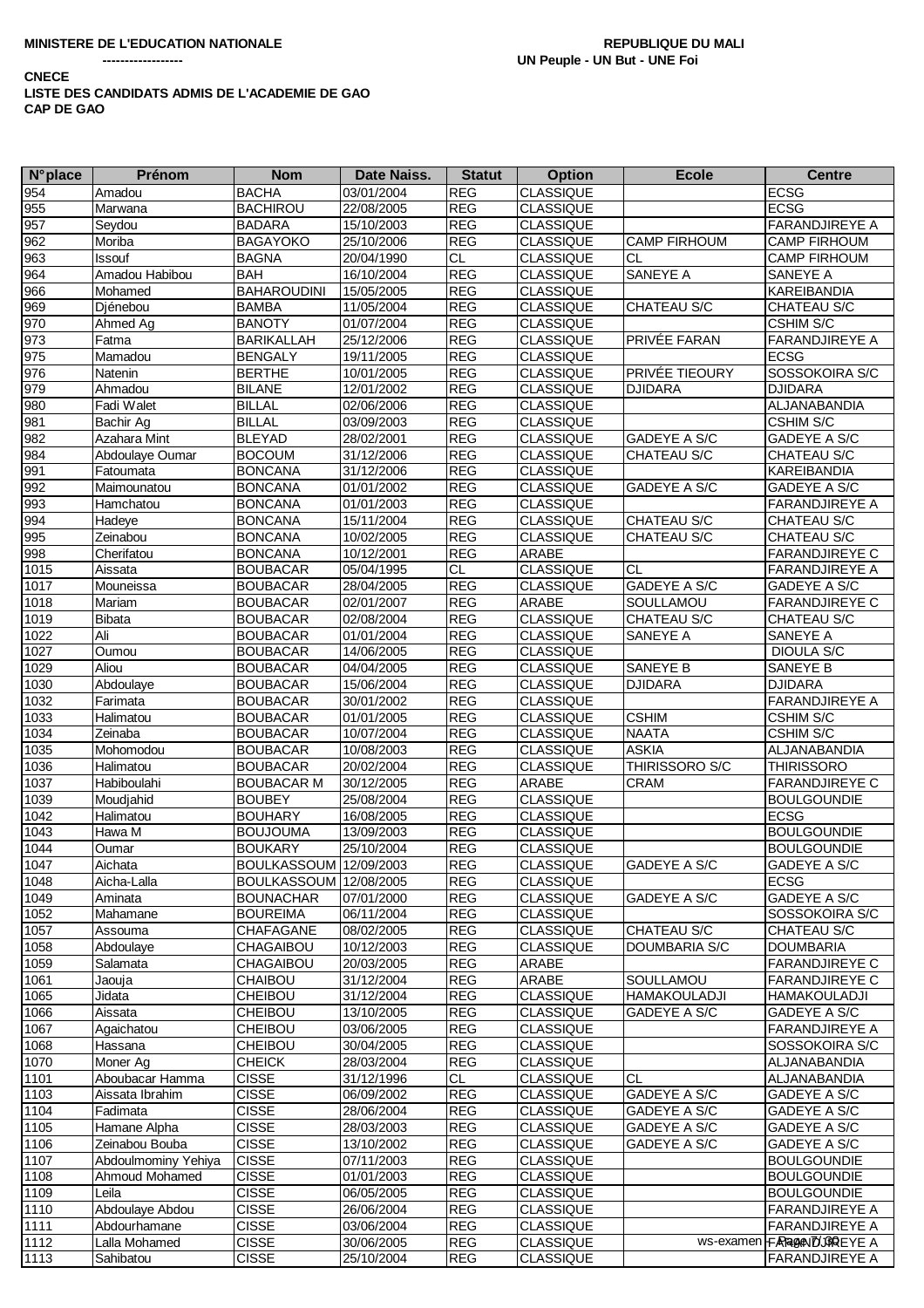| <b>N°</b> place     | <b>Prénom</b>                 | <b>Nom</b>       | Date Naiss. | <b>Statut</b> | <b>Option</b>    | <b>Ecole</b>                    | <b>Centre</b>         |
|---------------------|-------------------------------|------------------|-------------|---------------|------------------|---------------------------------|-----------------------|
| 1114                | Sidi Aly                      | <b>CISSE</b>     | 21/01/2003  | <b>REG</b>    | <b>CLASSIQUE</b> | CHATEAU S/C                     | CHATEAU S/C           |
| 1115                | Almahadi                      | <b>CISSE</b>     | 06/03/2005  | <b>REG</b>    | <b>CLASSIQUE</b> | CHATEAU S/C                     | CHATEAU S/C           |
| 1116                | Mariam                        | <b>CISSE</b>     | 01/01/2004  | <b>REG</b>    | <b>CLASSIQUE</b> | CHATEAU S/C                     | CHATEAU S/C           |
| 1117                | Soumeila                      | <b>CISSE</b>     | 01/01/2004  | <b>REG</b>    | <b>CLASSIQUE</b> | CHATEAU S/C                     | CHATEAU S/C           |
| 1121                | Souleymane Seydou             | <b>CISSE</b>     | 31/10/2005  | <b>REG</b>    | <b>CLASSIQUE</b> | SANEYE A                        | SANEYE A              |
| 1129                | Abdoulaye                     | <b>CISSE</b>     | 09/02/2004  | <b>REG</b>    | <b>CLASSIQUE</b> |                                 | <b>DIOULA S/C</b>     |
| 1131                | Fatoumata                     | <b>CISSE</b>     | 15/12/2003  | <b>REG</b>    | CLASSIQUE        |                                 | <b>DIOULA S/C</b>     |
| 1133                | Kader                         | <b>CISSE</b>     | 21/02/2004  | <b>REG</b>    | <b>CLASSIQUE</b> | SANEYE B                        | SANEYE B              |
| 1134                | Sambert Mahamadou             | <b>CISSE</b>     | 09/06/2005  | <b>REG</b>    | <b>CLASSIQUE</b> | SANEYE B                        | SANEYE B              |
| 1135                | Mahamadou Sadou               | <b>CISSE</b>     | 01/01/2004  | <b>REG</b>    | <b>CLASSIQUE</b> | <b>DJIDARA</b>                  | <b>DJIDARA</b>        |
| 1136                | Mohamed Lamine                | <b>CISSE</b>     | 07/02/2006  | <b>REG</b>    | <b>CLASSIQUE</b> | PRIVÉE FARAN                    | <b>FARANDJIREYE A</b> |
| 1137                | Dico Yoro                     | <b>CISSE</b>     | 19/12/2005  | <b>REG</b>    | <b>CLASSIQUE</b> |                                 | SOSSOKOIRA S/C        |
| 1138                | Issa Hamadou                  | <b>CISSE</b>     | 14/10/2005  | <b>REG</b>    | <b>CLASSIQUE</b> |                                 | SOSSOKOIRA S/C        |
| 1139                | Almoustapha M'bara            | <b>CISSE</b>     | 30/05/2007  | <b>REG</b>    | <b>CLASSIQUE</b> |                                 | SOSSOKOIRA S/C        |
| 1140                | Adama                         | <b>CISSE</b>     | 24/05/2004  | <b>REG</b>    | <b>CLASSIQUE</b> |                                 | SOSSOKOIRA S/C        |
| 1141                | Mohamed Adama                 | <b>CISSE</b>     | 22/09/2003  | <b>REG</b>    | <b>CLASSIQUE</b> |                                 | SOSSOKOIRA S/C        |
| 1142                | Mariam                        | <b>CISSE</b>     | 08/06/2005  | <b>REG</b>    | <b>CLASSIQUE</b> | <b>CSHIM</b>                    | <b>CSHIM S/C</b>      |
| 1143                | Hawa Hamidou                  | <b>CISSE</b>     | 04/10/2003  | <b>REG</b>    | <b>CLASSIQUE</b> |                                 | ECSG                  |
| 1144                | Almahmoud                     | <b>CISSE</b>     | 26/01/2004  | <b>REG</b>    | CLASSIQUE        |                                 | <b>ECSG</b>           |
| 1145                | Fadimata Baba Alpha           | <b>CISSE</b>     | 26/02/2006  | <b>REG</b>    | <b>CLASSIQUE</b> |                                 | ALJANABANDIA          |
| 1146                | Issa Alpha                    | <b>CISSE</b>     | 29/08/2005  | <b>REG</b>    | <b>CLASSIQUE</b> |                                 | ALJANABANDIA          |
| 1147                | Safoura A Cyesade             | <b>CISSE</b>     | 25/03/2006  | <b>REG</b>    | <b>CLASSIQUE</b> | <b>NAATA</b>                    | <b>CSHIM S/C</b>      |
| 1149                | Seydou Nouhoun                | <b>CISSE</b>     | 11/10/2004  | <b>REG</b>    | CLASSIQUE        | <b>ASKIA</b>                    | ALJANABANDIA          |
| 1150                | Bintou                        | <b>CISSE</b>     | 27/12/2004  | <b>REG</b>    | CLASSIQUE        |                                 | KADJI                 |
| 1151                | Fanta Mahamadou               | <b>CISSE</b>     | 05/05/2003  | <b>REG</b>    | <b>CLASSIQUE</b> | <b>BAGOUNDIE S/C</b>            | <b>BAGOUNDIE</b>      |
| $\frac{1152}{2}$    | Aissata                       | <b>CISSE</b>     | 19/11/2005  | <b>REG</b>    | <b>CLASSIQUE</b> |                                 | CSHIM S/C             |
| 1153                | Abdoulatif Ahamadou           | <b>CISSE</b>     | 12/02/2005  | <b>REG</b>    | <b>CLASSIQUE</b> |                                 | <b>CSHIM S/C</b>      |
| $\frac{1155}{1155}$ | Fatoumatou                    | <b>COULIBALY</b> | 26/08/2005  | <b>REG</b>    | <b>CLASSIQUE</b> | CHATEAU S/C                     | CHATEAU S/C           |
| 1156                | Baba                          | COULIBALY        | 12/11/2003  | <b>REG</b>    | <b>CLASSIQUE</b> | <b>CHATEAU S/C</b>              | CHATEAU S/C           |
| 1157                | Kassoum                       | <b>COULIBALY</b> | 21/08/2005  | <b>REG</b>    | <b>CLASSIQUE</b> | SANEYE A                        | SANEYE A              |
| 1158                | Oumar                         | <b>COULIBALY</b> | 04/04/2003  | <b>REG</b>    | <b>CLASSIQUE</b> |                                 | ALJANABANDIA          |
| 1159                | Kadidiatou Ibrahim            | <b>COULIBALY</b> | 23/08/2006  | <b>REG</b>    | <b>CLASSIQUE</b> |                                 | <b>DIOULA S/C</b>     |
| 1161                | Cheick Oumar                  | <b>COULIBALY</b> | 21/05/2004  | <b>REG</b>    | <b>CLASSIQUE</b> | <b>CAMP FIRHOUM</b>             | <b>CAMP FIRHOUM</b>   |
| 1162                | Yacouba                       | <b>COULIBALY</b> | 09/10/2004  | <b>REG</b>    | <b>CLASSIQUE</b> | <b>SANEYE B</b>                 | SANEYE B              |
| 1163                | Maimouna Hamidou              | COULIBALY        | 11/10/2005  | <b>REG</b>    | <b>CLASSIQUE</b> |                                 | <b>CSHIM S/C</b>      |
| 1164                | Koutoum Idrissa               | <b>COULIBALY</b> | 19/10/2005  | <b>REG</b>    | <b>CLASSIQUE</b> |                                 | <b>CSHIM S/C</b>      |
| 1165                | Oya                           | <b>COULIBALY</b> | 25/08/2003  | <b>REG</b>    | <b>CLASSIQUE</b> |                                 | <b>ECSG</b>           |
| 1166                | Salimata                      | <b>COULIBALY</b> | 19/08/2006  | <b>REG</b>    | <b>CLASSIQUE</b> |                                 | <b>ECSG</b>           |
| 1167                | Florent                       | <b>DAKOUO</b>    | 18/01/2006  | <b>REG</b>    | <b>CLASSIQUE</b> |                                 | <b>ECSG</b>           |
| 1168                | Astan                         | <b>DAMAN</b>     | 20/09/2005  | <b>REG</b>    | <b>CLASSIQUE</b> |                                 | <b>ECSG</b>           |
| 1169                | <b>Erach Francois Gilbert</b> | <b>DAMIEN</b>    | 12/10/2005  | <b>REG</b>    | <b>CLASSIQUE</b> | PRIVÉE TIEOURY                  | SOSSOKOIRA S/C        |
| 1170                | Madiba                        | <b>DANSOKO</b>   | 02/08/2003  | <b>REG</b>    | <b>CLASSIQUE</b> | <b>CAMP FIRHOUM</b>             | <b>CAMP FIRHOUM</b>   |
| 1171                | Fily                          | <b>DAOU</b>      | 13/04/2007  | <b>REG</b>    | <b>CLASSIQUE</b> |                                 | <b>ECSG</b>           |
| 1176                | Moussa                        | <b>DAOUDA</b>    | 25/08/2005  | <b>REG</b>    | <b>CLASSIQUE</b> |                                 | JAMEYE                |
| 1177                | Oussamata                     | <b>DAOUDA</b>    | 25/08/2005  | <b>REG</b>    | <b>CLASSIQUE</b> |                                 | <b>JAMEYE</b>         |
| 1178                | Harerata                      | <b>DAOUDA</b>    | 23/11/2004  | <b>REG</b>    | <b>CLASSIQUE</b> |                                 | <b>KAREÏBANDIA</b>    |
| 1180                | Mohamed                       | <b>DAOUDA</b>    | 14/01/2004  | <b>REG</b>    | <b>CLASSIQUE</b> | GADEYE A S/C                    | <b>GADEYE A S/C</b>   |
| 1181                | Ridouane                      | <b>DAOUDA</b>    | 02/02/2005  | <b>REG</b>    | <b>CLASSIQUE</b> | GADEYE A S/C                    | GADEYE A S/C          |
| 1183                | Mahamane                      | <b>DAOUDA</b>    | 05/05/2003  | <b>REG</b>    | <b>CLASSIQUE</b> |                                 | CSHIM S/C             |
| 1184                | Fati                          | <b>DAOUDA</b>    | 20/11/2005  | <b>REG</b>    | <b>CLASSIQUE</b> |                                 | <b>CSHIM S/C</b>      |
| 1186                | Aliou                         | <b>DAOUDA</b>    | 13/05/2004  | <b>REG</b>    | <b>ARABE</b>     |                                 | <b>BAGOUNDIE</b>      |
| 1191                | Ibrahim                       | DEMBELE          | 04/12/2006  | <b>REG</b>    | <b>CLASSIQUE</b> |                                 | ECSG                  |
| 1192                | Sitan                         | <b>DEMBELE</b>   | 20/01/2005  | <b>REG</b>    | <b>CLASSIQUE</b> | <b>NAATA</b>                    | CSHIM S/C             |
| 1194                | Aramatou Moctar               | <b>DENIS</b>     | 11/04/2007  | <b>REG</b>    | <b>CLASSIQUE</b> |                                 | SOSSOKOIRA S/C        |
| 1195                | Zeïnabou                      | <b>DIABER</b>    | 06/05/2006  | <b>REG</b>    | <b>CLASSIQUE</b> | <b>NEHERE KAINA</b>             | <b>GADEYE B S/C</b>   |
| 1196                | Salama                        | <b>DIABRI</b>    | 17/08/2006  | <b>REG</b>    | <b>CLASSIQUE</b> | <b>NEHERE KAINA</b>             | GADEYE B S/C          |
| 1197                | Moustapha                     | <b>DIABY</b>     | 26/12/2004  | <b>REG</b>    | <b>CLASSIQUE</b> |                                 | CSHIM S/C             |
| 1198                | Hafizou                       | <b>DIADIE</b>    | 31/03/2005  | <b>REG</b>    | <b>CLASSIQUE</b> |                                 | SOSSOKOIRA S/C        |
| 1199                | Aissata                       | <b>DIAKITE</b>   | 19/05/1991  | <b>CL</b>     | <b>CLASSIQUE</b> | <b>CL</b>                       | <b>CAMP FIRHOUM</b>   |
| 1202                | Neîssa                        | <b>DIAKITE</b>   | 23/09/1985  | CL            | <b>CLASSIQUE</b> | <b>CL</b>                       | <b>CAMP FIRHOUM</b>   |
| 1203                | Tiemogo Mahamadou             | <b>DIAKITE</b>   | 02/04/2004  | <b>REG</b>    | <b>CLASSIQUE</b> |                                 | FARANDJIREYE A        |
| 1204                | Madani                        | <b>DIAKITE</b>   | 10/11/2006  | <b>REG</b>    | CLASSIQUE        | <b>ASKIA</b>                    | ALJANABANDIA          |
| 1240                | Souleymane Attaher            | <b>DIALLO</b>    | 20/09/1996  | CL.           | <b>CLASSIQUE</b> | CL.                             | SANEYE B              |
| 1241                | Ibrahim Mahamar               | <b>DIALLO</b>    | 01/01/2005  | <b>REG</b>    | ARABE            |                                 | FARANDJIREYE C        |
| 1242                | Kadidia Abdoulaye             | <b>DIALLO</b>    | 25/09/2003  | <b>REG</b>    | <b>CLASSIQUE</b> | GADEYE A SUS examen GREEN BOS/C |                       |
| 1243                | Attaher Tiobori               | <b>DIALLO</b>    | 16/04/2006  | <b>REG</b>    | ARABE            | SOULLAMOU                       | <b>FARANDJIREYE C</b> |
|                     |                               |                  |             |               |                  |                                 |                       |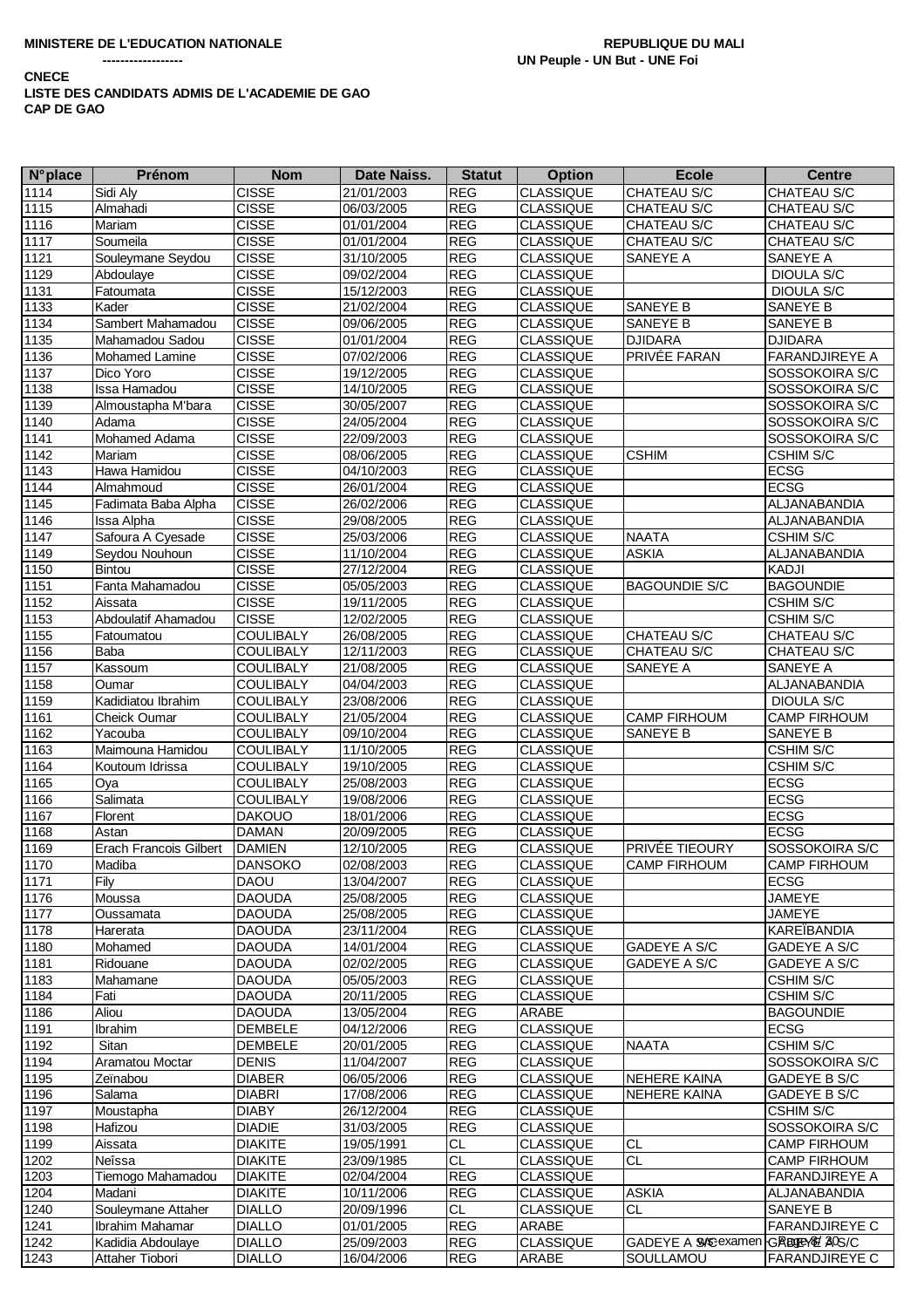| <b>N°</b> place | Prénom                         | <b>Nom</b>     | Date Naiss. | <b>Statut</b> | <b>Option</b>    | <b>Ecole</b>        | <b>Centre</b>                              |
|-----------------|--------------------------------|----------------|-------------|---------------|------------------|---------------------|--------------------------------------------|
| 1244            | Boubacar Mahamadou             | <b>DIALLO</b>  | 09/02/2005  | <b>REG</b>    | <b>ARABE</b>     | SOULLAMOU           | <b>FARANDJIREYE C</b>                      |
| 1245            | Aissata                        | <b>DIALLO</b>  | 02/07/2005  | <b>REG</b>    | <b>CLASSIQUE</b> | <b>CHATEAU S/C</b>  | CHATEAU S/C                                |
| 1246            | Ahamadou                       | <b>DIALLO</b>  | 31/12/2002  | <b>REG</b>    | <b>CLASSIQUE</b> | CHATEAU S/C         | CHATEAU S/C                                |
| 1247            | Mahamadou Zibilila             | <b>DIALLO</b>  | 31/03/2004  | REG           | <b>CLASSIQUE</b> | CHATEAU S/C         | CHATEAU S/C                                |
| 1249            | Hamza                          | <b>DIALLO</b>  | 31/12/2003  | REG           | <b>CLASSIQUE</b> | <b>SANEYE A</b>     | SANEYE A                                   |
| 1250            | Faissal Minkeilou              | <b>DIALLO</b>  | 21/06/2006  | <b>REG</b>    | <b>CLASSIQUE</b> | SANEYE A            | <b>SANEYE A</b>                            |
| 1252            | Aminta Yahiya                  | <b>DIALLO</b>  | 31/12/2004  | <b>REG</b>    | ARABE            | <b>CRAM</b>         | <b>FARANDJIREYE C</b>                      |
| 1254            | Souleymana Abdoulaziz DIALLO   |                | 01/01/2004  | <b>REG</b>    | <b>CLASSIQUE</b> |                     | ALJANABANDIA                               |
| 1255            | Adama Abdou                    | <b>DIALLO</b>  | 18/07/2004  | <b>REG</b>    | <b>CLASSIQUE</b> |                     | <b>ALJANABANDIA</b>                        |
| 1256            | Seydou                         | <b>DIALLO</b>  | 14/07/2004  | <b>REG</b>    | <b>CLASSIQUE</b> |                     | ALJANABANDIA                               |
| 1257            | Fatoumata                      | <b>DIALLO</b>  | 10/04/2003  | <b>REG</b>    | <b>CLASSIQUE</b> | <b>CAMP FIRHOUM</b> | <b>CAMP FIRHOUM</b>                        |
| 1259            | Issiaka Lamine                 | <b>DIALLO</b>  | 01/01/2003  | <b>REG</b>    | <b>CLASSIQUE</b> | <b>SANEYE B</b>     | <b>SANEYE B</b>                            |
| 1260            | Oumar Abdourhamane             | <b>DIALLO</b>  | 09/01/2005  | REG           | <b>CLASSIQUE</b> | <b>SANEYE B</b>     | <b>SANEYE B</b>                            |
| 1261            | Souleymana                     | <b>DIALLO</b>  | 09/01/2005  | REG           | <b>CLASSIQUE</b> | <b>SANEYE B</b>     | <b>SANEYE B</b>                            |
| 1262            | <b>Bibata</b>                  | <b>DIALLO</b>  | 22/07/2003  | REG           | <b>CLASSIQUE</b> |                     | SOSSOKOIRA S/C                             |
| 1263            | <b>Binta</b>                   | <b>DIALLO</b>  | 22/04/2004  | REG           | <b>CLASSIQUE</b> |                     | SOSSOKOIRA S/C                             |
| 1264            | Zeïnaba                        | <b>DIALLO</b>  | 12/03/2006  | REG           | <b>CLASSIQUE</b> |                     | <b>ECSG</b>                                |
| 1265            | Ichata Ibrahim                 | <b>DIALLO</b>  | 22/09/2005  | <b>REG</b>    | <b>CLASSIQUE</b> |                     | <b>ECSG</b>                                |
| 1266            | Agaîchatou                     | <b>DIALLO</b>  | 01/10/2005  | <b>REG</b>    | <b>CLASSIQUE</b> | <b>ASKIA</b>        | ALJANABANDIA                               |
| 1267            | Halimatou Ousmane              | <b>DIALLO</b>  | 30/11/2005  | REG           | <b>CLASSIQUE</b> | <b>ASKIA</b>        | ALJANABANDIA                               |
| 1268            | Abdou Mohomodou                | <b>DIALLO</b>  | 10/04/2004  | <b>REG</b>    | <b>CLASSIQUE</b> | GOROM-GOROM S/C     | GOROM-GOROM                                |
| 1269            |                                | <b>DIAMOYE</b> |             | <b>REG</b>    | <b>CLASSIQUE</b> |                     |                                            |
|                 | Adaoulatou<br>Sidiki           |                | 03/09/2001  |               |                  |                     | <b>DIOULA S/C</b><br><b>FARANDJIREYE A</b> |
| 1277            |                                | <b>DIARRA</b>  | 01/01/1988  | <b>CL</b>     | <b>CLASSIQUE</b> | <b>CL</b>           |                                            |
| 1278            | Moussa Boubacar                | <b>DIARRA</b>  | 26/12/2002  | <b>REG</b>    | <b>CLASSIQUE</b> |                     | <b>FARANDJIREYE A</b>                      |
| 1279            | Dieneba                        | <b>DIARRA</b>  | 29/05/2006  | REG           | <b>CLASSIQUE</b> | <b>SANEYE A</b>     | <b>SANEYE A</b>                            |
| 1280            | Hawa                           | <b>DIARRA</b>  | 30/11/2005  | <b>REG</b>    | <b>CLASSIQUE</b> | <b>SANEYE A</b>     | SANEYE A                                   |
| 1281            | Daouda Abdoulkarim             | <b>DIARRA</b>  | 23/12/2005  | <b>REG</b>    | <b>CLASSIQUE</b> | <b>SANEYE A</b>     | SANEYE A                                   |
| 1282            | Moussa                         | <b>DIARRA</b>  | 29/04/2004  | REG           | <b>CLASSIQUE</b> |                     | <b>DIOULA S/C</b>                          |
| 1283            | Awa                            | <b>DIARRA</b>  | 16/07/2002  | REG           | <b>CLASSIQUE</b> | <b>CAMP FIRHOUM</b> | <b>CAMP FIRHOUM</b>                        |
| 1284            | Suzana                         | <b>DIARRA</b>  | 29/09/2002  | <b>REG</b>    | <b>CLASSIQUE</b> | <b>CAMP FIRHOUM</b> | <b>CAMP FIRHOUM</b>                        |
| 1285            | Fatoumata Dite Tata            | <b>DIARRA</b>  | 13/10/2004  | <b>REG</b>    | <b>CLASSIQUE</b> | <b>SANEYE B</b>     | <b>SANEYE B</b>                            |
| 1287            | Aissata                        | <b>DIARRA</b>  | 10/01/2002  | <b>REG</b>    | <b>CLASSIQUE</b> | PRIVÉE FARAN        | <b>FARANDJIREYE A</b>                      |
| 1288            | Fatoumata Dite Goundo   DIARRA |                | 20/08/2002  | <b>REG</b>    | <b>CLASSIQUE</b> | PRIVÉE TIEOURY      | SOSSOKOIRA S/C                             |
| 1289            | Mahamane                       | <b>DIARRA</b>  | 17/09/2004  | <b>REG</b>    | <b>CLASSIQUE</b> |                     | <b>ECSG</b>                                |
| 1290            | Fatoumata                      | <b>DIARRRA</b> | 14/01/2006  | <b>REG</b>    | <b>CLASSIQUE</b> | PRIVÉE TIEOURY      | SOSSOKOIRA S/C                             |
| 1313            | Ramatou Ibrahim                | <b>DICKO</b>   | 25/02/1996  | <b>CL</b>     | <b>CLASSIQUE</b> | <b>CL</b>           | <b>CAMP FIRHOUM</b>                        |
| 1314            | Seydou Boubacar                | <b>DICKO</b>   | 25/12/2005  | REG           | <b>CLASSIQUE</b> | <b>GADEYE A S/C</b> | GADEYE A S/C                               |
| $1315$          | Abdelrahim Djibril             | <b>DICKO</b>   | 26/11/2005  | <b>REG</b>    | <b>CLASSIQUE</b> |                     | <b>BOULGOUNDIE</b>                         |
| 1316            | Abdourhamane                   | <b>DICKO</b>   | 20/06/2005  | REG           | <b>CLASSIQUE</b> |                     | <b>FARANDJIREYE A</b>                      |
| 1317            | Alhousna                       | <b>DICKO</b>   | 29/10/2005  | REG           | <b>CLASSIQUE</b> |                     | <b>FARANDJIREYE A</b>                      |
| 1318            | Fatouma Mohamed                | <b>DICKO</b>   | 22/11/2005  | <b>REG</b>    | <b>CLASSIQUE</b> |                     | <b>FARANDJIREYE A</b>                      |
| 1319            | Hawaye                         | <b>DICKO</b>   | 28/01/2004  | <b>REG</b>    | <b>CLASSIQUE</b> |                     | FARANDJIREYE A                             |
| 1321            | Zeinabou Mohamed               | <b>DICKO</b>   | 09/05/2005  | <b>REG</b>    | <b>CLASSIQUE</b> |                     | <b>FARANDJIREYE A</b>                      |
| 1323            | Soumaila Mahafouzou            | <b>DICKO</b>   | 04/07/2004  | <b>REG</b>    | <b>CLASSIQUE</b> | CHATEAU S/C         | CHATEAU S/C                                |
| 1324            | Oumar                          | <b>DICKO</b>   | 08/09/2003  | <b>REG</b>    | <b>CLASSIQUE</b> | CHATEAU S/C         | CHATEAU S/C                                |
| 1325            | Djeneba Agaly                  | <b>DICKO</b>   | 30/09/2002  | <b>REG</b>    | <b>CLASSIQUE</b> | CHATEAU S/C         | CHATEAU S/C                                |
| 1327            | Fatoumata Boubacar             | <b>DICKO</b>   | 17/06/2002  | <b>REG</b>    | <b>CLASSIQUE</b> | CHATEAU S/C         | CHATEAU S/C                                |
| 1329            | Zikira Ousmane                 | <b>DICKO</b>   | 25/08/2005  | <b>REG</b>    | <b>CLASSIQUE</b> | SANEYE A            | SANEYE A                                   |
| 1330            | Dienéba                        | <b>DICKO</b>   | 05/08/2006  | <b>REG</b>    | <b>CLASSIQUE</b> | <b>NEHERE KAINA</b> | GADEYE B S/C                               |
| 1331            | Hamza                          | <b>DICKO</b>   | 22/03/2005  | <b>REG</b>    | <b>CLASSIQUE</b> |                     | ALJANABANDIA                               |
| 1332            | Ibrahim                        | <b>DICKO</b>   | 11/09/2004  | <b>REG</b>    | <b>CLASSIQUE</b> |                     | ALJANABANDIA                               |
| 1333            | Heno Elmeymoune                | <b>DICKO</b>   | 03/09/2002  | <b>REG</b>    | <b>CLASSIQUE</b> |                     | DIOULA S/C                                 |
| 1335            | Mohamed                        | <b>DICKO</b>   | 30/08/2000  | <b>REG</b>    | <b>CLASSIQUE</b> |                     | <b>DIOULA S/C</b>                          |
| 1338            | Ousmane Mohamed                | <b>DICKO</b>   | 07/08/2006  | <b>REG</b>    | <b>CLASSIQUE</b> |                     | CSHIM S/C                                  |
| 1340            | Mahamadou Ibrahim              | <b>DICKO</b>   | 21/06/2005  | <b>REG</b>    | <b>CLASSIQUE</b> |                     | <b>CSHIM S/C</b>                           |
| 1341            | Zeinaba                        | <b>DICKO</b>   | 12/05/2006  | <b>REG</b>    | <b>CLASSIQUE</b> |                     | <b>CSHIM S/C</b>                           |
| 1342            | Fatoumata M'bara               | <b>DICKO</b>   | 12/04/2004  | <b>REG</b>    | <b>CLASSIQUE</b> | PRIVÉE FARAN        | <b>FARANDJIREYE A</b>                      |
| 1343            | Hameye Ibrahim                 | <b>DICKO</b>   | 18/12/2004  | <b>REG</b>    | <b>CLASSIQUE</b> | PRIVÉE FARAN        | <b>FARANDJIREYE A</b>                      |
| 1344            | Agaicha                        | <b>DICKO</b>   | 28/03/2004  | <b>REG</b>    | <b>CLASSIQUE</b> |                     | SOSSOKOIRA S/C                             |
| 1346            | Ibrahim Sidi                   | <b>DICKO</b>   | 12/08/2005  | <b>REG</b>    | <b>ARABE</b>     |                     | <b>FARANDJIREYE C</b>                      |
| 1347            | Hamchetou                      | <b>DICKO</b>   | 12/12/2004  | <b>REG</b>    | <b>CLASSIQUE</b> | <b>CSHIM</b>        | <b>CSHIM S/C</b>                           |
| 1348            | Lalla Ali                      | <b>DICKO</b>   | 03/02/2005  | <b>REG</b>    | <b>CLASSIQUE</b> | <b>CSHIM</b>        | <b>CSHIM S/C</b>                           |
| 1349            | Lalla Aïcha                    | <b>DICKO</b>   | 21/06/2005  | <b>REG</b>    | <b>CLASSIQUE</b> |                     | <b>ECSG</b>                                |
| 1350            | Hadizatou A                    | <b>DICKO</b>   | 08/11/2005  | <b>REG</b>    | <b>CLASSIQUE</b> |                     | <b>ECSG</b>                                |
| 1351            | Aicha Dite Moly                | <b>DICKO</b>   | 06/11/2005  | <b>REG</b>    | <b>CLASSIQUE</b> |                     | ws-examen ECSGE 9/30                       |
| 1352            | Hawa Mohamed                   | <b>DICKO</b>   | 14/11/2005  | <b>REG</b>    | <b>CLASSIQUE</b> |                     | <b>ECSG</b>                                |
|                 |                                |                |             |               |                  |                     |                                            |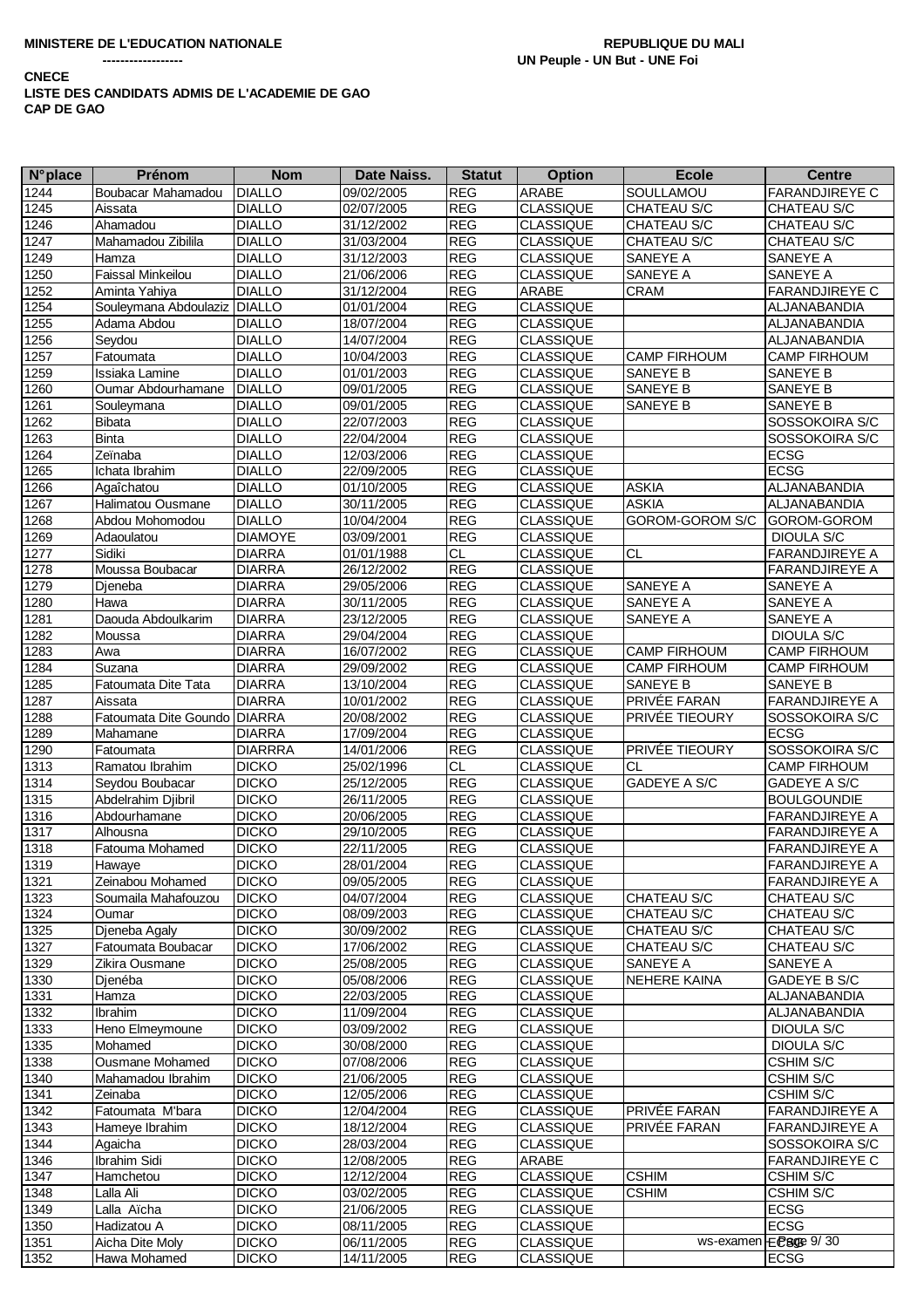| <b>N°</b> place | Prénom                 | <b>Nom</b>             | Date Naiss. | <b>Statut</b>         | <b>Option</b>    | <b>Ecole</b>        | <b>Centre</b>         |
|-----------------|------------------------|------------------------|-------------|-----------------------|------------------|---------------------|-----------------------|
| 1353            | <b>Mohamed Lamine</b>  | <b>DICKO</b>           | 05/05/2006  | <b>REG</b>            | <b>CLASSIQUE</b> | <b>ASKIA</b>        | ALJANABANDIA          |
| 1354            | Abdoulahi Alassane     | <b>DICKO</b>           | 25/09/2004  | <b>REG</b>            | <b>CLASSIQUE</b> | KADJI S/C           | <b>KADJI</b>          |
| 1355            | Fadimata Walet         | <b>DIDI</b>            | 10/06/2005  | <b>REG</b>            | ARABE            |                     | <b>BAGOUNDIE</b>      |
| 1356            | Mahamadou              | <b>DJABAR</b>          | 11/03/2003  | <b>REG</b>            | ARABE            |                     | FORGHO S/C            |
| 1358            | <b>Mohamed Assalia</b> | <b>DJALODJO</b>        | 01/04/2004  | <b>REG</b>            | ARABE            | <b>CRAM</b>         | <b>FARANDJIREYE C</b> |
| 1375            | Harouna                | <b>DJIBRILLA</b>       | 18/11/2006  | <b>REG</b>            | ARABE            |                     | <b>FARANDJIREYE C</b> |
| 1376            | Fatoumata              | <b>DJIBRILLA</b>       | 25/09/2002  | REG                   | <b>CLASSIQUE</b> | GADEYE A S/C        | GADEYE A S/C          |
| 1377            | Bintou                 | <b>DJIBRILLA</b>       | 16/04/2005  | <b>REG</b>            | <b>CLASSIQUE</b> |                     | <b>BOULGOUNDIE</b>    |
| 1378            | Fanta                  | <b>DJIBRILLA</b>       | 19/03/2004  | <b>REG</b>            | <b>CLASSIQUE</b> |                     | <b>BOULGOUNDIE</b>    |
| 1379            | <b>Ibrahim</b>         | <b>DJIBRILLA</b>       | 21/04/2001  | <b>REG</b>            | <b>CLASSIQUE</b> |                     | <b>FARANDJIREYE A</b> |
| 1380            | Mawiyata               | <b>DJIBRILLA</b>       | 31/12/2003  | <b>REG</b>            | <b>CLASSIQUE</b> | CHATEAU S/C         | CHATEAU S/C           |
| 1383            | Oumar                  | <b>DJIBRILLA</b>       | 25/07/2005  | <b>REG</b>            | <b>CLASSIQUE</b> | CHATEAU S/C         | CHATEAU S/C           |
| 1384            | Sadou                  | <b>DJIBRILLA</b>       | 01/01/2004  | <b>REG</b>            | ARABE            | CRAM                | <b>FARANDJIREYE C</b> |
| 1385            | Alassane               | <b>DJIBRILLA</b>       | 24/12/2004  | <b>REG</b>            | <b>CLASSIQUE</b> |                     | <b>DIOULA S/C</b>     |
| 1386            | Boubacar               | <b>DJIBRILLA</b>       | 28/04/2005  | <b>REG</b>            | CLASSIQUE        | SANEYE B            | SANEYE B              |
| 1387            | Aliou                  | <b>DJIBRILLA</b>       | 10/04/2004  | <b>REG</b>            | <b>CLASSIQUE</b> | <b>DJIDARA</b>      | <b>DJIDARA</b>        |
| 1389            | Firdaoussou            | <b>DJIBRILLA</b>       | 31/12/2005  | <b>REG</b>            | <b>CLASSIQUE</b> |                     | SOSSOKOIRA S/C        |
| 1396            | Sada                   | <b>DJINGAREYE</b>      | 13/08/2005  | <b>REG</b>            | <b>CLASSIQUE</b> |                     | <b>BOULGOUNDIE</b>    |
| 1399            | Sekou                  | <b>DJITTEYE</b>        | 04/08/2006  | <b>REG</b>            | <b>CLASSIQUE</b> | SANEYE A            | SANEYE A              |
| 1400            | Alousseini Ousmane     | <b>DJITTEYE</b>        | 27/03/2003  | REG                   | <b>CLASSIQUE</b> |                     | ALJANABANDIA          |
| 1401            | Lema Abdoulaye         | <b>DJITTEYE</b>        | 29/09/2003  | REG                   | <b>CLASSIQUE</b> |                     | <b>DIOULA S/C</b>     |
| 1402            | Bintou Alhousseini     | <b>DORINTIE</b>        | 12/12/2004  | <b>REG</b>            | <b>CLASSIQUE</b> |                     | DIOULA S/C            |
| 1405            | Boubacar               | DOULWAHIDOU 31/12/2004 |             | <b>REG</b>            | <b>CLASSIQUE</b> |                     | DIOULA S/C            |
| 1406            | Ramatou Ali            | DOUMANGOUR 20/08/2003  |             | <b>REG</b>            | <b>CLASSIQUE</b> | CHATEAU S/C         | CHATEAU S/C           |
| 1408            | Hamiidou Assinamar     | <b>DOUMBIA</b>         | 24/08/2003  | <b>REG</b>            | <b>CLASSIQUE</b> | CHATEAU S/C         | CHATEAU S/C           |
| 1409            | Balakissa Karim        | <b>DOUMBIA</b>         | 16/01/2003  | <b>REG</b>            | <b>CLASSIQUE</b> | <b>CAMP FIRHOUM</b> | <b>CAMP FIRHOUM</b>   |
| 1411            | Sane                   | <b>DOUMBIA</b>         | 18/10/2004  | <b>REG</b>            | <b>CLASSIQUE</b> | PRIVÉE TIEOURY      | SOSSOKOIRA S/C        |
| 1413            | <b>Balkissa</b>        | <b>DOUMI</b>           | 26/07/2006  | <b>REG</b>            | <b>CLASSIQUE</b> |                     | <b>CSHIM S/C</b>      |
| 1417            | Aissata Sekou          | <b>DRAME</b>           | 11/01/2005  | <b>REG</b>            | <b>CLASSIQUE</b> |                     | <b>BOULGOUNDIE</b>    |
| 1418            | Almami Mallé           | <b>DRAME</b>           | 24/08/2004  | <b>REG</b>            | <b>CLASSIQUE</b> |                     | <b>FARANDJIREYE A</b> |
| 1419            | Issa                   | <b>DRAME</b>           | 23/09/2002  | <b>REG</b>            | <b>CLASSIQUE</b> |                     | <b>FARANDJIREYE A</b> |
| 1420            | Omar                   | <b>DRAME</b>           | 11/11/2004  | REG                   | ARABE            | <b>CRAM</b>         | <b>FARANDJIREYE C</b> |
| 1423            | Hamadoun               | <b>DRAME</b>           | 10/11/2006  | REG                   | <b>CLASSIQUE</b> | PRIVÉE FARAN        | <b>FARANDJIREYE A</b> |
| 1428            | Nassoura Wt            | <b>ERZAH</b>           | 04/02/2001  | <b>REG</b>            | <b>CLASSIQUE</b> | SANEYE B            | SANEYE B              |
| 1429            | Agaichatou Wt          | <b>FAISSAL</b>         | 28/12/2004  | <b>REG</b>            | <b>CLASSIQUE</b> |                     | CSHIM S/C             |
| 1430            | Zeinabou Wt            | <b>FAISSAL</b>         | 29/11/2005  | <b>REG</b>            | <b>CLASSIQUE</b> |                     | CSHIM S/C             |
| 1431            | Mohamed                | <b>FAMANTA</b>         | 25/06/2004  | <b>REG</b>            | <b>CLASSIQUE</b> | PRIVÉE FARAN        | <b>FARANDJIREYE A</b> |
| 1434            | Ibrahim                | <b>FARKA</b>           | 11/06/2005  | <b>REG</b>            | <b>CLASSIQUE</b> | GADEYE A S/C        | <b>GADEYE A S/C</b>   |
| 1436            | Kadidia                | <b>FOFANA</b>          | 06/02/2005  | <b>REG</b>            | <b>CLASSIQUE</b> | GADEYE A S/C        | GADEYE A S/C          |
| 1445            | Zeinabou Amadou        | <b>GARIKO</b>          | 28/02/2004  | <b>REG</b>            | <b>CLASSIQUE</b> | CHATEAU S/C         | CHATEAU S/C           |
| 1446            | Aminata Amadou         | <b>GARIKO</b>          | 08/10/2003  | <b>REG</b>            | CLASSIQUE        | CHATEAU S/C         | CHATEAU S/C           |
| 1451            | Ami                    | GORO                   | 31/12/2004  | $\mathsf{REG}\xspace$ | <b>CLASSIQUE</b> | SANEYE A            | SANEYE A              |
| 1452            | Seyba                  | <b>GORY</b>            | 09/10/2002  | <b>REG</b>            | <b>CLASSIQUE</b> |                     | <b>ECSG</b>           |
| 1458            | Timothée               | <b>GUINDO</b>          | 13/05/2004  | REG                   | <b>CLASSIQUE</b> | SANEYE A            | SANEYE A              |
| 1459            | Ogobara Minkaïlou      | <b>GUINDO</b>          | 19/03/2006  | <b>REG</b>            | <b>CLASSIQUE</b> |                     | <b>ECSG</b>           |
| 1462            | Rabiétou               | <b>GUY-ESPOIR</b>      | 05/08/2006  | <b>REG</b>            | <b>CLASSIQUE</b> | <b>ASKIA</b>        | ALJANABANDIA          |
| 1464            | Almaymoune Ag          | <b>HABBA</b>           | 06/11/2006  | <b>REG</b>            | <b>ARABE</b>     | CRAM                | <b>FARANDJIREYE C</b> |
| 1465            | Younassa               | <b>HABIB</b>           | 27/07/2006  | REG                   | <b>CLASSIQUE</b> | PRIVÉE TIEOURY      | SOSSOKOIRA S/C        |
| 1475            | Djibrilla              | <b>HABIBOULAYE</b>     | 03/03/2004  | <b>REG</b>            | <b>CLASSIQUE</b> | DOUMBARIA S/C       | <b>DOUMBARIA</b>      |
| 1476            | Fatoumata              | <b>HABIBOULAYE</b>     | 11/09/2004  | <b>REG</b>            | ARABE            |                     | <b>FARANDJIREYE C</b> |
| 1478            | Daiyaba Habou          | <b>HABOUCALADI</b>     | 28/02/2004  | REG                   | <b>CLASSIQUE</b> | GADEYE A S/C        | GADEYE A S/C          |
| 1481            | Abdoulaye              | <b>HACHIMI</b>         | 23/09/2005  | REG                   | <b>CLASSIQUE</b> | GADEYE A S/C        | <b>GADEYE A S/C</b>   |
| 1482            | Hawa                   | <b>HACHIMI</b>         | 15/02/2003  | <b>REG</b>            | <b>CLASSIQUE</b> |                     | <b>KADJI</b>          |
| 1483            | Mahamar                | <b>HADA</b>            | 20/12/2005  | <b>REG</b>            | ARABE            |                     | <b>FARANDJIREYE C</b> |
| 1486            | Aicha                  | <b>HAFIZOU</b>         | 25/01/1999  | CL                    | <b>CLASSIQUE</b> | <b>CL</b>           | <b>FARANDJIREYE A</b> |
| 1487            | Sarata                 | <b>HAFIZOU</b>         | 17/11/2004  | <b>REG</b>            | <b>CLASSIQUE</b> | CHATEAU S/C         | CHATEAU S/C           |
| 1495            | Safiatou Moctar        | <b>HAIDARA</b>         | 22/07/2002  | <b>REG</b>            | <b>CLASSIQUE</b> |                     | <b>FARANDJIREYE A</b> |
| 1497            | Oubeidoulahi           | <b>HAIDARA</b>         | 24/06/2002  | <b>REG</b>            | <b>CLASSIQUE</b> | CHATEAU S/C         | CHATEAU S/C           |
| 1498            | Fatoumata Sidi         | <b>HAIDARA</b>         | 25/11/2005  | <b>REG</b>            | <b>CLASSIQUE</b> | CHATEAU S/C         | CHATEAU S/C           |
| 1499            | Youssouf Aguissa       | <b>HAIDARA</b>         | 19/12/2004  | REG                   | <b>CLASSIQUE</b> | CHATEAU S/C         | CHATEAU S/C           |
| 1500            | Sibiry                 | <b>HAIDARA</b>         | 17/11/2001  | REG                   | <b>CLASSIQUE</b> | SANEYE A            | SANEYE A              |
| 1501            | Hamidou Housseini      | <b>HAIDARA</b>         | 07/03/2006  | REG                   | ARABE            | CRAM                | <b>FARANDJIREYE C</b> |
| 1502            | Fadimata               | <b>HAIDARA</b>         | 17/04/2005  | REG                   | <b>CLASSIQUE</b> | GADEYE B S/C        | <b>GADEYE B S/C</b>   |
| 1503            | Amadou                 | <b>HAIDARA</b>         | 26/07/2003  | REG                   | <b>CLASSIQUE</b> |                     | ALJANABANDIA          |
| 1504            | Ousmane                | <b>HAIDARA</b>         | 29/10/2005  | REG                   | <b>CLASSIQUE</b> | ws-examen           | <b>ARageNABBANDIA</b> |
| 1506            | Soumeyata              | <b>HAIDARA</b>         | 20/11/2003  | REG                   | <b>CLASSIQUE</b> |                     | DIOULA S/C            |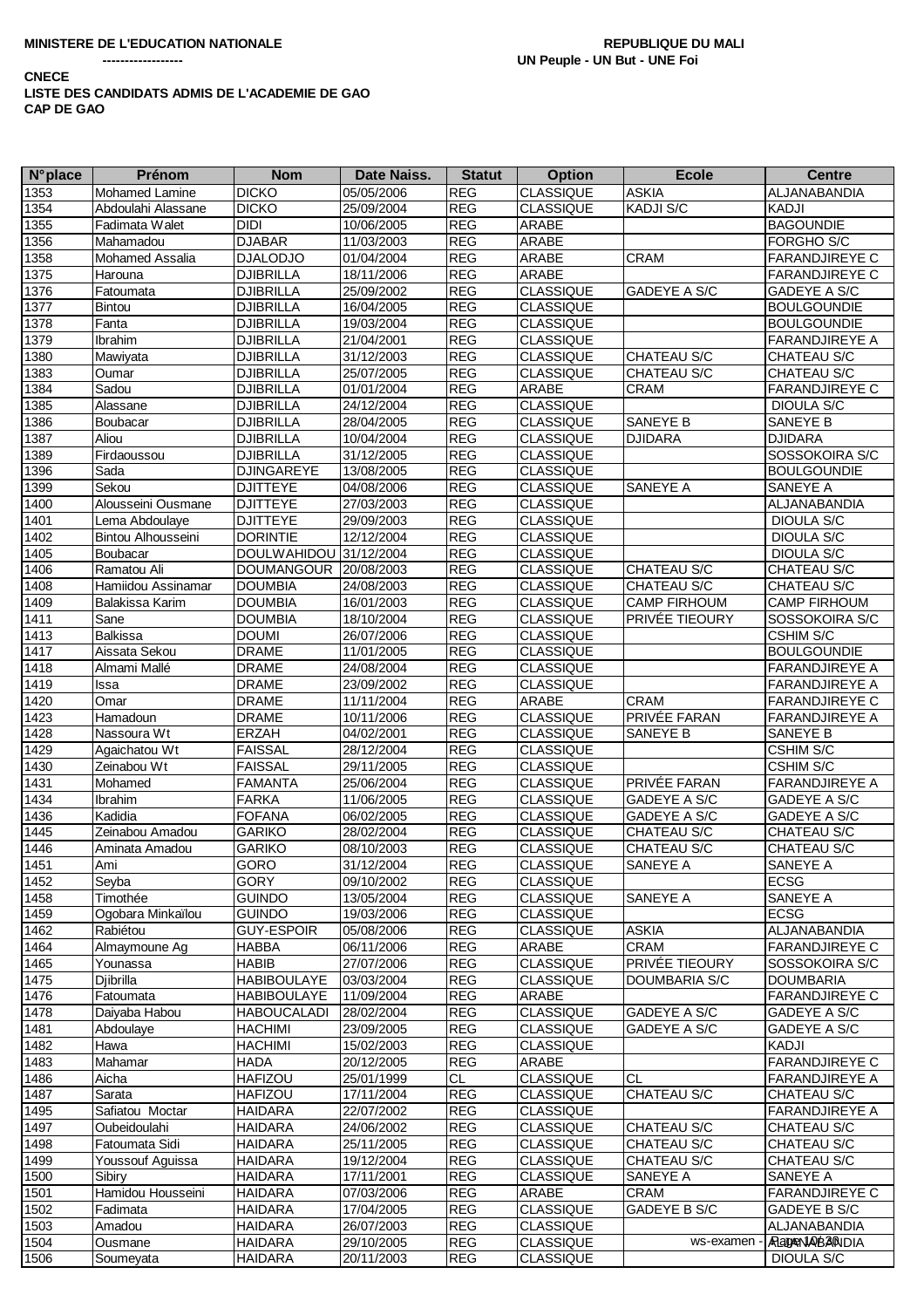| <b>N°</b> place | Prénom              | <b>Nom</b>       | Date Naiss. | <b>Statut</b> | <b>Option</b>    | <b>Ecole</b>         | <b>Centre</b>         |
|-----------------|---------------------|------------------|-------------|---------------|------------------|----------------------|-----------------------|
| 1508            | Zaouza Adramane     | <b>HAIDARA</b>   | 27/12/2005  | <b>REG</b>    | <b>CLASSIQUE</b> | <b>PRIVÉE FARAN</b>  | <b>FARANDJIREYE A</b> |
| 1511            | Alimatou            | <b>HAIDARA</b>   | 14/09/2006  | <b>REG</b>    | <b>CLASSIQUE</b> | <b>NAATA</b>         | CSHIM S/C             |
| 1512            | Mohamed             | <b>HAIDARA</b>   | 09/03/2005  | <b>REG</b>    | <b>CLASSIQUE</b> | <b>ASKIA</b>         | ALJANABANDIA          |
| 1513            | Abdoulaye Mohomodou | <b>HAIDARA</b>   | 04/04/2004  | <b>REG</b>    | <b>CLASSIQUE</b> | <b>BAGOUNDIE S/C</b> | <b>BAGOUNDIE</b>      |
| 1515            | Halimatou           | <b>HAÏDARA</b>   | 10/07/2006  | <b>REG</b>    | <b>CLASSIQUE</b> |                      | <b>ECSG</b>           |
| 1516            | Aly Moulaye Haïba   | <b>HAÏDARA</b>   | 11/11/2004  | <b>REG</b>    | <b>CLASSIQUE</b> |                      | <b>ECSG</b>           |
| 1517            | Fatoumata           | <b>HAIDARRA</b>  | 04/07/2002  | <b>REG</b>    | <b>CLASSIQUE</b> |                      | <b>CSHIM S/C</b>      |
| 1527            | Bouniaminou         | <b>HALIDOU</b>   | 02/03/2006  | REG           | <b>CLASSIQUE</b> | <b>HAMAKOULADJI</b>  | <b>HAMAKOULADJI</b>   |
| 1529            | Mariama             | <b>HALIDOU</b>   | 06/12/2004  | <b>REG</b>    | <b>CLASSIQUE</b> |                      | <b>FARANDJIREYE A</b> |
|                 | Bilali              |                  |             | <b>REG</b>    | <b>CLASSIQUE</b> | CHATEAU S/C          |                       |
| 1530            |                     | <b>HALIDOU</b>   | 19/06/2005  | <b>REG</b>    |                  |                      | CHATEAU S/C           |
| 1531            | Abdoulaye           | <b>HALIDOU</b>   | 28/02/2004  |               | ARABE            | CRAM                 | <b>FARANDJIREYE C</b> |
| 1535            | Hamidou             | <b>HALIDOU</b>   | 31/12/2005  | <b>REG</b>    | ARABE            |                      | <b>TACHARANE</b>      |
| 1539            | <b>Ibrahim</b>      | <b>HALLASSI</b>  | 26/05/2004  | REG           | ARABE            | CRAM                 | <b>FARANDJIREYE C</b> |
| 1544            | Oumar               | HAMADAHAMA       | 28/06/2004  | <b>REG</b>    | ARABE            |                      | <b>FARANDJIREYE C</b> |
| 1545            | Ousmane             | HAMADAHAMA       | 20/03/2003  | <b>REG</b>    | <b>CLASSIQUE</b> | KOIMA S/C            | <b>KOIMA</b>          |
| 1547            | Zalihatou           | <b>HAMADANE</b>  | 20/12/2003  | <b>REG</b>    | <b>CLASSIQUE</b> | <b>DJIDARA</b>       | <b>DJIDARA</b>        |
| 1549            | Yehia               | <b>HAMADI</b>    | 31/12/2005  | REG           | <b>CLASSIQUE</b> | <b>BERRAH S/C</b>    | <b>BERRAH</b>         |
| 1550            | Rhissa Ag           | <b>HAMADI</b>    | 01/01/2005  | <b>REG</b>    | <b>CLASSIQUE</b> |                      | CSHIM S/C             |
| 1552            | Aguissa Ag          | HAMADIKINANE     | 03/03/2004  | <b>REG</b>    | <b>CLASSIQUE</b> |                      | ALJANABANDIA          |
| 1558            | Adizatou            | <b>HAMADOU</b>   | 31/08/2004  | <b>REG</b>    | <b>CLASSIQUE</b> |                      | <b>BOULGOUNDIE</b>    |
| 1559            | Mahamoud Ag         | <b>HAMADOU</b>   | 31/12/2005  | <b>REG</b>    | <b>CLASSIQUE</b> | CHATEAU S/C          | CHATEAU S/C           |
| 1561            | Maimouna            | <b>HAMADOUN</b>  | 03/06/2005  | <b>REG</b>    | <b>CLASSIQUE</b> |                      | ALJANABANDIA          |
| 1565            | Mohamed             | <b>HAMAR</b>     | 27/02/2002  | <b>REG</b>    | <b>CLASSIQUE</b> |                      | <b>FARANDJIREYE A</b> |
| 1567            | Malick Ould         | <b>HAMDI</b>     | 01/03/2004  | <b>REG</b>    | <b>CLASSIQUE</b> | <b>GADEYE B S/C</b>  | GADEYE B S/C          |
| 1568            | <b>Abdoul Aziz</b>  | <b>HAMEIDA</b>   | 29/07/2005  | <b>REG</b>    | <b>CLASSIQUE</b> |                      | ALJANABANDIA          |
| 1571            | Roukayatou          | <b>HAMIDA</b>    | 30/09/2004  | <b>REG</b>    | <b>CLASSIQUE</b> |                      | <b>DIOULA S/C</b>     |
| 1579            | Agaichatou          | HAMIDOU          | 20/11/2000  | <b>REG</b>    | <b>CLASSIQUE</b> | CHATEAU S/C          | CHATEAU S/C           |
| 1580            | Adijatou            | <b>HAMIDOU</b>   | 01/01/2005  | <b>REG</b>    | <b>CLASSIQUE</b> | SANEYE A             | SANEYE A              |
| 1581            | Fatoumata           | HAMIDOU          | 30/09/2005  | <b>REG</b>    | <b>CLASSIQUE</b> | SANEYE A             | SANEYE A              |
| 1584            | Aliou               | <b>HAMIDOU</b>   | 08/05/2004  | <b>REG</b>    | ARABE            |                      | <b>FARANDJIREYE C</b> |
| 1585            | Soumaila            |                  |             | <b>REG</b>    |                  |                      |                       |
|                 |                     | HAMIDOU          | 03/06/2004  | <b>REG</b>    | ARABE            | <b>ASKIA</b>         | <b>FARANDJIREYE C</b> |
| 1586            | Fozia               | HAMIDOU          | 17/11/2006  | REG           | <b>CLASSIQUE</b> |                      | ALJANABANDIA<br>KADJI |
| $1587$          | Abdoulaye           | <b>HAMIDOU</b>   | 25/05/2003  |               | <b>CLASSIQUE</b> |                      |                       |
| 1588            | Mohomodou           | HAMIDOU          | 17/01/2003  | <b>REG</b>    | <b>CLASSIQUE</b> | <b>BAGOUNDIE S/C</b> | <b>BAGOUNDIE</b>      |
| 1591            | Mohamed             | <b>HAMIDOU M</b> | 05/08/2004  | <b>REG</b>    | ARABE            | <b>CRAM</b>          | <b>FARANDJIREYE C</b> |
| 1595            | Lalla Aicha         | <b>HAMMA</b>     | 15/02/2003  | <b>REG</b>    | <b>CLASSIQUE</b> |                      | <b>FARANDJIREYE A</b> |
| 1596            | Mariama             | <b>HAMMA</b>     | 31/12/2005  | <b>REG</b>    | <b>CLASSIQUE</b> | SANEYE A             | SANEYE A              |
| 1597            | Imrana Ag           | <b>HAMMA</b>     | 10/10/2005  | <b>REG</b>    | ARABE            | CRAM                 | <b>FARANDJIREYE C</b> |
| 1598            | Daouda Ag           | <b>HAMMA</b>     | 08/02/2005  | <b>REG</b>    | <b>ARABE</b>     | CRAM                 | <b>FARANDJIREYE C</b> |
| 1599            | <b>Bintou</b>       | <b>HAMMA</b>     | 05/04/2005  | <b>REG</b>    | <b>CLASSIQUE</b> | <b>NEHERE KAINA</b>  | GADEYE B S/C          |
| 1600            | Ibrahim             | <b>HAMMA</b>     | 13/02/2002  | <b>REG</b>    | <b>CLASSIQUE</b> | SANEYE B             | SANEYE B              |
| 1604            | Farimata            | <b>HAMMAR</b>    | 24/05/2004  | REG           | <b>CLASSIQUE</b> | <b>ASKIA</b>         | ALJANABANDIA          |
| 1605            | Fadi                | <b>HAMMOU</b>    | 01/01/2000  | <b>REG</b>    | <b>CLASSIQUE</b> |                      | <b>BOULGOUNDIE</b>    |
| 1606            | Aminata Wt          | <b>HAMOU</b>     | 31/03/2005  | <b>REG</b>    | <b>CLASSIQUE</b> |                      | SOSSOKOIRA S/C        |
| 1607            | Aicha Abdourhamane  | <b>HANDEYE</b>   | 25/03/2004  | <b>REG</b>    | <b>ARABE</b>     |                      | <b>FARANDJIREYE C</b> |
| 1608            | Fatoumata           | <b>HARBER</b>    | 13/04/2004  | <b>REG</b>    | <b>CLASSIQUE</b> | <b>ASKIA</b>         | ALJANABANDIA          |
| 1611            | Issoufi             | <b>HAROUNA</b>   | 27/06/2003  | <b>REG</b>    | <b>CLASSIQUE</b> | <b>GADEYE A S/C</b>  | GADEYE A S/C          |
| 1612            | Loukoumana          | <b>HAROUNA</b>   | 31/12/2001  | REG           | <b>CLASSIQUE</b> | <b>GADEYE A S/C</b>  | GADEYE A S/C          |
| 1613            | Aissata             | <b>HAROUNA</b>   | 21/07/2003  | <b>REG</b>    | <b>CLASSIQUE</b> |                      | <b>FARANDJIREYE A</b> |
| 1614            | Aliou               | <b>HAROUNA</b>   | 17/12/2003  | REG           | <b>CLASSIQUE</b> | CHATEAU S/C          | CHATEAU S/C           |
| 1615            | Aroubouna           | <b>HAROUNA</b>   | 28/12/2001  | <b>REG</b>    | <b>CLASSIQUE</b> | SANEYE A             | SANEYE A              |
| 1617            | Ali                 | <b>HAROUNA</b>   | 24/08/2002  | <b>REG</b>    | <b>CLASSIQUE</b> | SANEYE B             | SANEYE B              |
| 1618            | Hamza               | <b>HAROUNA</b>   | 02/04/2003  | <b>REG</b>    | <b>CLASSIQUE</b> | <b>DJIDARA</b>       | <b>DJIDARA</b>        |
| 1619            | Issa                | <b>HAROUNA</b>   | 31/10/2003  | <b>REG</b>    | <b>CLASSIQUE</b> | <b>DJIDARA</b>       | <b>DJIDARA</b>        |
| 1620            | Badi                | <b>HAROUNA</b>   | 27/02/2004  | <b>REG</b>    | <b>CLASSIQUE</b> | KOIMA S/C            | <b>KOIMA</b>          |
| 1621            | Bassirou            | <b>HAROUNA</b>   | 21/01/2003  | <b>REG</b>    | <b>CLASSIQUE</b> | KOIMA S/C            | <b>KOIMA</b>          |
| 1622            | Abdoulaye           | <b>HAROUNA</b>   | 07/06/2004  | <b>REG</b>    | <b>CLASSIQUE</b> | GOROM-GOROM S/C      | GOROM-GOROM           |
|                 |                     |                  |             |               |                  | <b>CRAM</b>          | <b>FARANDJIREYE C</b> |
| 1632            | Ahamadou            | HAROUNA M.       | 24/09/2004  | <b>REG</b>    | ARABE            |                      |                       |
| 1633            | Chamilou            | HAROUNA M.       | 28/11/2004  | <b>REG</b>    | <b>ARABE</b>     | CRAM                 | <b>FARANDJIREYE C</b> |
| 1634            | Maimounatou         | <b>HAROUNA</b>   | 05/10/2004  | REG           | <b>CLASSIQUE</b> |                      | <b>CSHIM S/C</b>      |
| 1635            | Boubacar            | <b>HASSANA</b>   | 14/12/2003  | <b>REG</b>    | <b>CLASSIQUE</b> |                      | ALJANABANDIA          |
| 1639            | Aissata Adamou      | <b>HASSANE</b>   | 01/04/2003  | <b>REG</b>    | <b>CLASSIQUE</b> | FORGHO S/C           | <b>FORGHO S/C</b>     |
| 1640            | Haja                | <b>HASSANE</b>   | 25/12/2000  | REG           | <b>CLASSIQUE</b> |                      | <b>BOULGOUNDIE</b>    |
| 1641            | Aliou               | <b>HASSANE</b>   | 29/12/2005  | REG           | <b>CLASSIQUE</b> | <b>NEHERE KAINA</b>  | GADEYE B S/C          |
| 1642            | Akili               | <b>HASSANE</b>   | 18/08/2004  | <b>REG</b>    | <b>CLASSIQUE</b> | SANEYE Bws-examen    | <b>SPANGE YE/BO</b>   |
| 1643            | Hamadou             | <b>HASSANE</b>   | 12/04/2005  | <b>REG</b>    | <b>CLASSIQUE</b> |                      | SOSSOKOIRA S/C        |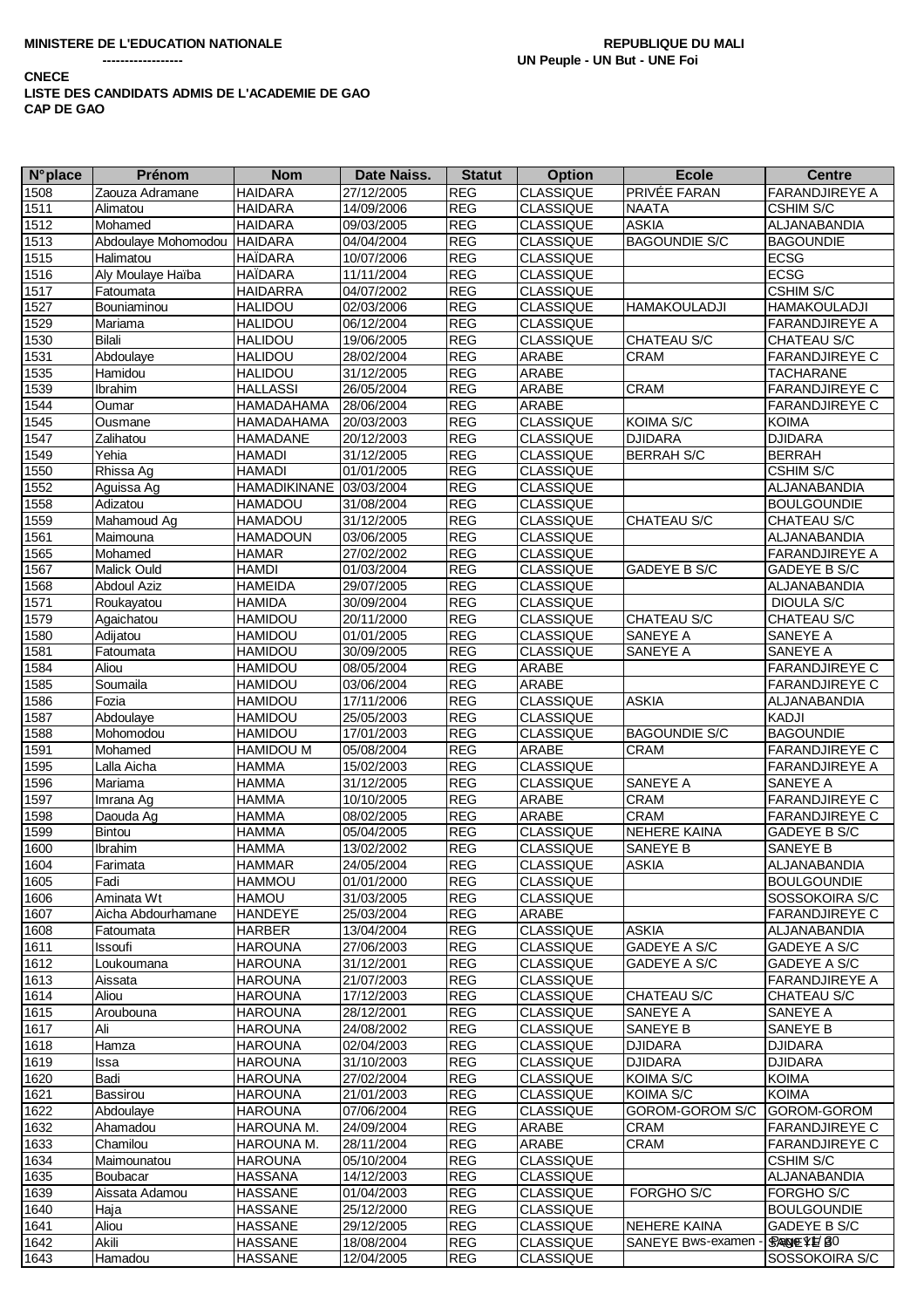| <b>N°</b> place | Prénom               | <b>Nom</b>       | <b>Date Naiss.</b> | <b>Statut</b> | <b>Option</b>    | <b>Ecole</b>         | <b>Centre</b>         |
|-----------------|----------------------|------------------|--------------------|---------------|------------------|----------------------|-----------------------|
| 1644            | Mohomodou            | <b>HASSANE</b>   | 27/01/2005         | <b>REG</b>    | <b>CLASSIQUE</b> | <b>BAGOUNDIE S/C</b> | <b>BAGOUNDIE</b>      |
| 1650            | Seydou               | <b>HASSEY</b>    | 13/03/2005         | <b>REG</b>    | <b>CLASSIQUE</b> | <b>CAMP FIRHOUM</b>  | <b>CAMP FIRHOUM</b>   |
| 1652            | <b>Bilal</b>         | <b>HILIMBIS</b>  | 10/11/2004         | <b>REG</b>    | ARABE            |                      | <b>FARANDJIREYE C</b> |
| 1660            | Hadaija              | <b>HOUSSEINI</b> | 31/12/2004         | <b>REG</b>    | <b>CLASSIQUE</b> | <b>SANEYE B</b>      | <b>SANEYE B</b>       |
| 1662            | Mariam               | <b>HOUSSEINI</b> | 22/05/2003         | REG           | <b>CLASSIQUE</b> | PRIVÉE TIEOURY       | SOSSOKOIRA S/C        |
| 1667            | Hachimiyou           | <b>IBNAMINOU</b> | 20/06/2004         | <b>REG</b>    | <b>CLASSIQUE</b> | <b>GADEYE A S/C</b>  | <b>GADEYE A S/C</b>   |
| 1720            | <b>Mohamed Abass</b> | <b>IBRAHIM</b>   | 23/08/2004         | <b>REG</b>    | <b>CLASSIQUE</b> | <b>DOUMBARIA S/C</b> | <b>DOUMBARIA</b>      |
| 1724            | Chidi                | <b>IBRAHIM</b>   | 23/06/2004         | REG           | <b>CLASSIQUE</b> |                      | <b>KAREÏBANDIA</b>    |
| 1726            | Mahamar              | <b>IBRAHIM</b>   | 03/08/2003         | REG           | <b>CLASSIQUE</b> | GADEYE A S/C         | <b>GADEYE A S/C</b>   |
| 1727            | Abdourhamane         | <b>IBRAHIM</b>   | 03/12/2003         | REG           | <b>CLASSIQUE</b> |                      | <b>BOULGOUNDIE</b>    |
| 1728            | Abdou                | <b>IBRAHIM</b>   | 31/12/2001         | REG           | <b>CLASSIQUE</b> |                      | <b>FARANDJIREYE A</b> |
| 1729            | Hidiya               | <b>IBRAHIM</b>   | 31/12/2004         | <b>REG</b>    | <b>CLASSIQUE</b> |                      | <b>FARANDJIREYE A</b> |
| 1731            | Alhousseini          | <b>IBRAHIM</b>   | 08/07/2003         | REG           | ARABE            | SOULLAMOU            | <b>FARANDJIREYE C</b> |
| 1732            | Houreye              | <b>IBRAHIM</b>   | 01/03/2003         | REG           | <b>CLASSIQUE</b> | <b>CHATEAU S/C</b>   | CHATEAU S/C           |
| 1733            | Safi                 | <b>IBRAHIM</b>   | 11/01/2004         | <b>REG</b>    | <b>CLASSIQUE</b> | <b>CHATEAU S/C</b>   | CHATEAU S/C           |
| 1735            | Aliou Ag             | <b>IBRAHIM</b>   | 18/04/2005         | REG           | <b>CLASSIQUE</b> | CHATEAU S/C          | CHATEAU S/C           |
| 1736            | Lailla               | <b>IBRAHIM</b>   | 04/06/2004         | REG           | <b>CLASSIQUE</b> | CHATEAU S/C          | CHATEAU S/C           |
| 1737            | Hawa                 | <b>IBRAHIM</b>   | 08/04/2003         | <b>REG</b>    | <b>CLASSIQUE</b> | <b>CHATEAU S/C</b>   | CHATEAU S/C           |
|                 |                      |                  |                    |               |                  |                      |                       |
| 1738            | Boubacar             | <b>IBRAHIM</b>   | 31/12/2006         | <b>REG</b>    | <b>CLASSIQUE</b> | CHATEAU S/C          | CHATEAU S/C           |
| 1739            | Abdoulwahidou        | <b>IBRAHIM</b>   | 07/01/2006         | REG           | <b>CLASSIQUE</b> | <b>SANEYE A</b>      | SANEYE A              |
| 1740            | Fadi                 | <b>IBRAHIM</b>   | 13/06/2005         | REG           | <b>CLASSIQUE</b> | <b>SANEYE A</b>      | <b>SANEYE A</b>       |
| 1741            | Houreyrata           | <b>IBRAHIM</b>   | 07/10/2004         | REG           | <b>CLASSIQUE</b> | <b>SANEYE A</b>      | SANEYE A              |
| 1743            | Youssouf             | <b>IBRAHIM</b>   | 07/03/2006         | <b>REG</b>    | <b>CLASSIQUE</b> | SANEYE A             | SANEYE A              |
| 1744            | Mawawiya             | <b>IBRAHIM</b>   | 10/04/2004         | <b>REG</b>    | ARABE            | <b>CRAM</b>          | <b>FARANDJIREYE C</b> |
| 1745            | Hamadou              | <b>IBRAHIM</b>   | 30/09/2004         | <b>REG</b>    | <b>ARABE</b>     | <b>CRAM</b>          | <b>FARANDJIREYE C</b> |
| 1750            | Aramatou             | <b>IBRAHIM</b>   | 25/05/2003         | <b>REG</b>    | <b>CLASSIQUE</b> |                      | ALJANABANDIA          |
| 1751            | Nouradine            | <b>IBRAHIM</b>   | 12/08/2002         | <b>REG</b>    | <b>CLASSIQUE</b> |                      | ALJANABANDIA          |
| 1753            | Aguissa              | <b>IBRAHIM</b>   | 20/07/2003         | <b>REG</b>    | <b>CLASSIQUE</b> |                      | ALJANABANDIA          |
| 1755            | Zeinabou             | <b>IBRAHIM</b>   | 30/07/2005         | <b>REG</b>    | <b>CLASSIQUE</b> |                      | ALJANABANDIA          |
| 1756            | Mariam Wlet          | <b>IBRAHIM</b>   | 21/02/2003         | <b>REG</b>    | <b>CLASSIQUE</b> |                      | ALJANABANDIA          |
| 1758            | Abdrazack            | <b>IBRAHIM</b>   | 07/08/2003         | REG           | <b>CLASSIQUE</b> |                      | <b>DIOULA S/C</b>     |
| 1759            | Aichatou Wt          | <b>IBRAHIM</b>   | 15/09/2005         | <b>REG</b>    | <b>CLASSIQUE</b> | <b>CAMP FIRHOUM</b>  | <b>CAMP FIRHOUM</b>   |
| 1761            | Attaher              | <b>IBRAHIM</b>   | 03/02/2006         | REG           | <b>CLASSIQUE</b> | <b>CAMP FIRHOUM</b>  | <b>CAMP FIRHOUM</b>   |
| 1762            | Fadi                 | <b>IBRAHIM</b>   | 03/05/2002         | REG           | <b>CLASSIQUE</b> | <b>SANEYE B</b>      | <b>SANEYE B</b>       |
| 1763            | Abdoulnasseer        | <b>IBRAHIM</b>   | 15/02/2004         | <b>REG</b>    | <b>CLASSIQUE</b> | <b>DJIDARA</b>       | <b>DJIDARA</b>        |
| 1764            | Souleymane Ag        | <b>IBRAHIM</b>   | 21/05/2004         | <b>REG</b>    | <b>CLASSIQUE</b> | <b>DJIDARA</b>       | <b>DJIDARA</b>        |
| 1765            | Fadimata             | <b>IBRAHIM</b>   | 12/08/2003         | <b>REG</b>    | <b>CLASSIQUE</b> | <b>DJIDARA</b>       | <b>DJIDARA</b>        |
| 1766            | Moussa               | <b>IBRAHIM</b>   | 20/01/2005         | <b>REG</b>    | <b>CLASSIQUE</b> | PRIVÉE FARAN         | <b>FARANDJIREYE A</b> |
| 1767            | Saouda               | <b>IBRAHIM</b>   | 10/09/2004         | <b>REG</b>    | <b>CLASSIQUE</b> | PRIVÉE FARAN         | <b>FARANDJIREYE A</b> |
| 1768            | Nassouroun Walett    | <b>IBRAHIM</b>   | 11/10/2005         | <b>REG</b>    | <b>CLASSIQUE</b> |                      | SOSSOKOIRA S/C        |
| 1771            | Mariam Wt            | <b>IBRAHIM</b>   | 02/08/2006         | <b>REG</b>    | <b>ARABE</b>     |                      | <b>FARANDJIREYE C</b> |
| 1773            | Bouba                | <b>IBRAHIM</b>   | 20/11/2001         | <b>REG</b>    | ARABE            | CENTRE ISLAMIQUE     | <b>FARANDJIREYE C</b> |
| 1774            | Assamaou             | <b>IBRAHIM</b>   | 31/12/2005         | <b>REG</b>    | ARABE            |                      | <b>FARANDJIREYE C</b> |
| 1776            | Mohamed Albachar     | <b>IBRAHIM</b>   | 11/05/2004         | <b>REG</b>    | <b>CLASSIQUE</b> | <b>CSHIM</b>         | <b>CSHIM S/C</b>      |
| 1777            | <b>Check Oumar</b>   | <b>IBRAHIM</b>   | 08/08/2005         | <b>REG</b>    | <b>CLASSIQUE</b> |                      | <b>ECSG</b>           |
| 1778            | Tahiya Wt            | <b>IBRAHIM</b>   | 01/08/2006         | <b>REG</b>    | <b>CLASSIQUE</b> |                      | <b>ECSG</b>           |
| 1779            | <b>Babily</b>        | <b>IBRAHIM</b>   | 11/07/2002         | <b>REG</b>    | <b>CLASSIQUE</b> |                      | <b>ALJANABANDIA</b>   |
| 1780            | Aljaouza             | <b>IBRAHIM</b>   | 22/12/2005         | <b>REG</b>    | <b>CLASSIQUE</b> | <b>NAATA</b>         | CSHIM S/C             |
| 1782            | Ramatoulaye          | <b>IBRAHIM</b>   | 18/08/2006         | <b>REG</b>    | <b>CLASSIQUE</b> | <b>ASKIA</b>         | ALJANABANDIA          |
| 1783            | Bintou               | <b>IBRAHIM</b>   | 08/01/2004         | <b>REG</b>    | <b>CLASSIQUE</b> | <b>ASKIA</b>         | ALJANABANDIA          |
| 1784            | Fatoumata            | <b>IBRAHIM</b>   | 13/05/2004         | <b>REG</b>    | <b>CLASSIQUE</b> | <b>TACHARANE S/C</b> | <b>TACHARANE</b>      |
| 1785            | Bouchira             | <b>IBRAHIM</b>   | 08/11/2000         | <b>REG</b>    | <b>CLASSIQUE</b> | KOIMA S/C            | <b>KOIMA</b>          |
| 1786            | Abdou                | <b>IBRAHIM</b>   | 31/12/2000         | <b>REG</b>    | <b>CLASSIQUE</b> | GOROM-GOROM S/C      | GOROM-GOROM           |
| 1787            | Zaliha               | <b>IBRAHIM</b>   | 18/10/2006         | <b>REG</b>    | <b>CLASSIQUE</b> | GOROM-GOROM S/C      | GOROM-GOROM           |
| 1790            | Abdoulkarim          | <b>IBRAHIM</b>   | 04/04/2005         | <b>REG</b>    | ARABE            |                      | <b>BAGOUNDIE</b>      |
| 1792            | Yacouba              | <b>IBRAHIM</b>   | 31/12/2005         | <b>REG</b>    | ARABE            |                      | <b>FARANDJIREYE C</b> |
| 1793            | <b>Abdoul Malick</b> | <b>IBRAHIM</b>   | 12/12/2003         | <b>REG</b>    | <b>CLASSIQUE</b> |                      | ALJANABANDIA          |
| 1795            | Abdallah             | <b>IBRAHIMA</b>  | 26/09/2004         | <b>REG</b>    | ARABE            |                      | <b>FARANDJIREYE C</b> |
| 1797            | Youssouf             | <b>IBRAHIMA</b>  | 18/02/2002         | <b>REG</b>    | <b>CLASSIQUE</b> |                      | FARANDJIREYE A        |
|                 |                      |                  |                    |               |                  |                      |                       |
| 1798            | Kadidia Walette      | <b>ICHRACH</b>   | 22/04/2005         | <b>REG</b>    | <b>CLASSIQUE</b> | <b>ASKIA</b>         | ALJANABANDIA          |
| 1800            | Oumar Ag             | <b>IDABALAHI</b> | 15/05/2006         | <b>REG</b>    | <b>CLASSIQUE</b> |                      | <b>FARANDJIREYE A</b> |
| 1804            | Rocki Walet          | <b>IDEITANE</b>  | 18/04/2006         | <b>REG</b>    | <b>CLASSIQUE</b> |                      | <b>ECSG</b>           |
| 1805            | Oumar                | <b>IDEITANE</b>  | 10/02/2006         | <b>REG</b>    | <b>CLASSIQUE</b> |                      | <b>ECSG</b>           |
| 1806            | Youniss Ag           | <b>IDOUA</b>     | 27/10/2004         | <b>REG</b>    | <b>CLASSIQUE</b> |                      | <b>ECSG</b>           |
| 1808            | Aliou                | <b>IDOUAL</b>    | 29/04/2003         | <b>REG</b>    | <b>CLASSIQUE</b> | SANEYE Aws-examen -  | SPANE YE/ AO          |
| 1833            | Areyyna              | <b>IDRISSA</b>   | 20/12/2005         | <b>REG</b>    | ARABE            |                      | <b>DOUMBARIA</b>      |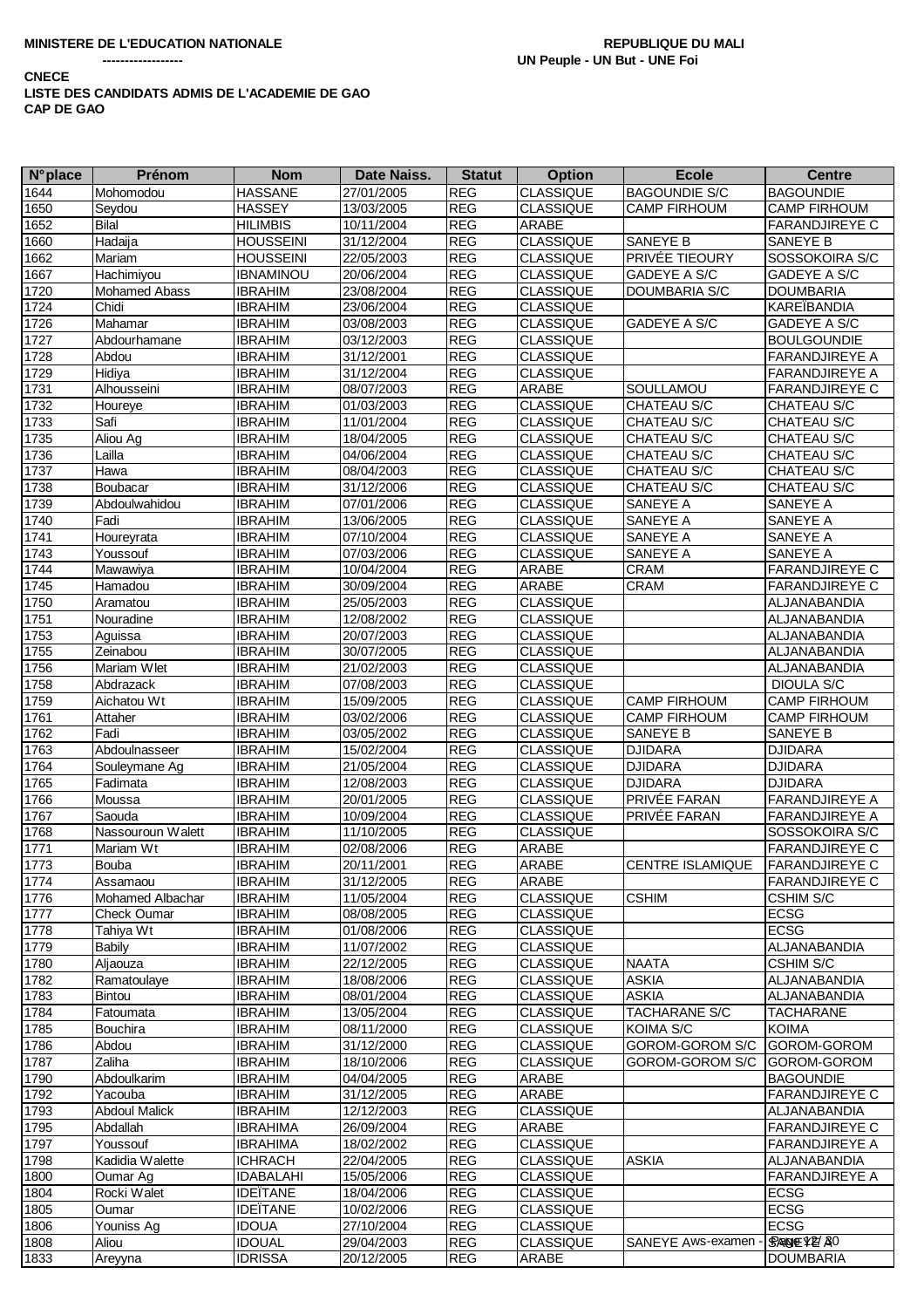| <b>N°</b> place | Prénom                           | <b>Nom</b>                         | Date Naiss. | <b>Statut</b> | <b>Option</b>                        | <b>Ecole</b>            | <b>Centre</b>                    |
|-----------------|----------------------------------|------------------------------------|-------------|---------------|--------------------------------------|-------------------------|----------------------------------|
| 1835            | Halimatou                        | <b>IDRISSA</b>                     | 20/03/2004  | <b>REG</b>    | ARABE                                | <b>ITTIHAD BAGNADJI</b> | <b>DOUMBARIA</b>                 |
| 1836            | Aboubacar                        | <b>IDRISSA</b>                     | 12/10/2003  | <b>REG</b>    | <b>CLASSIQUE</b>                     | GADEYE A S/C            | GADEYE A S/C                     |
| 1837            | Bintou                           | <b>IDRISSA</b>                     | 05/03/2006  | <b>REG</b>    | <b>CLASSIQUE</b>                     | GADEYE A S/C            | GADEYE A S/C                     |
| 1838            | Leilla                           | <b>IDRISSA</b>                     | 24/10/2005  | <b>REG</b>    | <b>CLASSIQUE</b>                     |                         | <b>BOULGOUNDIE</b>               |
| 1839            | Moussa                           | <b>IDRISSA</b>                     | 15/07/2003  | <b>REG</b>    | <b>CLASSIQUE</b>                     |                         | <b>BOULGOUNDIE</b>               |
| 1840            | Azourou                          | <b>IDRISSA</b>                     | 25/05/2004  | <b>REG</b>    | <b>CLASSIQUE</b>                     |                         | <b>BOULGOUNDIE</b>               |
| 1841            | Issa                             | <b>IDRISSA</b>                     | 01/11/2004  | <b>REG</b>    | <b>CLASSIQUE</b>                     |                         | <b>FARANDJIREYE A</b>            |
| 1842            | Hadizatou                        | <b>IDRISSA</b>                     | 08/08/2005  | <b>REG</b>    | ARABE                                | SOULLAMOU               | <b>FARANDJIREYE C</b>            |
| 1843            | $\overline{\mathsf{F}}$ atoumata | <b>IDRISSA</b>                     | 24/10/2005  | <b>REG</b>    | ARABE                                | SOULLAMOU               | <b>FARANDJIREYE C</b>            |
|                 | Zackariahou                      | <b>IDRISSA</b>                     |             | <b>REG</b>    | <b>CLASSIQUE</b>                     |                         |                                  |
| 1844            |                                  |                                    | 02/02/2000  |               |                                      | <b>CHATEAU S/C</b>      | CHATEAU S/C                      |
| 1845            | Adama                            | <b>IDRISSA</b>                     | 31/12/2006  | <b>REG</b>    | <b>CLASSIQUE</b>                     | CHATEAU S/C             | CHATEAU S/C                      |
| 1848            | Abdourhamane                     | <b>IDRISSA</b>                     | 19/03/2003  | <b>REG</b>    | <b>CLASSIQUE</b>                     | <b>NEHERE KAINA</b>     | GADEYE B S/C                     |
| 1849            | Moussa                           | <b>IDRISSA</b>                     | 23/01/2005  | <b>REG</b>    | <b>CLASSIQUE</b>                     |                         | ALJANABANDIA                     |
| 1851            | Moussa                           | <b>IDRISSA</b>                     | 19/03/2002  | <b>REG</b>    | <b>CLASSIQUE</b>                     | <b>DJIDARA</b>          | <b>DJIDARA</b>                   |
| 1852            | Safietou                         | <b>IDRISSA</b>                     | 19/01/2004  | <b>REG</b>    | <b>CLASSIQUE</b>                     | <b>DJIDARA</b>          | <b>DJIDARA</b>                   |
| 1854            | Ousmane                          | <b>IDRISSA</b>                     | 19/11/2003  | <b>REG</b>    | <b>CLASSIQUE</b>                     |                         | <b>ECSG</b>                      |
| 1855            | Farimata                         | <b>IDRISSA</b>                     | 12/05/2005  | <b>REG</b>    | <b>CLASSIQUE</b>                     | <b>ASKIA</b>            | ALJANABANDIA                     |
| 1859            | Issiaka                          | <b>IDRISSA M</b>                   | 14/05/2004  | <b>REG</b>    | ARABE                                | <b>CRAM</b>             | <b>FARANDJIREYE C</b>            |
| 1860            | Wayssou                          | <b>IDRISSA M</b>                   | 16/07/2005  | REG           | ARABE                                | <b>CRAM</b>             | <b>FARANDJIREYE C</b>            |
| 1862            | Asmaou                           | <b>IFASTANE</b>                    | 06/04/2003  | <b>REG</b>    | <b>CLASSIQUE</b>                     |                         | <b>ALJANABANDIA</b>              |
| 1863            | Azahara Wt                       | <b>IGATTACHA</b>                   | 18/08/2003  | <b>REG</b>    | <b>CLASSIQUE</b>                     | <b>DJIDARA</b>          | <b>DJIDARA</b>                   |
| 1864            | Arhamatou Walet                  | <b>IKINESTAT</b>                   | 31/01/2006  | <b>REG</b>    | <b>CLASSIQUE</b>                     | CHATEAU S/C             | CHATEAU S/C                      |
| 1865            | Madi Walet                       | <b>IKINESTAT</b>                   | 31/12/2005  | <b>REG</b>    | CLASSIQUE                            | CHATEAU S/C             | CHATEAU S/C                      |
| 1867            | Hamadi                           | <b>IKNANE</b>                      | 01/01/1998  | <b>CL</b>     | <b>CLASSIQUE</b>                     | СL                      | SANEYE B                         |
| 1868            | Hamidou Mohamed                  | <b>IKNANE</b>                      | 27/10/2004  | <b>REG</b>    | <b>CLASSIQUE</b>                     |                         | <b>ECSG</b>                      |
| 1872            | Safietou                         | <b>ILIASSOU</b>                    | 20/07/2005  | <b>REG</b>    | <b>CLASSIQUE</b>                     | <b>BERRAH S/C</b>       | <b>BERRAH</b>                    |
| 1873            | Fadimata                         | <b>ILIASSOU</b>                    | 16/01/2002  | <b>REG</b>    | <b>CLASSIQUE</b>                     | <b>GADEYE A S/C</b>     | GADEYE A S/C                     |
| 1874            | Sekou                            | <b>ILIASSOU</b>                    | 30/05/2001  | <b>REG</b>    | <b>CLASSIQUE</b>                     |                         | <b>FARANDJIREYE A</b>            |
| 1875            | Abdoulaye                        | <b>ILIASSOU</b>                    | 31/12/2004  | <b>REG</b>    | <b>CLASSIQUE</b>                     | <b>CSHIM</b>            | CSHIM S/C                        |
| 1876            | Issoufi                          | <b>ILIASSOU</b>                    | 31/12/2005  | <b>REG</b>    | <b>CLASSIQUE</b>                     | <b>TACHARANE S/C</b>    | <b>TACHARANE</b>                 |
| 1879            | Fadimata                         |                                    |             | <b>REG</b>    |                                      |                         |                                  |
| 1881            |                                  | <b>ILLIASSOU</b><br><b>ILMAHDI</b> | 13/10/2003  | <b>REG</b>    | <b>CLASSIQUE</b><br><b>CLASSIQUE</b> |                         | <b>DIOULA S/C</b><br><b>ECSG</b> |
|                 | Rokiatou                         |                                    | 10/01/2006  |               |                                      |                         | <b>CHATEAU S/C</b>               |
| 1882            | Nifissatou                       | <b>ILYASSOU</b>                    | 05/02/2002  | <b>REG</b>    | <b>CLASSIQUE</b>                     | <b>CHATEAU S/C</b>      |                                  |
| 1885            | Tounfa Wt                        | <b>INCHANA</b>                     | 01/01/2006  | <b>REG</b>    | <b>CLASSIQUE</b>                     | <b>SANEYE B</b>         | SANEYE B                         |
| 1887            | Mohamade Ag                      | <b>INIKLI</b>                      | 14/02/2003  | <b>REG</b>    | <b>CLASSIQUE</b>                     |                         | CSHIM S/C                        |
| 1889            | Hairadine                        | <b>ISMAEL</b>                      | 03/03/2004  | <b>REG</b>    | <b>CLASSIQUE</b>                     | PRIVÉE TIEOURY          | SOSSOKOIRA S/C                   |
| 1894            | Marwane                          | <b>ISMAIL</b>                      | 12/02/2005  | <b>REG</b>    | <b>CLASSIQUE</b>                     | <b>GADEYE A S/C</b>     | GADEYE A S/C                     |
| 1895            | Zeina                            | <b>ISMAILA</b>                     | 04/04/2005  | <b>REG</b>    | <b>CLASSIQUE</b>                     |                         | <b>FARANDJIREYE A</b>            |
| 1902            | Haja                             | <b>ISSA</b>                        | 19/02/2006  | <b>REG</b>    | <b>CLASSIQUE</b>                     | <b>GADEYE A S/C</b>     | GADEYE A S/C                     |
| 1903            | Aissa                            | <b>ISSA</b>                        | 24/05/2004  | <b>REG</b>    | <b>CLASSIQUE</b>                     |                         | <b>FARANDJIREYE A</b>            |
| 1904            | Levla                            | <b>ISSA</b>                        | 14/01/2003  | <b>REG</b>    | <b>CLASSIQUE</b>                     | PRIVÉE TIEOURY          | SOSSOKOIRA S/C                   |
| 1909            | Abdoul Fataou                    | <b>ISSIAKA</b>                     | 15/10/2005  | <b>REG</b>    | <b>CLASSIQUE</b>                     |                         | ALJANABANDIA                     |
| 1910            | Aliou                            | <b>ISSIAKA</b>                     | 29/07/2005  | <b>REG</b>    | <b>CLASSIQUE</b>                     |                         | <b>DIOULA S/C</b>                |
| 1911            | Mariama                          | <b>ISSIAKA</b>                     | 16/05/2002  | <b>REG</b>    | <b>CLASSIQUE</b>                     | <b>SANEYE B</b>         | SANEYE B                         |
| 1913            | Alassane                         | <b>ISSIAKA</b>                     | 02/10/2004  | <b>REG</b>    | ARABE                                |                         | <b>FARANDJIREYE C</b>            |
| 1914            | Harber                           | <b>ISSIAKA</b>                     | 15/01/2005  | <b>REG</b>    | <b>CLASSIQUE</b>                     | <b>ASKIA</b>            | ALJANABANDIA                     |
| 1915            | Alousseini                       | <b>ISSIAKA</b>                     | 03/03/2003  | <b>REG</b>    | <b>CLASSIQUE</b>                     | <b>CHATEAU S/C</b>      | CHATEAU S/C                      |
| 1917            | Yeya                             | <b>ISSOUF</b>                      | 10/09/2002  | <b>REG</b>    | <b>CLASSIQUE</b>                     |                         | <b>FARANDJIREYE A</b>            |
| 1918            | Oumou                            | <b>ISSOUF</b>                      | 04/06/2004  | <b>REG</b>    | <b>CLASSIQUE</b>                     | CHATEAU S/C             | CHATEAU S/C                      |
| 1928            | Souleymane                       | <b>ISSOUFI</b>                     | 05/08/1979  | CL            | <b>CLASSIQUE</b>                     | CL                      | <b>FARANDJIREYE A</b>            |
| 1929            | Safietou                         | <b>ISSOUFI</b>                     | 19/11/2005  | <b>REG</b>    | <b>CLASSIQUE</b>                     | <b>BERRAH S/C</b>       | <b>BERRAH</b>                    |
| 1930            | Saouda                           | <b>ISSOUFI</b>                     | 31/12/2003  | REG           | <b>CLASSIQUE</b>                     | FORGHO S/C              | FORGHO S/C                       |
| 1933            | Albouhari                        | <b>ISSOUFI</b>                     | 31/12/2007  | <b>REG</b>    | <b>CLASSIQUE</b>                     |                         | JAMEYE                           |
| 1935            | Mohomodou Ag                     | <b>ISSOUFI</b>                     | 20/08/2004  | <b>REG</b>    | <b>CLASSIQUE</b>                     | <b>GADEYE A S/C</b>     | GADEYE A S/C                     |
| 1936            | Aissata                          | <b>ISSOUFI</b>                     | 11/04/2006  | <b>REG</b>    | <b>CLASSIQUE</b>                     |                         | <b>FARANDJIREYE A</b>            |
| 1938            | Fanta                            | <b>ISSOUFI</b>                     | 27/07/2002  | <b>REG</b>    | <b>CLASSIQUE</b>                     | <b>CHATEAU S/C</b>      | CHATEAU S/C                      |
| 1939            | Mahamane                         | <b>ISSOUFI</b>                     | 31/12/2005  | <b>REG</b>    | <b>CLASSIQUE</b>                     | CHATEAU S/C             | CHATEAU S/C                      |
| 1940            | Zeinabou                         | <b>ISSOUFI</b>                     | 31/12/2005  | <b>REG</b>    | <b>CLASSIQUE</b>                     | <b>CHATEAU S/C</b>      | CHATEAU S/C                      |
| 1945            | Ousmane                          | <b>ISSOUFI</b>                     | 10/11/2004  | <b>REG</b>    | <b>CLASSIQUE</b>                     |                         | <b>DIOULA S/C</b>                |
| 1949            | Idrissa                          | issoufi                            | 09/01/2005  | <b>REG</b>    | <b>CLASSIQUE</b>                     | <b>DJIDARA</b>          | <b>DJIDARA</b>                   |
| 1951            | Aliou                            | <b>ISSOUFI</b>                     | 12/02/2002  | <b>REG</b>    | <b>CLASSIQUE</b>                     |                         | KADJI                            |
| 1957            | Abdoul Wahidou                   | <b>ISSOUFOU</b>                    | 06/10/1999  | <b>REG</b>    | <b>CLASSIQUE</b>                     | <b>HAMAKOULADJI</b>     | <b>HAMAKOULADJI</b>              |
| 1958            | Hamar                            | <b>ISSOUFOU</b>                    | 16/03/2006  | <b>REG</b>    | <b>CLASSIQUE</b>                     | <b>NAATA</b>            | CSHIM S/C                        |
| 1961            | Abdourazack                      | <b>IZIDINE</b>                     | 15/10/2005  | <b>REG</b>    | ARABE                                |                         | <b>FARANDJIREYE C</b>            |
| 1962            | Aissata                          | JABER                              | 22/11/2003  | <b>REG</b>    | ARABE                                | ws-examen               | FRAGAND UREYEC                   |
| 1965            | Nana Kadidia                     | KADER                              | 03/09/2004  | REG           | <b>CLASSIQUE</b>                     |                         | <b>FARANDJIREYE A</b>            |
|                 |                                  |                                    |             |               |                                      |                         |                                  |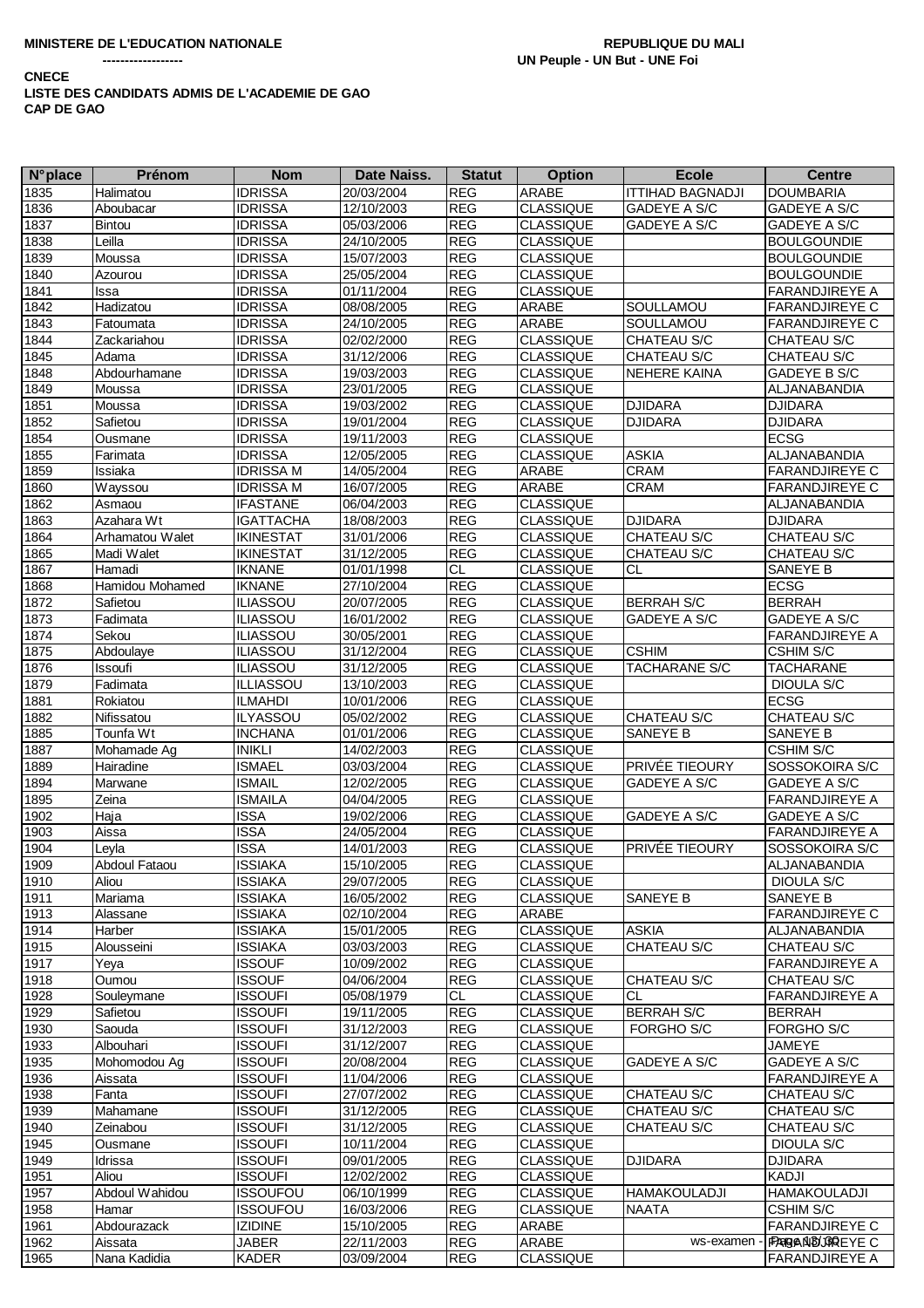| <b>N°</b> place | Prénom               | <b>Nom</b>             | Date Naiss.              | <b>Statut</b>            | <b>Option</b>                        | <b>Ecole</b>                    | <b>Centre</b>                   |
|-----------------|----------------------|------------------------|--------------------------|--------------------------|--------------------------------------|---------------------------------|---------------------------------|
| 1966            | Virginie             | <b>KADIO</b>           | 26/09/2006               | <b>REG</b>               | <b>CLASSIQUE</b>                     |                                 | <b>BOULGOUNDIE</b>              |
| 1967            | Hama                 | <b>KAFI</b>            | 13/05/2005               | <b>REG</b>               | <b>CLASSIQUE</b>                     | <b>CSHIM</b>                    | <b>CSHIM S/C</b>                |
| 1972            | Boubacar             | KALIL                  | 02/11/2003               | <b>REG</b>               | <b>CLASSIQUE</b>                     |                                 | <b>FARANDJIREYE A</b>           |
| 1973            | Abdoulkader          | KALIL                  | 08/04/2004               | <b>REG</b>               | <b>CLASSIQUE</b>                     |                                 | ALJANABANDIA                    |
| 1975            | Adama                | <b>KAMATE</b>          | 08/04/1990               | CL.                      | <b>CLASSIQUE</b>                     | <b>CL</b>                       | <b>FARANDJIREYE A</b>           |
| 1977            | Ayouba Dit Tonton    | <b>KANTAO</b>          | 02/10/2004               | <b>REG</b>               | <b>CLASSIQUE</b>                     | <b>DJIDARA</b>                  | <b>DJIDARA</b>                  |
| 1978            | Djibril              | <b>KANTE</b>           | 25/05/2005               | REG                      | <b>CLASSIQUE</b>                     | SANEYE A                        | SANEYE A                        |
| 1980            | Mariam Socoura       | <b>KANTE</b>           | 01/10/2005               | <b>REG</b>               | <b>CLASSIQUE</b>                     |                                 | <b>ECSG</b>                     |
| 1981            | Kounady              | <b>KANTE</b>           | 04/06/2004               | <b>REG</b>               | <b>CLASSIQUE</b>                     |                                 | ALJANABANDIA                    |
| 1982            | Aissata Mohamed      | KEBE                   | 22/12/2004               | <b>REG</b>               | <b>CLASSIQUE</b>                     |                                 | ALJANABANDIA                    |
| 1984            | Mafoune              | <b>KEITA</b>           | 06/09/2000               | <b>CL</b>                | <b>CLASSIQUE</b>                     | <b>CL</b>                       | <b>CAMP FIRHOUM</b>             |
| 1985            | Kadidia Mamadi       | <b>KEITA</b>           | 20/01/2004               | <b>REG</b>               | <b>CLASSIQUE</b>                     | CHATEAU S/C                     | CHATEAU S/C                     |
| 1986            | Mamadou              | <b>KEITA</b>           | 23/06/2003               | <b>REG</b>               | <b>CLASSIQUE</b>                     | SANEYE A                        | SANEYE A                        |
| 1988            | Oumar                | <b>KEITA</b>           | 24/10/2006               | <b>REG</b>               | <b>CLASSIQUE</b>                     | SANEYE B                        | SANEYE B                        |
| 1992            | Bakary Abdoulaye Dit | <b>KISSA</b>           | 08/03/2005               | <b>REG</b>               | CLASSIQUE                            |                                 | <b>BOULGOUNDIE</b>              |
| 1993            | Fanta                | <b>KOITA</b>           | 01/01/1997               | CL                       | <b>CLASSIQUE</b>                     | $\overline{c}$                  | <b>CAMP FIRHOUM</b>             |
| 1994            | Maliki               | <b>KOITA</b>           | 09/11/2004               | <b>REG</b>               | <b>CLASSIQUE</b>                     |                                 | <b>BOULGOUNDIE</b>              |
| 1995            | Fatoumata Soumana    | <b>KOITA</b>           | 22/11/2005               | <b>REG</b>               | <b>CLASSIQUE</b>                     | <b>ASKIA</b>                    | ALJANABANDIA                    |
| 1998            | Salif                | <b>KONATE</b>          | 24/08/2004               | <b>REG</b>               | <b>CLASSIQUE</b>                     | CHATEAU S/C                     | CHATEAU S/C                     |
| 2001            | Fatoumata            | <b>KONATE</b>          | 14/12/2005               | <b>REG</b>               | <b>CLASSIQUE</b>                     |                                 | <b>ECSG</b>                     |
| 2002            | Salimata             | <b>KONATE</b>          | 20/01/2006               | <b>REG</b>               | <b>CLASSIQUE</b>                     |                                 | <b>ECSG</b>                     |
| 2006            | Dramane Idrissa      | <b>KONE</b>            | 12/01/2003               | <b>REG</b>               | <b>CLASSIQUE</b>                     | SANEYE B                        | SANEYE B                        |
| 2007            | Moussa               | <b>KONE</b>            | 22/11/2004               | <b>REG</b>               | <b>CLASSIQUE</b>                     | <b>CSHIM</b>                    | <b>CSHIM S/C</b>                |
| 2009            | Léon Abdoulaye       | <b>KOUKPO</b>          | 26/02/2006               | <b>REG</b>               | <b>CLASSIQUE</b>                     |                                 | <b>ECSG</b>                     |
| 2010            | <b>Balkissa</b>      | <b>KOUMARE</b>         | 19/10/2005               | <b>REG</b>               | <b>CLASSIQUE</b>                     |                                 | <b>BOULGOUNDIE</b>              |
| 2012            | Nafissetou           | <b>KPANOU</b>          | 29/12/2006               | <b>REG</b>               | <b>CLASSIQUE</b>                     |                                 | <b>CSHIM S/C</b>                |
| 2013            | Dasso Elisabeth      | <b>KWENE</b>           | 10/01/2004               | <b>REG</b>               | <b>CLASSIQUE</b>                     | SANEYE B                        | SANEYE B                        |
| 2014            | Fati                 | LABARANE               | 26/04/2005               | <b>REG</b>               | <b>CLASSIQUE</b>                     |                                 | SOSSOKOIRA S/C                  |
| 2016            | Nana                 | <b>LAMINE</b>          | 01/01/2004               | <b>REG</b>               | <b>CLASSIQUE</b>                     |                                 | <b>FARANDJIREYE A</b>           |
| 2017            | Adizatou Mohamed     | LAMINE                 | 11/01/2005               | <b>REG</b>               | <b>CLASSIQUE</b>                     |                                 | ALJANABANDIA                    |
| 2018            | <b>Mohamed Sandy</b> | LAMINE                 | 14/04/2005               | <b>REG</b>               | <b>CLASSIQUE</b>                     |                                 | ALJANABANDIA                    |
| 2019            | Sidi Ould            | LAMINE                 | 02/01/2005               | <b>REG</b>               | <b>CLASSIQUE</b>                     | PRIVÉE TIEOURY                  | SOSSOKOIRA S/C                  |
| 2021            | <b>Balkissa</b>      | <b>LASSISSI</b>        | 12/10/2005               | <b>REG</b>               | <b>CLASSIQUE</b>                     |                                 | <b>ECSG</b>                     |
| 2022            | Ayouba               | <b>LAWAL</b>           | 28/03/2003               | <b>REG</b>               | <b>CLASSIQUE</b>                     |                                 | CSHIM S/C                       |
| 2024            | Abdramane Hassane    | <b>LOLLEN</b>          | 10/09/2004               | <b>REG</b>               | <b>CLASSIQUE</b>                     |                                 | CSHIM S/C                       |
| 2025            | <b>Bilal Ag</b>      | <b>LOLLO</b>           | 07/10/2003               | <b>REG</b>               | <b>CLASSIQUE</b>                     | <b>BERRAH S/C</b>               | <b>BERRAH</b>                   |
| 2028            | Hamma                | <b>MADIDI</b>          | 14/01/2004               | <b>REG</b>               | <b>CLASSIQUE</b>                     | <b>ASKIA</b>                    | ALJANABANDIA                    |
| 2030            | Kadidia Sekou        | <b>MAGASSA</b>         | 31/12/2004               | <b>REG</b>               | <b>CLASSIQUE</b>                     | <b>CHATEAU S/C</b>              | CHATEAU S/C                     |
| 2031            | Abdoul Latif Ag      | <b>MAHA</b>            | 09/09/2003               | <b>REG</b>               | <b>CLASSIQUE</b>                     |                                 | <b>CSHIM S/C</b>                |
| 2032            | Moussa               | MAHAMADALAM 05/11/2001 |                          | <b>REG</b>               | <b>CLASSIQUE</b>                     | SANEYE B                        | SANEYE B                        |
| 2092            | Moussa               | <b>MAHAMADOU</b>       | 31/12/2004               | <b>REG</b>               | <b>CLASSIQUE</b>                     | <b>GADEYE A S/C</b>             | <b>GADEYE A S/C</b>             |
| 2093            | Zeinaba              | MAHAMADOU              | 03/12/2005               | REG                      | <b>CLASSIQUE</b>                     | <b>GADEYE A S/C</b>             | <b>GADEYE A S/C</b>             |
| 2094            | Aissata              | <b>MAHAMADOU</b>       | 01/10/2003               | <b>REG</b>               | <b>CLASSIQUE</b>                     |                                 | <b>FARANDJIREYE A</b>           |
| 2095            | Alhader              | <b>MAHAMADOU</b>       | 28/12/2005               | REG                      | <b>CLASSIQUE</b>                     |                                 | <b>FARANDJIREYE A</b>           |
| 2096            | Boubacar             | MAHAMADOU              | 10/01/2004               | <b>REG</b>               | <b>CLASSIQUE</b>                     |                                 | <b>FARANDJIREYE A</b>           |
| 2097            | Youssoufa            | <b>MAHAMADOU</b>       | 08/05/2006               | <b>REG</b>               | <b>ARABE</b>                         | SOULLAMOU                       | <b>FARANDJIREYE C</b>           |
| 2098            | Ramatoulaye          | MAHAMADOU              | 06/05/2004               | <b>REG</b>               | <b>ARABE</b>                         | SOULLAMOU                       | <b>FARANDJIREYE C</b>           |
| 2099            | Oumar                | <b>MAHAMADOU</b>       | 09/07/2003               | REG                      | <b>CLASSIQUE</b>                     | CHATEAU S/C                     | CHATEAU S/C                     |
| 2100            | Kadidia              | MAHAMADOU              | 01/03/2003               | REG                      | <b>CLASSIQUE</b>                     | CHATEAU S/C                     | CHATEAU S/C                     |
| 2102            | Abdoulwahib          | MAHAMADOU              | 05/06/2005               | REG                      | <b>CLASSIQUE</b>                     | CHATEAU S/C                     | CHATEAU S/C                     |
| 2105            | Houneizata           | MAHAMADOU              | 29/01/2004               | REG                      | <b>CLASSIQUE</b>                     | SANEYE A                        | SANEYE A                        |
| 2106            | Abdoulwahab          | MAHAMADOU              | 07/02/2005               | REG                      | <b>CLASSIQUE</b>                     | GADEYE B S/C                    | GADEYE B S/C                    |
| 2108            | Oussama Ould         | MAHAMADOU              | 30/10/2003               | REG                      | <b>CLASSIQUE</b>                     | NEHERE KAINA                    | GADEYE B S/C                    |
| 2109            | Amou                 | MAHAMADOU              | 04/08/2004               | REG                      | <b>CLASSIQUE</b>                     |                                 | ALJANABANDIA                    |
| 2112            | Bintou               | MAHAMADOU              | 11/08/2004               | <b>REG</b>               | ARABE                                | <b>DAROUL FAIZINA</b>           | <b>FARANDJIREYE C</b>           |
| 2113            | Abdoulaye            | MAHAMADOU              | 31/12/2003               | <b>REG</b>               | ARABE                                |                                 | <b>FARANDJIREYE C</b>           |
|                 |                      |                        |                          |                          |                                      |                                 |                                 |
| 2114<br>2115    | Oumamata<br>Ahamadou | MAHAMADOU<br>MAHAMADOU | 30/12/2004<br>12/10/2004 | <b>REG</b><br><b>REG</b> | <b>CLASSIQUE</b><br><b>CLASSIQUE</b> | <b>CSHIM</b><br>GOROM-GOROM S/C | <b>CSHIM S/C</b><br>GOROM-GOROM |
|                 |                      |                        |                          |                          |                                      |                                 |                                 |
| 2116            | Icheta               | MAHAMADOU              | 31/12/2004               | <b>REG</b>               | <b>CLASSIQUE</b>                     | GOROM-GOROM S/C                 | GOROM-GOROM                     |
| 2117            | Fatoumata            | MAHAMADOU              | 14/04/2002               | REG                      | <b>CLASSIQUE</b>                     | <b>BAGOUNDIE S/C</b>            | <b>BAGOUNDIE</b>                |
| 2122            | Abdoul Kadri         | MAHAMADOU              | 29/11/2004               | <b>REG</b>               | ARABE                                | <b>CRAM</b>                     | <b>FARANDJIREYE C</b>           |
| 2124            | Abdoulatif           | MAHAMADOU M 16/12/2005 |                          | REG                      | ARABE                                | <b>CRAM</b>                     | <b>FARANDJIREYE C</b>           |
| 2125            | Hadizatou            | MAHAMADOUN             | 22/07/2004               | REG                      | <b>CLASSIQUE</b>                     | GADEYE A S/C                    | GADEYE A S/C                    |
| 2134            | Fatoumata            | MAHAMANE               | 31/12/2003               | REG                      | <b>CLASSIQUE</b>                     | MAGNADAOUE S/C                  | <b>MAGNADOUE</b>                |
| 2136            | Fatoumata            | <b>MAHAMANE</b>        | 09/11/2003               | <b>REG</b>               | <b>CLASSIQUE</b>                     | ws-examen                       | <b>FRAGAND JOREYEA</b>          |
| 2137            | Zalihatou            | <b>MAHAMANE</b>        | 21/12/2004               | <b>REG</b>               | <b>CLASSIQUE</b>                     |                                 | <b>FARANDJIREYE A</b>           |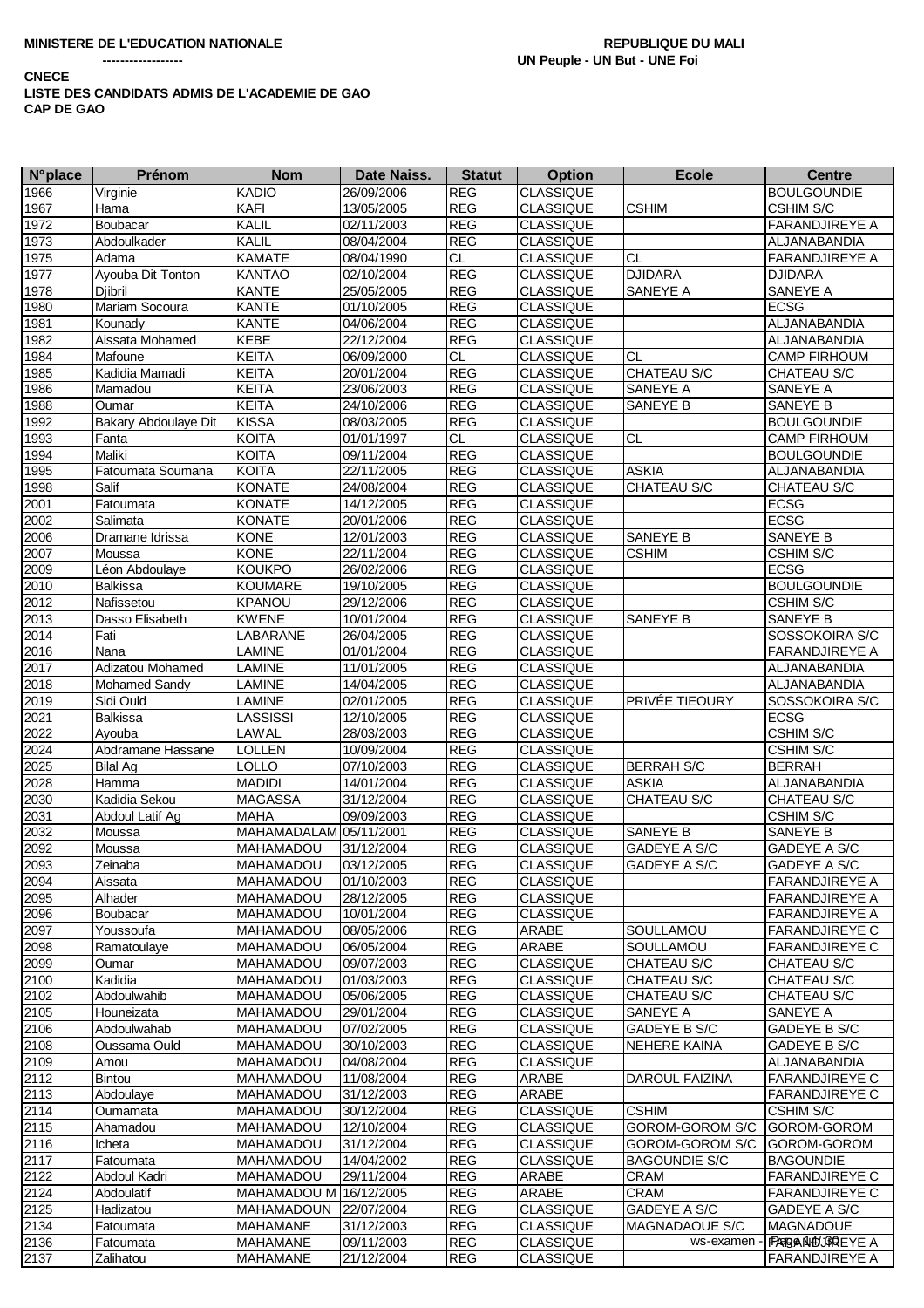| <b>N°</b> place   | Prénom                       | <b>Nom</b>            | Date Naiss. | <b>Statut</b>            | <b>Option</b>                        | <b>Ecole</b>            | <b>Centre</b>         |
|-------------------|------------------------------|-----------------------|-------------|--------------------------|--------------------------------------|-------------------------|-----------------------|
| 2138              | Zeinaba                      | <b>MAHAMANE</b>       | 22/04/2004  | <b>REG</b>               | <b>CLASSIQUE</b>                     | SANEYE A                | SANEYE A              |
| 2140              | <b>Abdoul Malik</b>          | MAHAMANE              | 31/12/2005  | <b>REG</b>               | <b>ARABE</b>                         | <b>CRAM</b>             | <b>FARANDJIREYE C</b> |
| 2141              | Habibatou                    | MAHAMANE              | 15/01/2003  | <b>REG</b>               | <b>CLASSIQUE</b>                     |                         | <b>ALJANABANDIA</b>   |
| $21\overline{44}$ | Sakinatou Sidi               | <b>MAHAMANE</b>       | 19/09/2006  | <b>REG</b>               | <b>CLASSIQUE</b>                     | SANEYE B                | <b>SANEYE B</b>       |
| 2145              | Assamaou                     | MAHAMANE              | 26/02/2006  | <b>REG</b>               | <b>CLASSIQUE</b>                     |                         | <b>CSHIM S/C</b>      |
| 2146              | Sidi                         | <b>MAHAMANE</b>       | 04/01/2006  | <b>REG</b>               | <b>CLASSIQUE</b>                     |                         | <b>ECSG</b>           |
| 2147              | Ali                          | MAHAMAR               | 31/12/2006  | <b>REG</b>               | ARABE                                |                         | KAREIBANDIA           |
| 2149              | Hakimatou                    | <b>MAHAMAR</b>        | 22/04/2005  | <b>REG</b>               | <b>CLASSIQUE</b>                     |                         | <b>FARANDJIREYE A</b> |
| 2150              | Assalia                      | <b>MAHAMAR</b>        | 30/06/2004  | <b>REG</b>               | <b>CLASSIQUE</b>                     | CHATEAU S/C             | CHATEAU S/C           |
|                   |                              | MAHAMAR               |             |                          | <b>CLASSIQUE</b>                     |                         |                       |
| 2151              | Aboubacar<br>Aissata         |                       | 31/12/2005  | <b>REG</b><br><b>REG</b> |                                      | CHATEAU S/C             | CHATEAU S/C           |
| 2153              |                              | MAHAMAR               | 22/06/2004  |                          | <b>CLASSIQUE</b>                     | GADEYE B S/C            | GADEYE B S/C          |
| 2155              | Abdoulaziz                   | <b>MAHAMAR</b>        | 13/03/2004  | <b>REG</b>               | <b>CLASSIQUE</b><br><b>CLASSIQUE</b> |                         | ALJANABANDIA          |
| 2156              | Agoumour                     | <b>MAHAMAR</b>        | 17/07/2002  | <b>REG</b>               |                                      |                         | ALJANABANDIA          |
| 2158              | Youssouf                     | <b>MAHAMAR</b>        | 28/08/2004  | <b>REG</b>               | ARABE                                |                         | <b>FARANDJIREYE C</b> |
| 2159              | Abdoulaye                    | <b>MAHAMAR</b>        | 15/01/2005  | <b>REG</b>               | <b>CLASSIQUE</b>                     |                         | KADJI                 |
| 2161              | M'bareck                     | MAHAMOUD              | 27/07/2001  | <b>REG</b>               | <b>CLASSIQUE</b>                     |                         | <b>FARANDJIREYE A</b> |
| 2162              | <b>Balkissa</b>              | <b>MAHAMOUD</b>       | 15/03/2006  | <b>REG</b>               | <b>CLASSIQUE</b>                     | CHATEAU S/C             | CHATEAU S/C           |
| 2163              | Chaichata Wt                 | <b>MAHAMOUD</b>       | 15/09/2003  | <b>REG</b>               | <b>CLASSIQUE</b>                     | CHATEAU S/C             | CHATEAU S/C           |
| 2169              | Hiariatou                    | MAHAMOUDOU            | 31/12/2004  | <b>REG</b>               | ARABE                                | <b>ITTIHAD BAGNADJI</b> | <b>DOUMBARIA</b>      |
| 2170              | Alhader                      | MAHAMOUDOU 16/05/2005 |             | <b>REG</b>               | ARABE                                | SOULLAMOU               | FARANDJIREYE C        |
| 2171              | Moussa                       | MAHAMOUDOU            | 31/12/2004  | <b>REG</b>               | <b>CLASSIQUE</b>                     | SANEYE A                | <b>SANEYE A</b>       |
| 2175              | Mariama                      | <b>MAHAMOUDOU</b>     | 10/09/2005  | <b>REG</b>               | <b>ARABE</b>                         |                         | FARANDJIREYE C        |
| 2342              | Alv                          | <b>MAIGA</b>          | 01/01/1978  | <b>CL</b>                | <b>CLASSIQUE</b>                     | <b>CL</b>               | <b>SANEYE B</b>       |
| 2344              | Halimatou Moussa             | <b>MAIGA</b>          | 01/01/1998  | $\overline{CL}$          | <b>CLASSIQUE</b>                     | $\overline{CL}$         | ALJANABANDIA          |
| 2346              | Issiaka Amadou               | <b>MAIGA</b>          | 26/11/1979  | CL                       | <b>CLASSIQUE</b>                     | СL                      | SANEYE B              |
| 2348              | Mariam                       | <b>MAIGA</b>          | 02/01/2001  | $\overline{CL}$          | <b>CLASSIQUE</b>                     | CL                      | <b>ECSG</b>           |
| 2349              | Nana Aly                     | <b>MAIGA</b>          | 20/08/1984  | CL                       | <b>CLASSIQUE</b>                     | <b>CL</b>               | <b>CAMP FIRHOUM</b>   |
| 2353              | Souweidatou                  | <b>MAIGA</b>          | 15/06/1998  | CL                       | <b>CLASSIQUE</b>                     | CL                      | SANEYE B              |
| 2355              | Youssouf                     | <b>MAIGA</b>          | 29/10/1982  | CL                       | <b>CLASSIQUE</b>                     | CL                      | ALJANABANDIA          |
| 2358              | Idrissa Abasse               | <b>MAIGA</b>          | 31/12/2005  | <b>REG</b>               | ARABE                                |                         | FORGHO S/C            |
| 2359              | Anassa Aboubacar             | <b>MAIGA</b>          | 15/07/2002  | <b>REG</b>               | <b>CLASSIQUE</b>                     | <b>BERRAH S/C</b>       | <b>BERRAH</b>         |
| 2360              | Moussa Abdou                 | <b>MAIGA</b>          | 22/06/2006  | <b>REG</b>               | <b>CLASSIQUE</b>                     | <b>BERRAH S/C</b>       | <b>BERRAH</b>         |
| 2361              | Boubacar Mimoun              | <b>MAIGA</b>          | 25/02/2003  | <b>REG</b>               | <b>CLASSIQUE</b>                     | <b>BERRAH S/C</b>       | <b>BERRAH</b>         |
| 2362              | Fadimata Mohomodou           | <b>MAIGA</b>          | 03/02/2005  | <b>REG</b>               | <b>CLASSIQUE</b>                     | <b>BERRAH S/C</b>       | <b>BERRAH</b>         |
| 2363              | Ibrahim Moussa               | <b>MAIGA</b>          | 17/05/2006  | <b>REG</b>               | <b>CLASSIQUE</b>                     | <b>BERRAH S/C</b>       | <b>BERRAH</b>         |
| 2364              | Aliou Idrissa                | <b>MAIGA</b>          | 11/06/2003  | <b>REG</b>               | <b>CLASSIQUE</b>                     | <b>BERRAH S/C</b>       | <b>BERRAH</b>         |
| 2365              | Yacouba Idrissa              | <b>MAIGA</b>          | 20/11/2006  | REG                      | <b>CLASSIQUE</b>                     | <b>BERRAH S/C</b>       | <b>BERRAH</b>         |
| 2366              | Hamadahamane Issoufi         | <b>MAIGA</b>          | 13/06/2005  | <b>REG</b>               | <b>CLASSIQUE</b>                     | <b>BERRAH S/C</b>       | <b>BERRAH</b>         |
| 2367              | Abdourhamane                 | <b>MAIGA</b>          | 14/11/2003  | <b>REG</b>               | <b>CLASSIQUE</b>                     | <b>BERRAH S/C</b>       | <b>BERRAH</b>         |
| 2373              | Halimatou Abdoul Kader MAIGA |                       | 01/11/2004  | <b>REG</b>               | <b>CLASSIQUE</b>                     | FORGHO S/C              | FORGHO S/C            |
| 2381              | Ibrahim Aimadidini           | <b>MAIGA</b>          | 17/04/2004  | <b>REG</b>               | <b>CLASSIQUE</b>                     | FORGHO S/C              | FORGHO S/C            |
| 2383              | Samahatou Alfadalou          | <b>MAIGA</b>          | 01/01/2004  | <b>REG</b>               | <b>CLASSIQUE</b>                     | FORGHO S/C              | FORGHO S/C            |
| 2384              | Bibatou Alhousseini          | <b>MAIGA</b>          | 08/06/2002  | REG                      | <b>CLASSIQUE</b>                     | FORGHO S/C              | FORGHO S/C            |
| 2385              | Alfiyatou Almougairatou      | <b>MAIGA</b>          | 15/09/2003  | <b>REG</b>               | <b>CLASSIQUE</b>                     | FORGHO S/C              | FORGHO S/C            |
| 2386              | Haoua Almoustapha            | <b>MAIGA</b>          | 09/12/2003  | <b>REG</b>               | <b>CLASSIQUE</b>                     | FORGHO S/C              | FORGHO S/C            |
| 2387              | Sabilatou Assagaidou         | <b>MAIGA</b>          | 31/12/2003  | <b>REG</b>               | <b>CLASSIQUE</b>                     | FORGHO S/C              | FORGHO S/C            |
| 2388              | Fadimata Assagaidou          | <b>MAIGA</b>          | 09/07/2004  | <b>REG</b>               | <b>CLASSIQUE</b>                     | FORGHO S/C              | FORGHO S/C            |
| 2390              | Issoufi Boubacar             | <b>MAIGA</b>          | 01/02/2004  | <b>REG</b>               | <b>CLASSIQUE</b>                     | FORGHO S/C              | FORGHO S/C            |
| 2391              | Rakietou Daouda              | <b>MAIGA</b>          | 10/08/2003  | <b>REG</b>               | <b>CLASSIQUE</b>                     | FORGHO S/C              | FORGHO S/C            |
| 2392              | Hindou Hamidou               | <b>MAIGA</b>          | 24/10/2004  | <b>REG</b>               | <b>CLASSIQUE</b>                     | FORGHO S/C              | FORGHO S/C            |
| 2393              | Aissata Ibrahim              | <b>MAIGA</b>          | 14/11/2003  | <b>REG</b>               | <b>CLASSIQUE</b>                     | FORGHO S/C              | FORGHO S/C            |
| 2394              | Zeidi Ibrahim                | <b>MAIGA</b>          | 09/02/2003  | <b>REG</b>               | <b>CLASSIQUE</b>                     | FORGHO S/C              | FORGHO S/C            |
| 2395              | Halimatou Issoufi            | <b>MAIGA</b>          | 22/03/2002  | <b>REG</b>               | <b>CLASSIQUE</b>                     | FORGHO S/C              | FORGHO S/C            |
| 2397              | Farimata Madou               | <b>MAIGA</b>          | 29/01/2003  | <b>REG</b>               | <b>CLASSIQUE</b>                     | FORGHO S/C              | FORGHO S/C            |
| 2399              | Asmaou Mahamadou             | <b>MAIGA</b>          | 04/12/2003  | <b>REG</b>               | <b>CLASSIQUE</b>                     | FORGHO S/C              | FORGHO S/C            |
| 2400              | Diawharatou Moussa           | <b>MAIGA</b>          | 19/03/2003  | <b>REG</b>               | <b>CLASSIQUE</b>                     | FORGHO S/C              | FORGHO S/C            |
| 2401              | Rokia                        | MAIGA                 | 10/06/2003  | <b>REG</b>               | <b>CLASSIQUE</b>                     | FORGHO S/C              | FORGHO S/C            |
| 2404              | Agaichatou Younoussa         |                       |             |                          |                                      | FORGHO S/C              |                       |
|                   |                              | <b>MAIGA</b>          | 06/03/2003  | <b>REG</b>               | <b>CLASSIQUE</b>                     |                         | FORGHO S/C            |
| 2407              | Mohamed Alassane             | <b>MAIGA</b>          | 01/01/2004  | <b>REG</b>               | <b>CLASSIQUE</b>                     | FORGHO S/C              | FORGHO S/C            |
| 2408              | Abarazi Hamidou              | <b>MAIGA</b>          | 15/03/2004  | <b>REG</b>               | <b>CLASSIQUE</b>                     | DOUMBARIA S/C           | <b>DOUMBARIA</b>      |
| 2409              | Abdoulaye Alassane           | <b>MAIGA</b>          | 04/05/2005  | <b>REG</b>               | <b>CLASSIQUE</b>                     | DOUMBARIA S/C           | <b>DOUMBARIA</b>      |
| 2411              | Abdourhamane                 | <b>MAIGA</b>          | 30/12/2005  | <b>REG</b>               | <b>CLASSIQUE</b>                     | DOUMBARIA S/C           | <b>DOUMBARIA</b>      |
| 2412              | Alhousseini                  | <b>MAIGA</b>          | 09/03/2004  | <b>REG</b>               | <b>CLASSIQUE</b>                     | DOUMBARIA S/C           | <b>DOUMBARIA</b>      |
| 2414              | Cherifa Alassane             | <b>MAIGA</b>          | 15/01/2003  | <b>REG</b>               | <b>CLASSIQUE</b>                     | DOUMBARIA S/C           | <b>DOUMBARIA</b>      |
| 2418              | Maouwiyata Nouhoun           | <b>MAIGA</b>          | 10/08/2005  | <b>REG</b>               | <b>CLASSIQUE</b>                     | DOUMBARWs-Sexamen       | <b>IBO GAMISA ROA</b> |
| 2422              | Souweilata                   | <b>MAIGA</b>          | 31/12/2005  | <b>REG</b>               | <b>CLASSIQUE</b>                     | DOUMBARIA S/C           | <b>DOUMBARIA</b>      |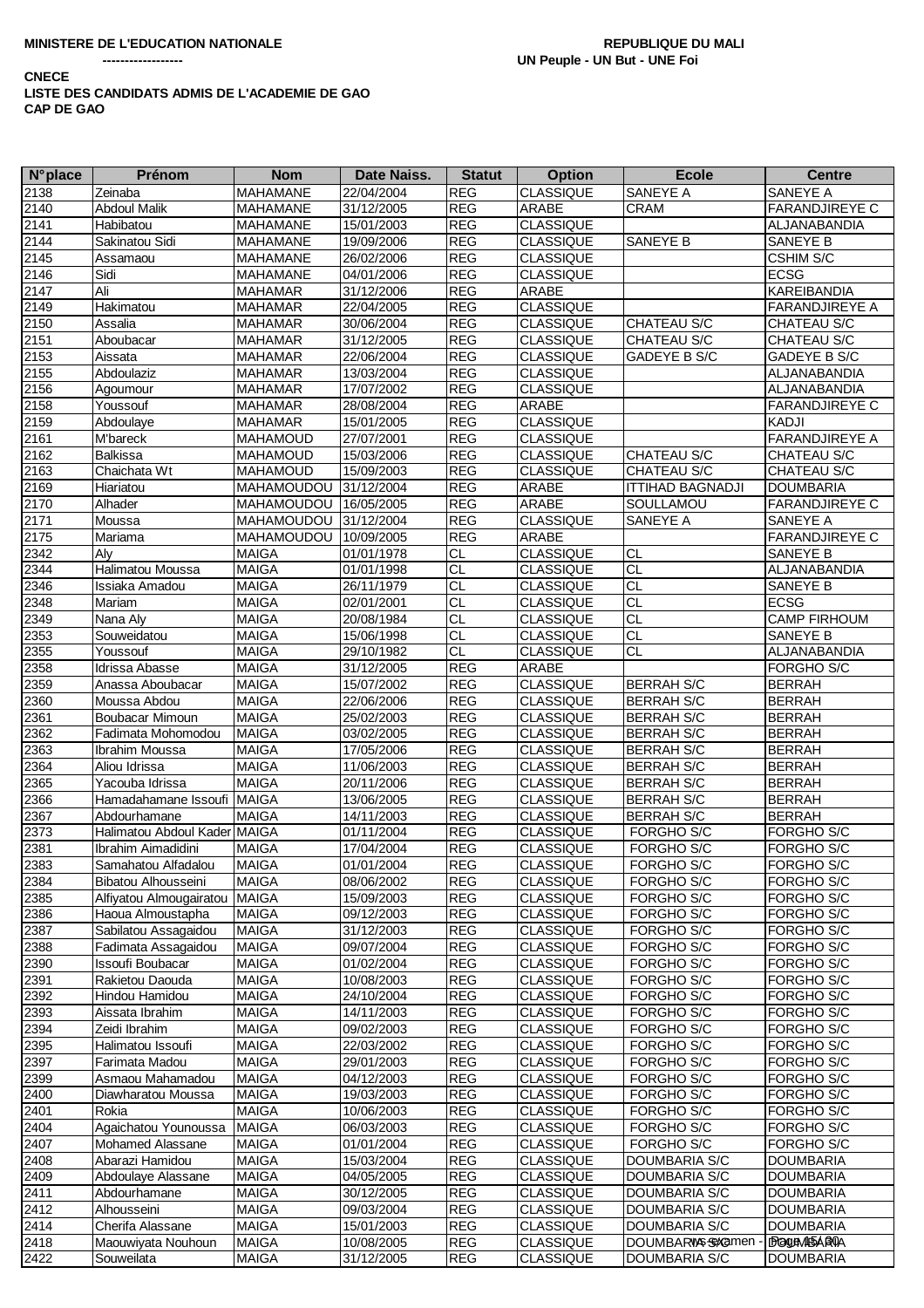| <b>N°</b> place | Prénom                     | <b>Nom</b>   | Date Naiss. | <b>Statut</b> | <b>Option</b>    | <b>Ecole</b>            | <b>Centre</b>         |
|-----------------|----------------------------|--------------|-------------|---------------|------------------|-------------------------|-----------------------|
| 2429            | Haoua                      | <b>MAIGA</b> | 31/12/2003  | <b>REG</b>    | <b>CLASSIQUE</b> | MAGNADAOUE S/C          | <b>MAGNADOUE</b>      |
| 2430            | Mariama Ahamadou           | <b>MAIGA</b> | 31/12/2003  | <b>REG</b>    | <b>CLASSIQUE</b> | MAGNADAOUE S/C          | <b>MAGNADOUE</b>      |
| 2435            | <b>Issoumaila Ahamadou</b> | <b>MAIGA</b> | 02/01/2004  | <b>REG</b>    | <b>CLASSIQUE</b> |                         | <b>KAREÏBANDIA</b>    |
| 2438            | Baharoudini Oumar          | <b>MAIGA</b> | 01/01/2007  | <b>REG</b>    | ARABE            |                         | <b>FARANDJIREYE C</b> |
| 2439            | Fadilatou Ibrahim          | <b>MAIGA</b> | 11/01/2004  | <b>REG</b>    | <b>ARABE</b>     |                         | <b>FARANDJIREYE C</b> |
|                 |                            |              |             |               |                  |                         |                       |
| 2440            | Oumar Idrissa              | <b>MAIGA</b> | 02/03/2004  | <b>REG</b>    | ARABE            |                         | <b>FARANDJIREYE C</b> |
| 2442            | Ibrahim Abdourazak         | <b>MAIGA</b> | 19/08/2005  | REG           | ARABE            |                         | <b>FARANDJIREYE C</b> |
| 2443            | Bachirou Issiaka           | <b>MAIGA</b> | 18/06/2007  | <b>REG</b>    | ARABE            |                         | <b>FARANDJIREYE C</b> |
| 2444            | Mohomodou                  | <b>MAIGA</b> | 08/04/2005  | <b>REG</b>    | ARABE            |                         | <b>FARANDJIREYE C</b> |
| 2447            | Aminatou Boubeye           | <b>MAIGA</b> | 10/10/2004  | <b>REG</b>    | ARABE            |                         | <b>FARANDJIREYE C</b> |
| 2448            | Hawa Abdoul Bakou          | <b>MAIGA</b> | 01/01/2005  | <b>REG</b>    | ARABE            |                         | FORGHO S/C            |
| 2449            | Rakieta Adama              | <b>MAIGA</b> | 11/07/2004  | <b>REG</b>    | ARABE            |                         | FORGHO S/C            |
| 2452            | Soumeila Abdoulaye         | <b>MAIGA</b> | 31/12/2003  | <b>REG</b>    | ARABE            |                         | FORGHO S/C            |
| 2454            | Halidou Chagaibou          | <b>MAIGA</b> | 31/12/2003  | <b>REG</b>    | ARABE            |                         | FORGHO S/C            |
| 2455            | Mahamed Ibrahim            | <b>MAIGA</b> | 19/06/2003  | <b>REG</b>    | ARABE            |                         | FORGHO S/C            |
| 2458            | Oumousalmata               | <b>MAIGA</b> | 31/01/2005  | <b>REG</b>    | ARABE            |                         | FORGHO S/C            |
| 2465            | Hamsatou                   | MAIGA        | 22/03/2004  | <b>REG</b>    | ARABE            | SOLIDARITÉ              | FORGHO S/C            |
| 2466            |                            | <b>MAIGA</b> |             | <b>REG</b>    | ARABE            | SOLIDARITÉ              | FORGHO S/C            |
|                 | Halimatou Alassane         |              | 12/02/2003  |               |                  |                         |                       |
| 2467            | Med Nadjib Asseydou        | <b>MAIGA</b> | 01/01/2003  | <b>REG</b>    | ARABE            | SOLIDARITÉ              | FORGHO S/C            |
| 2471            | Younoussa Salihou          | <b>MAIGA</b> | 10/12/2004  | <b>REG</b>    | ARABE            | SOLIDARITÉ              | FORGHO S/C            |
| 2472            | Salma Yacouba              | <b>MAIGA</b> | 31/12/2004  | <b>REG</b>    | ARABE            | SOLIDARITÉ              | FORGHO S/C            |
| 2473            | Fatoumata Mohomodou MAIGA  |              | 22/04/2004  | <b>REG</b>    | <b>CLASSIQUE</b> |                         | <b>KAREIBANDIA</b>    |
| 2474            | Mohamadou Mohamed          | <b>MAIGA</b> | 01/11/2005  | <b>REG</b>    | <b>CLASSIQUE</b> |                         | <b>KAREIBANDIA</b>    |
| 2475            | Alassane Nouhou            | <b>MAIGA</b> | 27/03/2005  | <b>REG</b>    | ARABE            | SABILOUL IRCHAD         | <b>MAGNADOUE</b>      |
| 2476            | Djibrilla Mohomodou        | <b>MAIGA</b> | 31/12/2004  | <b>REG</b>    | ARABE            | <b>SABILOUL IRCHAD</b>  | <b>MAGNADOUE</b>      |
| 2477            | Farimata Idrissa           | <b>MAIGA</b> | 05/03/2006  | <b>REG</b>    | ARABE            | SABILOUL IRCHAD         | <b>MAGNADOUE</b>      |
| 2478            | Haoua Abdoul Wahidou MAIGA |              | 15/07/2005  | <b>REG</b>    | ARABE            | <b>SABILOUL IRCHAD</b>  | <b>MAGNADOUE</b>      |
| 2479            | Mohammadou                 | <b>MAIGA</b> | 10/11/2005  | <b>REG</b>    | ARABE            | SABILOUL IRCHAD         | <b>MAGNADOUE</b>      |
| 2480            | Fatoumata Salihou          | <b>MAIGA</b> | 09/08/2003  | <b>REG</b>    | ARABE            | <b>ITTIHAD BAGNADJI</b> | <b>DOUMBARIA</b>      |
|                 | Abdoulmoutalabi            | <b>MAIGA</b> |             | <b>REG</b>    | ARABE            |                         | <b>DOUMBARIA</b>      |
| 2481            |                            |              | 31/12/2003  |               |                  | <b>ITTIHAD BAGNADJI</b> |                       |
| 2482            | Abdoulbassit Youssouf      | <b>MAIGA</b> | 09/12/2003  | <b>REG</b>    | ARABE            | <b>ITTIHAD BAGNADJI</b> | <b>DOUMBARIA</b>      |
| 2483            | Balkissa Alassane          | <b>MAIGA</b> | 21/04/2005  | <b>REG</b>    | ARABE            | NOUR ALHOUDA            | JAMEYE                |
| 2484            | Souweidatou Alhadar        | <b>MAIGA</b> | 09/07/2005  | <b>REG</b>    | ARABE            | <b>NOUR ALHOUDA</b>     | <b>JAMEYE</b>         |
| 2486            | Almaimoune Nouhou          | <b>MAIGA</b> | 16/11/2004  | <b>REG</b>    | ARABE            |                         | <b>JAMEYE</b>         |
| 2487            | Mahamadou Yacouba          | <b>MAIGA</b> | 01/12/2003  | <b>REG</b>    | ARABE            |                         | JAMEYE                |
| 2488            | Zidata Omorou              | <b>MAIGA</b> | 02/07/2003  | <b>REG</b>    | ARABE            |                         | JAMEYE                |
| 2489            | Abdourhamane Moutta        | <b>MAIGA</b> | 03/04/2003  | <b>REG</b>    | <b>CLASSIQUE</b> | <b>GADEYE A S/C</b>     | <b>GADEYE A S/C</b>   |
| 2490            | Agaichatou Abdoulaye       | <b>MAIGA</b> | 05/06/2003  | <b>REG</b>    | <b>CLASSIQUE</b> | GADEYE A S/C            | GADEYE A S/C          |
| 2491            | Aichata Mohomodou          | <b>MAIGA</b> | 31/12/2002  | <b>REG</b>    | <b>CLASSIQUE</b> | GADEYE A S/C            | GADEYE A S/C          |
| 2492            | Aissata Ibrahim            | <b>MAIGA</b> | 23/07/2003  | <b>REG</b>    | CLASSIQUE        | GADEYE A S/C            | GADEYE A S/C          |
| 2494            | Alassane Ousmane           | <b>MAIGA</b> | 17/08/2002  | <b>REG</b>    | <b>CLASSIQUE</b> | GADEYE A S/C            | GADEYE A S/C          |
| 2495            | Alhousseyni Issa           | <b>MAIGA</b> | 05/09/2005  | REG           | <b>CLASSIQUE</b> | GADEYE A S/C            | GADEYE A S/C          |
| 2497            | Alkaya Abdourhamane        | MAIGA        | 05/04/2005  | <b>REG</b>    | <b>CLASSIQUE</b> | GADEYE A S/C            | <b>GADEYE A S/C</b>   |
| 2499            | Almoustapha                | <b>MAIGA</b> | 31/12/2005  | <b>REG</b>    | <b>CLASSIQUE</b> |                         |                       |
|                 |                            |              |             |               | <b>CLASSIQUE</b> | GADEYE A S/C            | GADEYE A S/C          |
| 2502            | Fado Zakariya              | <b>MAIGA</b> | 05/10/2003  | <b>REG</b>    |                  | GADEYE A S/C            | GADEYE A S/C          |
| 2503            | Farimata Ousmane           | <b>MAIGA</b> | 17/08/2006  | <b>REG</b>    | <b>CLASSIQUE</b> | GADEYE A S/C            | GADEYE A S/C          |
| 2505            | Fatoumata Mohomodou MAIGA  |              | 22/04/2005  | <b>REG</b>    | <b>CLASSIQUE</b> | GADEYE A S/C            | GADEYE A S/C          |
| 2506            | Fatoumata                  | <b>MAIGA</b> | 11/01/2003  | REG           | <b>CLASSIQUE</b> | GADEYE A S/C            | GADEYE A S/C          |
| 2507            | Habibatou                  | <b>MAIGA</b> | 27/08/2003  | REG           | <b>CLASSIQUE</b> | GADEYE A S/C            | GADEYE A S/C          |
| 2508            | Hamachatou Abdoulaye MAIGA |              | 10/10/2003  | <b>REG</b>    | <b>CLASSIQUE</b> | GADEYE A S/C            | GADEYE A S/C          |
| 2509            | Hamchatou Issa             | <b>MAIGA</b> | 31/12/2002  | REG           | <b>CLASSIQUE</b> | GADEYE A S/C            | GADEYE A S/C          |
| 2510            | Harouna                    | <b>MAIGA</b> | 02/02/2002  | REG           | <b>CLASSIQUE</b> | GADEYE A S/C            | GADEYE A S/C          |
| 2511            | Hawa Ibrahim               | <b>MAIGA</b> | 22/09/2004  | REG           | <b>CLASSIQUE</b> | GADEYE A S/C            | GADEYE A S/C          |
| 2512            | Houreye                    | <b>MAIGA</b> | 18/02/2004  | <b>REG</b>    | <b>CLASSIQUE</b> | GADEYE A S/C            | GADEYE A S/C          |
| 2514            | Jamilatou Issoufi          | <b>MAIGA</b> | 31/12/2004  | <b>REG</b>    | <b>CLASSIQUE</b> | GADEYE A S/C            | GADEYE A S/C          |
| 2515            | Maimounatou                | <b>MAIGA</b> | 05/01/2004  | <b>REG</b>    | <b>CLASSIQUE</b> | GADEYE A S/C            | GADEYE A S/C          |
| 2516            | Mariama Issoufi            | <b>MAIGA</b> | 04/04/2003  | <b>REG</b>    | <b>CLASSIQUE</b> | GADEYE A S/C            | GADEYE A S/C          |
| 2518            | Moussa                     | <b>MAIGA</b> | 15/04/2004  | <b>REG</b>    | <b>CLASSIQUE</b> | GADEYE A S/C            | GADEYE A S/C          |
|                 |                            |              |             |               |                  |                         |                       |
| 2519            | Nouhoun Soumana            | <b>MAIGA</b> | 11/03/2005  | <b>REG</b>    | <b>CLASSIQUE</b> | GADEYE A S/C            | GADEYE A S/C          |
| 2521            | Soumana Hamidou            | <b>MAIGA</b> | 09/02/2002  | REG           | <b>CLASSIQUE</b> | GADEYE A S/C            | GADEYE A S/C          |
| 2522            | Rakiatou Aly               | <b>MAIGA</b> | 10/08/2003  | REG           | <b>CLASSIQUE</b> | GADEYE A S/C            | GADEYE A S/C          |
| 2524            | Younoussa Djibrilla        | <b>MAIGA</b> | 15/12/2005  | <b>REG</b>    | <b>CLASSIQUE</b> | GADEYE A S/C            | GADEYE A S/C          |
| 2525            | Zakaria Ibrahim            | <b>MAIGA</b> | 03/09/2002  | <b>REG</b>    | <b>CLASSIQUE</b> | GADEYE A S/C            | GADEYE A S/C          |
| 2527            | Mariam Amadou              | <b>MAIGA</b> | 19/12/2004  | <b>REG</b>    | <b>CLASSIQUE</b> |                         | <b>BOULGOUNDIE</b>    |
| 2528            | Aissata Alassane           | <b>MAIGA</b> | 09/10/2002  | REG           | <b>CLASSIQUE</b> | ws-examen               | BROOK GOOD SOUDIE     |
| 2529            | Abdourhamane               | <b>MAIGA</b> | 19/01/2001  | <b>REG</b>    | <b>CLASSIQUE</b> |                         | <b>BOULGOUNDIE</b>    |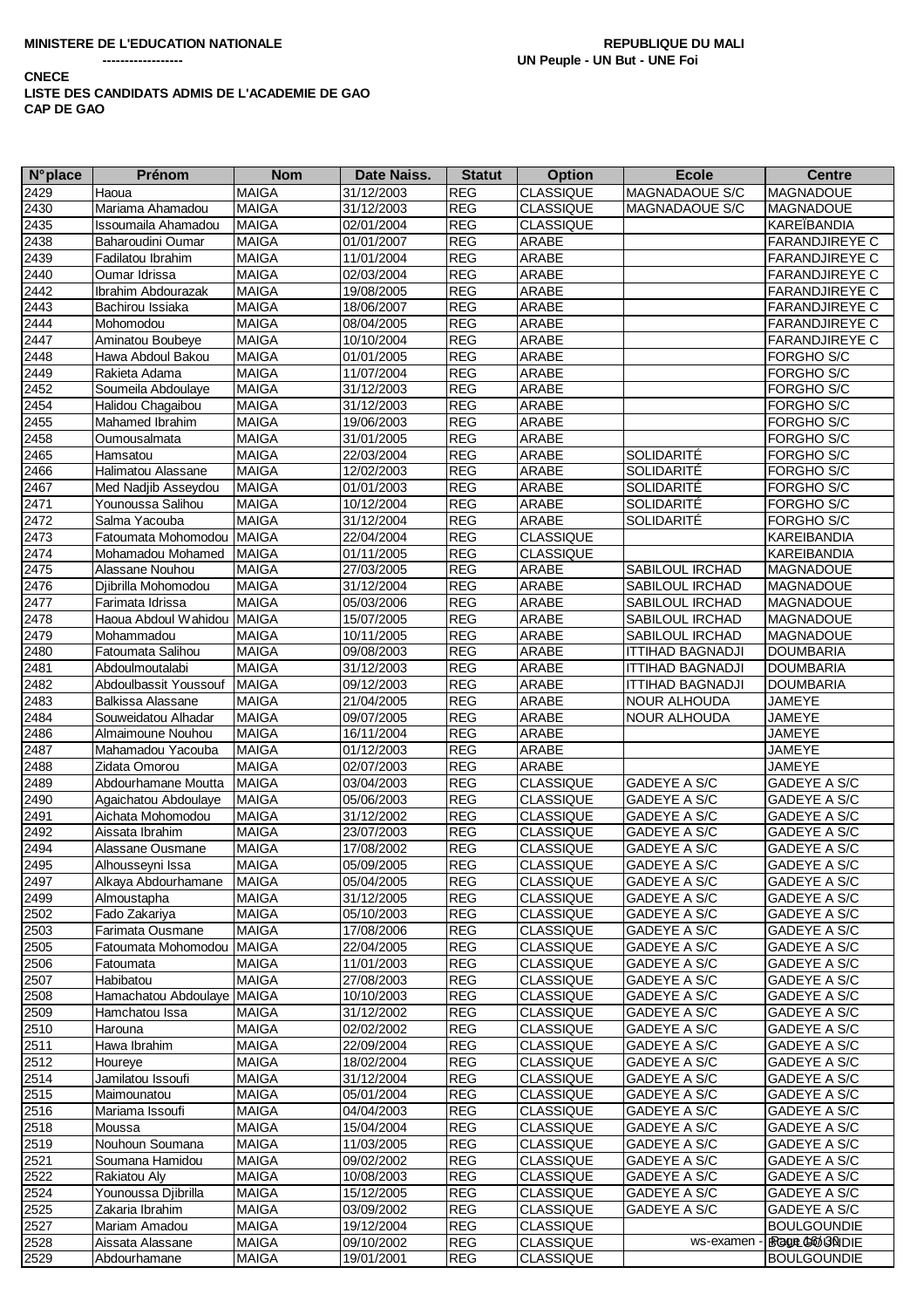| <b>N°</b> place | Prénom                     | <b>Nom</b>   | Date Naiss. | <b>Statut</b>         | <b>Option</b>    | <b>Ecole</b>      | <b>Centre</b>         |
|-----------------|----------------------------|--------------|-------------|-----------------------|------------------|-------------------|-----------------------|
| 2530            | Zeimilatou Boubeye         | <b>MAIGA</b> | 26/04/1999  | <b>REG</b>            | <b>CLASSIQUE</b> |                   | <b>BOULGOUNDIE</b>    |
| 2531            | Abdoulaye Ibrahim          | <b>MAIGA</b> | 19/06/2005  | <b>REG</b>            | <b>CLASSIQUE</b> |                   | <b>BOULGOUNDIE</b>    |
| 2532            | Safietou Issiaka           | <b>MAIGA</b> | 08/09/2003  | <b>REG</b>            | <b>CLASSIQUE</b> |                   | <b>BOULGOUNDIE</b>    |
| 2534            | Aichata                    | <b>MAIGA</b> | 23/07/2005  | <b>REG</b>            | <b>CLASSIQUE</b> |                   | <b>BOULGOUNDIE</b>    |
| 2535            | Yacouba Alousseini         | <b>MAIGA</b> | 18/11/2006  | <b>REG</b>            | <b>CLASSIQUE</b> |                   | <b>BOULGOUNDIE</b>    |
| 2536            | Abdourouf                  | <b>MAIGA</b> | 20/05/2004  | <b>REG</b>            | <b>CLASSIQUE</b> |                   | FARANDJIREYE A        |
| 2537            | Adizatou Sadou             | <b>MAIGA</b> | 01/08/2002  | REG                   | CLASSIQUE        |                   | FARANDJIREYE A        |
| 2538            | Aboulaye Aliou             | <b>MAIGA</b> | 21/01/2006  | <b>REG</b>            | <b>CLASSIQUE</b> |                   | FARANDJIREYE A        |
| 2539            | Abdouramane                | <b>MAIGA</b> | 07/08/2004  | <b>REG</b>            | <b>CLASSIQUE</b> |                   | FARANDJIREYE A        |
| 2540            | Aissata Abdourhamane       | <b>MAIGA</b> | 22/11/2002  | <b>REG</b>            | <b>CLASSIQUE</b> |                   | FARANDJIREYE A        |
| 2541            | Aissata Iliassou           | <b>MAIGA</b> | 01/01/2005  | <b>REG</b>            | <b>CLASSIQUE</b> |                   | FARANDJIREYE A        |
| 2542            | Alhoussouna Yeya           | <b>MAIGA</b> | 08/07/2005  | <b>REG</b>            | <b>CLASSIQUE</b> |                   | FARANDJIREYE A        |
| 2543            | Amadou Moussa              | <b>MAIGA</b> | 13/10/2003  | <b>REG</b>            | <b>CLASSIQUE</b> |                   | FARANDJIREYE A        |
| 2544            | Aminta Soumana             | <b>MAIGA</b> | 03/06/2003  | <b>REG</b>            | <b>CLASSIQUE</b> |                   | FARANDJIREYE A        |
| 2545            | Dallo                      | <b>MAIGA</b> | 07/11/2002  | <b>REG</b>            | <b>CLASSIQUE</b> |                   | <b>FARANDJIREYE A</b> |
| 2546            | Fadimata Ibrahim           | <b>MAIGA</b> | 11/06/2000  | <b>REG</b>            | <b>CLASSIQUE</b> |                   | FARANDJIREYE A        |
| 2547            | Fadimata                   | <b>MAIGA</b> | 06/04/2003  | <b>REG</b>            | <b>CLASSIQUE</b> |                   | FARANDJIREYE A        |
| 2548            | Fatoumata Halidou          | <b>MAIGA</b> | 17/04/2003  | <b>REG</b>            | <b>CLASSIQUE</b> |                   | FARANDJIREYE A        |
| 2549            | Hamsatou Issoufa           | <b>MAIGA</b> | 25/06/2002  | <b>REG</b>            | <b>CLASSIQUE</b> |                   | <b>FARANDJIREYE A</b> |
| 2550            | Ibrahim Boubacar           | <b>MAIGA</b> | 27/01/2003  | REG                   | <b>CLASSIQUE</b> |                   | FARANDJIREYE A        |
| 2551            | Issa Aboul Backou          | <b>MAIGA</b> | 03/11/2003  | <b>REG</b>            | <b>CLASSIQUE</b> |                   | <b>FARANDJIREYE A</b> |
| 2553            | Nana                       | <b>MAIGA</b> | 13/06/2005  | <b>REG</b>            | <b>CLASSIQUE</b> |                   | FARANDJIREYE A        |
| 2554            | <b>Ousmane Hamidou</b>     | <b>MAIGA</b> | 23/03/2002  | <b>REG</b>            | <b>CLASSIQUE</b> |                   | <b>FARANDJIREYE A</b> |
| 2555            | Safietou                   | <b>MAIGA</b> | 13/12/2006  | <b>REG</b>            | <b>CLASSIQUE</b> |                   | FARANDJIREYE A        |
| 2556            | Zaliha Hamada              | <b>MAIGA</b> | 25/01/2005  | <b>REG</b>            | <b>CLASSIQUE</b> |                   | <b>FARANDJIREYE A</b> |
| 2558            | Aminta N'soumana           | <b>MAIGA</b> | 16/05/2007  | <b>REG</b>            | <b>CLASSIQUE</b> |                   | FARANDJIREYE A        |
| 2559            | Youssouf Daouda            | <b>MAIGA</b> | 31/12/2004  | <b>REG</b>            | ARABE            | SOULLAMOU         | <b>FARANDJIREYE C</b> |
| 2560            | Firdaousse Ahamadou        | <b>MAIGA</b> | 15/03/2004  | <b>REG</b>            | ARABE            | SOULLAMOU         | <b>FARANDJIREYE C</b> |
| 2561            | Alassane                   | <b>MAIGA</b> | 01/01/2005  | <b>REG</b>            | ARABE            | SOULLAMOU         | <b>FARANDJIREYE C</b> |
| 2562            | Hachietou Aboubacrine      | <b>MAIGA</b> | 20/10/2004  | <b>REG</b>            | <b>ARABE</b>     | SOULLAMOU         | FARANDJIREYE C        |
| 2563            | <b>Ibrahim Oumar</b>       | <b>MAIGA</b> | 20/08/2004  | <b>REG</b>            | ARABE            | SOULLAMOU         | FARANDJIREYE C        |
| 2564            | Aliou Ahamadou             | <b>MAIGA</b> | 06/03/2004  | <b>REG</b>            | ARABE            | SOULLAMOU         | FARANDJIREYE C        |
| 2565            | Ali                        | <b>MAIGA</b> | 31/12/2004  | <b>REG</b>            | ARABE            | SOULLAMOU         | <b>FARANDJIREYE C</b> |
| 2566            | Roukiyatou Abdoulaye       | <b>MAIGA</b> | 12/07/2004  | <b>REG</b>            | ARABE            | SOULLAMOU         | FARANDJIREYE C        |
| 2567            | Salamata Issa              | <b>MAIGA</b> | 15/10/2004  | <b>REG</b>            | ARABE            | SOULLAMOU         | FARANDJIREYE C        |
| 2568            | Moussa                     | <b>MAIGA</b> | 31/12/2004  | <b>REG</b>            | ARABE            | SOULLAMOU         | FARANDJIREYE C        |
| 2569            | Anassa Malick              | <b>MAIGA</b> | 31/12/2004  | <b>REG</b>            | ARABE            | SOULLAMOU         | FARANDJIREYE C        |
| 2570            | Fatoumata Mohomodou        | <b>MAIGA</b> | 23/07/2003  | <b>REG</b>            | <b>ARABE</b>     | SOULLAMOU         | FARANDJIREYE C        |
| 2571            | Lamine Aboubacar           | <b>MAIGA</b> | 30/08/2005  | <b>REG</b>            | ARABE            | SOULLAMOU         | FARANDJIREYE C        |
| 2572            | Fatoumata                  | <b>MAIGA</b> | 26/11/2003  | <b>REG</b>            | ARABE            | SOULLAMOU         | FARANDJIREYE C        |
| 2573            | Abdoussamad                | <b>MAIGA</b> | 20/09/2005  | <b>REG</b>            | ARABE            | SOULLAMOU         | FARANDJIREYE C        |
| 2574            | Daouda Idrissa             | <b>MAIGA</b> | 06/06/2004  | $\mathsf{REG}\xspace$ | ARABE            | SOULLAMOU         | FARANDJIREYE C        |
| 2575            | Zeinaba Abdourhamane MAIGA |              | 04/10/2004  | <b>REG</b>            | ARABE            | SOULLAMOU         | <b>FARANDJIREYE C</b> |
| 2576            | Mouslim Souleymane         | MAIGA        | 20/04/2004  | <b>REG</b>            | ARABE            | SOULLAMOU         | <b>FARANDJIREYE C</b> |
| 2577            | Oumar Ousmana              | <b>MAIGA</b> | 26/07/2004  | <b>REG</b>            | ARABE            | SOULLAMOU         | FARANDJIREYE C        |
| 2578            | Mahamadou Yacouba          | <b>MAIGA</b> | 18/10/2004  | <b>REG</b>            | ARABE            | SOULLAMOU         | <b>FARANDJIREYE C</b> |
| 2579            | Mahamadou Idrissa          | <b>MAIGA</b> | 06/06/2005  | <b>REG</b>            | ARABE            | SOULLAMOU         | FARANDJIREYE C        |
| 2580            | Alousseini Ousmane         | <b>MAIGA</b> | 11/11/2004  | <b>REG</b>            | <b>ARABE</b>     | SOULLAMOU         | <b>FARANDJIREYE C</b> |
| 2581            | Habaidoulaye               | <b>MAIGA</b> | 02/02/2004  | <b>REG</b>            | ARABE            | SOULLAMOU         | <b>FARANDJIREYE C</b> |
| 2583            | Youssoufa Wahari           | <b>MAIGA</b> | 06/11/2004  | <b>REG</b>            | <b>ARABE</b>     | SOULLAMOU         | <b>FARANDJIREYE C</b> |
| 2584            | Oumou Ibrahim              | <b>MAIGA</b> | 14/07/2004  | <b>REG</b>            | <b>CLASSIQUE</b> | CHATEAU S/C       | CHATEAU S/C           |
| 2585            | Zarri Issa                 | <b>MAIGA</b> | 30/10/2004  | <b>REG</b>            | <b>CLASSIQUE</b> | CHATEAU S/C       | CHATEAU S/C           |
| 2586            | Issa Moussa                | <b>MAIGA</b> | 15/01/2004  | <b>REG</b>            | <b>CLASSIQUE</b> | CHATEAU S/C       | CHATEAU S/C           |
| 2587            | Boncana Minkailou          | <b>MAIGA</b> | 26/03/2004  | <b>REG</b>            | <b>CLASSIQUE</b> | CHATEAU S/C       | CHATEAU S/C           |
| 2588            | Fatoumata Diafar           | <b>MAIGA</b> | 10/09/2003  | <b>REG</b>            | <b>CLASSIQUE</b> | CHATEAU S/C       | CHATEAU S/C           |
| 2589            | Hadeijatou                 | <b>MAIGA</b> | 26/09/2003  | <b>REG</b>            | <b>CLASSIQUE</b> | CHATEAU S/C       | CHATEAU S/C           |
| 2590            | Salamata Ousmane           | <b>MAIGA</b> | 12/04/2005  | <b>REG</b>            | <b>CLASSIQUE</b> | CHATEAU S/C       | CHATEAU S/C           |
| 2591            | Souleymana Hamidou         | <b>MAIGA</b> | 13/03/2002  | <b>REG</b>            | <b>CLASSIQUE</b> | CHATEAU S/C       | CHATEAU S/C           |
| 2595            | Abdoulaye Oumar            | <b>MAIGA</b> | 23/04/2006  | <b>REG</b>            | <b>CLASSIQUE</b> | CHATEAU S/C       | CHATEAU S/C           |
| 2596            | Nematoulaye Harouna        | <b>MAIGA</b> | 31/12/2005  | <b>REG</b>            | <b>CLASSIQUE</b> | CHATEAU S/C       | CHATEAU S/C           |
| 2597            | Idrissa Bouba              | <b>MAIGA</b> | 27/01/2004  | <b>REG</b>            | <b>CLASSIQUE</b> | CHATEAU S/C       | CHATEAU S/C           |
| 2600            | Djahara Hamane             | <b>MAIGA</b> | 03/01/2004  | <b>REG</b>            | <b>CLASSIQUE</b> | CHATEAU S/C       | CHATEAU S/C           |
| 2602            | Mahamadou Morou            | <b>MAIGA</b> | 02/06/2003  | <b>REG</b>            | <b>CLASSIQUE</b> | CHATEAU S/C       | CHATEAU S/C           |
| 2603            | Araouda Abassa             | <b>MAIGA</b> | 03/01/2004  | <b>REG</b>            | <b>CLASSIQUE</b> | CHATEAU S/C       | CHATEAU S/C           |
| 2604            | Adizatou Mohamed           | <b>MAIGA</b> | 31/12/2006  | <b>REG</b>            | <b>CLASSIQUE</b> | CHATEAU ®&Gexamen | CHelgeTEALBG/C        |
| 2605            | Almadiyatou Momina         | <b>MAIGA</b> | 27/03/2005  | <b>REG</b>            | <b>CLASSIQUE</b> | CHATEAU S/C       | CHATEAU S/C           |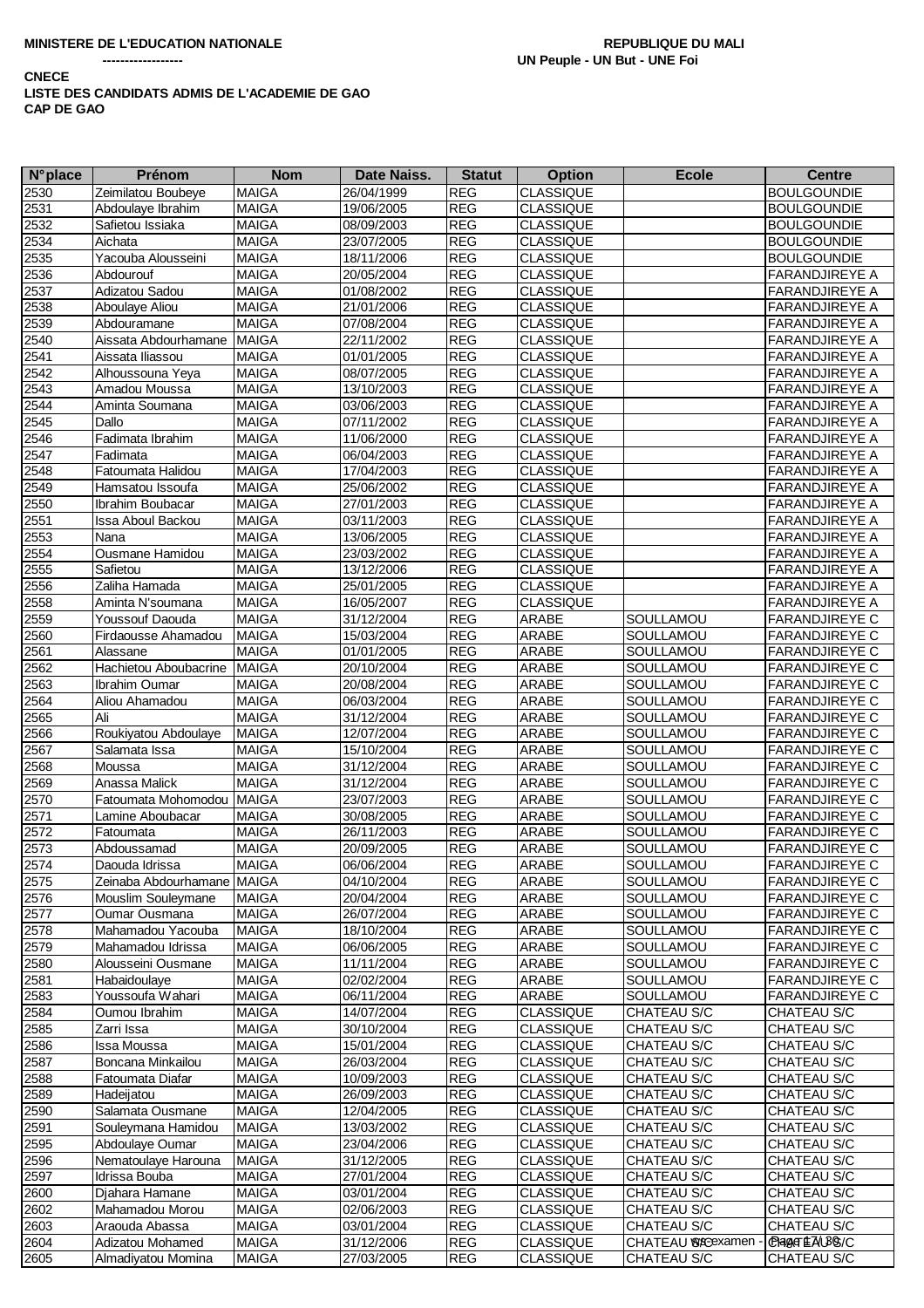| <b>N°</b> place | Prénom                       | <b>Nom</b>   | Date Naiss. | <b>Statut</b>               | <b>Option</b>    | <b>Ecole</b>        | <b>Centre</b>         |
|-----------------|------------------------------|--------------|-------------|-----------------------------|------------------|---------------------|-----------------------|
| 2606            | Ramatou Ali                  | <b>MAIGA</b> | 01/05/2001  | REG                         | <b>CLASSIQUE</b> | CHATEAU S/C         | CHATEAU S/C           |
| 2607            | Faical Aliou                 | <b>MAIGA</b> | 05/11/2003  | <b>REG</b>                  | <b>CLASSIQUE</b> | CHATEAU S/C         | CHATEAU S/C           |
| 2608            | Issa Abdoul Kadri            | <b>MAIGA</b> | 21/02/2005  | <b>REG</b>                  | <b>CLASSIQUE</b> | CHATEAU S/C         | CHATEAU S/C           |
| 2609            | Fatoumata                    | <b>MAIGA</b> | 03/02/2005  | <b>REG</b>                  | <b>CLASSIQUE</b> | CHATEAU S/C         | CHATEAU S/C           |
| 2610            | Adizatou Abdoul Nasser MAIGA |              | 31/12/2005  | <b>REG</b>                  | <b>CLASSIQUE</b> | CHATEAU S/C         | CHATEAU S/C           |
| 2612            | Yehiya Abdourhamane          | <b>MAIGA</b> | 05/07/2000  | <b>REG</b>                  | <b>CLASSIQUE</b> | CHATEAU S/C         | CHATEAU S/C           |
| 2615            | Abdoulaye                    | <b>MAIGA</b> | 22/08/2005  | <b>REG</b>                  | CLASSIQUE        | CHATEAU S/C         | CHATEAU S/C           |
| 2616            | Saoudata Abdoulaye           | <b>MAIGA</b> | 05/10/2005  | <b>REG</b>                  | <b>CLASSIQUE</b> | SANEYE A            | SANEYE A              |
| 2617            | Aminata Aboubacar            | <b>MAIGA</b> | 01/04/2004  | <b>REG</b>                  | <b>CLASSIQUE</b> | SANEYE A            | SANEYE A              |
| 2618            | Chagaibou Mahamar            | <b>MAIGA</b> | 12/07/2003  | <b>REG</b>                  | <b>CLASSIQUE</b> | SANEYE A            | SANEYE A              |
| 2620            | Chagueibou                   | <b>MAIGA</b> | 10/03/2006  | <b>REG</b>                  | <b>CLASSIQUE</b> | SANEYE A            | SANEYE A              |
| 2621            | Ousmane Seydou               | <b>MAIGA</b> | 25/12/2003  | <b>REG</b>                  | <b>CLASSIQUE</b> | SANEYE A            | SANEYE A              |
| 2623            | Mohamed Yala                 | <b>MAIGA</b> | 13/09/2003  | <b>REG</b>                  | <b>CLASSIQUE</b> | SANEYE A            | SANEYE A              |
| 2624            | Safiatou Idrissa             | <b>MAIGA</b> | 15/07/2004  | <b>REG</b>                  | <b>CLASSIQUE</b> | SANEYE A            | SANEYE A              |
| 2625            | Zeinabou                     | <b>MAIGA</b> | 11/10/2004  | <b>REG</b>                  | CLASSIQUE        | SANEYE A            | SANEYE A              |
| 2626            | Fatoumata                    | <b>MAIGA</b> | 07/01/2002  | <b>REG</b>                  | <b>CLASSIQUE</b> | SANEYE A            | SANEYE A              |
| 2628            | Agaliou Mahamar              | <b>MAIGA</b> | 04/02/2005  | <b>REG</b>                  | <b>CLASSIQUE</b> | SANEYE A            | SANEYE A              |
| 2630            | Fadimata                     | <b>MAIGA</b> | 25/03/2005  | <b>REG</b>                  | ARABE            | <b>CRAM</b>         | FARANDJIREYE C        |
| 2631            | Abdoulaye                    | <b>MAIGA</b> | 31/12/2004  | <b>REG</b>                  | ARABE            | <b>CRAM</b>         | <b>FARANDJIREYE C</b> |
| 2634            | Arabetou Yacouba             | <b>MAIGA</b> | 01/01/2004  | <b>REG</b>                  | <b>CLASSIQUE</b> | GADEYE B S/C        | GADEYE B S/C          |
| 2639            | Halimatou Mazou              | <b>MAIGA</b> | 20/03/2004  | <b>REG</b>                  | <b>CLASSIQUE</b> | GADEYE B S/C        | GADEYE B S/C          |
| 2647            | Mouna                        | <b>MAIGA</b> | 13/04/2004  | <b>REG</b>                  | <b>CLASSIQUE</b> | GADEYE B S/C        | GADEYE B S/C          |
| 2648            | Rafadiata Oumarou            | <b>MAIGA</b> | 22/08/2005  | <b>REG</b>                  | <b>CLASSIQUE</b> | <b>GADEYE B S/C</b> | GADEYE B S/C          |
| 2651            | Nouhou Mohamed               | <b>MAIGA</b> | 20/04/2004  | <b>REG</b>                  | <b>CLASSIQUE</b> |                     | ALJANABANDIA          |
| 2652            | Ousmana Alousseini           | <b>MAIGA</b> | 02/02/2004  | <b>REG</b>                  | <b>CLASSIQUE</b> |                     | ALJANABANDIA          |
| 2653            | Mariama Hamada               | <b>MAIGA</b> | 01/01/2004  | <b>REG</b>                  | <b>CLASSIQUE</b> |                     | ALJANABANDIA          |
| 2654            | Fatoumata Djibrilla          | <b>MAIGA</b> | 01/05/2003  | <b>REG</b>                  | CLASSIQUE        |                     | ALJANABANDIA          |
| 2655            | Moussa Idrissa               | <b>MAIGA</b> | 01/08/2005  | <b>REG</b>                  | CLASSIQUE        |                     | ALJANABANDIA          |
| 2656            | Arbi Ousmane                 | <b>MAIGA</b> | 19/05/2006  | <b>REG</b>                  | <b>CLASSIQUE</b> |                     | ALJANABANDIA          |
| 2657            | Abdoulkader Almoha           | <b>MAIGA</b> | 20/03/2004  | <b>REG</b>                  | <b>CLASSIQUE</b> |                     | ALJANABANDIA          |
| 2658            | Alhamzetou                   | <b>MAIGA</b> | 13/08/2002  | <b>REG</b>                  | <b>CLASSIQUE</b> |                     | ALJANABANDIA          |
| 2660            | Aboubacar Abdousalam MAIGA   |              | 01/01/2006  | REG                         | CLASSIQUE        |                     | ALJANABANDIA          |
| 2661            | Hadizatou Younoussa          | <b>MAIGA</b> | 28/07/2003  | <b>REG</b>                  | CLASSIQUE        |                     | ALJANABANDIA          |
| 2662            | Ramatoulaye                  | <b>MAIGA</b> | 25/06/2003  | <b>REG</b>                  | <b>CLASSIQUE</b> |                     | ALJANABANDIA          |
| 2663            | Arkietou Mohomodou           | <b>MAIGA</b> | 30/09/2005  | <b>REG</b>                  | CLASSIQUE        |                     | ALJANABANDIA          |
| 2664            | Agaichatou Ibrahim           | <b>MAIGA</b> | 04/07/2004  | <b>REG</b>                  | CLASSIQUE        |                     | ALJANABANDIA          |
| 2665            | Fatoumata Ibrahim            | <b>MAIGA</b> | 30/06/2003  | <b>REG</b>                  | CLASSIQUE        |                     | ALJANABANDIA          |
| 2666            | <b>Balkissa Sadou</b>        | <b>MAIGA</b> | 20/02/2005  | <b>REG</b>                  | <b>CLASSIQUE</b> |                     | ALJANABANDIA          |
| 2667            | Zeinabou Yahia               | <b>MAIGA</b> | 31/12/2005  | <b>REG</b>                  | <b>CLASSIQUE</b> |                     | ALJANABANDIA          |
| 2674            | Ousmane Alassane             | <b>MAIGA</b> | 01/02/2005  | <b>REG</b>                  | <b>CLASSIQUE</b> |                     | DIOULA S/C            |
| 2683            | Abdoulaye                    | <b>MAIGA</b> | 05/04/2004  | <b>REG</b>                  | <b>CLASSIQUE</b> |                     | <b>DIOULA S/C</b>     |
| 2687            | Ibrahim Abdoulaye            | <b>MAIGA</b> | 30/06/2003  | $\ensuremath{\mathsf{REG}}$ | <b>CLASSIQUE</b> |                     | DIOULA S/C            |
| 2698            | Abdoul-Aziz Mahamar          | <b>MAIGA</b> | 02/04/2003  | <b>REG</b>                  | <b>CLASSIQUE</b> | <b>CAMP FIRHOUM</b> | <b>CAMP FIRHOUM</b>   |
| 2699            | Fatalmadane Dite Nana MAIGA  |              | 11/01/2005  | <b>REG</b>                  | <b>CLASSIQUE</b> | SANEYE B            | SANEYE B              |
| 2700            | Fatoumata Alassane           | <b>MAIGA</b> | 22/02/2006  | <b>REG</b>                  | <b>CLASSIQUE</b> | SANEYE B            | SANEYE B              |
| 2701            | Hama Moussa                  | <b>MAIGA</b> | 16/09/2005  | <b>REG</b>                  | <b>CLASSIQUE</b> | SANEYE B            | SANEYE B              |
| 2702            | Lalaicha H                   | <b>MAIGA</b> | 02/08/2004  | <b>REG</b>                  | <b>CLASSIQUE</b> | SANEYE B            | SANEYE B              |
| 2703            | Mahamadou Ibrahim            | <b>MAIGA</b> | 12/09/2002  | <b>REG</b>                  | <b>CLASSIQUE</b> | SANEYE B            | SANEYE B              |
| 2704            | Mohomodou                    | <b>MAIGA</b> | 19/07/2005  | <b>REG</b>                  | <b>CLASSIQUE</b> | SANEYE B            | SANEYE B              |
| 2705            | Moriba Boubacar              | <b>MAIGA</b> | 18/09/2003  | <b>REG</b>                  | <b>CLASSIQUE</b> | SANEYE B            | SANEYE B              |
| 2706            | Nana Kadidia                 | <b>MAIGA</b> | 11/07/2005  | <b>REG</b>                  | <b>CLASSIQUE</b> | SANEYE B            | SANEYE B              |
| 2707            | Omorou Abdou                 | <b>MAIGA</b> | 26/08/2004  | <b>REG</b>                  | CLASSIQUE        | SANEYE B            | SANEYE B              |
| 2710            | Zeinabou Alassane            | <b>MAIGA</b> | 18/04/2005  | <b>REG</b>                  | CLASSIQUE        | SANEYE B            | SANEYE B              |
| 2712            | Safiatou                     | <b>MAIGA</b> | 17/07/2004  | <b>REG</b>                  | CLASSIQUE        | SANEYE B            | SANEYE B              |
| 2713            | Abdoulaye                    | <b>MAIGA</b> | 01/01/2003  | <b>REG</b>                  | <b>CLASSIQUE</b> | <b>DJIDARA</b>      | <b>DJIDARA</b>        |
| 2714            | Aboubacar Abdoulaye          | <b>MAIGA</b> | 26/08/2003  | <b>REG</b>                  | CLASSIQUE        | <b>DJIDARA</b>      | <b>DJIDARA</b>        |
| 2715            | Alhousseiny                  | <b>MAIGA</b> | 20/08/2002  | <b>REG</b>                  | <b>CLASSIQUE</b> | <b>DJIDARA</b>      | <b>DJIDARA</b>        |
| 2717            | Aliou Aboubacrine            | <b>MAIGA</b> | 12/05/2005  | <b>REG</b>                  | CLASSIQUE        | <b>DJIDARA</b>      | <b>DJIDARA</b>        |
| 2718            | Aissata Alhabibou            | <b>MAIGA</b> | 16/06/2002  | <b>REG</b>                  | <b>CLASSIQUE</b> | <b>DJIDARA</b>      | <b>DJIDARA</b>        |
| 2719            | Mohomodou Alhassane          | <b>MAIGA</b> | 27/11/2002  | <b>REG</b>                  | <b>CLASSIQUE</b> | <b>DJIDARA</b>      | <b>DJIDARA</b>        |
| 2721            | Hadeija                      | <b>MAIGA</b> | 21/01/2005  | <b>REG</b>                  | <b>CLASSIQUE</b> | <b>DJIDARA</b>      | <b>DJIDARA</b>        |
| 2722            | Boubacar Ibrahim             | <b>MAIGA</b> | 19/07/2004  | <b>REG</b>                  | <b>CLASSIQUE</b> | <b>DJIDARA</b>      | <b>DJIDARA</b>        |
| 2723            | Ousmane Ibrahim              | <b>MAIGA</b> | 15/01/2006  | <b>REG</b>                  | <b>CLASSIQUE</b> | <b>DJIDARA</b>      | <b>DJIDARA</b>        |
| 2724            | Mariama Issiaka              | <b>MAIGA</b> | 04/06/2003  | <b>REG</b>                  | <b>CLASSIQUE</b> | <b>DJIDARA</b>      | <b>DJIDARA</b>        |
| 2725            | Amou Mahamar                 | <b>MAIGA</b> | 10/08/2003  | <b>REG</b>                  | <b>CLASSIQUE</b> | DJIDARA ws-examen   | IPSADEA FOX 30        |
| 2726            | <b>Issouf Mohamed</b>        | <b>MAIGA</b> | 21/06/2003  | <b>REG</b>                  | <b>CLASSIQUE</b> | <b>DJIDARA</b>      | <b>DJIDARA</b>        |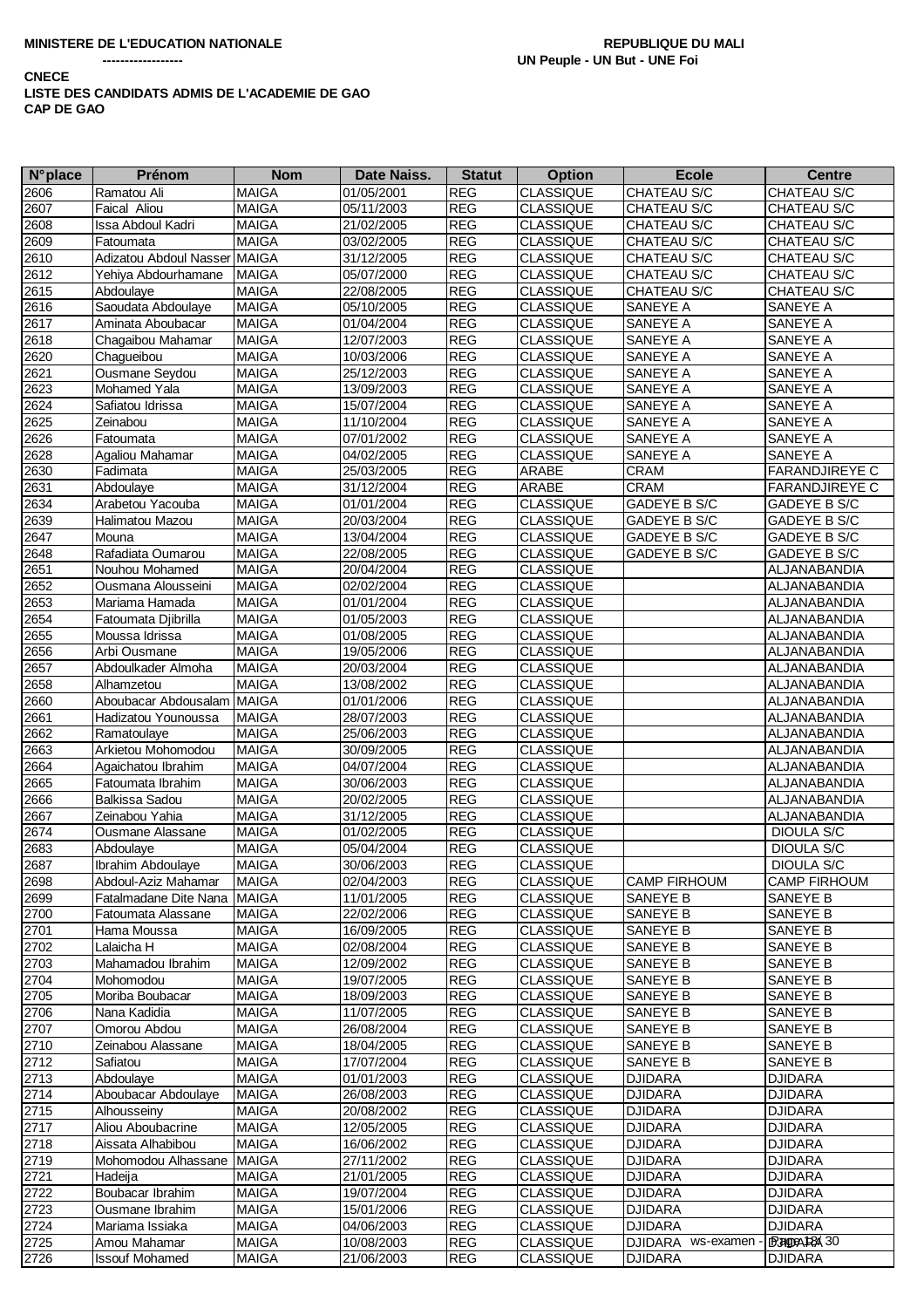| <b>N°</b> place | Prénom                              | <b>Nom</b>   | Date Naiss.              | <b>Statut</b>            | <b>Option</b>                        | <b>Ecole</b>                 | <b>Centre</b>          |
|-----------------|-------------------------------------|--------------|--------------------------|--------------------------|--------------------------------------|------------------------------|------------------------|
| 2727            | Fatoumata Moussa                    | <b>MAIGA</b> | 25/11/2004               | <b>REG</b>               | <b>CLASSIQUE</b>                     | <b>DJIDARA</b>               | <b>DJIDARA</b>         |
| 2728            | Mohomodou Moussa                    | <b>MAIGA</b> | 11/12/2002               | <b>REG</b>               | <b>CLASSIQUE</b>                     | DJIDARA                      | <b>DJIDARA</b>         |
| 2729            | Abdrahamane                         | <b>MAIGA</b> | 28/03/2005               | <b>REG</b>               | <b>CLASSIQUE</b>                     |                              | CSHIM S/C              |
| 2730            | Souleymane                          | <b>MAIGA</b> | 08/01/2004               | <b>REG</b>               | <b>CLASSIQUE</b>                     |                              | CSHIM S/C              |
| 2731            | Morou Abassou                       | <b>MAIGA</b> | 01/01/2005               | <b>REG</b>               | <b>CLASSIQUE</b>                     |                              | CSHIM S/C              |
| 2732            | Oumar Abdou                         | <b>MAIGA</b> | 31/12/2004               | <b>REG</b>               | <b>CLASSIQUE</b>                     |                              | CSHIM S/C              |
| 2733            | Ismaila                             | <b>MAIGA</b> | 02/01/2005               | REG                      | <b>CLASSIQUE</b>                     |                              | CSHIM S/C              |
| 2734            | Safiétou Alassane                   | <b>MAIGA</b> | 23/12/2004               | <b>REG</b>               | <b>CLASSIQUE</b>                     |                              | FARANDJIREYE A         |
| 2735            | Adizatou Dite Atou                  | <b>MAIGA</b> | 30/09/2006               | <b>REG</b>               | <b>CLASSIQUE</b>                     | PRIVÉE FARAN                 | <b>FARANDJIREYE A</b>  |
| 2736            | Aissata Adimi                       | <b>MAIGA</b> | 26/05/2003               | <b>REG</b>               | <b>CLASSIQUE</b>                     | PRIVÉE FARAN                 | FARANDJIREYE A         |
| 2737            | Aissata Mahamane                    | <b>MAIGA</b> | 24/07/2006               | <b>REG</b>               | <b>CLASSIQUE</b>                     | PRIVÉE FARAN                 | FARANDJIREYE A         |
| 2738            | Aissata Moussa                      | <b>MAIGA</b> | 06/05/2005               | <b>REG</b>               | <b>CLASSIQUE</b>                     | PRIVÉE FARAN                 | FARANDJIREYE A         |
| 2739            | Aminata Malick                      | <b>MAIGA</b> | 31/05/2006               | <b>REG</b>               | <b>CLASSIQUE</b>                     | PRIVÉE FARAN                 | FARANDJIREYE A         |
| 2740            | Arkietou Yeya                       | <b>MAIGA</b> | 21/11/2003               | <b>REG</b>               | <b>CLASSIQUE</b>                     | PRIVÉE FARAN                 | FARANDJIREYE A         |
| 2741            | Fatoumata Barazo                    | <b>MAIGA</b> | 31/12/2005               | <b>REG</b>               | <b>CLASSIQUE</b>                     | PRIVÉE FARAN                 | <b>FARANDJIREYE A</b>  |
| 2742            | Hassietou Boubacar                  | <b>MAIGA</b> | 27/07/2006               | <b>REG</b>               | <b>CLASSIQUE</b>                     | PRIVÉE FARAN                 | FARANDJIREYE A         |
| 2743            | Halichatou Souleymana               | <b>MAIGA</b> | 20/05/2006               | <b>REG</b>               | <b>CLASSIQUE</b>                     | PRIVÉE FARAN                 | FARANDJIREYE A         |
| 2744            | Idrissa Ibrahim                     | <b>MAIGA</b> | 16/06/2005               | <b>REG</b>               | <b>CLASSIQUE</b>                     | PRIVÉE FARAN                 | FARANDJIREYE A         |
| 2745            | Issa Oumarou                        | <b>MAIGA</b> | 30/08/2005               | <b>REG</b>               | <b>CLASSIQUE</b>                     | PRIVÉE FARAN                 | <b>FARANDJIREYE A</b>  |
| 2746            | Lalaicha Aliou                      | <b>MAIGA</b> | 03/01/2005               | REG                      | <b>CLASSIQUE</b>                     | PRIVÉE FARAN                 | FARANDJIREYE A         |
| 2747            | Lalla Ibrahim                       | <b>MAIGA</b> | 12/01/2004               | <b>REG</b>               | <b>CLASSIQUE</b>                     | PRIVÉE FARAN                 | FARANDJIREYE A         |
| 2748            | Safietou Elmoctar                   | <b>MAIGA</b> | 18/11/2006               | <b>REG</b>               | <b>CLASSIQUE</b>                     | PRIVÉE FARAN                 | FARANDJIREYE A         |
| 2749            | Saidou                              | <b>MAIGA</b> | 20/01/2004               | <b>REG</b>               | <b>CLASSIQUE</b>                     | PRIVÉE FARAN                 | <b>FARANDJIREYE A</b>  |
| 2753            | Mariam                              | <b>MAIGA</b> | 16/08/2006               | <b>REG</b>               | <b>CLASSIQUE</b>                     | PRIVÉE TIEOURY               | SOSSOKOIRA S/C         |
| 2755            | Adama Yeya                          | <b>MAIGA</b> | 25/10/2005               | <b>REG</b>               | <b>CLASSIQUE</b>                     | PRIVÉE TIEOURY               | SOSSOKOIRA S/C         |
| 2756            | Isoufi Adama                        | <b>MAIGA</b> | 24/10/2005               | <b>REG</b>               | <b>CLASSIQUE</b>                     | PRIVÉE TIEOURY               | SOSSOKOIRA S/C         |
| 2763            | Awa                                 | <b>MAIGA</b> | 04/05/2003               | <b>REG</b>               | <b>CLASSIQUE</b>                     |                              | SOSSOKOIRA S/C         |
| 2767            | Chafiyou                            | <b>MAIGA</b> | 27/03/2006               | <b>REG</b>               | ARABE                                |                              | FARANDJIREYE C         |
| 2769            | Mariama                             | <b>MAIGA</b> | 06/09/2004               | <b>REG</b>               | ARABE                                | DAROUL FAIZINA               | FARANDJIREYE C         |
| 2771            | Abdoul Karim Yeya                   | <b>MAIGA</b> | 18/03/2004               | <b>REG</b>               | <b>ARABE</b>                         | <b>CENTRE ISLAMIQUE</b>      | <b>FARANDJIREYE C</b>  |
| 2774            | Zeinaba Achayi                      | <b>MAIGA</b> | 31/03/2006               | <b>REG</b>               | ARABE                                | CENTRE ISLAMIQUE             | <b>FARANDJIREYE C</b>  |
| 2775            | Ahadar Achayi                       | <b>MAIGA</b> | 12/02/2005               | <b>REG</b>               | ARABE                                | CENTRE ISLAMIQUE             | <b>FARANDJIREYE C</b>  |
| 2777            | Amou Mohomodou                      | <b>MAIGA</b> | 16/03/2003               | <b>REG</b>               | ARABE                                | <b>CENTRE ISLAMIQUE</b>      | <b>FARANDJIREYE C</b>  |
| 2778            | Maimounatou                         | <b>MAIGA</b> | 18/07/2003               | <b>REG</b>               | ARABE                                | <b>CENTRE ISLAMIQUE</b>      | <b>FARANDJIREYE C</b>  |
| 2779            | Yacouba Yehiya                      | <b>MAIGA</b> | 25/01/2004               | <b>REG</b>               | ARABE                                | CENTRE ISLAMIQUE             | <b>FARANDJIREYE C</b>  |
| 2781            | Balkissa Alassane                   | <b>MAIGA</b> | 04/09/2002               | <b>REG</b>               | ARABE                                | CENTRE ISLAMIQUE             | <b>FARANDJIREYE C</b>  |
| 2783            | <b>Issoufi Abass</b>                | <b>MAIGA</b> | 13/01/2004               | <b>REG</b>               | ARABE                                | CENTRE ISLAMIQUE             | <b>FARANDJIREYE C</b>  |
| 2784            | Alhassane Ali                       | <b>MAIGA</b> | 19/10/2003               | <b>REG</b>               | ARABE                                | <b>CENTRE ISLAMIQUE</b>      | <b>FARANDJIREYE C</b>  |
| 2786            | Adama Aboubacar                     | <b>MAIGA</b> | 05/05/2004               | <b>REG</b>               | ARABE                                |                              | FARANDJIREYE C         |
| 2789            | Abdoulnasseer Halidou               | <b>MAIGA</b> | 31/05/2004               | <b>REG</b>               | ARABE                                |                              | <b>FARANDJIREYE C</b>  |
| 2790            | Abdourhamane Yehia                  | <b>MAIGA</b> | 19/07/2004               | <b>REG</b>               | ARABE                                |                              | <b>FARANDJIREYE C</b>  |
| 2791            | Abdoulaye Boubacar                  | <b>MAIGA</b> | 28/06/2002               | $\mathsf{REG}\xspace$    | ARABE                                |                              | FARANDJIREYE C         |
| 2792            | Abderhamane Aliou                   | <b>MAIGA</b> | 10/10/2004               | <b>REG</b>               | ARABE                                |                              | <b>FARANDJIREYE C</b>  |
| 2795            | Fatoumata Abdoulaye                 | <b>MAIGA</b> | 09/04/2005               | <b>REG</b>               | ARABE                                |                              | <b>FARANDJIREYE C</b>  |
| 2796            |                                     | <b>MAIGA</b> | 05/02/2005               | <b>REG</b>               | ARABE                                |                              | <b>FARANDJIREYE C</b>  |
| 2797            | Harouna Abdoulaye                   | <b>MAIGA</b> | 08/11/2004               | <b>REG</b>               | ARABE                                |                              | <b>FARANDJIREYE C</b>  |
| 2798            | Harouna Souleymana<br>Ibrahim Yehia | <b>MAIGA</b> | 16/12/2005               | <b>REG</b>               | ARABE                                |                              | FARANDJIREYE C         |
| 2799            | <b>Issoufi Seydou</b>               | <b>MAIGA</b> | 02/11/2003               | <b>REG</b>               | <b>ARABE</b>                         |                              | FARANDJIREYE C         |
| 2800            | Seydou N' Soumana                   | <b>MAIGA</b> | 17/01/2005               | <b>REG</b>               | ARABE                                |                              | FARANDJIREYE C         |
|                 | Soumaila Moussa                     | <b>MAIGA</b> |                          |                          | <b>ARABE</b>                         |                              | <b>FARANDJIREYE C</b>  |
| 2801<br>2803    | Youssouf Alassane                   | <b>MAIGA</b> | 08/06/2004<br>03/06/2005 | <b>REG</b><br><b>REG</b> | <b>ARABE</b>                         |                              | FARANDJIREYE C         |
|                 | Zaidi Mohomodou                     | <b>MAIGA</b> | 05/07/2004               | <b>REG</b>               | ARABE                                |                              | FARANDJIREYE C         |
| 2804<br>2805    |                                     | <b>MAIGA</b> | 29/10/2004               | <b>REG</b>               | <b>CLASSIQUE</b>                     | <b>CSHIM</b>                 | CSHIM S/C              |
|                 | Abdoul-Karim Albachar               |              |                          | <b>REG</b>               |                                      | <b>CSHIM</b>                 |                        |
| 2806            | Abdoul-Karim Djibrilla              | <b>MAIGA</b> | 15/10/2005               |                          | <b>CLASSIQUE</b><br><b>CLASSIQUE</b> |                              | <b>CSHIM S/C</b>       |
| 2807            | Agaichatou Moussa                   | <b>MAIGA</b> | 08/02/2006               | <b>REG</b>               |                                      | <b>CSHIM</b><br><b>CSHIM</b> | CSHIM S/C              |
| 2808            | Aly Issouf                          | <b>MAIGA</b> | 04/02/2005               | <b>REG</b>               | <b>CLASSIQUE</b>                     |                              | CSHIM S/C              |
| 2809            | Hadjara                             | MAIGA        | 08/11/2005               | <b>REG</b>               | <b>CLASSIQUE</b>                     | <b>CSHIM</b>                 | CSHIM S/C              |
| 2810            | Mahamadou Hamada                    | <b>MAIGA</b> | 09/05/2005               | <b>REG</b>               | <b>CLASSIQUE</b>                     | <b>CSHIM</b>                 | CSHIM S/C              |
| 2811            | Ahmed Alhousseiny                   | <b>MAIGA</b> | 07/10/2005               | <b>REG</b>               | <b>CLASSIQUE</b>                     |                              | <b>ECSG</b>            |
| 2812            | Mohamed                             | <b>MAIGA</b> | 07/04/2004               | <b>REG</b>               | <b>CLASSIQUE</b>                     |                              | <b>ECSG</b>            |
| 2813            | Maimounatou Yacouba                 | <b>MAIGA</b> | 09/03/2006               | <b>REG</b>               | <b>CLASSIQUE</b>                     |                              | <b>ECSG</b>            |
| 2814            | Mohamed Yacouba                     | <b>MAIGA</b> | 27/06/2005               | <b>REG</b>               | <b>CLASSIQUE</b>                     |                              | <b>ECSG</b>            |
| 2815            | Mazou Mahamane                      | <b>MAIGA</b> | 04/11/2003               | <b>REG</b>               | <b>CLASSIQUE</b>                     |                              | <b>ECSG</b>            |
| 2817            | Aminata Amadou                      | <b>MAIGA</b> | 17/09/2004               | <b>REG</b>               | <b>CLASSIQUE</b>                     |                              | ALJANABANDIA           |
| 2818            | Ayouba Ousmane                      | <b>MAIGA</b> | 02/05/2005               | <b>REG</b>               | <b>CLASSIQUE</b>                     | ws-examen                    | <b>ARageNABBAONDIA</b> |
| 2819            | Fatoumata Abidou                    | <b>MAIGA</b> | 09/07/2005               | <b>REG</b>               | <b>CLASSIQUE</b>                     |                              | ALJANABANDIA           |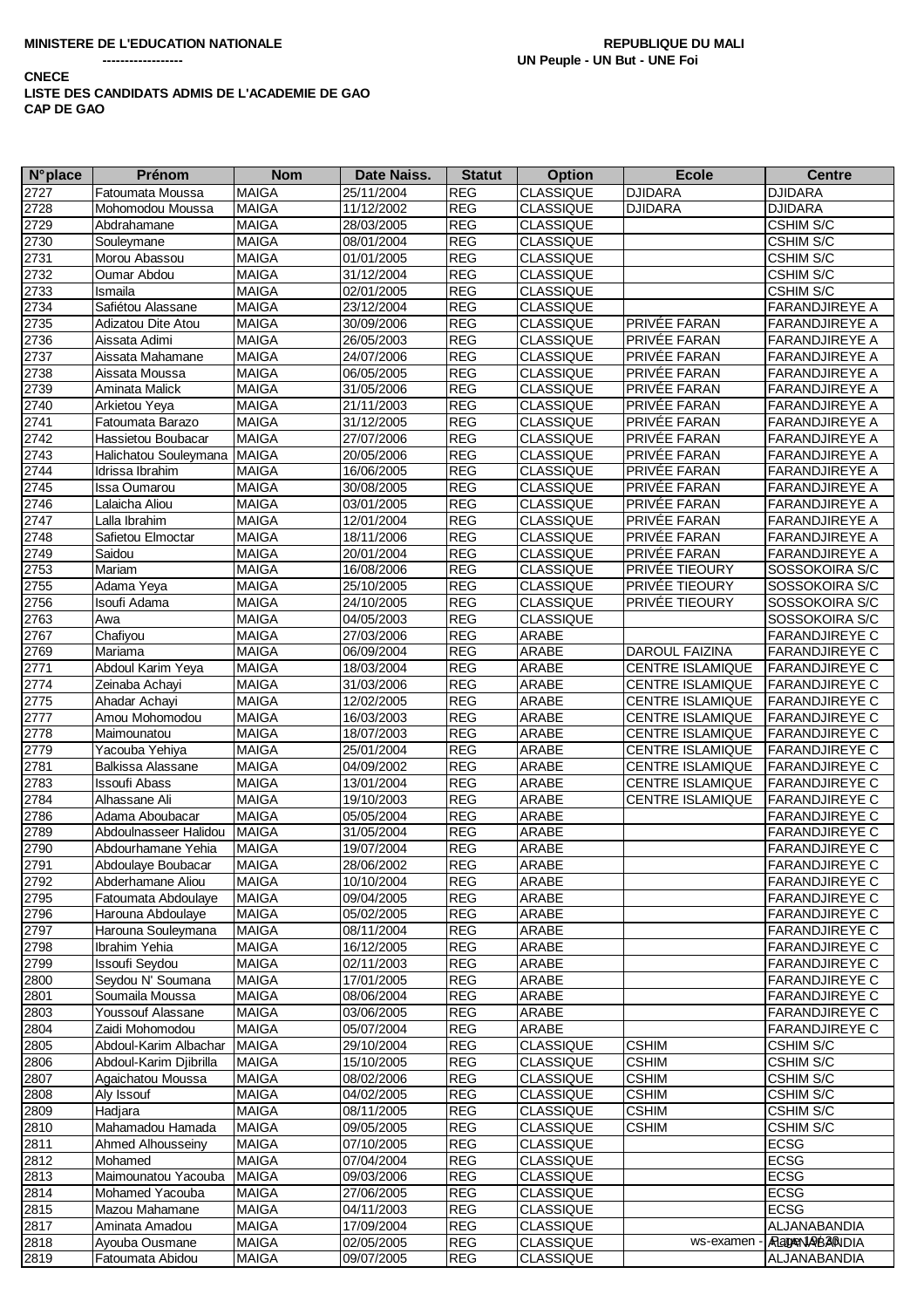| <b>N°</b> place | <b>Prénom</b>         | <b>Nom</b>   | Date Naiss. | <b>Statut</b>         | <b>Option</b>    | <b>Ecole</b>                | <b>Centre</b>              |
|-----------------|-----------------------|--------------|-------------|-----------------------|------------------|-----------------------------|----------------------------|
| 2820            | Mariam                | <b>MAIGA</b> | 15/05/2005  | <b>REG</b>            | <b>CLASSIQUE</b> |                             | ALJANABANDIA               |
| 2821            | Aicha                 | <b>MAIGA</b> | 04/10/2005  | <b>REG</b>            | <b>CLASSIQUE</b> | <b>NAATA</b>                | <b>CSHIM S/C</b>           |
| 2822            | Issaka                | <b>MAIGA</b> | 19/02/2005  | <b>REG</b>            | <b>CLASSIQUE</b> | <b>NAATA</b>                | CSHIM S/C                  |
| 2823            | Fatoumata Hamèye      | <b>MAIGA</b> | 25/05/2006  | <b>REG</b>            | <b>CLASSIQUE</b> | <b>NAATA</b>                | CSHIM S/C                  |
| 2824            | Mohomodou Ibrahim     | <b>MAIGA</b> | 21/09/2005  | <b>REG</b>            | <b>CLASSIQUE</b> | <b>NAATA</b>                | CSHIM S/C                  |
| 2825            | Safaraou              | <b>MAIGA</b> | 19/09/2006  | <b>REG</b>            | <b>CLASSIQUE</b> | <b>NAATA</b>                | CSHIM S/C                  |
| 2826            | Zeinaba               | <b>MAIGA</b> | 27/11/2004  | <b>REG</b>            | CLASSIQUE        | <b>NAATA</b>                | CSHIM S/C                  |
| 2827            | Zeïnaba Abdou         | <b>MAIGA</b> | 11/10/2004  | <b>REG</b>            | <b>CLASSIQUE</b> | <b>ASKIA</b>                | ALJANABANDIA               |
| 2828            | Rafiétou Ousmane      | <b>MAIGA</b> | 10/10/2005  | <b>REG</b>            | <b>CLASSIQUE</b> | <b>ASKIA</b>                | ALJANABANDIA               |
| 2829            | Mahamoudou            | <b>MAIGA</b> | 14/01/2005  | <b>REG</b>            | <b>CLASSIQUE</b> | <b>ASKIA</b>                | ALJANABANDIA               |
| 2830            | Hadja Abdourhamane    | <b>MAIGA</b> | 31/12/2003  | <b>REG</b>            | <b>CLASSIQUE</b> | <b>ASKIA</b>                | ALJANABANDIA               |
| 2831            | Jabir Salihou         | <b>MAIGA</b> | 04/08/2005  | <b>REG</b>            | <b>CLASSIQUE</b> | KADJI S/C                   | <b>KADJI</b>               |
| 2832            | Adizatou Oumar        | <b>MAIGA</b> | 10/09/2002  | <b>REG</b>            | <b>CLASSIQUE</b> | <b>KADJI S/C</b>            | KADJI                      |
| 2833            | Aissata Abdourhamane  | <b>MAIGA</b> | 15/02/2004  | <b>REG</b>            | <b>CLASSIQUE</b> | KADJI S/C                   | KADJI                      |
| 2834            | Alfadilatou Assaliha  | <b>MAIGA</b> | 30/05/2003  | <b>REG</b>            | <b>CLASSIQUE</b> |                             | KADJI                      |
| 2835            | Oumou Mahamar         | <b>MAIGA</b> | 12/07/2003  | <b>REG</b>            | <b>CLASSIQUE</b> |                             | KADJI                      |
| 2836            | Zaleha Assalia        | <b>MAIGA</b> | 01/01/2005  | <b>REG</b>            | <b>CLASSIQUE</b> | TACHARANE S/C               | <b>TACHARANE</b>           |
| 2837            | Yacouba Hamma         | <b>MAIGA</b> | 02/10/2005  | <b>REG</b>            | <b>CLASSIQUE</b> | TACHARANE S/C               | <b>TACHARANE</b>           |
| 2838            | Zouweyratou Harouna   | <b>MAIGA</b> | 05/02/2005  | <b>REG</b>            | <b>CLASSIQUE</b> | <b>TACHARANE S/C</b>        | <b>TACHARANE</b>           |
| 2839            | Alassane Aliou        | <b>MAIGA</b> | 14/01/2004  | <b>REG</b>            | <b>CLASSIQUE</b> | <b>TACHARANE S/C</b>        | <b>TACHARANE</b>           |
| 2840            | Ahamadou Ibrahim      | <b>MAIGA</b> | 08/07/2004  | <b>REG</b>            | <b>CLASSIQUE</b> | <b>TACHARANE S/C</b>        | <b>TACHARANE</b>           |
| 2841            | Adama Issoufi         | <b>MAIGA</b> | 13/01/2003  | <b>REG</b>            | <b>CLASSIQUE</b> | <b>TACHARANE S/C</b>        | <b>TACHARANE</b>           |
| 2842            | Abdoul Dialili Moussa | <b>MAIGA</b> | 23/07/2004  | <b>REG</b>            | <b>CLASSIQUE</b> | TACHARANE S/C               | <b>TACHARANE</b>           |
| 2843            | Fadimata Moussa       | <b>MAIGA</b> | 01/02/2005  | <b>REG</b>            | <b>CLASSIQUE</b> | <b>TACHARANE S/C</b>        | <b>TACHARANE</b>           |
| 2844            | Abdoul Hak N'tirgni   | <b>MAIGA</b> | 20/02/2005  | <b>REG</b>            | <b>CLASSIQUE</b> | <b>TACHARANE S/C</b>        | <b>TACHARANE</b>           |
| 2845            | Adama Omorou          | <b>MAIGA</b> | 03/03/2005  | <b>REG</b>            | <b>CLASSIQUE</b> | <b>TACHARANE S/C</b>        | <b>TACHARANE</b>           |
| 2846            | Aliou Zibba           | <b>MAIGA</b> | 05/05/2005  | <b>REG</b>            | <b>CLASSIQUE</b> | <b>TACHARANE S/C</b>        | TACHARANE                  |
| 2847            | Faouziyatou Abdoul-   | <b>MAIGA</b> | 24/12/2003  | <b>REG</b>            | <b>CLASSIQUE</b> | KOIMA S/C                   | <b>KOIMA</b>               |
| 2848            | Zeinaba Boubacar      | <b>MAIGA</b> | 12/03/2004  | <b>REG</b>            | <b>CLASSIQUE</b> | KOIMA S/C                   | <b>KOIMA</b>               |
| 2849            | Haoua Issa            | <b>MAIGA</b> | 03/04/2004  | <b>REG</b>            | <b>CLASSIQUE</b> | KOIMA S/C                   | <b>KOIMA</b>               |
| 2850            | Aichata Abdou         | <b>MAIGA</b> | 21/01/1998  | <b>REG</b>            | <b>CLASSIQUE</b> | KOIMA S/C                   | <b>KOIMA</b>               |
| 2851            | Adama                 | <b>MAIGA</b> | 05/12/2003  | <b>REG</b>            | <b>CLASSIQUE</b> | GOROM-GOROM S/C             | GOROM-GOROM                |
| 2852            | Aboubacar Abdou       | <b>MAIGA</b> | 07/09/2000  | <b>REG</b>            | <b>CLASSIQUE</b> | GOROM-GOROM S/C             | GOROM-GOROM                |
| 2853            | Abdourazack Attaher   | <b>MAIGA</b> | 08/02/2002  | <b>REG</b>            | <b>CLASSIQUE</b> | GOROM-GOROM S/C             | GOROM-GOROM                |
| 2854            | Alassane Mahamadou    | <b>MAIGA</b> | 22/10/2004  | <b>REG</b>            | <b>CLASSIQUE</b> | GOROM-GOROM S/C             | GOROM-GOROM                |
| 2855            | Alhader Abdoul Aziz   | <b>MAIGA</b> | 31/12/2000  | <b>REG</b>            | <b>CLASSIQUE</b> | GOROM-GOROM S/C             | GOROM-GOROM                |
| 2856            | Fatoumata Adama       | <b>MAIGA</b> | 08/11/2002  | <b>REG</b>            | <b>CLASSIQUE</b> | GOROM-GOROM S/C             | GOROM-GOROM                |
| 2857            | Fatoumata Akilou      | <b>MAIGA</b> | 15/09/2006  | <b>REG</b>            | <b>CLASSIQUE</b> | GOROM-GOROM S/C             | GOROM-GOROM                |
| 2858            | Hanata Soumeilou      | <b>MAIGA</b> | 10/10/2003  | <b>REG</b>            | <b>CLASSIQUE</b> | GOROM-GOROM S/C             | GOROM-GOROM                |
| 2861            | Mariama Mohomodou     | <b>MAIGA</b> | 06/11/2001  | <b>REG</b>            | <b>CLASSIQUE</b> | GOROM-GOROM S/C             | GOROM-GOROM                |
| 2862            | Nouhou Salihou        | <b>MAIGA</b> | 31/12/2005  | <b>REG</b>            | <b>CLASSIQUE</b> | GOROM-GOROM S/C             | <b>GOROM-GOROM</b>         |
| 2863            | Salamata Boubacar     | <b>MAIGA</b> | 25/06/2005  | $\mathsf{REG}\xspace$ | <b>CLASSIQUE</b> | GOROM-GOROM S/C GOROM-GOROM |                            |
| 2864            | Seydou Abdou          | <b>MAIGA</b> | 04/12/2005  | <b>REG</b>            | <b>CLASSIQUE</b> | GOROM-GOROM S/C GOROM-GOROM |                            |
| 2866            | Zouladaini Ousmane    | <b>MAIGA</b> | 12/10/2005  | <b>REG</b>            | <b>CLASSIQUE</b> | GOROM-GOROM S/C             | GOROM-GOROM                |
| 2867            | Faa-Iza Bachirou      | <b>MAIGA</b> | 09/04/2001  | <b>REG</b>            | <b>CLASSIQUE</b> | THIRISSORO S/C              | <b>THIRISSORO</b>          |
| 2868            | Abdoulkoudoussou      | <b>MAIGA</b> | 24/05/2004  | <b>REG</b>            | <b>CLASSIQUE</b> | THIRISSORO S/C              | <b>THIRISSORO</b>          |
| 2869            | Haoua Abassa          | <b>MAIGA</b> | 29/01/2001  | <b>REG</b>            | <b>CLASSIQUE</b> | THIRISSORO S/C              | <b>THIRISSORO</b>          |
| 2870            | Adizatou Zourkaneni   | <b>MAIGA</b> | 13/11/2004  | <b>REG</b>            | <b>CLASSIQUE</b> | THIRISSORO S/C              | <b>THIRISSORO</b>          |
| 2871            | Machoudou             | <b>MAIGA</b> | 28/03/2004  | <b>REG</b>            | <b>CLASSIQUE</b> | THIRISSORO S/C              | <b>THIRISSORO</b>          |
| 2872            | Hadeye Mohomodou      | <b>MAIGA</b> | 03/03/2004  | <b>REG</b>            | <b>CLASSIQUE</b> | THIRISSORO S/C              | <b>THIRISSORO</b>          |
| 2873            | Bibata Mohomodou      | <b>MAIGA</b> | 25/03/2003  | <b>REG</b>            | <b>CLASSIQUE</b> | THIRISSORO S/C              | <b>THIRISSORO</b>          |
| 2874            | Maimounatou Alassane  | <b>MAIGA</b> | 02/01/2004  | <b>REG</b>            | <b>CLASSIQUE</b> | THIRISSORO S/C              | <b>THIRISSORO</b>          |
| 2875            | Zalfaou Alassane      | <b>MAIGA</b> | 10/04/2003  | <b>REG</b>            | <b>CLASSIQUE</b> | THIRISSORO S/C              | <b>THIRISSORO</b>          |
| 2879            | Souleymane Alassane   | <b>MAIGA</b> | 10/02/2001  | <b>REG</b>            | <b>CLASSIQUE</b> | <b>BAGOUNDIE S/C</b>        | <b>BAGOUNDIE</b>           |
| 2880            | Aissata Alfadalou     | <b>MAIGA</b> | 20/06/2005  | <b>REG</b>            | <b>CLASSIQUE</b> | <b>BAGOUNDIE S/C</b>        | <b>BAGOUNDIE</b>           |
| 2881            | Aichata Diadiendi     | <b>MAIGA</b> | 25/12/2004  | <b>REG</b>            | <b>CLASSIQUE</b> | <b>BAGOUNDIE S/C</b>        | <b>BAGOUNDIE</b>           |
| 2882            | Soumana Issoufi       | MAIGA        | 06/02/2005  | <b>REG</b>            | <b>CLASSIQUE</b> | <b>BAGOUNDIE S/C</b>        | <b>BAGOUNDIE</b>           |
| 2883            | Mahamadou Moussa      | <b>MAIGA</b> | 25/02/2004  | <b>REG</b>            | <b>CLASSIQUE</b> | <b>BAGOUNDIE S/C</b>        | <b>BAGOUNDIE</b>           |
| 2886            | Arhinatou Sahalou     | <b>MAIGA</b> | 25/09/2003  | <b>REG</b>            | <b>CLASSIQUE</b> | <b>BAGOUNDIE S/C</b>        | <b>BAGOUNDIE</b>           |
| 2887            | Jamila Souleymane     | <b>MAIGA</b> | 02/08/2004  | <b>REG</b>            | <b>CLASSIQUE</b> | <b>BAGOUNDIE S/C</b>        | <b>BAGOUNDIE</b>           |
| 2888            | Fadi                  | <b>MAIGA</b> | 09/10/2007  | <b>REG</b>            | <b>CLASSIQUE</b> | <b>BAGOUNDIE S/C</b>        | <b>BAGOUNDIE</b>           |
| 2889            | Fatoumata             | <b>MAIGA</b> | 19/07/2004  | <b>REG</b>            | <b>CLASSIQUE</b> | <b>BAGOUNDIE S/C</b>        | <b>BAGOUNDIE</b>           |
| 2890            | Issa                  | <b>MAIGA</b> | 22/03/2005  | <b>REG</b>            | <b>CLASSIQUE</b> | <b>BAGOUNDIE S/C</b>        | <b>BAGOUNDIE</b>           |
| 2892            | Salamata              | <b>MAIGA</b> | 20/07/2003  | <b>REG</b>            | <b>CLASSIQUE</b> | <b>BAGOUNDIE S/C</b>        | <b>BAGOUNDIE</b>           |
| 2893            | Mohamed Moussa        | <b>MAIGA</b> | 03/02/2005  | <b>REG</b>            | ARABE            | ws-examen                   | T <sub>ra</sub> gel AR/ANE |
| 2894            | Aminta Idrissa        | <b>MAIGA</b> | 18/04/2002  | <b>REG</b>            | ARABE            |                             | <b>THIRISSORO</b>          |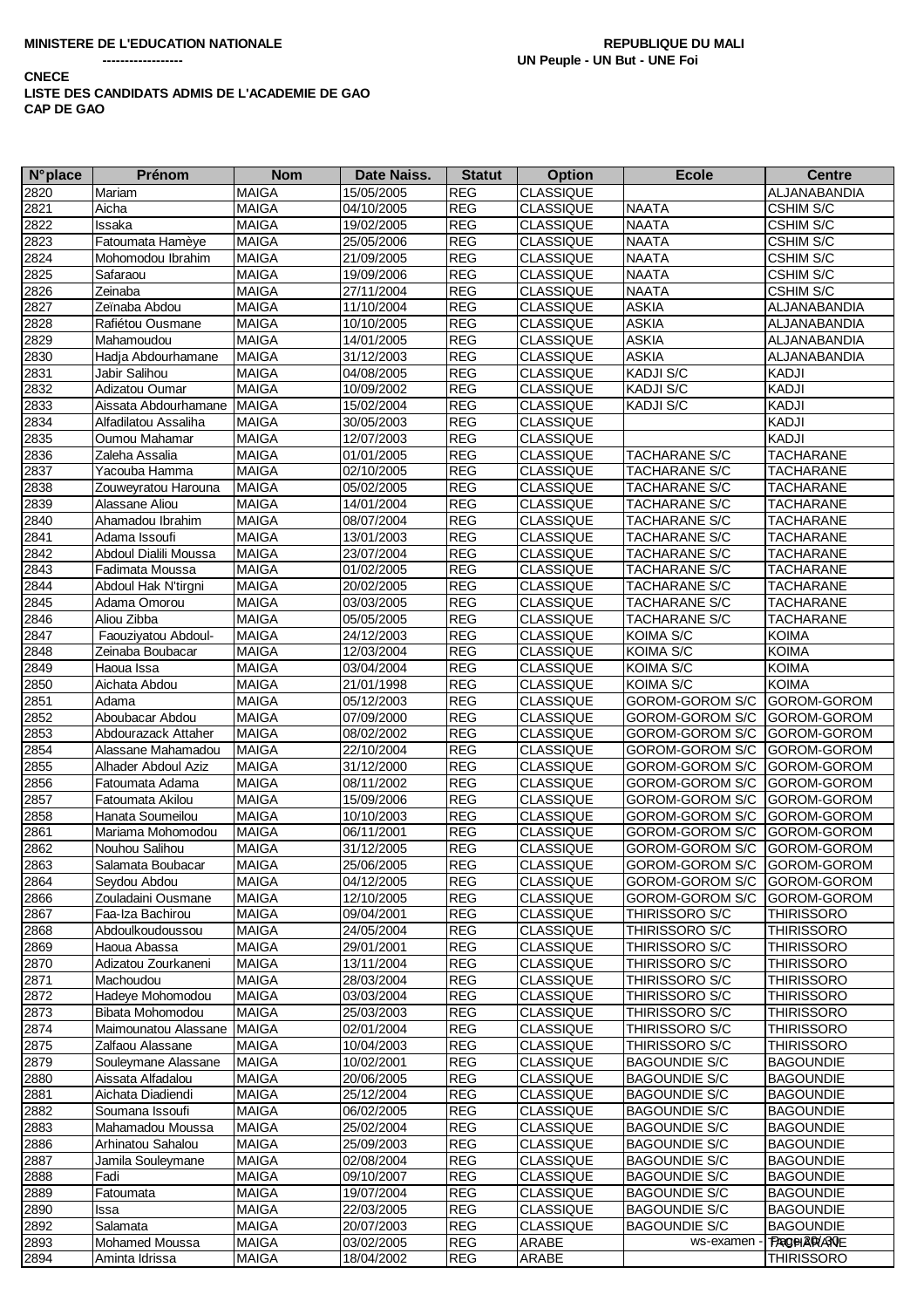| <b>N°</b> place   | Prénom                  | <b>Nom</b>            | Date Naiss. | <b>Statut</b> | <b>Option</b>    | <b>Ecole</b>        | <b>Centre</b>             |
|-------------------|-------------------------|-----------------------|-------------|---------------|------------------|---------------------|---------------------------|
| 2895              | Ahamar Nouhou           | <b>MAIGA</b>          | 12/03/2003  | <b>REG</b>    | <b>CLASSIQUE</b> |                     | CSHIM S/C                 |
| 2896              | Aissata Boubacar        | <b>MAIGA</b>          | 26/06/2005  | <b>REG</b>    | <b>CLASSIQUE</b> |                     | <b>CSHIM S/C</b>          |
| 2897              | Adizatou Salihou        | <b>MAIGA</b>          | 12/07/2005  | <b>REG</b>    | <b>CLASSIQUE</b> |                     | <b>CSHIM S/C</b>          |
| 2898              | Mariam Moussa           | <b>MAIGA</b>          | 18/04/2006  | <b>REG</b>    | <b>CLASSIQUE</b> |                     | <b>CSHIM S/C</b>          |
| 2899              | Salamata Issa           | <b>MAIGA</b>          | 21/05/2003  | <b>REG</b>    | <b>CLASSIQUE</b> |                     | <b>CSHIM S/C</b>          |
| 2900              | Almahamoud Moussa       | <b>MAIGA</b>          | 02/11/2004  | <b>REG</b>    | <b>CLASSIQUE</b> |                     | <b>CSHIM S/C</b>          |
| 2970              | Abdou                   | <b>MAÏGA</b>          | 02/10/1978  | <b>CL</b>     | <b>CLASSIQUE</b> | <b>CL</b>           | FARANDJIREYE A            |
| 2971              | Djabir Abdoulaye        | <b>MAÏGA</b>          | 31/12/2005  | REG           | ARABE            |                     | <b>DOUMBARIA</b>          |
| 2972              | Abdoulnasser Chida      | <b>MAÏGA</b>          | 31/12/2005  | <b>REG</b>    | <b>ARABE</b>     |                     | <b>DOUMBARIA</b>          |
| 2973              | Bibata Idrissa          | <b>MAÏGA</b>          | 31/12/2004  | <b>REG</b>    | ARABE            |                     | <b>DOUMBARIA</b>          |
| 2974              | Salamata Mahamadou      | <b>MAÏGA</b>          | 31/12/2005  | <b>REG</b>    | ARABE            |                     | <b>DOUMBARIA</b>          |
| 2975              | Zeidoun Sidi-Amar       | MAÏGA                 | 31/12/2005  | <b>REG</b>    | ARABE            |                     | <b>DOUMBARIA</b>          |
| 2976              | Halimatou Yacouba       | <b>MAÏGA</b>          | 27/03/2004  | <b>REG</b>    | ARABE            |                     | <b>DOUMBARIA</b>          |
| 2977              | Adizatou Mohomodou      | <b>MAÏGA</b>          | 14/06/2003  | <b>REG</b>    | <b>CLASSIQUE</b> | <b>HAMAKOULADJI</b> | <b>HAMAKOULADJI</b>       |
| 2978              | Habibatou Talhatou      | MAÏGA                 | 01/01/2003  | <b>REG</b>    | <b>CLASSIQUE</b> | <b>HAMAKOULADJI</b> | <b>HAMAKOULADJI</b>       |
| 2979              | Moulhaïrou              | <b>MAÏGA</b>          | 31/12/2007  | <b>REG</b>    | <b>CLASSIQUE</b> | <b>HAMAKOULADJI</b> | <b>HAMAKOULADJI</b>       |
| 2980              | Omorou Issiaka          | <b>MAÏGA</b>          | 10/03/2002  | <b>REG</b>    | <b>CLASSIQUE</b> | <b>HAMAKOULADJI</b> | <b>HAMAKOULADJI</b>       |
| 2982              | Ramatou Moussa          | <b>MAÏGA</b>          | 12/01/2005  | <b>REG</b>    | <b>CLASSIQUE</b> | NEHERE KAINA        | GADEYE B S/C              |
| 2983              | Bouchira Abassa         | <b>MAÏGA</b>          | 23/10/2005  | <b>REG</b>    | <b>CLASSIQUE</b> | NEHERE KAINA        | GADEYE B S/C              |
| 2985              | Idrissa                 | <b>MAÏGA</b>          | 30/04/2005  | REG           | <b>CLASSIQUE</b> | NEHERE KAINA        | GADEYE B S/C              |
| 2987              | Chahidatou Mouazou      | <b>MAÏGA</b>          | 15/11/2006  | <b>REG</b>    | <b>CLASSIQUE</b> | <b>NEHERE KAINA</b> | GADEYE B S/C              |
| 2988              | Adizatou Souleymana     | <b>MAÏGA</b>          | 27/06/2006  | <b>REG</b>    | <b>CLASSIQUE</b> | NEHERE KAINA        | GADEYE B S/C              |
| 2990              | Fatoumata Soumana       | <b>MAÏGA</b>          | 07/12/2004  | <b>REG</b>    | <b>CLASSIQUE</b> |                     | DIOULA S/C                |
| 2991              | Mariam Sidiki           | <b>MAÏGA</b>          | 07/07/2004  | <b>REG</b>    | <b>CLASSIQUE</b> | <b>SANEYE B</b>     | SANEYE B                  |
| 2992              | Oumar Abdoul-           | <b>MAÏGA</b>          | 10/12/2006  | <b>REG</b>    | <b>CLASSIQUE</b> |                     | <b>ECSG</b>               |
| 2993              | Hamchetou               | MAÏGA                 | 13/04/2007  | <b>REG</b>    | <b>CLASSIQUE</b> |                     | <b>ECSG</b>               |
| 2994              | Aminata                 | MAÏGA                 | 29/06/2006  | <b>REG</b>    | <b>CLASSIQUE</b> |                     | <b>ECSG</b>               |
| 2995              | Aïssata Gabriel         | <b>MAÏGA</b>          | 01/01/2005  | <b>REG</b>    | <b>CLASSIQUE</b> |                     | <b>ECSG</b>               |
| 2996              | Mariam Idrissa          | MAÏGA                 | 24/03/2005  | <b>REG</b>    | <b>CLASSIQUE</b> |                     | <b>ECSG</b>               |
| 2997              | Lalla Mahamane          | MAÏGA                 | 24/11/2004  | <b>REG</b>    | <b>CLASSIQUE</b> |                     | <b>ECSG</b>               |
| 2998              | Ajarata Moussa          | <b>MAÏGA</b>          | 01/07/2002  | <b>REG</b>    | <b>CLASSIQUE</b> |                     | <b>ECSG</b>               |
| 2999              | Haoua Abiboulaye        | <b>MAÏGA</b>          | 21/09/2005  | <b>REG</b>    | <b>CLASSIQUE</b> |                     | <b>ECSG</b>               |
| 3000              | Fatoumata Ibrahim       | <b>MAÏGA</b>          | 18/12/2006  | <b>REG</b>    | <b>CLASSIQUE</b> |                     | <b>ECSG</b>               |
| 3001              | Ibrahim Hamidou         | MAÏGA                 | 10/07/2005  | <b>REG</b>    | <b>CLASSIQUE</b> |                     | <b>ECSG</b>               |
| 3002              | M'barka Garba           | <b>MAÏGA</b>          | 01/02/2005  | <b>REG</b>    | <b>CLASSIQUE</b> |                     | <b>ECSG</b>               |
| 3003              | Nana Kadidia Mazou      | <b>MAÏGA</b>          | 16/02/2005  | <b>REG</b>    | <b>CLASSIQUE</b> |                     | ECSG                      |
| 3004              | Mouneirou               | <b>MAÏGA</b>          | 11/12/2004  | <b>REG</b>    | <b>CLASSIQUE</b> |                     | <b>ECSG</b>               |
| 3008              | Oumar                   | <b>MAINA</b>          | 26/09/2005  | <b>REG</b>    | <b>CLASSIQUE</b> | SANEYE B            | SANEYE B                  |
| 3011              | Aichata                 | <b>MALIKI</b>         | 04/10/2005  | <b>REG</b>    | <b>CLASSIQUE</b> | THIRISSORO S/C      | <b>THIRISSORO</b>         |
| 3015              | Halimatou Wt            | MAMAYE                | 16/07/2005  | <b>REG</b>    | <b>CLASSIQUE</b> |                     | <b>ECSG</b>               |
| 3023              | Amal                    | <b>MASSAOUD</b>       | 03/09/2003  | <b>REG</b>    | <b>CLASSIQUE</b> | CHATEAU S/C         | <b>CHATEAU S/C</b>        |
| 3025              | Houzeirou               | MASSAOUDOU 26/06/2004 |             | REG           | ARABE            |                     | FORGHO S/C                |
| $\overline{3027}$ | Agaïchatou              | MASSOUDOU             | 15/06/2006  | <b>REG</b>    | <b>CLASSIQUE</b> |                     | <b>ECSG</b>               |
| 3028              | Badji Jacques           | <b>MAURE</b>          | 07/01/2004  | <b>REG</b>    | <b>CLASSIQUE</b> | <b>ASKIA</b>        | ALJANABANDIA              |
| 3029              | Farhane                 | MAYATA                | 20/05/2005  | <b>REG</b>    | <b>CLASSIQUE</b> | PRIVÉE FARAN        | FARANDJIREYE A            |
| 3030              | Souleymane              | <b>MAYATA</b>         | 13/06/2005  | <b>REG</b>    | <b>CLASSIQUE</b> |                     | ALJANABANDIA              |
| 3032              | Arkia                   | <b>M'BARA</b>         | 25/10/2001  | <b>REG</b>    | <b>CLASSIQUE</b> |                     | FARANDJIREYE A            |
| 3033              | Ahamadou Aboubacar      | <b>M'BIWARA</b>       | 09/01/2004  | <b>REG</b>    | <b>CLASSIQUE</b> | SANEYE B            | SANEYE B                  |
| 3034              |                         | MIMI                  | 17/01/2004  | <b>REG</b>    | <b>CLASSIQUE</b> |                     | ALJANABANDIA              |
| 3035              | Mogaze Ag<br>Moulaikata | MINKAILOU             | 04/11/2005  | <b>REG</b>    | <b>CLASSIQUE</b> |                     | JAMEYE                    |
| 3036              | Alkafiatou              | <b>MINKAILOU</b>      | 10/02/2004  | <b>REG</b>    | <b>CLASSIQUE</b> | CHATEAU S/C         | CHATEAU S/C               |
|                   | Hajarata                | <b>MINKEILA</b>       | 27/09/2007  | <b>REG</b>    | <b>CLASSIQUE</b> | <b>ASKIA</b>        | ALJANABANDIA              |
| 3039              |                         |                       |             |               |                  |                     |                           |
| 3047              | Abdoulaye               | <b>MINTA</b>          | 29/09/1995  | CL            | <b>CLASSIQUE</b> | CL                  | <b>FARANDJIREYE A</b>     |
| 3051              | Fatimata Wt             | <b>MOGOYATA</b>       | 20/06/2004  | <b>REG</b>    | <b>CLASSIQUE</b> |                     | ALJANABANDIA              |
| 3052              | Fadimata Wt             | <b>MOHA</b>           | 03/06/2005  | <b>REG</b>    | <b>CLASSIQUE</b> |                     | <b>CSHIM S/C</b>          |
| 3054              | Chabane                 | <b>MOHAMADINE</b>     | 08/07/2006  | <b>REG</b>    | <b>CLASSIQUE</b> | CHATEAU S/C         | CHATEAU S/C               |
| 3061              | Sdoum                   | MOHAMADOU             | 31/12/2004  | <b>REG</b>    | ARABE            |                     | FORGHO S/C                |
| 3062              | Adizatou                | MOHAMADOU             | 23/06/2004  | <b>REG</b>    | <b>CLASSIQUE</b> | GOROM-GOROM S/C     | GOROM-GOROM               |
| 3065              | Mohamed Attaher Ag      | <b>MOHAMAR</b>        | 20/09/2006  | <b>REG</b>    | <b>CLASSIQUE</b> | <b>DJIDARA</b>      | <b>DJIDARA</b>            |
| 3079              | Mohamoud Ag             | <b>MOHAMED</b>        | 04/08/2004  | CL            | <b>CLASSIQUE</b> | CL                  | SANEYE B                  |
| 3081              | Sidi                    | <b>MOHAMED</b>        | 31/12/2005  | <b>REG</b>    | ARABE            |                     | FARANDJIREYE C            |
| 3082              | Yahouza                 | <b>MOHAMED</b>        | 01/01/2005  | <b>REG</b>    | ARABE            |                     | <b>FARANDJIREYE C</b>     |
| 3083              | Aminata                 | <b>MOHAMED</b>        | 01/04/2004  | <b>REG</b>    | ARABE            |                     | FORGHO S/C                |
| 3084              | Abdoul Samadou          | <b>MOHAMED</b>        | 31/12/2004  | <b>REG</b>    | ARABE            |                     | FORGHO S/C                |
| 3088              | Ibrahim                 | <b>MOHAMED</b>        | 24/09/2005  | <b>REG</b>    | <b>CLASSIQUE</b> | ws-examen           | <b>FRAGA BID JBREYE A</b> |
| 3089              | Alassane                | <b>MOHAMED</b>        | 26/06/2004  | <b>REG</b>    | CLASSIQUE        |                     | FARANDJIREYE A            |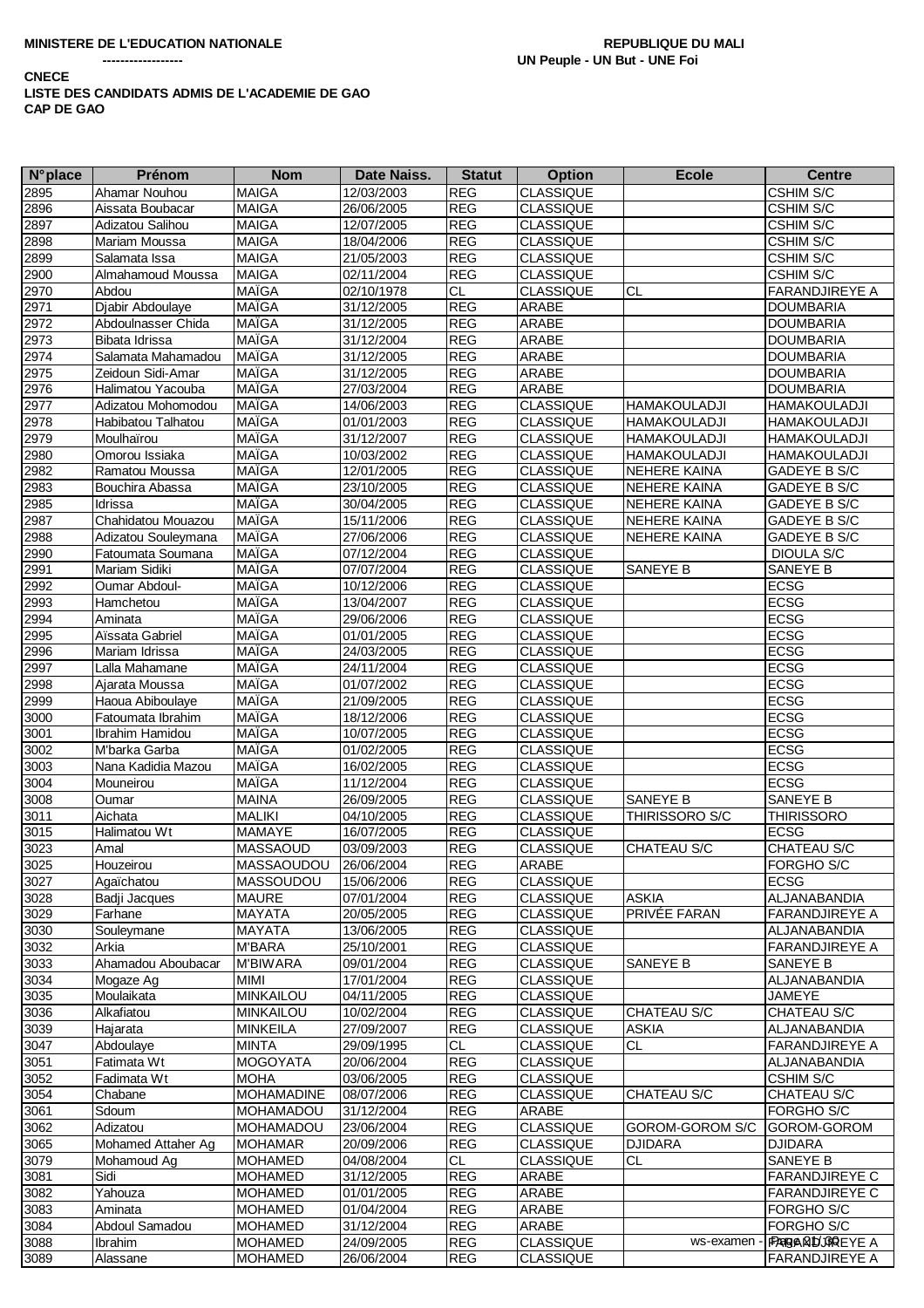| $N^{\circ}$ place | Prénom             | <b>Nom</b>       | Date Naiss. | <b>Statut</b>  | <b>Option</b>    | <b>Ecole</b>           | <b>Centre</b>             |
|-------------------|--------------------|------------------|-------------|----------------|------------------|------------------------|---------------------------|
| 3092              | Agaichatou Walet   | <b>MOHAMED</b>   | 15/05/2005  | <b>REG</b>     | ARABE            | SOULLAMOU              | FARANDJIREYE C            |
| 3094              | Zeïnabou           | <b>MOHAMED</b>   | 23/06/2001  | <b>REG</b>     | <b>CLASSIQUE</b> | CHATEAU S/C            | CHATEAU S/C               |
| 3097              | Aliou Sidi         | <b>MOHAMED</b>   | 21/01/2005  | <b>REG</b>     | <b>CLASSIQUE</b> | SANEYE A               | SANEYE A                  |
| 3098              | Zakaria            | <b>MOHAMED</b>   | 18/09/2005  | <b>REG</b>     | ARABE            | <b>CRAM</b>            | <b>FARANDJIREYE C</b>     |
| 3100              | Mariama            | <b>MOHAMED</b>   | 06/11/2005  | <b>REG</b>     | <b>CLASSIQUE</b> | <b>GADEYE B S/C</b>    | GADEYE B S/C              |
| 3101              | Alassane           | <b>MOHAMED</b>   | 04/03/2006  | <b>REG</b>     | <b>CLASSIQUE</b> | <b>NEHERE KAINA</b>    | GADEYE B S/C              |
| 3102              | Fadimata           | <b>MOHAMED</b>   | 13/06/2002  | <b>REG</b>     | <b>CLASSIQUE</b> |                        | ALJANABANDIA              |
| 3103              | <b>Balkissa</b>    | <b>MOHAMED</b>   | 02/06/2003  | <b>REG</b>     | <b>CLASSIQUE</b> |                        | ALJANABANDIA              |
| 3104              | Balkissou          | <b>MOHAMED</b>   | 10/10/2003  | <b>REG</b>     | <b>CLASSIQUE</b> |                        | ALJANABANDIA              |
| 3106              | Aminata            |                  | 25/11/2005  | <b>REG</b>     | <b>CLASSIQUE</b> | <b>SANEYE B</b>        |                           |
|                   |                    | <b>MOHAMED</b>   |             |                |                  |                        | SANEYE B                  |
| 3107              | Adizatou Wallet    | <b>MOHAMED</b>   | 01/01/2005  | <b>REG</b>     | <b>CLASSIQUE</b> | <b>DJIDARA</b>         | <b>DJIDARA</b>            |
| 3108              | Oumar              | <b>MOHAMED</b>   | 25/04/2006  | <b>REG</b>     | <b>CLASSIQUE</b> | <b>DJIDARA</b>         | <b>DJIDARA</b>            |
| 3109              | Malick Ag          | <b>MOHAMED</b>   | 31/12/2005  | <b>REG</b>     | <b>CLASSIQUE</b> |                        | CSHIM S/C                 |
| 3110              | Zeinabou           | <b>MOHAMED</b>   | 27/02/2005  | <b>REG</b>     | <b>CLASSIQUE</b> |                        | <b>CSHIM S/C</b>          |
| 3111              | Aramate Wt         | <b>MOHAMED</b>   | 16/09/2005  | <b>REG</b>     | <b>CLASSIQUE</b> |                        | CSHIM S/C                 |
| $311\overline{7}$ | Oumar              | <b>MOHAMED</b>   | 09/10/2004  | <b>REG</b>     | ARABE            |                        | FARANDJIREYE C            |
| 3118              | Almoumina          | <b>MOHAMED</b>   | 19/12/2002  | <b>REG</b>     | <b>CLASSIQUE</b> | <b>CSHIM</b>           | CSHIM S/C                 |
| 3119              | Rhissa Ag          | <b>MOHAMED</b>   | 26/11/2006  | <b>REG</b>     | <b>CLASSIQUE</b> |                        | <b>ECSG</b>               |
| 3120              | Zoulphaou          | <b>MOHAMED</b>   | 04/09/2006  | <b>REG</b>     | <b>CLASSIQUE</b> |                        | <b>ECSG</b>               |
| 3121              | Kibira Mint        | <b>MOHAMED</b>   | 25/02/2004  | <b>REG</b>     | <b>CLASSIQUE</b> |                        | ALJANABANDIA              |
| 3122              | Hadijoutou         | <b>MOHAMED</b>   | 27/11/2004  | <b>REG</b>     | <b>CLASSIQUE</b> | <b>NAATA</b>           | <b>CSHIM S/C</b>          |
| 3123              | Assarid Ag         | <b>MOHAMED</b>   | 25/09/2003  | <b>REG</b>     | <b>CLASSIQUE</b> | <b>ASKIA</b>           | ALJANABANDIA              |
| 3124              | Alousseini         | <b>MOHAMED</b>   | 10/05/2003  | <b>REG</b>     | <b>CLASSIQUE</b> | KOIMA S/C              | <b>KOIMA</b>              |
| 3125              | Fatoumata          | <b>MOHAMED</b>   | 31/01/2007  | <b>REG</b>     | ARABE            |                        | <b>TACHARANE</b>          |
| 3126              | Fadimata Wt        | <b>MOHAMED</b>   | 09/07/2004  | <b>REG</b>     | <b>CLASSIQUE</b> |                        | CSHIM S/C                 |
| 3127              | Tahiya Wt          | <b>MOHAMED</b>   | 21/10/2005  | <b>REG</b>     | <b>CLASSIQUE</b> |                        | CSHIM S/C                 |
| 3128              | Mariam Wt          | <b>MOHAMED</b>   | 03/09/2005  | <b>REG</b>     | <b>CLASSIQUE</b> |                        | CSHIM S/C                 |
| 3129              | Lala Wt            | <b>MOHAMED</b>   | 03/09/2005  | <b>REG</b>     | <b>CLASSIQUE</b> |                        | CSHIM S/C                 |
| 3132              | Hamed Cheich Ag    | <b>MOHAMED</b>   | 02/06/2003  | <b>REG</b>     | <b>CLASSIQUE</b> | CHATEAU S/C            | CHATEAU S/C               |
| 3133              | Hamzata            | <b>MOHAMED</b>   | 31/12/2005  | <b>REG</b>     | <b>CLASSIQUE</b> | <b>ASKIA</b>           | ALJANABANDIA              |
| 3141              | Mariama Walet      | <b>MOHAMED</b>   | 15/07/2003  | <b>REG</b>     | <b>CLASSIQUE</b> |                        | FARANDJIREYE A            |
|                   |                    |                  |             | <b>REG</b>     | <b>CLASSIQUE</b> |                        |                           |
| 3148<br>$3151$    | Farimata           | <b>MOHAMED</b>   | 11/01/2005  | REG            |                  |                        | FARANDJIREYE A            |
|                   | Zeinoudine Ag      | <b>MOHAMED</b>   | 30/12/2003  |                | <b>CLASSIQUE</b> |                        | <b>FARANDJIREYE A</b>     |
| 3153              | Hassieta           | <b>MOHAMED T</b> | 29/10/2005  | <b>REG</b>     | ARABE            | <b>CRAM</b>            | <b>FARANDJIREYE C</b>     |
| 3155              | Hassiata           | <b>MOHAMED</b>   | 25/09/2005  | <b>REG</b>     | ARABE            |                        | <b>FARANDJIREYE C</b>     |
| 3158              | Fatoumata          | <b>MOHAMODOU</b> | 12/04/2005  | <b>REG</b>     | ARABE            |                        | <b>FARANDJIREYE C</b>     |
| 3159              | Ousmane            | <b>MOHOMED</b>   | 20/10/2004  | <b>REG</b>     | <b>CLASSIQUE</b> |                        | JAMEYE                    |
| 3160              | Nasroun Walet      | <b>MOHOMED</b>   | 01/01/2005  | <b>REG</b>     | <b>CLASSIQUE</b> | <b>SANEYE B</b>        | SANEYE B                  |
| 3161              | Aboubacar          | <b>MOHOMED</b>   | 27/06/2004  | <b>REG</b>     | ARABE            |                        | <b>BAGOUNDIE</b>          |
| 3162              | Hamsatou           | <b>MOHOMODOU</b> | 30/03/2002  | <b>CL</b>      | <b>CLASSIQUE</b> | <b>CL</b>              | <b>FARANDJIREYE A</b>     |
| 3163              | Haoua              | <b>MOHOMODOU</b> | 20/04/1995  | $\overline{c}$ | <b>CLASSIQUE</b> | <b>CL</b>              | <b>FARANDJIREYE A</b>     |
| $\frac{1}{3167}$  | Bibatou            | <b>MOHOMODOU</b> | 31/12/2005  | <b>REG</b>     | <b>CLASSIQUE</b> | DOUMBARIA S/C          | DOUMBARIA                 |
| 3168              | Iliassou           | <b>MOHOMODOU</b> | 14/02/2004  | <b>REG</b>     | ARABE            |                        | <b>FORGHO S/C</b>         |
| 3169              | Zeinaba            | <b>MOHOMODOU</b> | 31/12/2004  | <b>REG</b>     | ARABE            | <b>SABILOUL IRCHAD</b> | <b>MAGNADOUE</b>          |
| 3170              | Zelihatou          | <b>MOHOMODOU</b> | 10/08/2000  | <b>REG</b>     | <b>CLASSIQUE</b> |                        | <b>FARANDJIREYE A</b>     |
| 3172              | Zeinabou           | MOHOMODOU        | 22/03/2004  | <b>REG</b>     | <b>CLASSIQUE</b> | <b>CHATEAU S/C</b>     | CHATEAU S/C               |
| 3179              | Agaichatou         | <b>MOHOMODOU</b> | 28/09/2005  | REG            | <b>CLASSIQUE</b> | <b>SANEYE B</b>        | SANEYE B                  |
| 3180              | Adama              | <b>MOHOMODOU</b> | 16/04/2004  | <b>REG</b>     | <b>CLASSIQUE</b> | <b>DJIDARA</b>         | <b>DJIDARA</b>            |
| 3181              | Abdoulaye          | MOHOMODOU        | 10/09/2003  | <b>REG</b>     | <b>CLASSIQUE</b> |                        | <b>FARANDJIREYE A</b>     |
| 3182              | Salihou            | MOHOMODOU        | 05/09/2005  | <b>REG</b>     | <b>CLASSIQUE</b> |                        | <b>ECSG</b>               |
| 3183              | Sadou              | <b>MOHOMODOU</b> | 20/10/2004  | REG            | <b>CLASSIQUE</b> | <b>TACHARANE S/C</b>   | <b>TACHARANE</b>          |
| 3184              | Nadjouwa           | <b>MOHOMODOU</b> | 03/01/2002  | REG            | <b>CLASSIQUE</b> | KOIMA S/C              | <b>KOIMA</b>              |
| 3185              | Fatoumata          | MOHOMODOU        | 20/02/2008  | <b>REG</b>     | <b>CLASSIQUE</b> | <b>BAGOUNDIE S/C</b>   | <b>BAGOUNDIE</b>          |
| 3187              | Haoua              | MOHOMODOU        | 25/10/2005  | <b>REG</b>     | ARABE            |                        | <b>TACHARANE</b>          |
| 3188              | Abdoulaye          | MOHOMODOU        | 10/09/2003  | <b>REG</b>     | ARABE            |                        | <b>FARANDJIREYE C</b>     |
| 3190              | Aminatou           | <b>MOHOMODOU</b> | 10/10/2005  | <b>REG</b>     | <b>CLASSIQUE</b> | PRIVÉE TIEOURY         | SOSSOKOIRA S/C            |
| 3204              | Aboubacrim Ag      | <b>MOSSA</b>     | 30/03/2005  | <b>REG</b>     | <b>CLASSIQUE</b> | CHATEAU S/C            | CHATEAU S/C               |
| 3205              | Schiphra Wt        | <b>MOSSA</b>     | 04/10/2005  | <b>REG</b>     | <b>CLASSIQUE</b> |                        | <b>ECSG</b>               |
| 3210              | Oumou Salamata     | <b>MOULEY</b>    | 09/02/2003  | <b>REG</b>     | <b>CLASSIQUE</b> | THIRISSORO S/C         | <b>THIRISSORO</b>         |
|                   | Zeinabou           |                  |             |                |                  |                        |                           |
| 3212              |                    | <b>MOUMOUNI</b>  | 01/01/2003  | <b>REG</b>     | <b>CLASSIQUE</b> | GADEYE A S/C           | GADEYE A S/C<br>CSHIM S/C |
| 3213              | Zikiratou          | <b>MOURY</b>     | 03/02/2005  | <b>REG</b>     | <b>CLASSIQUE</b> |                        |                           |
| 3240              | Halimatou Abdou    | <b>MOUSSA</b>    | 14/05/1971  | CL             | <b>CLASSIQUE</b> | <b>CL</b>              | SANEYE B                  |
| 3241              | Abdoulnasser Chida | <b>MOUSSA</b>    | 29/12/2004  | <b>REG</b>     | ARABE            |                        | FORGHO S/C                |
| 3242              | Aboubacar          | <b>MOUSSA</b>    | 31/12/2005  | <b>REG</b>     | <b>CLASSIQUE</b> | <b>BERRAH S/C</b>      | <b>BERRAH</b>             |
| 3245              | Aichatou           | <b>MOUSSA</b>    | 31/12/2003  | <b>REG</b>     | <b>CLASSIQUE</b> | MAGNADA@&JExSmOen      | <b>MAGEN ARD GOUE</b>     |
| 3247              | Mohamed            | <b>MOUSSA</b>    | 12/10/2000  | <b>REG</b>     | <b>CLASSIQUE</b> |                        | <b>KAREIBANDIA</b>        |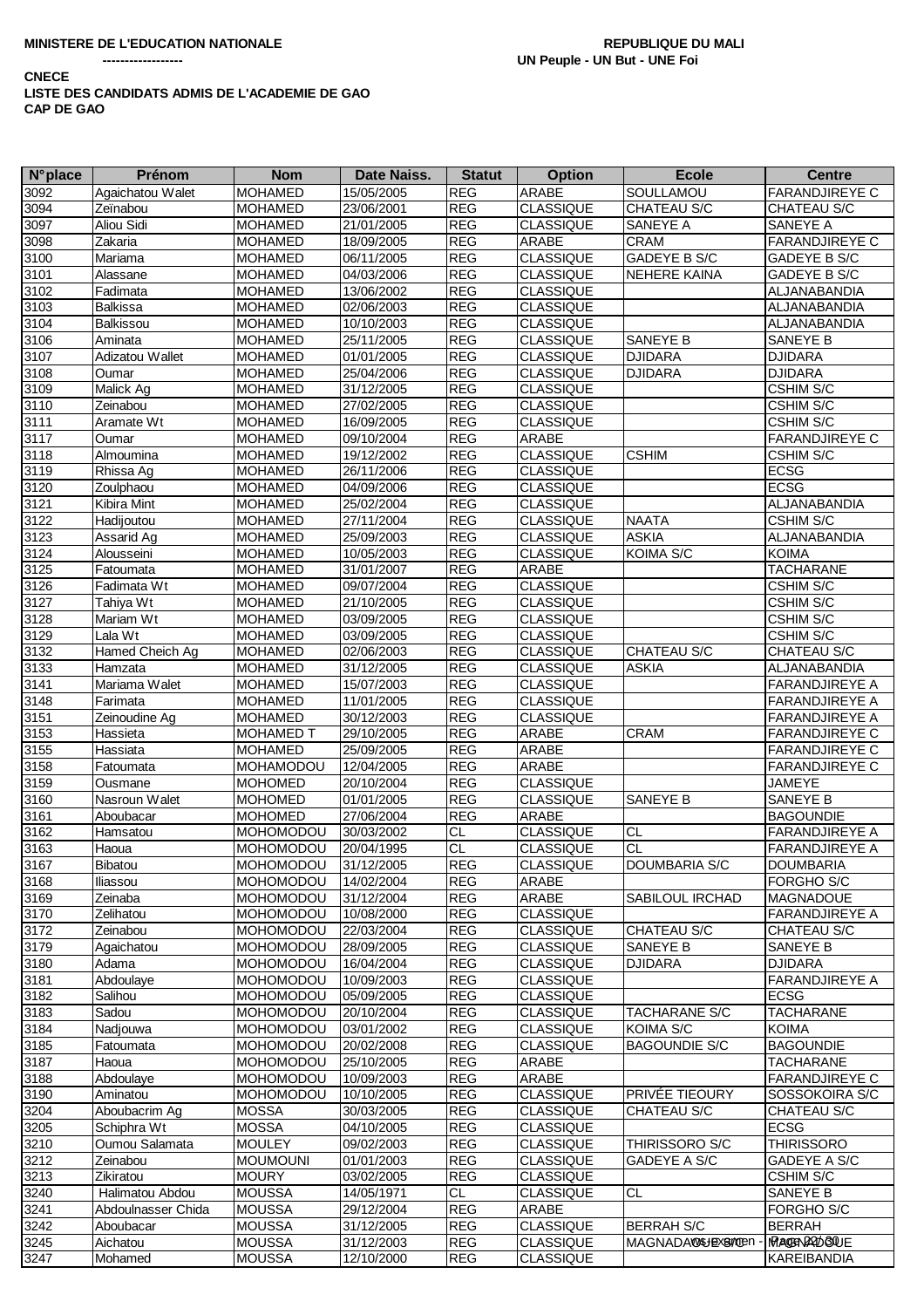| <b>N°</b> place | Prénom           | <b>Nom</b>              | Date Naiss. | <b>Statut</b> | <b>Option</b>    | <b>Ecole</b>         | <b>Centre</b>         |
|-----------------|------------------|-------------------------|-------------|---------------|------------------|----------------------|-----------------------|
| 3249            | Hawa             | <b>MOUSSA</b>           | 30/04/2002  | <b>REG</b>    | <b>CLASSIQUE</b> | GADEYE A S/C         | <b>GADEYE A S/C</b>   |
| 3251            | Aboubacar        | <b>MOUSSA</b>           | 30/08/2004  | <b>REG</b>    | <b>CLASSIQUE</b> |                      | <b>BOULGOUNDIE</b>    |
| 3254            | Hassane          | <b>MOUSSA</b>           | 06/06/2004  | REG           | <b>CLASSIQUE</b> |                      | FARANDJIREYE A        |
| 3255            | Maimouna         | <b>MOUSSA</b>           | 10/08/2003  | <b>REG</b>    | <b>CLASSIQUE</b> |                      | <b>FARANDJIREYE A</b> |
| 3256            | Tiidouwal        | <b>MOUSSA</b>           | 26/04/2003  | <b>REG</b>    | <b>CLASSIQUE</b> |                      | FARANDJIREYE A        |
|                 |                  |                         |             |               |                  |                      |                       |
| 3257            | Mariam           | <b>MOUSSA</b>           | 05/07/2003  | <b>REG</b>    | <b>ARABE</b>     | SOULLAMOU            | <b>FARANDJIREYE C</b> |
| 3260            | Samaou           | <b>MOUSSA</b>           | 10/08/2002  | <b>REG</b>    | <b>CLASSIQUE</b> | CHATEAU S/C          | CHATEAU S/C           |
| 3261            | Hassana          | <b>MOUSSA</b>           | 10/01/2001  | <b>REG</b>    | <b>CLASSIQUE</b> | CHATEAU S/C          | CHATEAU S/C           |
| 3264            | Aweyssoum        | <b>MOUSSA</b>           | 25/12/2005  | <b>REG</b>    | <b>CLASSIQUE</b> | SANEYE A             | SANEYE A              |
| 3265            | Aliou            | <b>MOUSSA</b>           | 23/04/2004  | <b>REG</b>    | ARABE            | <b>CRAM</b>          | <b>FARANDJIREYE C</b> |
| 3268            | Alhoussouna Wt   | <b>MOUSSA</b>           | 04/12/2004  | <b>REG</b>    | <b>CLASSIQUE</b> |                      | ALJANABANDIA          |
| 3270            | Amadou           | <b>MOUSSA</b>           | 24/11/2003  | <b>REG</b>    | <b>CLASSIQUE</b> |                      | <b>DIOULA S/C</b>     |
| 3273            | Mohamed          | <b>MOUSSA</b>           | 25/08/2003  | <b>REG</b>    | <b>CLASSIQUE</b> | SANEYE B             | SANEYE B              |
| 3274            | Djibrilla        | <b>MOUSSA</b>           | 20/03/2003  | <b>REG</b>    | <b>CLASSIQUE</b> | SANEYE B             | SANEYE B              |
| 3275            | Aissata          | <b>MOUSSA</b>           | 03/08/2002  | <b>REG</b>    | <b>CLASSIQUE</b> | SANEYE B             | SANEYE B              |
| 3277            | Haoua Mohomodou  | <b>MOUSSA</b>           | 05/05/2004  | REG           | <b>CLASSIQUE</b> | <b>DJIDARA</b>       | <b>DJIDARA</b>        |
| 3279            | Omorou           | <b>MOUSSA</b>           | 12/03/2003  | <b>REG</b>    | <b>CLASSIQUE</b> | <b>DJIDARA</b>       | <b>DJIDARA</b>        |
| 3280            | Hadjaratou       | <b>MOUSSA</b>           | 04/02/2006  | <b>REG</b>    | <b>CLASSIQUE</b> |                      | CSHIM S/C             |
|                 | Sadou            | <b>MOUSSA</b>           |             | <b>REG</b>    |                  |                      | <b>FARANDJIREYE C</b> |
| 3284            |                  |                         | 06/05/2006  |               | ARABE            |                      |                       |
| 3287            | Bady             | <b>MOUSSA</b>           | 07/10/2005  | <b>REG</b>    | <b>CLASSIQUE</b> | <b>CSHIM</b>         | <b>CSHIM S/C</b>      |
| 3288            | Mariamou         | <b>MOUSSA</b>           | 03/02/2004  | <b>REG</b>    | <b>CLASSIQUE</b> | <b>CSHIM</b>         | CSHIM S/C             |
| 3289            | Barira           | <b>MOUSSA</b>           | 14/07/2007  | <b>REG</b>    | <b>CLASSIQUE</b> |                      | <b>ECSG</b>           |
| 3290            | Habibatou        | <b>MOUSSA</b>           | 10/05/2005  | <b>REG</b>    | <b>CLASSIQUE</b> | <b>NAATA</b>         | CSHIM S/C             |
| 3291            | Mohamodou        | <b>MOUSSA</b>           | 13/01/2005  | <b>REG</b>    | <b>CLASSIQUE</b> | <b>NAATA</b>         | CSHIM S/C             |
| 3292            | Abdoul Kader     | <b>MOUSSA</b>           | 03/02/2002  | <b>REG</b>    | <b>CLASSIQUE</b> | <b>ASKIA</b>         | ALJANABANDIA          |
| 3293            | Houmamata        | <b>MOUSSA</b>           | 31/01/2006  | <b>REG</b>    | <b>CLASSIQUE</b> | TACHARANE S/C        | <b>TACHARANE</b>      |
| 3295            | Mariama          | <b>MOUSSA</b>           | 24/08/2004  | <b>REG</b>    | <b>CLASSIQUE</b> | <b>BAGOUNDIE S/C</b> | <b>BAGOUNDIE</b>      |
| 3296            | Fatoumata        | <b>MOUSSA</b>           | 02/02/2007  | REG           | ARABE            |                      | <b>TACHARANE</b>      |
| 3297            | Aboubacrine      | MOUSSA CISSE 02/02/2004 |             | <b>REG</b>    | <b>CLASSIQUE</b> |                      | ALJANABANDIA          |
| 3299            | Sahaidou         | <b>MOUSSA</b>           | 06/05/2006  | <b>REG</b>    | ARABE            |                      | <b>FARANDJIREYE C</b> |
|                 |                  |                         |             |               |                  |                      |                       |
| 3301            | Zeinabou         | <b>MOUSTAPHA</b>        | 07/04/2004  | <b>REG</b>    | <b>CLASSIQUE</b> | SANEYE B             | SANEYE B              |
| 3305            | Mohamedoun Ag    | <b>MUPHTAH</b>          | 12/02/2002  | <b>REG</b>    | <b>CLASSIQUE</b> |                      | <b>BOULGOUNDIE</b>    |
| 3309            | Aïssata          | <b>NASSOUROU</b>        | 30/06/2005  | <b>REG</b>    | <b>CLASSIQUE</b> | <b>ASKIA</b>         | ALJANABANDIA          |
| 3315            | Oumar Bouna      | <b>NIANG</b>            | 23/08/2004  | <b>REG</b>    | <b>CLASSIQUE</b> | <b>GADEYE B S/C</b>  | GADEYE B S/C          |
| 3318            | Dioureidou       | <b>NOUHOU</b>           | 31/12/2004  | <b>REG</b>    | ARABE            | SABILOUL IRCHAD      | MAGNADOUE             |
| 3319            | Souleymane       | NOUHOU                  | 29/11/2004  | <b>REG</b>    | <b>CLASSIQUE</b> |                      | FARANDJIREYE A        |
| 3321            | Salamata         | <b>NOUHOU</b>           | 08/01/2003  | REG           | <b>CLASSIQUE</b> | <b>DJIDARA</b>       | <b>DJIDARA</b>        |
| 3322            | Daouda           | NOUHOU                  | 27/02/2005  | <b>REG</b>    | <b>CLASSIQUE</b> |                      | <b>ECSG</b>           |
| 3323            | Agaïchatou       | <b>NOUHOU</b>           | 15/03/2005  | <b>REG</b>    | <b>CLASSIQUE</b> |                      | <b>ECSG</b>           |
| 3324            | Aichata          | <b>NOUHOU</b>           | 29/06/2004  | <b>REG</b>    | <b>CLASSIQUE</b> |                      | CSHIM S/C             |
| 3327            | Nana Firdaous    | <b>NOUHOUN</b>          | 31/01/2006  | <b>REG</b>    | <b>CLASSIQUE</b> |                      | <b>JAMEYE</b>         |
| 3329            | Abdoul-Djalil    | <b>NOUROU</b>           | 23/11/2005  | <b>REG</b>    | <b>CLASSIQUE</b> | <b>CSHIM</b>         | <b>CSHIM S/C</b>      |
| 3332            | Cheick Ag        | <b>ODKEL</b>            | 13/02/2003  | <b>REG</b>    | <b>CLASSIQUE</b> |                      | <b>CSHIM S/C</b>      |
|                 |                  |                         |             |               |                  |                      |                       |
| 3341            | Abdoulaye        | <b>OMOROU</b>           | 31/07/2001  | <b>REG</b>    | <b>CLASSIQUE</b> |                      | <b>BOULGOUNDIE</b>    |
| 3342            | Jibilila         | <b>OMOROU</b>           | 30/05/2002  | <b>REG</b>    | <b>CLASSIQUE</b> | SANEYE B             | SANEYE B              |
| 3343            | Sadou            | OMOROU                  | 14/12/2004  | <b>REG</b>    | <b>CLASSIQUE</b> | <b>DJIDARA</b>       | <b>DJIDARA</b>        |
| 3352            | Arakietou        | <b>OUMAR</b>            | 23/12/2003  | <b>REG</b>    | <b>CLASSIQUE</b> | GADEYE A S/C         | GADEYE A S/C          |
| 3354            | Harouna          | <b>OUMAR</b>            | 29/09/2004  | <b>REG</b>    | <b>CLASSIQUE</b> | CHATEAU S/C          | CHATEAU S/C           |
| 3356            | Rifa             | <b>OUMAR</b>            | 24/11/2006  | <b>REG</b>    | <b>CLASSIQUE</b> | CHATEAU S/C          | CHATEAU S/C           |
| 3358            | Hawa Wt          | <b>OUMAR</b>            | 16/01/2004  | <b>REG</b>    | <b>CLASSIQUE</b> | CHATEAU S/C          | CHATEAU S/C           |
| 3362            | Djenaba          | <b>OUMAR</b>            | 30/12/2005  | <b>REG</b>    | <b>CLASSIQUE</b> | SANEYE A             | SANEYE A              |
| 3365            | Abba Sekou       | <b>OUMAR</b>            | 04/10/2005  | <b>REG</b>    | <b>CLASSIQUE</b> |                      | ALJANABANDIA          |
| 3366            | Hawa Wallet      | <b>OUMAR</b>            | 21/12/2004  | <b>REG</b>    | <b>CLASSIQUE</b> |                      | ALJANABANDIA          |
| 3368            | Abdoulhak        | <b>OUMAR</b>            | 24/12/2004  | <b>REG</b>    | <b>CLASSIQUE</b> |                      | <b>DIOULA S/C</b>     |
| 3369            | Hamsatou         | <b>OUMAR</b>            | 09/09/2005  | <b>REG</b>    | <b>CLASSIQUE</b> | <b>SANEYE B</b>      | SANEYE B              |
|                 | Alkaoussara      | <b>OUMAR</b>            | 01/01/2006  | <b>REG</b>    | <b>CLASSIQUE</b> |                      | CSHIM S/C             |
| 3370            |                  |                         |             |               |                  |                      |                       |
| 3373            | Salaha           | <b>OUMAR</b>            | 01/11/2005  | <b>REG</b>    | <b>CLASSIQUE</b> |                      | ALJANABANDIA          |
| 3374            | Abdoulkarim      | <b>OUMAR</b>            | 07/09/2003  | <b>REG</b>    | <b>CLASSIQUE</b> | <b>KADJI S/C</b>     | KADJI                 |
| 3386            | Mohamed Albachir | <b>OUMAR TOURE</b>      | 03/12/2000  | <b>REG</b>    | <b>CLASSIQUE</b> |                      | FARANDJIREYE A        |
| 3389            | Seydou           | OUMAROU                 | 05/04/2002  | <b>REG</b>    | <b>CLASSIQUE</b> |                      | <b>DIOULA S/C</b>     |
| 3390            | Saoudata         | OUMAROU                 | 01/01/2002  | <b>REG</b>    | <b>CLASSIQUE</b> | <b>CSHIM</b>         | <b>CSHIM S/C</b>      |
| 3393            | Salwa            | OUMAROU                 | 01/09/2004  | <b>REG</b>    | <b>CLASSIQUE</b> | KOIMA S/C            | <b>KOIMA</b>          |
| 3395            | Boubacar         | <b>OUOLOGUEM</b>        | 14/11/2005  | <b>REG</b>    | <b>CLASSIQUE</b> |                      | <b>FARANDJIREYE A</b> |
| 3403            | Alousseyni       | <b>OUSMANE</b>          | 01/01/2005  | <b>REG</b>    | <b>CLASSIQUE</b> | GADEYE A S/C         | GADEYE A S/C          |
| 3406            | Ahamadou         | <b>OUSMANE</b>          | 16/10/2004  | <b>REG</b>    | <b>CLASSIQUE</b> | CHATEAU ® sGexamen   | CHegeTE2ALBG/C        |
| 3407            | Alassane         | <b>OUSMANE</b>          | 09/05/2004  | <b>REG</b>    | <b>CLASSIQUE</b> | CHATEAU S/C          | CHATEAU S/C           |
|                 |                  |                         |             |               |                  |                      |                       |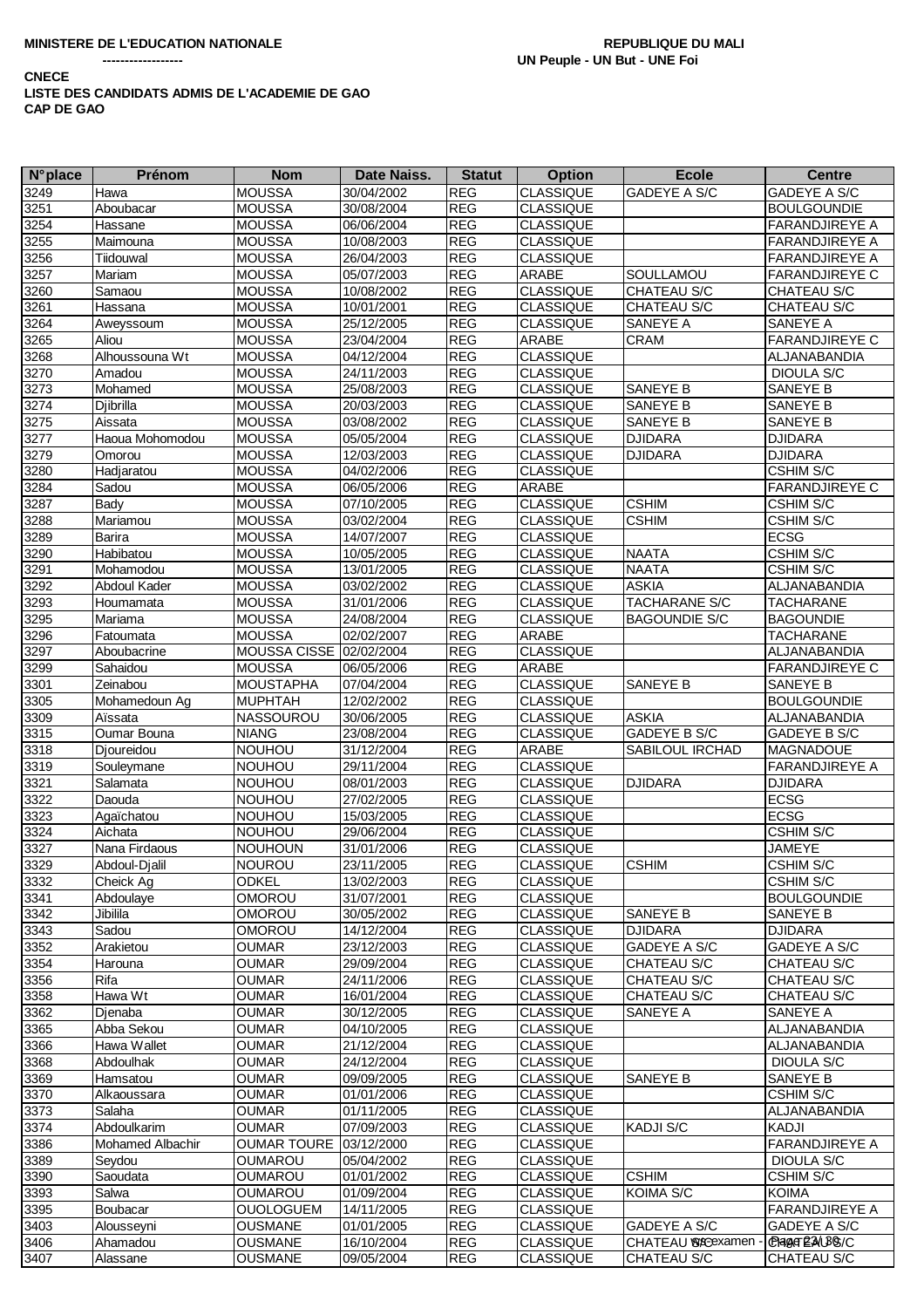| <b>N°</b> place | Prénom                                 | <b>Nom</b>        | Date Naiss.              | <b>Statut</b> | <b>Option</b>                        | <b>Ecole</b>         | <b>Centre</b>               |
|-----------------|----------------------------------------|-------------------|--------------------------|---------------|--------------------------------------|----------------------|-----------------------------|
| 3408            | Hamchatou                              | <b>OUSMANE</b>    | 12/01/2003               | <b>REG</b>    | <b>CLASSIQUE</b>                     | <b>SANEYE B</b>      | SANEYE B                    |
| 3409            | Mohamed Ag                             | <b>OUSMANE</b>    | 26/06/2004               | <b>REG</b>    | <b>CLASSIQUE</b>                     |                      | CSHIM S/C                   |
| 3410            | Mahamane                               | OUSMANE           | 11/10/2005               | <b>REG</b>    | <b>CLASSIQUE</b>                     |                      | <b>ECSG</b>                 |
| 3419            | Maimounatou                            | <b>OUSSOUMANE</b> | 04/08/2006               | <b>REG</b>    | <b>CLASSIQUE</b>                     | PRIVÉE FARAN         | <b>FARANDJIREYE A</b>       |
| 3422            | Kadidia                                | <b>POUDIOUGOU</b> | 30/12/2004               | <b>REG</b>    | <b>CLASSIQUE</b>                     |                      | <b>ECSG</b>                 |
| 3423            | Mariam                                 | <b>RABIOU</b>     | 04/12/2003               | <b>REG</b>    | <b>CLASSIQUE</b>                     |                      | SOSSOKOIRA S/C              |
| 3426            | Abdourhamane                           | RADIYOU           | 05/11/2001               | <b>REG</b>    | <b>CLASSIQUE</b>                     | SANEYE B             | SANEYE B                    |
| 3430            | Aboubacrine Ag                         | <b>RHALY</b>      | 07/01/2005               | <b>REG</b>    | <b>CLASSIQUE</b>                     |                      | <b>ECSG</b>                 |
| 3433            | Agaichatou                             | <b>SADA</b>       | 19/04/2004               | <b>REG</b>    | <b>CLASSIQUE</b>                     | <b>DJIDARA</b>       | <b>DJIDARA</b>              |
| 3440            | Issiaka                                | SADOU             | 08/03/2005               | <b>REG</b>    | <b>ARABE</b>                         | SOULLAMOU            | FARANDJIREYE C              |
| 3442            | Lathîfatou                             | SADOU             | 28/12/2006               | <b>REG</b>    | <b>CLASSIQUE</b>                     |                      | <b>ECSG</b>                 |
| 3443            | Abdou                                  | SADOU             | 15/01/2003               | <b>REG</b>    | <b>CLASSIQUE</b>                     |                      | <b>ECSG</b>                 |
| 3449            | Zaliha                                 | SAGAYAR           | 21/07/2002               | REG           | <b>CLASSIQUE</b>                     | <b>BAGOUNDIE S/C</b> | <b>BAGOUNDIE</b>            |
| 3452            | Ahamadou                               | SAIDOU            | 15/09/2005               | <b>REG</b>    | <b>CLASSIQUE</b>                     | <b>CSHIM</b>         | CSHIM S/C                   |
| 3453            | Noralhouda                             | SALAH             | 31/12/2004               | <b>REG</b>    | <b>CLASSIQUE</b>                     |                      | CSHIM S/C                   |
| 3454            | Almoukamatou                           | <b>SALAHA</b>     | 19/02/2004               | REG           | <b>CLASSIQUE</b>                     | SANEYE B             | SANEYE B                    |
| 3455            | Aissata                                | <b>SALAHA</b>     | 01/01/2005               | <b>REG</b>    | <b>ARABE</b>                         |                      | FARANDJIREYE C              |
| 3456            | Hamzata                                | SALAHADINE M      | 01/03/2005               | <b>REG</b>    | ARABE                                |                      | <b>FARANDJIREYE C</b>       |
| 3458            | Boubacar                               | <b>SALAYE</b>     | 31/12/2001               | <b>REG</b>    | <b>CLASSIQUE</b>                     | CHATEAU S/C          | CHATEAU S/C                 |
| 3465            | Amadou                                 | SALIHOU           | 23/05/2003               | <b>REG</b>    | <b>CLASSIQUE</b>                     | <b>DJIDARA</b>       | <b>DJIDARA</b>              |
| 3466            | Sarata                                 | SALIHOU           | 20/09/2007               | <b>REG</b>    | <b>CLASSIQUE</b>                     |                      | <b>ECSG</b>                 |
| 3467            | Chaibou                                | SALIHOU           | 22/04/2005               | <b>REG</b>    | <b>CLASSIQUE</b>                     |                      | <b>KADJI</b>                |
| 3471            | Adizatou                               | <b>SALLI</b>      | 12/06/2002               | <b>REG</b>    | <b>CLASSIQUE</b>                     |                      | ALJANABANDIA                |
|                 |                                        | SAMAKE            |                          | <b>CL</b>     |                                      | <b>CL</b>            |                             |
| 3480            | Harouna                                | <b>SAMAKE</b>     | 23/05/1993               | <b>REG</b>    | <b>CLASSIQUE</b><br><b>CLASSIQUE</b> | <b>GADEYE A S/C</b>  | ALJANABANDIA                |
| 3482<br>3483    | Adizatou Boubacar                      | <b>SAMAKE</b>     | 30/03/2004<br>31/12/2005 | <b>REG</b>    | <b>CLASSIQUE</b>                     | <b>CHATEAU S/C</b>   | GADEYE A S/C                |
| 3488            | Aguissa Alassane<br>Zeinaba Mohomone   | SAMAKE            | 20/12/2003               | <b>REG</b>    | <b>CLASSIQUE</b>                     | KOIMA S/C            | CHATEAU S/C<br><b>KOIMA</b> |
| 3489            |                                        | <b>SAMAKE</b>     | 23/12/2005               | <b>REG</b>    | <b>CLASSIQUE</b>                     | <b>BAGOUNDIE S/C</b> | <b>BAGOUNDIE</b>            |
| 3490            | Souleymane Alassane<br>Jidata Sahaloum | SAMAKE            | 08/03/2004               | REG           | <b>CLASSIQUE</b>                     |                      | CSHIM S/C                   |
| 3497            | Moussa Issa                            | SANGARE           | 27/01/2006               | <b>REG</b>    | <b>CLASSIQUE</b>                     | <b>GADEYE A S/C</b>  | GADEYE A S/C                |
| 3498            | Mohamed Doudou                         | SANGARE           | 19/12/2004               | <b>REG</b>    | <b>CLASSIQUE</b>                     |                      | FARANDJIREYE A              |
| 3499            | Oumar                                  | SANGARE           | 23/11/2004               | <b>REG</b>    | <b>CLASSIQUE</b>                     |                      | <b>ECSG</b>                 |
| 3501            | Assetou                                | SANOGO            | 15/10/2004               | <b>REG</b>    | <b>CLASSIQUE</b>                     |                      | FARANDJIREYE A              |
| 3502            | Fatoumata                              | SANOGO            | 12/09/2005               | <b>REG</b>    | <b>CLASSIQUE</b>                     | CHATEAU S/C          | CHATEAU S/C                 |
| 3504            | Mariam                                 | SANOGO            | 12/11/2005               | <b>REG</b>    | <b>CLASSIQUE</b>                     |                      | <b>ECSG</b>                 |
| 3505            | Mamadou                                | SANOU             | 10/09/2005               | <b>REG</b>    | <b>CLASSIQUE</b>                     | <b>CAMP FIRHOUM</b>  | <b>CAMP FIRHOUM</b>         |
| 3509            | Fatoumata                              | <b>SARR</b>       | 06/01/2006               | REG           | <b>CLASSIQUE</b>                     |                      | <b>ECSG</b>                 |
| 3510            | Abdoulaye                              | SAW ADOGO         | 12/04/2001               | <b>REG</b>    | <b>CLASSIQUE</b>                     | CHATEAU S/C          | CHATEAU S/C                 |
| 3514            | <b>Bibata</b>                          | SEKOU             | 31/03/2003               | <b>REG</b>    | <b>CLASSIQUE</b>                     | CHATEAU S/C          | CHATEAU S/C                 |
| 3515            | Elmoctar                               | <b>SEKOU</b>      | 12/08/2005               | <b>REG</b>    | <b>CLASSIQUE</b>                     |                      | ALJANABANDIA                |
| 3516            | Issa Ousmane                           | <b>SERE</b>       | 03/10/2005               | <b>REG</b>    | <b>CLASSIQUE</b>                     | <b>BAGOUNDIE S/C</b> | <b>BAGOUNDIE</b>            |
| 3523            | Hadeye                                 | SEYDOU            | 16/01/2001               | <b>REG</b>    | <b>CLASSIQUE</b>                     |                      | <b>BOULGOUNDIE</b>          |
| 3524            | Mahamane                               | SEYDOU            | 01/09/2001               | <b>REG</b>    | <b>CLASSIQUE</b>                     |                      | <b>BOULGOUNDIE</b>          |
| 3528            | Hassietou                              | SEYDOU            | 14/11/2003               | <b>REG</b>    | <b>CLASSIQUE</b>                     | <b>DJIDARA</b>       | <b>DJIDARA</b>              |
| 3529            | Mariama                                | SEYDOU            | 25/09/2004               | <b>REG</b>    | ARABE                                |                      | FARANDJIREYE C              |
| 3530            | <b>Abdoul Aziz</b>                     | SEYDOU            | 14/02/2006               | <b>REG</b>    | <b>CLASSIQUE</b>                     |                      | <b>ECSG</b>                 |
| 3531            | Amadou                                 | SEYDOU            | 18/08/2003               | <b>REG</b>    | <b>CLASSIQUE</b>                     |                      | <b>ECSG</b>                 |
| 3532            | Bintou                                 | SEYDOU            | 10/09/2002               | <b>REG</b>    | <b>CLASSIQUE</b>                     | <b>KADJI S/C</b>     | KADJI                       |
| 3535            | Aminta                                 | SEYDOU            | 06/11/2000               | <b>REG</b>    | <b>CLASSIQUE</b>                     | <b>BAGOUNDIE S/C</b> | <b>BAGOUNDIE</b>            |
| 3536            | Mohomodou                              | SEYDOU            | 31/12/1999               | <b>REG</b>    | <b>CLASSIQUE</b>                     | <b>BAGOUNDIE S/C</b> | <b>BAGOUNDIE</b>            |
| 3538            | Hamza                                  | <b>SIBA</b>       | 19/12/2005               | <b>REG</b>    | <b>ARABE</b>                         |                      | <b>FARANDJIREYE C</b>       |
| 3539            | Fadimata Walet                         | <b>SIDAMAR</b>    | 05/04/2002               | <b>REG</b>    | <b>CLASSIQUE</b>                     | CHATEAU S/C          | CHATEAU S/C                 |
| 3540            | Agaichatou                             | <b>SIDI</b>       | 01/01/2002               | <b>REG</b>    | <b>CLASSIQUE</b>                     | GADEYE A S/C         | GADEYE A S/C                |
| 3541            | Abdoulaye                              | <b>SIDI</b>       | 16/04/2004               | <b>REG</b>    | <b>CLASSIQUE</b>                     |                      | <b>FARANDJIREYE A</b>       |
| 3542            | Idar Ag                                | <b>SIDI</b>       | 31/12/2005               | <b>REG</b>    | <b>CLASSIQUE</b>                     | CHATEAU S/C          | CHATEAU S/C                 |
| 3543            | Moctar Ag                              | <b>SIDI</b>       | 31/12/2005               | <b>REG</b>    | <b>CLASSIQUE</b>                     |                      | <b>ECSG</b>                 |
| 3544            | Moussa                                 | <b>SIDI</b>       | 20/10/2005               | <b>REG</b>    | <b>CLASSIQUE</b>                     | KADJI S/C            | KADJI                       |
| 3545            | Agaichatou Walet                       | <b>SIDI</b>       | 18/02/2003               | <b>REG</b>    | <b>CLASSIQUE</b>                     | <b>BAGOUNDIE S/C</b> | <b>BAGOUNDIE</b>            |
| 3549            | Yacouba                                | SIDI KALIL        | 22/08/2006               | <b>REG</b>    | <b>CLASSIQUE</b>                     |                      | CSHIM S/C                   |
| 3557            | Mohamed Almoctar                       | SIDI MOHAMED      | 18/05/2005               | <b>REG</b>    | <b>CLASSIQUE</b>                     | <b>CSHIM</b>         | CSHIM S/C                   |
| 3561            | Mohomed                                | SIDI MOHOMED      | 18/01/2005               | <b>REG</b>    | <b>CLASSIQUE</b>                     | <b>ASKIA</b>         | ALJANABANDIA                |
| 3566            | Mahamadou                              | <b>SIDIBE</b>     | 06/10/2002               | <b>CL</b>     | <b>CLASSIQUE</b>                     | CL.                  | ALJANABANDIA                |
| 3567            | Aminata                                | <b>SIDIBE</b>     | 24/01/1993               | CL.           | <b>CLASSIQUE</b>                     | CL.                  | SANEYE B                    |
| 3568            | Mariam Boubacar                        | <b>SIDIBE</b>     | 22/09/2005               | <b>REG</b>    | <b>CLASSIQUE</b>                     |                      | <b>BOULGOUNDIE</b>          |
| 3569            | Oumar Mahamoudou                       | <b>SIDIBE</b>     | 16/10/2006               | <b>REG</b>    | <b>CLASSIQUE</b>                     | CHATEAU ®&Gexamen    | CHEGET EAALBOS/C            |
| 3571            | Halima                                 | <b>SIDIBE</b>     | 03/04/2006               | <b>REG</b>    | <b>CLASSIQUE</b>                     | PRIVÉE TIEOURY       | SOSSOKOIRA S/C              |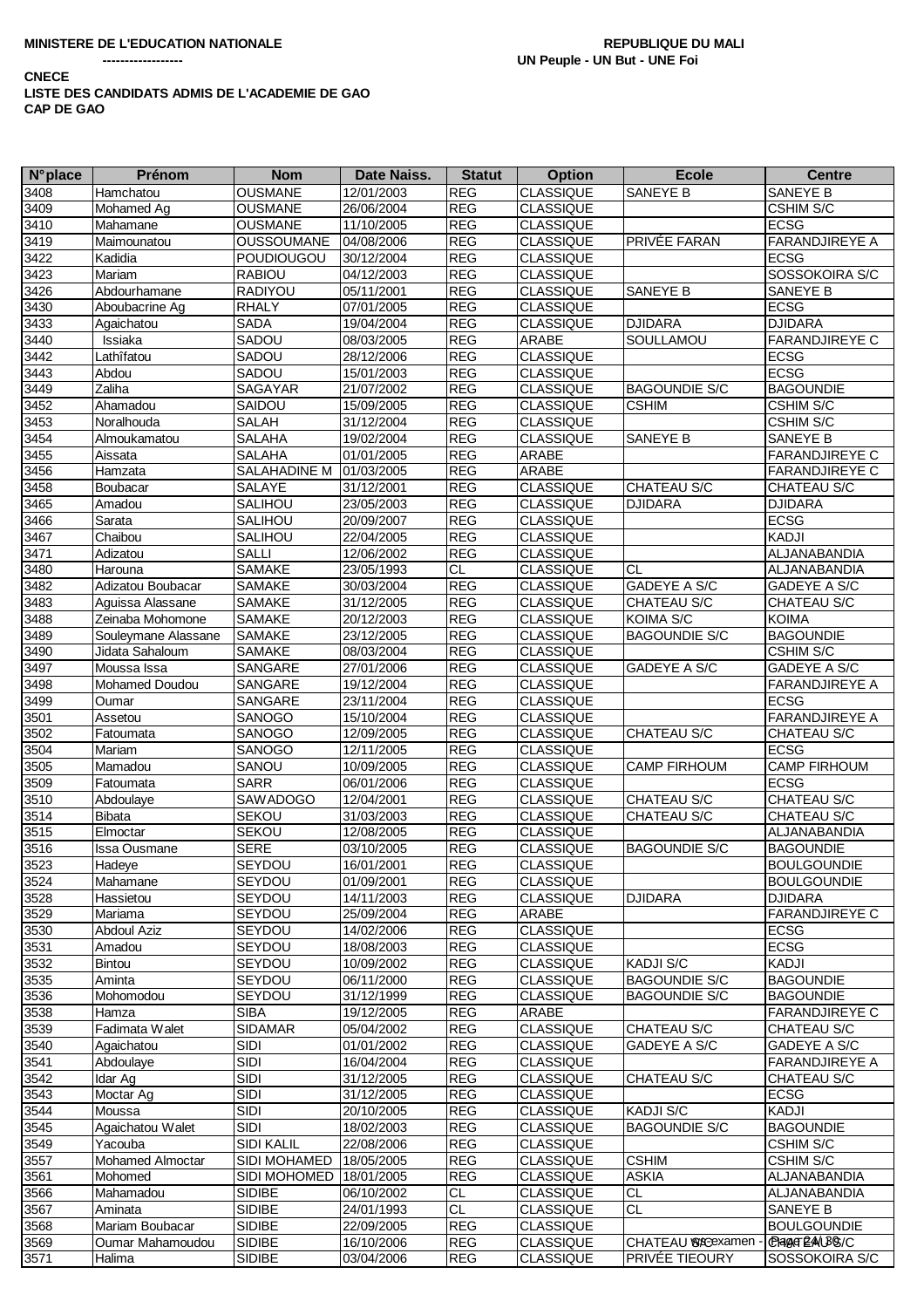| $N^{\circ}$ place | <b>Prénom</b>                  | <b>Nom</b>             | Date Naiss. | <b>Statut</b> | <b>Option</b>    | <b>Ecole</b>             | <b>Centre</b>         |
|-------------------|--------------------------------|------------------------|-------------|---------------|------------------|--------------------------|-----------------------|
| 3572              | Aichata Abdoulaye              | <b>SIDIBE</b>          | 20/10/2006  | <b>REG</b>    | <b>CLASSIQUE</b> |                          | <b>ECSG</b>           |
| 3573              | Rayhana Youchaou               | <b>SIDIBE</b>          | 29/04/2004  | <b>REG</b>    | <b>CLASSIQUE</b> |                          | <b>ECSG</b>           |
| 3574              | Amadou                         | <b>SIDIBE</b>          | 17/11/2005  | <b>REG</b>    | <b>CLASSIQUE</b> | <b>ASKIA</b>             | ALJANABANDIA          |
|                   | Abdou Abdoulaye                | <b>SIDIBE</b>          |             |               |                  | <b>KOIMA S/C</b>         | <b>KOIMA</b>          |
| 3576              |                                |                        | 29/07/2004  | <b>REG</b>    | <b>CLASSIQUE</b> |                          |                       |
| 3584              | Abdrahamane                    | <b>SIRINA MAIGA</b>    | 25/11/2004  | <b>REG</b>    | ARABE            |                          | <b>FARANDJIREYE C</b> |
| 3585              | Lafia                          | <b>SISSOKO</b>         | 24/11/2004  | <b>REG</b>    | CLASSIQUE        | SANEYE A                 | SANEYE A              |
| 3586              | Fatoumata                      | <b>SISSOKO</b>         | 07/03/2004  | REG           | <b>CLASSIQUE</b> | <b>CAMP FIRHOUM</b>      | <b>CAMP FIRHOUM</b>   |
| 3587              | Somita Fadiala                 | <b>SISSOKO</b>         | 05/09/2002  | <b>REG</b>    | <b>CLASSIQUE</b> | <b>DJIDARA</b>           | <b>DJIDARA</b>        |
| 3589              | <b>Ibrahim</b>                 | <b>SOULEY</b>          | 20/05/2003  | <b>REG</b>    | <b>CLASSIQUE</b> |                          | FARANDJIREYE A        |
| 3590              | Youssoufi Moussa               | SOULEY                 | 04/05/2004  | <b>REG</b>    | <b>CLASSIQUE</b> |                          | <b>FARANDJIREYE A</b> |
|                   |                                | <b>SOULEY</b>          |             | <b>REG</b>    | <b>CLASSIQUE</b> |                          | <b>ECSG</b>           |
| 3591              | Agaichatou                     |                        | 29/11/2003  |               |                  |                          |                       |
| 3592              | Younoussa                      | <b>SOULEY M</b>        | 06/02/2004  | <b>REG</b>    | <b>ARABE</b>     | <b>CRAM</b>              | <b>FARANDJIREYE C</b> |
| 3593              | Salamata                       | SOULEYMANA             | 10/03/2005  | <b>REG</b>    | <b>CLASSIQUE</b> | <b>HAMAKOULADJI</b>      | <b>HAMAKOULADJI</b>   |
| 3594              | Idrissa                        | SOULEYMANA             | 14/04/2003  | <b>REG</b>    | ARABE            | SOULLAMOU                | <b>FARANDJIREYE C</b> |
| 3602              | Fatimata                       | SOULEYMANE             | 09/04/1997  | CL            | <b>CLASSIQUE</b> | <b>CL</b>                | <b>CAMP FIRHOUM</b>   |
| 3604              | Dadou                          | SOULEYMANE             | 24/05/2002  | <b>REG</b>    | <b>CLASSIQUE</b> | <b>GADEYE A S/C</b>      | GADEYE A S/C          |
| 3605              | Salihou                        | <b>SOULEYMANE</b>      | 16/07/2004  | <b>REG</b>    | <b>CLASSIQUE</b> |                          | <b>FARANDJIREYE A</b> |
|                   |                                |                        |             |               |                  |                          |                       |
| 3606              | Rokiatou                       | SOULEYMANE             | 31/12/2005  | <b>REG</b>    | <b>CLASSIQUE</b> | CHATEAU S/C              | <b>CHATEAU S/C</b>    |
| 3607              | Leila Souleymane               | SOULEYMANE             | 31/12/2003  | <b>REG</b>    | <b>CLASSIQUE</b> | CHATEAU S/C              | CHATEAU S/C           |
| 3608              | Aboubacrine                    | SOULEYMANE             | 01/01/2004  | <b>REG</b>    | <b>ARABE</b>     | <b>CRAM</b>              | <b>FARANDJIREYE C</b> |
| 3609              | Mahamadou                      | <b>SOULEYMANE</b>      | 02/01/2004  | <b>REG</b>    | ARABE            | <b>CRAM</b>              | <b>FARANDJIREYE C</b> |
| 3616              | Arkietou                       | SOULEYMANE             | 13/03/2004  | <b>REG</b>    | <b>CLASSIQUE</b> | SANEYE B                 | <b>SANEYE B</b>       |
| 3617              | <b>Abdoul Fataye</b>           | SOULEYMANE             | 30/06/2006  | REG           | <b>CLASSIQUE</b> | <b>DJIDARA</b>           | <b>DJIDARA</b>        |
|                   | Aicha                          | SOULEYMANE             | 30/06/2006  | <b>REG</b>    | <b>CLASSIQUE</b> | <b>DJIDARA</b>           | <b>DJIDARA</b>        |
| 3618              |                                |                        |             |               |                  |                          |                       |
| 3619              | Laila Wt                       | <b>SOULEYMANE</b>      | 08/11/2004  | <b>REG</b>    | <b>CLASSIQUE</b> |                          | <b>CSHIM S/C</b>      |
| 3620              | <b>Abdoul Aziz</b>             | <b>SOULEYMANE</b>      | 10/02/2005  | <b>REG</b>    | <b>CLASSIQUE</b> | <b>NAATA</b>             | CSHIM S/C             |
| 3621              | Aida                           | <b>SOULEYMANE</b>      | 01/01/2006  | <b>REG</b>    | <b>CLASSIQUE</b> |                          | CSHIM S/C             |
| 3624              | Mohamed Lamine                 | SOUMAGAYLOU 12/02/2005 |             | <b>REG</b>    | <b>CLASSIQUE</b> | <b>HAMAKOULADJI</b>      | <b>HAMAKOULADJI</b>   |
| 3626              | Ramatou                        | <b>SOUMAGUEL</b>       | 21/07/2004  | <b>REG</b>    | <b>CLASSIQUE</b> | GADEYE A S/C             | GADEYE A S/C          |
| 3627              | Aliou                          | SOUMAGUEL              | 05/01/2004  | <b>REG</b>    | <b>CLASSIQUE</b> |                          | <b>BOULGOUNDIE</b>    |
| 3629              | Hamzata                        |                        |             | <b>REG</b>    | ARABE            | <b>CRAM</b>              | <b>FARANDJIREYE C</b> |
|                   |                                | SOUMAGUEL              | 18/06/2004  |               |                  |                          |                       |
| 3630              | Kadidia                        | SOUMAGUEL              | 28/11/2003  | REG           | <b>CLASSIQUE</b> |                          | CSHIM S/C             |
| 3632              | Nafissatou                     | <b>SOUMAILA</b>        | 15/07/2004  | <b>REG</b>    | ARABE            | NOUR ALHOUDA             | <b>JAMEYE</b>         |
| 3633              | Amou Hani                      | <b>SOUMAILA</b>        | 31/12/2002  | <b>REG</b>    | <b>CLASSIQUE</b> | SANEYE A                 | SANEYE A              |
| 3634              | Sarafilou                      | <b>SOUMAILA</b>        | 10/12/2002  | REG           | <b>CLASSIQUE</b> |                          | <b>KADJI</b>          |
| 3635              | Ousmane                        | SOUMAILOU              | 02/03/2004  | <b>REG</b>    | <b>CLASSIQUE</b> | GADEYE A S/C             | GADEYE A S/C          |
| 3636              | Haissa                         | <b>SOUMAILOU</b>       | 01/01/2003  | <b>REG</b>    | <b>ARABE</b>     | <b>SOULLAMOU</b>         | <b>FARANDJIREYE C</b> |
| 3637              | Souleymana                     | SOUMAILOU              | 21/12/2002  | <b>REG</b>    | ARABE            | <b>CENTRE ISLAMIQUE</b>  | <b>FARANDJIREYE C</b> |
|                   |                                |                        |             |               |                  |                          |                       |
| 3638              | Mohamed Lamine                 | SOUMAILOU              | 24/05/2005  | <b>REG</b>    | <b>CLASSIQUE</b> | TACHARANE S/C            | <b>TACHARANE</b>      |
| 3649              | Aïssata                        | <b>SOUMANA</b>         | 27/09/2004  | <b>REG</b>    | <b>CLASSIQUE</b> | CHATEAU S/C              | CHATEAU S/C           |
| 3650              | Abdoul Salam                   | <b>SOUMANA</b>         | 31/01/2000  | <b>REG</b>    | <b>CLASSIQUE</b> | SANEYE A                 | <b>SANEYE A</b>       |
| 3651              | Youssoufa                      | <b>SOUMANA</b>         | 07/09/2005  | <b>REG</b>    | <b>ARABE</b>     | <b>CRAM</b>              | <b>FARANDJIREYE C</b> |
| 3652              | Hindou                         | SOUMANA                | 30/05/2005  | <b>REG</b>    | <b>CLASSIQUE</b> |                          | <b>DIOULA S/C</b>     |
| 3653              | Saley                          | SOUMANA                | 31/12/2005  | <b>REG</b>    | <b>CLASSIQUE</b> |                          | <b>DIOULA S/C</b>     |
| 3654              | Arakietou                      | <b>SOUMANA</b>         | 17/09/2004  | <b>REG</b>    | <b>CLASSIQUE</b> | <b>DJIDARA</b>           | <b>DJIDARA</b>        |
|                   |                                |                        |             |               |                  | <b>DJIDARA</b>           |                       |
| 3655              | Mariam                         | SOUMANA                | 02/01/2004  | <b>REG</b>    | <b>CLASSIQUE</b> |                          | <b>DJIDARA</b>        |
| 3656              | Hamsatou                       | SOUMANA                | 12/08/2005  | <b>REG</b>    | ARABE            |                          | <b>FARANDJIREYE C</b> |
| 3657              | Oumou Kaltoum                  | SOUMANA                | 20/05/2005  | <b>REG</b>    | <b>CLASSIQUE</b> | <b>ASKIA</b>             | ALJANABANDIA          |
| 3661              | Maïmouna Matel                 | SOUMARE                | 06/02/2004  | <b>REG</b>    | <b>CLASSIQUE</b> | NEHERE KAINA             | GADEYE B S/C          |
| 3667              | Ibrahim                        | <b>SOUMEILA</b>        | 14/02/2005  | REG           | <b>CLASSIQUE</b> |                          | <b>CSHIM S/C</b>      |
| 3670              | Yacouba                        | SOUMEILOU              | 31/12/2004  | REG           | <b>CLASSIQUE</b> |                          | <b>KAREIBANDIA</b>    |
| 3675              | Gnène Salimata                 | SOW                    | 24/05/2005  | <b>REG</b>    | <b>CLASSIQUE</b> | <b>NAATA</b>             | CSHIM S/C             |
|                   | Aichatou Yacouba               | <b>SYLLA</b>           |             | <b>REG</b>    |                  | <b>GADEYE A S/C</b>      | <b>GADEYE A S/C</b>   |
| 3676              |                                |                        | 28/11/2004  |               | <b>CLASSIQUE</b> |                          |                       |
| 3677              | Diaratou                       | <b>SYLLA</b>           | 25/11/2006  | <b>REG</b>    | <b>CLASSIQUE</b> |                          | <b>ECSG</b>           |
| 3679              | Salmatou                       | <b>TADIADINI</b>       | 20/08/2005  | <b>REG</b>    | ARABE            |                          | FORGHO S/C            |
| 3681              | Bintou                         | <b>TAKIOU</b>          | 28/05/2004  | REG           | <b>CLASSIQUE</b> | GADEYE B S/C             | GADEYE B S/C          |
| 3685              | Fadimata                       | <b>TALL</b>            | 28/08/2006  | <b>REG</b>    | <b>CLASSIQUE</b> |                          | <b>FARANDJIREYE A</b> |
| 3689              | Mohamed Lamine                 | <b>TAMIMOUDARI</b>     | 09/09/2004  | <b>REG</b>    | <b>CLASSIQUE</b> |                          | <b>BOULGOUNDIE</b>    |
| 3691              | Haoussa                        | <b>TANDINA</b>         | 13/05/2005  | REG           | <b>CLASSIQUE</b> | CHATEAU S/C              | CHATEAU S/C           |
|                   |                                |                        |             |               |                  |                          |                       |
| 3692              | Ruth Djahara Ousmane   TANDINA |                        | 31/05/2004  | REG           | CLASSIQUE        |                          | <b>ECSG</b>           |
| 3693              | Gnagna                         | <b>TANDINA</b>         | 29/06/2005  | <b>REG</b>    | <b>CLASSIQUE</b> | <b>ASKIA</b>             | ALJANABANDIA          |
| 3694              | Oumou                          | <b>TANGARA</b>         | 03/11/2005  | <b>REG</b>    | <b>CLASSIQUE</b> | PRIVÉE TIEOURY           | SOSSOKOIRA S/C        |
| 3697              | Aly                            | <b>TESSOUGUE</b>       | 12/04/2003  | REG           | <b>CLASSIQUE</b> | SANEYE A                 | <b>SANEYE A</b>       |
| 3698              | Youma                          | <b>TESSOUGUE</b>       | 28/09/2005  | <b>REG</b>    | <b>CLASSIQUE</b> |                          | <b>ECSG</b>           |
| 3699              | Vrey Dit Andrè                 | THERA                  | 01/10/1991  | <b>CL</b>     | CLASSIQUE        | <b>CL</b><br>ws-examen - | SPANGE 25/BO          |
| 3700              | Sadio                          | <b>THIELY</b>          | 27/05/2004  | <b>REG</b>    | <b>CLASSIQUE</b> |                          | <b>FARANDJIREYE A</b> |
|                   |                                |                        |             |               |                  |                          |                       |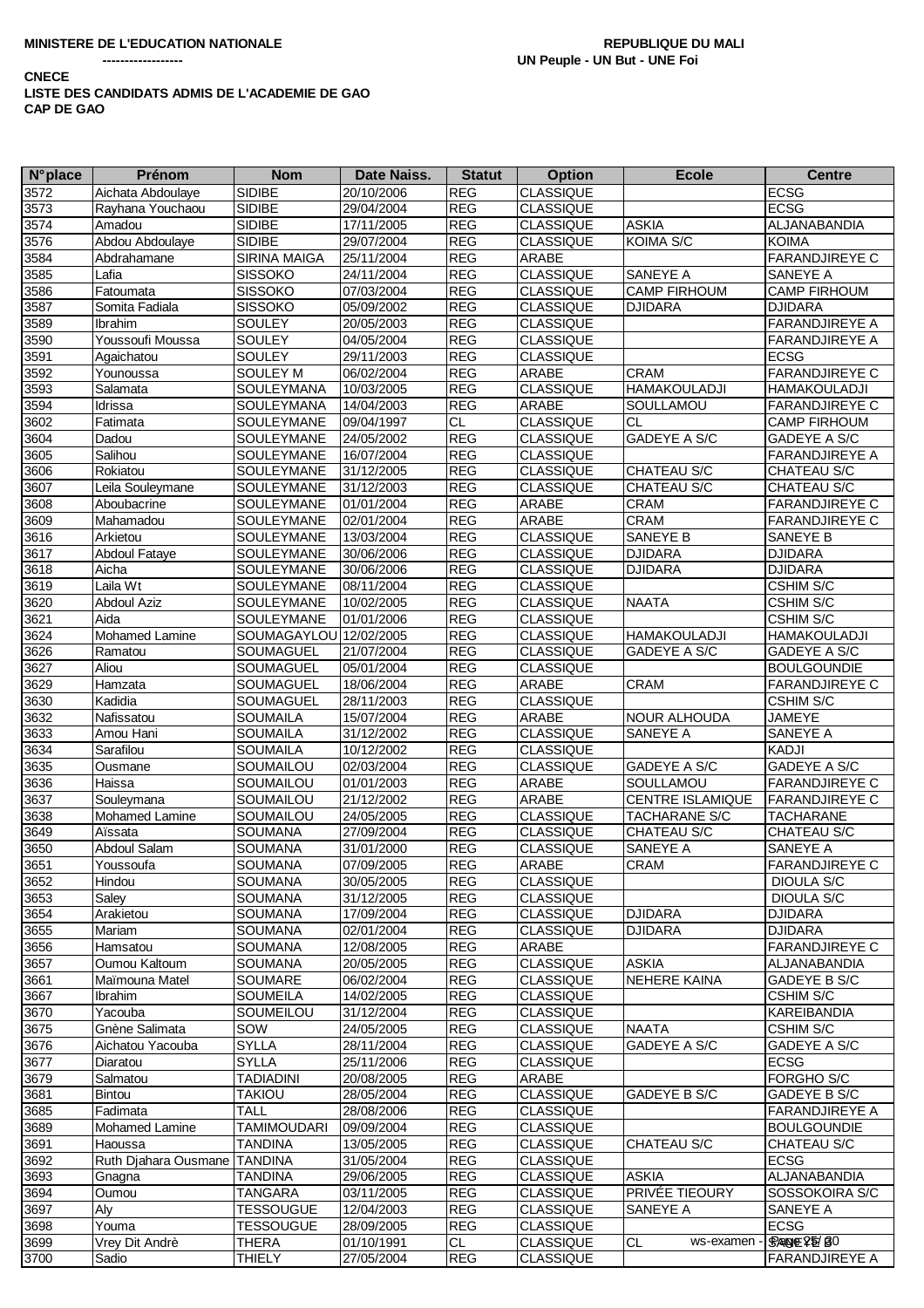| <b>N°</b> place | Prénom                        | <b>Nom</b>      | Date Naiss. | <b>Statut</b>         | <b>Option</b>    | <b>Ecole</b>         | <b>Centre</b>         |
|-----------------|-------------------------------|-----------------|-------------|-----------------------|------------------|----------------------|-----------------------|
| 3701            | Adama                         | <b>TIEMOGO</b>  | 31/12/2005  | <b>REG</b>            | <b>CLASSIQUE</b> | <b>ASKIA</b>         | ALJANABANDIA          |
| 3702            | Aly                           | <b>TOGO</b>     | 04/09/2004  | <b>REG</b>            | <b>CLASSIQUE</b> |                      | ALJANABANDIA          |
| 3704            | Tenin Adjibe                  | <b>TOUNKARA</b> | 06/09/2006  | <b>REG</b>            | <b>CLASSIQUE</b> | <b>GADEYE A S/C</b>  | GADEYE A S/C          |
| 3766            | <b>Abdel Nasser</b>           | <b>TOURE</b>    | 05/06/1998  | <b>CL</b>             | <b>CLASSIQUE</b> | СL                   | SOSSOKOIRA S/C        |
| 3767            | Abdou Nasser Idrissa          | <b>TOURE</b>    | 20/12/2001  | <b>CL</b>             | <b>CLASSIQUE</b> | <b>CL</b>            | SANEYE B              |
| 3769            | Adizatou Mahamar              | <b>TOURE</b>    | 13/10/1998  | <b>CL</b>             | <b>CLASSIQUE</b> | <b>CL</b>            | SANEYE B              |
| 3770            | Issoufi Alhousseini           | <b>TOURE</b>    | 18/09/1994  | $\overline{CL}$       | CLASSIQUE        | <b>CL</b>            | SANEYE B              |
| 3771            | Oukachata Hafizou             | <b>TOURE</b>    | 01/01/1994  | CL                    | <b>CLASSIQUE</b> | $\overline{CL}$      | SANEYE B              |
| 3772            | Ramatou Idrissa               | <b>TOURE</b>    | 31/12/2001  | $\overline{CL}$       | <b>CLASSIQUE</b> | <b>CL</b>            | <b>FARANDJIREYE A</b> |
| 3774            | <b>Issoufi Abacar</b>         | <b>TOURE</b>    | 15/04/2004  | <b>REG</b>            | <b>CLASSIQUE</b> | <b>BERRAH S/C</b>    | <b>BERRAH</b>         |
| 3775            | Aminta Abderhamane            | <b>TOURE</b>    | 23/04/2004  | <b>REG</b>            | <b>CLASSIQUE</b> | <b>BERRAH S/C</b>    | <b>BERRAH</b>         |
| 3776            | Haoua Adourhamane             | <b>TOURE</b>    | 10/06/2003  | <b>REG</b>            | <b>CLASSIQUE</b> | <b>BERRAH S/C</b>    | <b>BERRAH</b>         |
| 3777            | Moussoulmi Alassane           | <b>TOURE</b>    | 25/09/2002  | <b>REG</b>            | <b>CLASSIQUE</b> | <b>BERRAH S/C</b>    | <b>BERRAH</b>         |
| 3779            | Hachiétou Daouda              | <b>TOURE</b>    | 14/07/2005  | <b>REG</b>            | <b>CLASSIQUE</b> | <b>BERRAH S/C</b>    | <b>BERRAH</b>         |
| 3781            | Salamataharouna               | <b>TOURE</b>    | 31/12/2004  | <b>REG</b>            | <b>CLASSIQUE</b> | <b>BERRAH S/C</b>    | <b>BERRAH</b>         |
| 3782            | Adourhamane                   | <b>TOURE</b>    | 25/08/2005  | <b>REG</b>            | <b>CLASSIQUE</b> | <b>BERRAH S/C</b>    | <b>BERRAH</b>         |
| 3783            | Arhamatou Mohamed             | <b>TOURE</b>    | 04/12/2005  | <b>REG</b>            | <b>CLASSIQUE</b> | <b>BERRAH S/C</b>    | <b>BERRAH</b>         |
| 3784            | Mohomodou Harouna             | <b>TOURE</b>    | 31/12/2004  | <b>REG</b>            | <b>CLASSIQUE</b> | <b>BERRAH S/C</b>    | <b>BERRAH</b>         |
| 3786            | Mariama Malick                | <b>TOURE</b>    | 13/04/2004  | <b>REG</b>            | <b>CLASSIQUE</b> | <b>BERRAH S/C</b>    | <b>BERRAH</b>         |
| 3787            | Chita Moussa                  | <b>TOURE</b>    | 18/08/2003  | <b>REG</b>            | <b>CLASSIQUE</b> | <b>BERRAH S/C</b>    | <b>BERRAH</b>         |
| 3788            | Zourkaleiny Moussa            | <b>TOURE</b>    | 12/09/2004  | <b>REG</b>            | <b>CLASSIQUE</b> | <b>BERRAH S/C</b>    | <b>BERRAH</b>         |
| 3789            | Alhassane Nouhou              | <b>TOURE</b>    | 08/01/2003  | <b>REG</b>            | <b>CLASSIQUE</b> | <b>BERRAH S/C</b>    | <b>BERRAH</b>         |
| 3790            | Alhousseini Nouhou            | <b>TOURE</b>    | 08/01/2003  | <b>REG</b>            | <b>CLASSIQUE</b> | <b>BERRAH S/C</b>    | <b>BERRAH</b>         |
| 3792            | Ibrahim Oumarou               | <b>TOURE</b>    | 11/12/2004  | <b>REG</b>            | <b>CLASSIQUE</b> | <b>BERRAH S/C</b>    | <b>BERRAH</b>         |
| 3793            | <b>Oumar Saliou</b>           | <b>TOURE</b>    | 15/12/2001  | <b>REG</b>            | <b>CLASSIQUE</b> | <b>BERRAH S/C</b>    | <b>BERRAH</b>         |
| 3794            | Oumar Soumaila                | <b>TOURE</b>    | 02/09/2001  | <b>REG</b>            | <b>CLASSIQUE</b> | <b>BERRAH S/C</b>    | <b>BERRAH</b>         |
| 3795            | Houreitou Yacouba             | <b>TOURE</b>    | 27/02/2006  | <b>REG</b>            | <b>CLASSIQUE</b> | <b>BERRAH S/C</b>    | <b>BERRAH</b>         |
| 3796            | Hajarata Younoussa            | <b>TOURE</b>    | 31/12/2004  | <b>REG</b>            | <b>CLASSIQUE</b> | <b>BERRAH S/C</b>    | <b>BERRAH</b>         |
| 3797            | Hanchata Younoussa            | <b>TOURE</b>    | 15/01/2005  | <b>REG</b>            | <b>CLASSIQUE</b> | <b>BERRAH S/C</b>    | <b>BERRAH</b>         |
| 3799            | Abdoulaye Souleymana          | <b>TOURE</b>    | 29/09/2005  | <b>REG</b>            | <b>CLASSIQUE</b> | HAMAKOULADJI         | <b>HAMAKOULADJI</b>   |
| 3800            | Abdoul Aziz Adama             | <b>TOURE</b>    | 30/03/2001  | <b>REG</b>            | <b>CLASSIQUE</b> | <b>HAMAKOULADJI</b>  | <b>HAMAKOULADJI</b>   |
| 3801            | Aichata Hameye                | <b>TOURE</b>    | 15/04/2005  | <b>REG</b>            | <b>CLASSIQUE</b> | <b>HAMAKOULADJI</b>  | <b>HAMAKOULADJI</b>   |
| 3802            | Amoukaltoumi Adama            | <b>TOURE</b>    | 26/01/2002  | <b>REG</b>            | <b>CLASSIQUE</b> | <b>HAMAKOULADJI</b>  | <b>HAMAKOULADJI</b>   |
| 3803            | Boubacar Seydou               | <b>TOURE</b>    | 28/08/2003  | <b>REG</b>            | <b>CLASSIQUE</b> | HAMAKOULADJI         | <b>HAMAKOULADJI</b>   |
| 3804            | Jamilatou Mohamane            | <b>TOURE</b>    | 20/05/2004  | <b>REG</b>            | <b>CLASSIQUE</b> | <b>HAMAKOULADJI</b>  | <b>HAMAKOULADJI</b>   |
| 3805            | Faissal Abdoul-Aziz           | <b>TOURE</b>    | 05/05/2005  | <b>REG</b>            | <b>CLASSIQUE</b> | <b>HAMAKOULADJI</b>  | <b>HAMAKOULADJI</b>   |
| 3806            | Fatoumata                     | <b>TOURE</b>    | 23/12/2004  | <b>REG</b>            | <b>CLASSIQUE</b> | <b>HAMAKOULADJI</b>  | <b>HAMAKOULADJI</b>   |
| 3807            | Habiboulaye Adama             | <b>TOURE</b>    | 01/11/2002  | <b>REG</b>            | <b>CLASSIQUE</b> | <b>HAMAKOULADJI</b>  | <b>HAMAKOULADJI</b>   |
| 3808            | Hamadikina Issoufa            | <b>TOURE</b>    | 31/12/2005  | <b>REG</b>            | <b>CLASSIQUE</b> | <b>HAMAKOULADJI</b>  | HAMAKOULADJI          |
| 3809            | Haraita Hamidou               | <b>TOURE</b>    | 04/04/2004  | <b>REG</b>            | <b>CLASSIQUE</b> | HAMAKOULADJI         | HAMAKOULADJI          |
| 3810            | Haoua Djibrilla               | <b>TOURE</b>    | 15/04/2004  | <b>REG</b>            | <b>CLASSIQUE</b> | <b>HAMAKOULADJI</b>  | <b>HAMAKOULADJI</b>   |
| 3811            | Ibounou Bazou Abdour-   TOURE |                 | 31/12/2005  | $\mathsf{REG}\xspace$ | <b>CLASSIQUE</b> | <b>HAMAKOULADJI</b>  | <b>HAMAKOULADJI</b>   |
| 3812            | <b>Mohamed Lamine</b>         | <b>TOURE</b>    | 03/03/2001  | <b>REG</b>            | <b>CLASSIQUE</b> | <b>HAMAKOULADJI</b>  | <b>HAMAKOULADJI</b>   |
| 3813            | Yehia Ahamadou                | <b>TOURE</b>    | 11/10/2005  | <b>REG</b>            | <b>CLASSIQUE</b> | <b>HAMAKOULADJI</b>  | <b>HAMAKOULADJI</b>   |
| 3814            | Youssouf Ahamadou             | <b>TOURE</b>    | 16/09/2004  | <b>REG</b>            | <b>CLASSIQUE</b> | HAMAKOULADJI         | <b>HAMAKOULADJI</b>   |
| 3815            | Habiboulaye                   | <b>TOURE</b>    | 28/03/2005  | <b>REG</b>            | <b>CLASSIQUE</b> | HAMAKOULADJI         | <b>HAMAKOULADJI</b>   |
| 3822            | Abdoul Dialali Abdoul         | <b>TOURE</b>    | 31/12/2004  | <b>REG</b>            | <b>CLASSIQUE</b> | <b>DOUMBARIA S/C</b> | DOUMBARIA             |
| 3825            | Safaraou Djabir               | <b>TOURE</b>    | 11/03/2003  | <b>REG</b>            | <b>CLASSIQUE</b> |                      | KAREÏBANDIA           |
| 3827            | Mariam Ahimidi                | <b>TOURE</b>    | 06/11/2004  | <b>REG</b>            | <b>CLASSIQUE</b> |                      | KAREÏBANDIA           |
| 3829            | Abdourhamane                  | <b>TOURE</b>    | 01/01/2005  | <b>REG</b>            | <b>CLASSIQUE</b> |                      | KAREÏBANDIA           |
| 3830            | Fati                          | <b>TOURE</b>    | 27/03/2004  | <b>REG</b>            | <b>ARABE</b>     |                      | FARANDJIREYE C        |
| 3831            | Moussa Abdoulaye              | <b>TOURE</b>    | 16/09/2004  | <b>REG</b>            | ARABE            |                      | <b>FARANDJIREYE C</b> |
| 3832            | Zeinabou Mohamedoun           | <b>TOURE</b>    | 04/09/2004  | <b>REG</b>            | ARABE            |                      | FARANDJIREYE C        |
| 3833            | Ibrahim Mohamadine            | <b>TOURE</b>    | 15/04/2003  | <b>REG</b>            | ARABE            |                      | <b>FARANDJIREYE C</b> |
| 3834            | Tata Zoumouroudatou           | <b>TOURE</b>    | 16/04/2006  | <b>REG</b>            | ARABE            |                      | <b>FARANDJIREYE C</b> |
| 3835            | Salma                         | <b>TOURE</b>    | 31/12/2005  | <b>REG</b>            | ARABE            |                      | FARANDJIREYE C        |
| 3836            | Yehia Hamadahamane            | <b>TOURE</b>    | 19/12/2005  | <b>REG</b>            | ARABE            |                      | <b>FARANDJIREYE C</b> |
| 3837            | Hamza Almarzourck             | <b>TOURE</b>    | 25/11/2006  | <b>REG</b>            | ARABE            |                      | <b>FARANDJIREYE C</b> |
| 3838            | Hanana Chafiyou               | <b>TOURE</b>    | 09/09/2004  | <b>REG</b>            | ARABE            |                      | <b>FARANDJIREYE C</b> |
| 3839            | Abdoulmalick Sadou            | <b>TOURE</b>    | 10/03/2003  | <b>REG</b>            | ARABE            |                      | FARANDJIREYE C        |
| 3840            | Zoulkaleyni Hamil             | <b>TOURE</b>    | 02/01/2004  | <b>REG</b>            | ARABE            |                      | <b>FARANDJIREYE C</b> |
| 3841            | Mohamed Elmourzouck           | <b>TOURE</b>    | 27/04/2005  | <b>REG</b>            | ARABE            |                      | FARANDJIREYE C        |
| 3842            | Nouhou Ahmadou                | <b>TOURE</b>    | 11/12/2002  | <b>REG</b>            | ARABE            |                      | <b>FARANDJIREYE C</b> |
| 3844            | Abdoulmadjidou                | <b>TOURE</b>    | 15/09/2005  | <b>REG</b>            | ARABE            | SABILOUL IRCHAD      | <b>MAGNADOUE</b>      |
| 3845            | Zaliha Soumana                | <b>TOURE</b>    | 31/12/2006  | <b>REG</b>            | ARABE            | NOUR ALHOL-DAMmen    | <b>JPage 26/30</b>    |
| 3846            | Aliou Mahamadou               | <b>TOURE</b>    | 01/01/2003  | <b>REG</b>            | <b>CLASSIQUE</b> | GADEYE A S/C         | GADEYE A S/C          |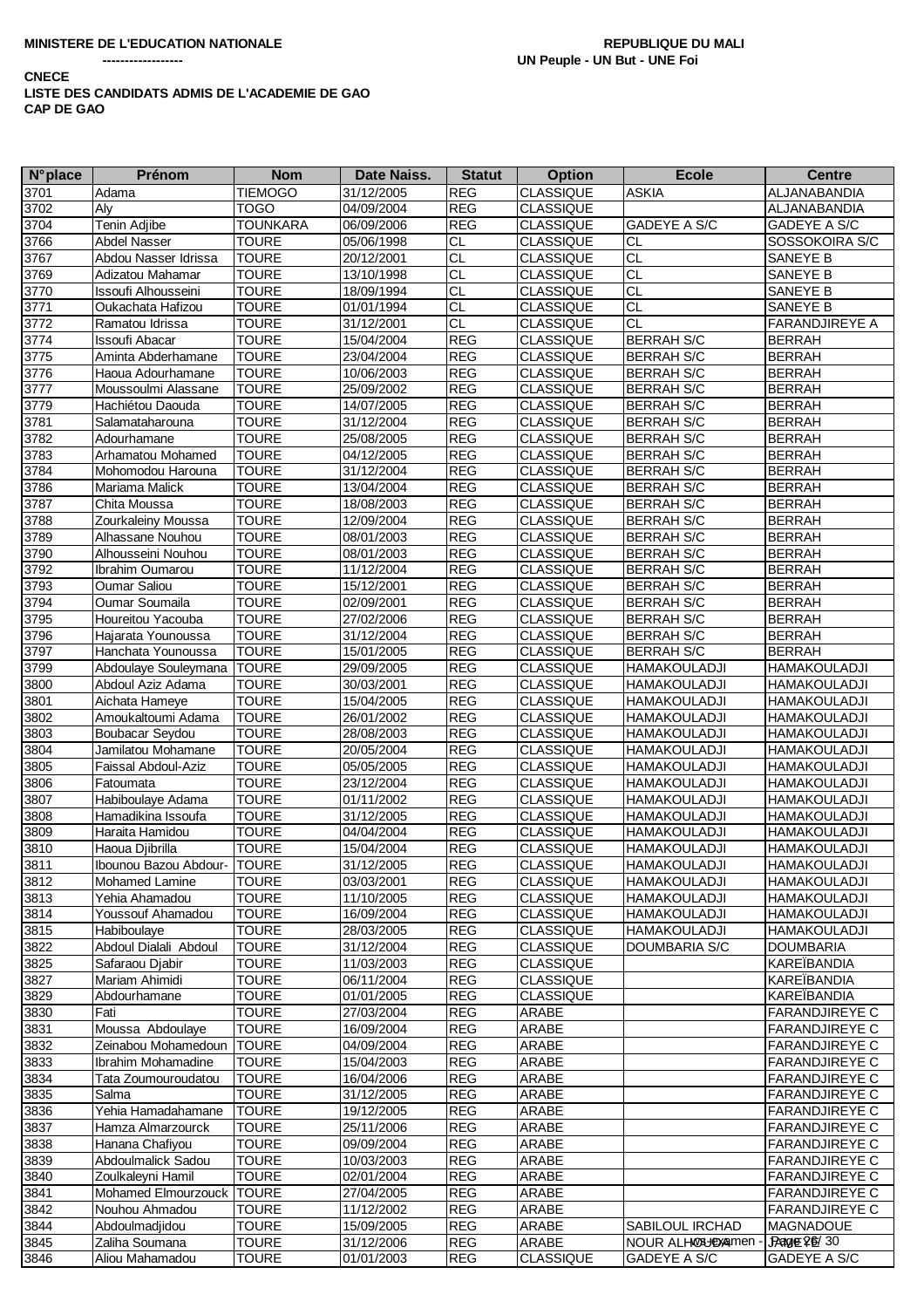| $N^{\circ}$ place | Prénom                | <b>Nom</b>   | Date Naiss. | <b>Statut</b> | <b>Option</b>    | <b>Ecole</b>   | <b>Centre</b>       |
|-------------------|-----------------------|--------------|-------------|---------------|------------------|----------------|---------------------|
| 3847              | Aboubacar Chafiou     | <b>TOURE</b> | 17/11/2005  | <b>REG</b>    | <b>CLASSIQUE</b> | GADEYE A S/C   | <b>GADEYE A S/C</b> |
| 3848              | Ahamadou              | <b>TOURE</b> | 28/10/2003  | <b>REG</b>    | <b>CLASSIQUE</b> | GADEYE A S/C   | GADEYE A S/C        |
| 3849              | Aminta                | <b>TOURE</b> | 05/04/2000  | <b>REG</b>    | <b>CLASSIQUE</b> | GADEYE A S/C   | GADEYE A S/C        |
| 3851              | Arhamatou             | <b>TOURE</b> | 23/11/2004  | <b>REG</b>    | <b>CLASSIQUE</b> | GADEYE A S/C   | GADEYE A S/C        |
| 3852              | Assietou Mohomodou    | <b>TOURE</b> | 08/05/2002  | <b>REG</b>    | <b>CLASSIQUE</b> | GADEYE A S/C   | GADEYE A S/C        |
| 3854              | Hadeye Agaissa        | <b>TOURE</b> | 25/06/2004  | <b>REG</b>    | <b>CLASSIQUE</b> | GADEYE A S/C   | GADEYE A S/C        |
| 3855              | Hadija Abdoul Aziz    | <b>TOURE</b> | 05/04/2003  | <b>REG</b>    | <b>CLASSIQUE</b> | GADEYE A S/C   | GADEYE A S/C        |
| 3857              | Mahamadou Alassane    | <b>TOURE</b> | 05/05/2001  | REG           | <b>CLASSIQUE</b> | GADEYE A S/C   | GADEYE A S/C        |
| 3859              | <b>Moulaye Idriss</b> | <b>TOURE</b> | 31/10/2005  | <b>REG</b>    | <b>CLASSIQUE</b> | GADEYE A S/C   | GADEYE A S/C        |
| 3861              | Ousmane Nouhoum       | <b>TOURE</b> | 14/05/2005  | <b>REG</b>    | <b>CLASSIQUE</b> | GADEYE A S/C   | GADEYE A S/C        |
| 3864              | Sidi Elmoctar         | <b>TOURE</b> | 08/01/2002  | <b>REG</b>    | <b>CLASSIQUE</b> | GADEYE A S/C   | GADEYE A S/C        |
| 3865              | Yacouba Ousmane       | <b>TOURE</b> | 13/04/2005  | <b>REG</b>    | <b>CLASSIQUE</b> | GADEYE A S/C   | GADEYE A S/C        |
| 3866              | Zoubeirou Adama       | <b>TOURE</b> | 31/10/2003  | <b>REG</b>    | <b>CLASSIQUE</b> | GADEYE A S/C   | GADEYE A S/C        |
| 3867              | Azahara Dite Aja      | <b>TOURE</b> | 16/01/2006  | <b>REG</b>    | <b>CLASSIQUE</b> | GADEYE A S/C   | GADEYE A S/C        |
| 3868              | Fatoumata Elmoctar    | <b>TOURE</b> | 04/05/2004  | <b>REG</b>    | <b>CLASSIQUE</b> |                | <b>BOULGOUNDIE</b>  |
| 3869              | Harairata             | <b>TOURE</b> | 20/09/2003  | <b>REG</b>    | <b>CLASSIQUE</b> |                | <b>BOULGOUNDIE</b>  |
| 3870              | Aicha Abdoul Aziz     | <b>TOURE</b> | 11/03/2006  | <b>REG</b>    | <b>CLASSIQUE</b> |                | <b>BOULGOUNDIE</b>  |
| 3871              | Cheitou Abdrahmane    | <b>TOURE</b> | 31/12/2003  | <b>REG</b>    | <b>CLASSIQUE</b> |                | <b>BOULGOUNDIE</b>  |
| 3872              | Ibrahim Bonzai        | <b>TOURE</b> | 01/04/2001  | <b>REG</b>    | <b>CLASSIQUE</b> |                | <b>BOULGOUNDIE</b>  |
| 3873              | Bessouma Boubacar     | <b>TOURE</b> | 21/11/2004  | <b>REG</b>    | <b>CLASSIQUE</b> |                | <b>BOULGOUNDIE</b>  |
| 3874              | Rouckiya Hamidou      | <b>TOURE</b> | 13/10/2003  | <b>REG</b>    | <b>CLASSIQUE</b> |                | <b>BOULGOUNDIE</b>  |
| 3875              | Saouda Hamidou        | <b>TOURE</b> | 19/07/2002  | <b>REG</b>    | <b>CLASSIQUE</b> |                | <b>BOULGOUNDIE</b>  |
| 3876              | <b>Issa Hamey</b>     | <b>TOURE</b> | 31/12/2002  | <b>REG</b>    | <b>CLASSIQUE</b> |                | <b>BOULGOUNDIE</b>  |
| 3877              | Noussourou Moussa     | <b>TOURE</b> | 07/11/2002  | <b>REG</b>    | <b>CLASSIQUE</b> |                | <b>BOULGOUNDIE</b>  |
| 3878              | Boubacar Nouhou       | <b>TOURE</b> | 08/06/2004  | <b>REG</b>    | <b>CLASSIQUE</b> |                | <b>BOULGOUNDIE</b>  |
| 3879              | Salamata Seydou       | <b>TOURE</b> | 26/04/2005  | <b>REG</b>    | <b>CLASSIQUE</b> |                | <b>BOULGOUNDIE</b>  |
| 3880              | Yamina Seydou         | <b>TOURE</b> | 23/11/2003  | <b>REG</b>    | <b>CLASSIQUE</b> |                | <b>BOULGOUNDIE</b>  |
| 3881              | Amadou Youssoufa      | <b>TOURE</b> | 25/02/2003  | <b>REG</b>    | <b>CLASSIQUE</b> |                | Boulgoundie         |
| 3882              | Salamata Youssoufi    | <b>TOURE</b> | 05/03/2004  | <b>REG</b>    | <b>CLASSIQUE</b> |                | <b>BOULGOUNDIE</b>  |
| 3884              | Abdou Samadou         | <b>TOURE</b> | 26/04/2005  | <b>REG</b>    | <b>CLASSIQUE</b> |                | FARANDJIREYE A      |
| 3886              | Fatoumata Ibrahim     | <b>TOURE</b> | 20/05/2002  | <b>REG</b>    | <b>CLASSIQUE</b> |                | FARANDJIREYE A      |
| 3892              | Halimatou             | <b>TOURE</b> | 15/11/2007  | <b>REG</b>    | ARABE            | SOULLAMOU      | FARANDJIREYE C      |
| 3893              | Arhamatou             | <b>TOURE</b> | 18/09/2005  | REG           | <b>ARABE</b>     | SOULLAMOU      | FARANDJIREYE C      |
| 3894              | Hadi Oumar            | <b>TOURE</b> | 17/01/2004  | <b>REG</b>    | <b>CLASSIQUE</b> | CHATEAU S/C    | <b>CHATEAU S/C</b>  |
| 3898              | Oumar Abdou           | <b>TOURE</b> | 19/04/2003  | <b>REG</b>    | <b>CLASSIQUE</b> | CHATEAU S/C    | CHATEAU S/C         |
| 3899              | Arhamatou             | <b>TOURE</b> | 10/02/2007  | <b>REG</b>    | <b>CLASSIQUE</b> | CHATEAU S/C    | CHATEAU S/C         |
| 3900              | Aramatou Ibrahim      | <b>TOURE</b> | 10/02/2007  | <b>REG</b>    | <b>CLASSIQUE</b> | CHATEAU S/C    | CHATEAU S/C         |
| 3901              | Houdou Cheybou        | <b>TOURE</b> | 01/06/2005  | <b>REG</b>    | <b>CLASSIQUE</b> | CHATEAU S/C    | CHATEAU S/C         |
| 3902              | Zeinabou Abdoulaye    | <b>TOURE</b> | 12/02/2006  | <b>REG</b>    | <b>CLASSIQUE</b> | CHATEAU S/C    | CHATEAU S/C         |
| 3905              | Maimounatou O.        | <b>TOURE</b> | 31/12/2006  | <b>REG</b>    | <b>CLASSIQUE</b> | CHATEAU S/C    | CHATEAU S/C         |
| 3907              | Aïssata               | <b>TOURE</b> | 12/01/2005  | <b>REG</b>    | <b>CLASSIQUE</b> | CHATEAU S/C    | CHATEAU S/C         |
| 3908              | Saïdou Moussa         | <b>TOURE</b> | 23/06/2007  | <b>REG</b>    | <b>CLASSIQUE</b> | CHATEAU S/C    | CHATEAU S/C         |
| 3909              | <b>Bintou Yacouba</b> | <b>TOURE</b> | 28/03/2003  | <b>REG</b>    | <b>CLASSIQUE</b> | CHATEAU S/C    | CHATEAU S/C         |
| 3910              | Amadou Ibrahim        | <b>TOURE</b> | 10/04/2001  | <b>REG</b>    | <b>CLASSIQUE</b> | SANEYE A       | SANEYE A            |
| 3911              | Mariam                | <b>TOURE</b> | 06/03/2006  | <b>REG</b>    | <b>CLASSIQUE</b> | SANEYE A       | SANEYE A            |
| 3912              | Boubacar Zoula        | <b>TOURE</b> | 19/06/2005  | <b>REG</b>    | <b>CLASSIQUE</b> | SANEYE A       | SANEYE A            |
| 3913              | Alhassane Idrissa     | <b>TOURE</b> | 06/03/2004  | <b>REG</b>    | <b>CLASSIQUE</b> | SANEYE A       | SANEYE A            |
| 3914              | Fatoumata             | <b>TOURE</b> | 21/12/2004  | <b>REG</b>    | <b>CLASSIQUE</b> | SANEYE A       | SANEYE A            |
| 3915              | Alhousseini Idrissa   | <b>TOURE</b> | 06/03/2004  | <b>REG</b>    | <b>CLASSIQUE</b> | SANEYE A       | SANEYE A            |
| 3916              | Hamadi                | <b>TOURE</b> | 13/05/2005  | <b>REG</b>    | <b>CLASSIQUE</b> | SANEYE A       | SANEYE A            |
| 3922              | Sarata Adama          | <b>TOURE</b> | 11/10/2004  | <b>REG</b>    | <b>CLASSIQUE</b> | GADEYE B S/C   | GADEYE B S/C        |
| 3923              | Soultane Soumagailou  | <b>TOURE</b> | 13/12/2005  | <b>REG</b>    | <b>CLASSIQUE</b> | GADEYE B S/C   | GADEYE B S/C        |
| 3930              | Ibrahim Daouda        | <b>TOURE</b> | 29/04/2005  | <b>REG</b>    | <b>CLASSIQUE</b> |                | ALJANABANDIA        |
| 3931              | Fatoumata Daouda      | <b>TOURE</b> | 08/02/2006  | <b>REG</b>    | <b>CLASSIQUE</b> |                | ALJANABANDIA        |
| 3932              | Moussilim Zoubeirou   | <b>TOURE</b> | 31/12/2005  | <b>REG</b>    | <b>CLASSIQUE</b> |                | ALJANABANDIA        |
| 3934              | Cheick Oumar          | <b>TOURE</b> | 26/04/2005  | <b>REG</b>    | <b>CLASSIQUE</b> |                | DIOULA S/C          |
| 3941              | Ali Abdoulaye         | <b>TOURE</b> | 21/10/2005  | <b>REG</b>    | <b>CLASSIQUE</b> | SANEYE B       | SANEYE B            |
| 3945              | Ibrahim Mahamane      | <b>TOURE</b> | 09/09/2003  | <b>REG</b>    | <b>CLASSIQUE</b> | SANEYE B       | SANEYE B            |
| 3946              | Kadidja               | <b>TOURE</b> | 19/11/2001  | <b>REG</b>    | <b>CLASSIQUE</b> | SANEYE B       | <b>SANEYE B</b>     |
| 3949              | Sidi Mohamed          | <b>TOURE</b> | 13/01/2004  | <b>REG</b>    | <b>CLASSIQUE</b> | SANEYE B       | SANEYE B            |
| 3951              | Souleymana Amadou     | <b>TOURE</b> | 28/06/2004  | <b>REG</b>    | <b>CLASSIQUE</b> | SANEYE B       | SANEYE B            |
| 3952              | Youssouf Idrissa      | <b>TOURE</b> | 02/12/2002  | <b>REG</b>    | <b>CLASSIQUE</b> | SANEYE B       | SANEYE B            |
| 3953              | Lailla Abdourazack    | <b>TOURE</b> | 30/05/2005  | <b>REG</b>    | <b>CLASSIQUE</b> | <b>DJIDARA</b> | <b>DJIDARA</b>      |
| 3954              | Habiba Mohamed        | <b>TOURE</b> | 29/08/2005  | <b>REG</b>    | <b>CLASSIQUE</b> | <b>DJIDARA</b> | <b>DJIDARA</b>      |
| 3957              | Aboubacar             | <b>TOURE</b> | 15/10/2005  | <b>REG</b>    | <b>CLASSIQUE</b> | ws-examen      | CBBHANZ 75/60       |
| 3958              | Moussa Halid          | <b>TOURE</b> | 07/06/2004  | <b>REG</b>    | <b>CLASSIQUE</b> |                | <b>CSHIM S/C</b>    |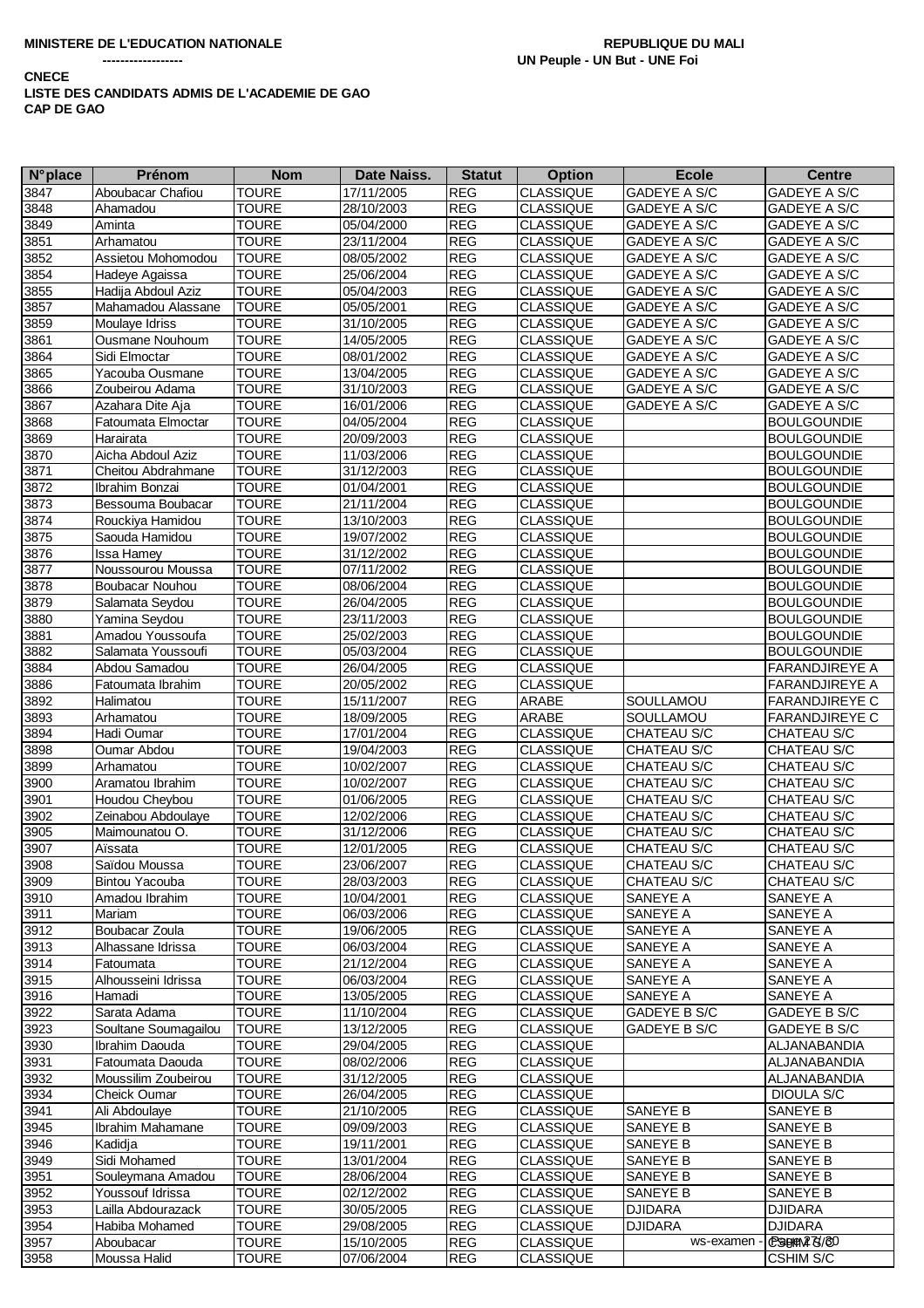| <b>N°</b> place | Prénom                 | <b>Nom</b>    | Date Naiss. | <b>Statut</b> | <b>Option</b>    | <b>Ecole</b>         | <b>Centre</b>         |
|-----------------|------------------------|---------------|-------------|---------------|------------------|----------------------|-----------------------|
| 3961            | Alassane Mohamed       | <b>TOURE</b>  | 21/07/2006  | <b>REG</b>    | <b>CLASSIQUE</b> | <b>PRIVÉE FARAN</b>  | <b>FARANDJIREYE A</b> |
| 3962            | Cheick Amar            | <b>TOURE</b>  | 10/01/2008  | REG           | <b>CLASSIQUE</b> | PRIVÉE FARAN         | FARANDJIREYE A        |
| 3963            | Hindou Zackaria        | <b>TOURE</b>  | 01/01/2005  | REG           | <b>CLASSIQUE</b> | PRIVÉE FARAN         | <b>FARANDJIREYE A</b> |
| 3964            | Mohamed Nouhoum        | <b>TOURE</b>  | 14/08/2006  | REG           | <b>CLASSIQUE</b> | PRIVÉE FARAN         | FARANDJIREYE A        |
| 3965            | Mouna                  | <b>TOURE</b>  | 25/12/2004  | REG           | <b>CLASSIQUE</b> | <b>PRIVÉE FARAN</b>  | FARANDJIREYE A        |
| 3974            | Aminata Djibrilla      | <b>TOURE</b>  | 31/12/2004  | <b>REG</b>    | <b>CLASSIQUE</b> |                      | SOSSOKOIRA S/C        |
| 3984            | Bouchira Dite Anna     | <b>TOURE</b>  | 22/10/2001  | <b>REG</b>    | <b>CLASSIQUE</b> | <b>CSHIM</b>         | <b>CSHIM S/C</b>      |
| 3985            | Fatoumata Hamidou      | <b>TOURE</b>  | 15/10/2004  | REG           | <b>CLASSIQUE</b> |                      | <b>ECSG</b>           |
| 3986            | Halimatou Sadou        | <b>TOURE</b>  | 10/11/2002  | <b>REG</b>    | <b>CLASSIQUE</b> |                      | <b>ECSG</b>           |
| 3987            | Ibrahim Soumaila       | <b>TOURE</b>  | 20/07/2005  | REG           | <b>CLASSIQUE</b> |                      | <b>ECSG</b>           |
| 3988            | Aminata                | <b>TOURE</b>  | 13/06/2003  | REG           | <b>CLASSIQUE</b> |                      | <b>ECSG</b>           |
| 3989            | Ahamadou Seydou        | <b>TOURE</b>  | 02/01/2006  | <b>REG</b>    | <b>CLASSIQUE</b> |                      | <b>ECSG</b>           |
| 3990            | Youba Hairalla         | <b>TOURE</b>  | 14/03/2006  | REG           | <b>CLASSIQUE</b> |                      | <b>ECSG</b>           |
| 3991            | Safiatou               | <b>TOURE</b>  | 25/01/2006  | REG           | <b>CLASSIQUE</b> |                      | <b>ECSG</b>           |
| 3992            | Sidi Abdallah          | TOURE         | 18/10/2003  | <b>REG</b>    | <b>CLASSIQUE</b> |                      | <b>ECSG</b>           |
| 3993            | Moussa                 | <b>TOURE</b>  | 17/05/2002  | <b>REG</b>    | <b>CLASSIQUE</b> |                      | <b>ECSG</b>           |
| 3994            | Adizatou               | <b>TOURE</b>  | 28/04/2004  | REG           | <b>CLASSIQUE</b> |                      | <b>ECSG</b>           |
| 3995            | Attaher Abdourhamane   | <b>TOURE</b>  | 11/11/2003  | <b>REG</b>    | CLASSIQUE        |                      | <b>ECSG</b>           |
| 3996            | Agaichatane Daouda     | <b>TOURE</b>  | 13/08/2004  | <b>REG</b>    | <b>CLASSIQUE</b> | <b>NAATA</b>         | <b>CSHIM S/C</b>      |
| 3997            | Arhamatou Abdoulaye    | <b>TOURE</b>  | 23/08/2004  | <b>REG</b>    | <b>CLASSIQUE</b> | <b>NAATA</b>         | CSHIM S/C             |
| 3998            | Fatoumata              | <b>TOURE</b>  | 22/06/2005  | <b>REG</b>    | <b>CLASSIQUE</b> | <b>NAATA</b>         | CSHIM S/C             |
| 3999            | Maimouna               | <b>TOURE</b>  | 11/09/2006  | REG           | <b>CLASSIQUE</b> | <b>NAATA</b>         | CSHIM S/C             |
| 4000            | <b>Bibata Alassane</b> | <b>TOURE</b>  | 25/06/2004  | REG           | <b>CLASSIQUE</b> | <b>ASKIA</b>         | ALJANABANDIA          |
| 4001            | Sounata Ibrahim        | <b>TOURE</b>  | 08/11/2005  | <b>REG</b>    | <b>CLASSIQUE</b> | <b>ASKIA</b>         | ALJANABANDIA          |
| 4002            | Dajilatou Sadou        | <b>TOURE</b>  | 30/09/2004  | <b>REG</b>    | <b>CLASSIQUE</b> | <b>ASKIA</b>         | <b>ALJANABANDIA</b>   |
| 4003            | Maimounatou Sadou      | <b>TOURE</b>  | 25/10/2004  | <b>REG</b>    | <b>CLASSIQUE</b> | <b>ASKIA</b>         | ALJANABANDIA          |
| 4004            | Adama Boubacar         | <b>TOURE</b>  | 02/11/2003  | <b>REG</b>    | <b>CLASSIQUE</b> | <b>ASKIA</b>         | ALJANABANDIA          |
| 4005            | Maimouna Ousmane       | <b>TOURE</b>  | 15/09/2003  | <b>REG</b>    | <b>CLASSIQUE</b> | <b>ASKIA</b>         | ALJANABANDIA          |
| 4006            | Aïssata                | <b>TOURE</b>  | 13/08/2007  | <b>REG</b>    | <b>CLASSIQUE</b> | <b>ASKIA</b>         | ALJANABANDIA          |
| 4007            | Soumeyla               | <b>TOURE</b>  | 06/01/2007  | <b>REG</b>    | <b>CLASSIQUE</b> | <b>ASKIA</b>         | ALJANABANDIA          |
| 4008            | Abdoulaziz Adama       | <b>TOURE</b>  | 13/02/2003  | <b>REG</b>    | <b>CLASSIQUE</b> | <b>KADJI S/C</b>     | <b>KADJI</b>          |
| 4009            | Oumar Mahamatou        | <b>TOURE</b>  | 25/03/2004  | <b>REG</b>    | <b>CLASSIQUE</b> |                      | KADJI                 |
| 4010            | Abdoul-Karim           | <b>TOURE</b>  | 11/05/2004  | <b>REG</b>    | <b>CLASSIQUE</b> | KOIMA S/C            | <b>KOIMA</b>          |
| 4011            | Faîcal Illiassou       | <b>TOURE</b>  | 09/03/2002  | <b>REG</b>    | <b>CLASSIQUE</b> | KOIMA S/C            | <b>KOIMA</b>          |
| 4012            | Soultane Zourkaleini   | <b>TOURE</b>  | 05/09/2004  | <b>REG</b>    | <b>CLASSIQUE</b> | KOIMA S/C            | <b>KOIMA</b>          |
| 4013            | Ali Boubacar           | <b>TOURE</b>  | 20/07/2004  | <b>REG</b>    | <b>CLASSIQUE</b> | GOROM-GOROM S/C      | GOROM-GOROM           |
| 4014            | Fadi                   | <b>TOURE</b>  | 09/03/2000  | <b>REG</b>    | <b>CLASSIQUE</b> | GOROM-GOROM S/C      | GOROM-GOROM           |
| 4015            | Maiyata Ahamadou       | <b>TOURE</b>  | 12/05/2003  | REG           | <b>CLASSIQUE</b> | GOROM-GOROM S/C      | <b>GOROM-GOROM</b>    |
| 4016            | Adizatou Seydou        | <b>TOURE</b>  | 02/05/2001  | REG           | <b>CLASSIQUE</b> | THIRISSORO S/C       | <b>THIRISSORO</b>     |
| 4017            | Aminta Abdourhamane    | <b>TOURE</b>  | 08/02/2003  | <b>REG</b>    | <b>CLASSIQUE</b> | THIRISSORO S/C       | <b>THIRISSORO</b>     |
| 4018            | <b>Bibata Boubacar</b> | <b>TOURE</b>  | 10/01/2002  | REG           | <b>CLASSIQUE</b> | THIRISSORO S/C       | <b>THIRISSORO</b>     |
| 4020            | Minkeila Attaher       | <b>TOURE</b>  | 28/12/2002  | <b>REG</b>    | CLASSIQUE        | THIRISSORO S/C       | <b>THIRISSORO</b>     |
| 4024            | Arhamatou Seydou       | <b>TOURE</b>  | 18/02/2004  | <b>REG</b>    | <b>CLASSIQUE</b> | THIRISSORO S/C       | <b>THIRISSORO</b>     |
| 4025            | Soumahou               | <b>TOURE</b>  | 23/11/2004  | <b>REG</b>    | <b>CLASSIQUE</b> | THIRISSORO S/C       | <b>THIRISSORO</b>     |
| 4026            | Halimatou Almahadi     | <b>TOURE</b>  | 25/08/2003  | <b>REG</b>    | <b>CLASSIQUE</b> | THIRISSORO S/C       | <b>THIRISSORO</b>     |
| 4029            | Yahia Abdou            | <b>TOURE</b>  | 11/03/2003  | <b>REG</b>    | <b>CLASSIQUE</b> | <b>BAGOUNDIE S/C</b> | <b>BAGOUNDIE</b>      |
| 4030            | Zaliha Aliou           | <b>TOURE</b>  | 07/05/2005  | <b>REG</b>    | <b>CLASSIQUE</b> | <b>BAGOUNDIE S/C</b> | <b>BAGOUNDIE</b>      |
| 4031            | Mohomodou Halidou      | <b>TOURE</b>  | 20/05/2005  | <b>REG</b>    | <b>CLASSIQUE</b> | <b>BAGOUNDIE S/C</b> | <b>BAGOUNDIE</b>      |
| 4032            | Aminata Harouna        | <b>TOURE</b>  | 21/11/2005  | <b>REG</b>    | <b>CLASSIQUE</b> | <b>BAGOUNDIE S/C</b> | <b>BAGOUNDIE</b>      |
| 4034            | Aboubacar Ibrahim      | <b>TOURE</b>  | 11/08/2006  | <b>REG</b>    | <b>CLASSIQUE</b> | <b>BAGOUNDIE S/C</b> | <b>BAGOUNDIE</b>      |
| 4035            | Aliou Ibrahim          | <b>TOURE</b>  | 01/04/2001  | <b>REG</b>    | <b>CLASSIQUE</b> | <b>BAGOUNDIE S/C</b> | <b>BAGOUNDIE</b>      |
| 4036            | Zeinaba Ibrahim        | <b>TOURE</b>  | 31/03/2002  | <b>REG</b>    | <b>CLASSIQUE</b> | <b>BAGOUNDIE S/C</b> | <b>BAGOUNDIE</b>      |
| 4038            | Boubacar Seydou        | <b>TOURE</b>  | 14/11/2004  | <b>REG</b>    | ARABE            |                      | <b>BAGOUNDIE</b>      |
| 4040            | Fatoumata Abdoul Aziz  | <b>TOURE</b>  | 21/10/2005  | <b>REG</b>    | <b>CLASSIQUE</b> |                      | <b>CSHIM S/C</b>      |
| 4041            | Inamoye                | <b>TOURE</b>  | 15/03/1996  | <b>CL</b>     | <b>CLASSIQUE</b> | <b>CL</b>            | SANEYE B              |
| 4050            | Aminata                | <b>TRAORE</b> | 27/11/2004  | CL            | <b>CLASSIQUE</b> | <b>CL</b>            | CHATEAU S/C           |
|                 | Hody                   | <b>TRAORE</b> | 26/05/1992  | <b>CL</b>     | <b>CLASSIQUE</b> | <b>CL</b>            | ALJANABANDIA          |
| 4051<br>4053    | Hajarata Aboubacar     | <b>TRAORE</b> | 06/05/2003  | REG           | <b>CLASSIQUE</b> |                      | <b>BOULGOUNDIE</b>    |
|                 |                        | <b>TRAORE</b> |             | REG           |                  |                      | <b>FARANDJIREYE A</b> |
| 4054            | Adama                  |               | 23/05/2004  |               | <b>CLASSIQUE</b> |                      |                       |
| 4055            | <b>Bakary Issouf</b>   | <b>TRAORE</b> | 09/01/2004  | <b>REG</b>    | <b>CLASSIQUE</b> |                      | <b>FARANDJIREYE A</b> |
| 4056            | Fanta                  | <b>TRAORE</b> | 09/06/2006  | <b>REG</b>    | <b>CLASSIQUE</b> |                      | <b>FARANDJIREYE A</b> |
| 4057            | Hassane Wahab          | <b>TRAORE</b> | 11/11/2003  | REG           | <b>CLASSIQUE</b> |                      | <b>FARANDJIREYE A</b> |
| 4058            | Ramatou                | <b>TRAORE</b> | 10/09/2002  | <b>REG</b>    | <b>CLASSIQUE</b> | <b>CHATEAU S/C</b>   | CHATEAU S/C           |
| 4060            | Matala Ibrahim         | <b>TRAORE</b> | 20/01/2002  | <b>REG</b>    | <b>CLASSIQUE</b> | CHATEAU S/C          | CHATEAU S/C           |
| 4061            | Sekouba                | <b>TRAORE</b> | 08/04/2002  | <b>REG</b>    | <b>CLASSIQUE</b> | SANEYE Aws-examen -  | SPANE YE/ AO          |
| 4062            | Zeinabou               | TRAORE        | 27/07/2004  | <b>REG</b>    | <b>CLASSIQUE</b> | SANEYE A             | SANEYE A              |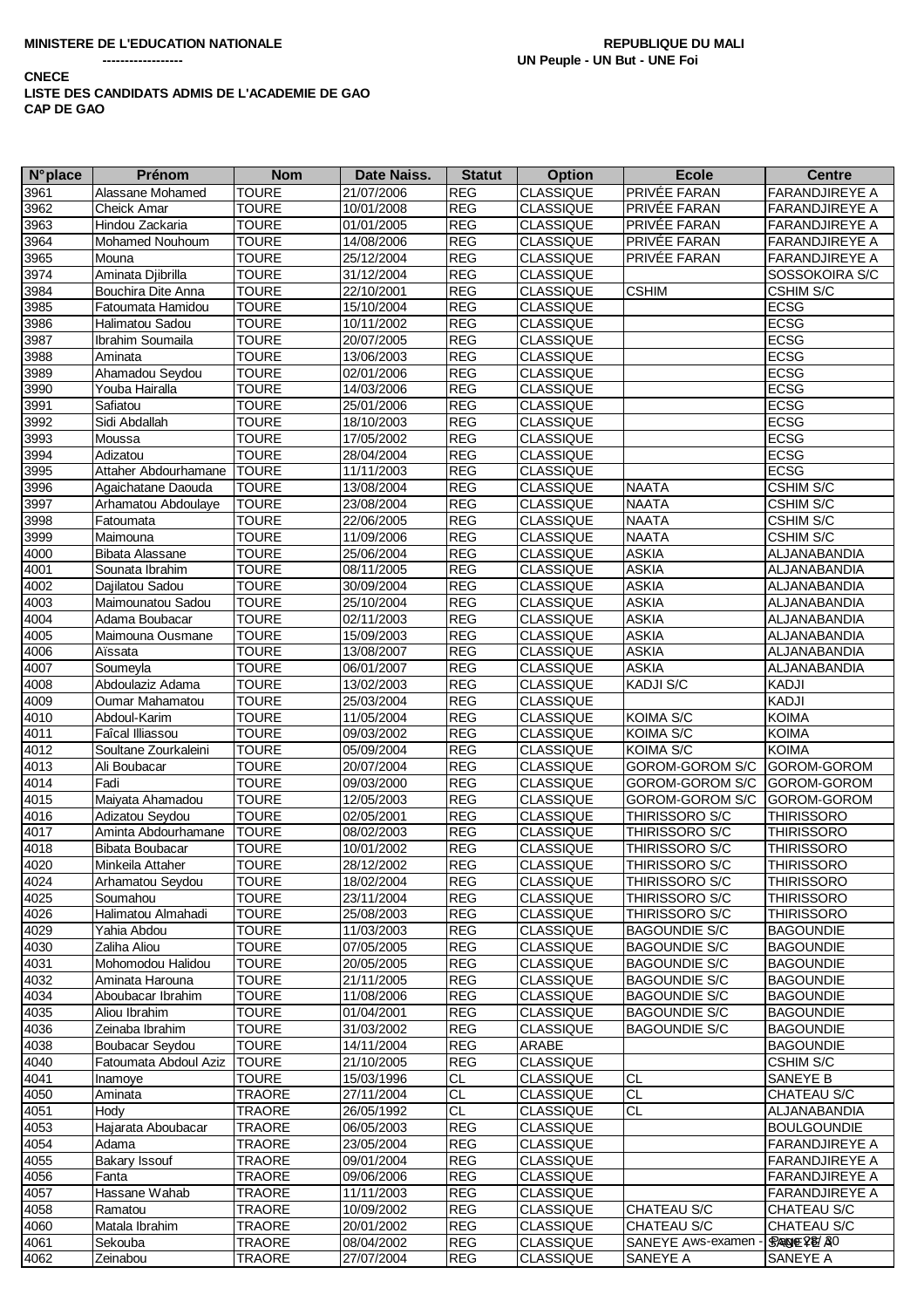| <b>N°</b> place | <b>Prénom</b>        | <b>Nom</b>     | Date Naiss. | <b>Statut</b> | <b>Option</b>    | <b>Ecole</b>         | <b>Centre</b>           |
|-----------------|----------------------|----------------|-------------|---------------|------------------|----------------------|-------------------------|
| 4065            | Kongno Seydou        | <b>TRAORE</b>  | 10/05/2004  | <b>REG</b>    | <b>CLASSIQUE</b> |                      | ALJANABANDIA            |
| 4068            | Alassane Abdoulkadri | <b>TRAORE</b>  | 23/06/2002  | <b>REG</b>    | <b>CLASSIQUE</b> | SANEYE B             | SANEYE B                |
| 4069            | Alhousseiny          | <b>TRAORE</b>  | 23/06/2002  | <b>REG</b>    | <b>CLASSIQUE</b> | SANEYE B             | SANEYE B                |
| 4070            | Oumou Moussa         | <b>TRAORE</b>  | 30/05/2004  | <b>REG</b>    | <b>CLASSIQUE</b> | SANEYE B             | SANEYE B                |
| 4075            | Kaniba               | <b>TRAORE</b>  | 06/12/2002  | <b>REG</b>    | <b>CLASSIQUE</b> |                      | <b>ECSG</b>             |
| 4076            | Faty                 | <b>TRAORE</b>  | 21/04/2006  | <b>REG</b>    | <b>CLASSIQUE</b> |                      | <b>ECSG</b>             |
| 4077            | Fatoumata            | <b>TRAORE</b>  | 05/07/2005  | <b>REG</b>    | <b>CLASSIQUE</b> |                      | <b>ECSG</b>             |
| 4078            | Hamsatou             | <b>TRAORE</b>  | 07/11/2005  | <b>REG</b>    | <b>CLASSIQUE</b> |                      | <b>ECSG</b>             |
| 4079            | Mamadou              | <b>TRAORE</b>  | 16/09/2005  | <b>REG</b>    | <b>CLASSIQUE</b> |                      | <b>ECSG</b>             |
| 4080            | Ibrahim              | <b>TRAORE</b>  | 27/04/2005  | <b>REG</b>    | <b>CLASSIQUE</b> |                      | <b>ECSG</b>             |
| 4081            | Salif                | <b>TRAORE</b>  | 01/03/2005  | <b>REG</b>    | <b>CLASSIQUE</b> | <b>NAATA</b>         | CSHIM S/C               |
| 4082            | Hamsatou             | <b>TRAORE</b>  | 17/09/2007  | <b>REG</b>    | <b>CLASSIQUE</b> | <b>ASKIA</b>         | ALJANABANDIA            |
| 4083            | Moussa               | <b>TRAORE</b>  | 31/12/2006  | REG           | <b>CLASSIQUE</b> |                      | CSHIM S/C               |
| 4084            | Viniman              | <b>TYENOU</b>  | 17/05/2003  | <b>REG</b>    | <b>CLASSIQUE</b> |                      | <b>ECSG</b>             |
| 4090            | Moussa Ag            | WARANNOU       | 05/10/2004  | <b>REG</b>    | <b>CLASSIQUE</b> |                      | ALJANABANDIA            |
| 4091            | Almidi               | <b>WARTENA</b> | 01/05/2005  | REG           | <b>CLASSIQUE</b> | GADEYE A S/C         | GADEYE A S/C            |
| 4100            | Aissata              | YACOUBA        | 11/10/2000  | <b>REG</b>    | <b>CLASSIQUE</b> | <b>GADEYE A S/C</b>  | GADEYE A S/C            |
| 4101            | Fatoumata            | YACOUBA        | 02/10/2002  | <b>REG</b>    | <b>CLASSIQUE</b> | GADEYE A S/C         | GADEYE A S/C            |
| 4102            | Alhousseini          | <b>YACOUBA</b> | 12/06/2004  | <b>REG</b>    | <b>CLASSIQUE</b> |                      | <b>BOULGOUNDIE</b>      |
| 4103            | Maimounatou          | YACOUBA        | 31/07/2004  | <b>REG</b>    | <b>CLASSIQUE</b> |                      | <b>BOULGOUNDIE</b>      |
| 4104            | Safietou             | <b>YACOUBA</b> | 20/01/2004  | <b>REG</b>    | <b>CLASSIQUE</b> |                      | <b>BOULGOUNDIE</b>      |
| 4106            | Halidou              | <b>YACOUBA</b> | 09/05/2002  | <b>REG</b>    | <b>CLASSIQUE</b> |                      | <b>FARANDJIREYE A</b>   |
| 4108            | Mohamed              | <b>YACOUBA</b> | 26/10/2004  | <b>REG</b>    | <b>ARABE</b>     | SOULLAMOU            | <b>FARANDJIREYE C</b>   |
| 4109            | Soumana              | YACOUBA        | 14/03/2003  | <b>REG</b>    | <b>CLASSIQUE</b> | CHATEAU S/C          | CHATEAU S/C             |
| 4111            | Soumaila             | YACOUBA        | 13/06/2004  | REG           | <b>CLASSIQUE</b> | SANEYE B             | SANEYE B                |
| 4112            | Maïmounatou          | YACOUBA        | 13/02/2003  | <b>REG</b>    | <b>CLASSIQUE</b> | <b>DJIDARA</b>       | <b>DJIDARA</b>          |
| 4114            | Azahara              | <b>YACOUBA</b> | 10/01/2007  | <b>REG</b>    | ARABE            |                      | <b>FARANDJIREYE C</b>   |
| 4115            | Salamata             | YACOUBA        | 16/08/2005  | <b>REG</b>    | <b>CLASSIQUE</b> | TACHARANE S/C        | <b>TACHARANE</b>        |
| 4116            | Sérina               | YACOUBA        | 30/10/2003  | <b>REG</b>    | <b>CLASSIQUE</b> | GOROM-GOROM S/C      | GOROM-GOROM             |
| 4117            | Harouna              | YACOUBA        | 13/07/2005  | <b>REG</b>    | <b>ARABE</b>     |                      | <b>BAGOUNDIE</b>        |
| 4119            | Ibrahim              | YAHIA          | 01/06/2004  | <b>REG</b>    | <b>CLASSIQUE</b> | GOROM-GOROM S/C      | GOROM-GOROM             |
| 4120            | Halimatou            | YAHIA          | 31/12/1998  | <b>REG</b>    | ARABE            |                      | <b>BAGOUNDIE</b>        |
| 4122            | Aoulata              | YAKOUBA        | 31/12/2004  | <b>REG</b>    | <b>CLASSIQUE</b> | GADEYE A S/C         | GADEYE A S/C            |
| 4123            | <b>Issouf</b>        | <b>YANA</b>    | 21/03/2004  | <b>REG</b>    | <b>CLASSIQUE</b> | <b>GADEYE A S/C</b>  | GADEYE A S/C            |
| 4126            | Fanta Bakary         | YARGA          | 09/06/2005  | <b>REG</b>    | <b>CLASSIQUE</b> |                      | <b>ECSG</b>             |
| 4137            | Mahamadou            | YATTARA        | 01/01/1980  | CL            | <b>CLASSIQUE</b> | CL                   | <b>CAMP FIRHOUM</b>     |
| 4138            | Agaichatou Moussa    | YATTARA        | 15/12/2004  | REG           | <b>CLASSIQUE</b> | GADEYE A S/C         | GADEYE A S/C            |
| 4139            | Oumou Assadou        | YATTARA        | 04/08/2005  | <b>REG</b>    | <b>CLASSIQUE</b> | GADEYE A S/C         | <b>GADEYE A S/C</b>     |
| 4140            | Samsiya              | YACOUBA        | 02/07/2005  | <b>REG</b>    | <b>CLASSIQUE</b> |                      | FARANDJIREYE A          |
| 4141            | Baba Almihidi        | YATTARA        | 31/12/2004  | <b>REG</b>    | <b>CLASSIQUE</b> |                      | FARANDJIREYE A          |
| 4143            | Abdoul Hamid         | YATTARA        | 18/07/2006  | <b>REG</b>    | <b>CLASSIQUE</b> | CHATEAU S/C          | CHATEAU S/C             |
| 4144            | Mahamed              | YATTARA        | 03/07/2005  | <b>REG</b>    | <b>CLASSIQUE</b> | CHATEAU S/C          | CHATEAU S/C             |
| 4145            | Maimouna             | YATTARA        | 27/09/2004  | <b>REG</b>    | <b>CLASSIQUE</b> | <b>CHATEAU S/C</b>   | <b>CHATEAU S/C</b>      |
| 4146            | Alhoussouna Walet    | YATTARA        | 15/06/2003  | <b>REG</b>    | <b>CLASSIQUE</b> | CHATEAU S/C          | CHATEAU S/C             |
| 4147            | Fadimata Mama        | YATTARA        | 31/12/2006  | <b>REG</b>    | <b>CLASSIQUE</b> | CHATEAU S/C          | CHATEAU S/C             |
| 4148            | Attaher              | YATTARA        | 31/12/2005  | <b>REG</b>    | <b>CLASSIQUE</b> | CHATEAU S/C          | CHATEAU S/C             |
| 4149            | Mohomodou Tadada     | YATTARA        | 22/04/2002  | <b>REG</b>    | <b>CLASSIQUE</b> | CHATEAU S/C          | CHATEAU S/C             |
| 4152            | Harouna Moussa       | YATTARA        | 19/04/2003  | <b>REG</b>    | <b>CLASSIQUE</b> |                      | ALJANABANDIA            |
| 4154            | <b>Bouchira</b>      | YATTARA        | 31/12/2003  | <b>REG</b>    | <b>CLASSIQUE</b> | SANEYE B             | SANEYE B                |
| 4155            | Mariam Moussa        | YATTARA        | 07/12/2003  | <b>REG</b>    | <b>CLASSIQUE</b> | SANEYE B             | SANEYE B                |
| 4156            | Mohamed Assaliha     | YATTARA        | 20/10/2001  | <b>REG</b>    | <b>CLASSIQUE</b> | SANEYE B             | SANEYE B                |
| 4157            | Yehia Almoustapha    | YATTARA        | 02/10/2003  | <b>REG</b>    | <b>CLASSIQUE</b> | SANEYE B             | SANEYE B                |
| 4158            | Aichata              | YATTARA        | 14/01/2006  | <b>REG</b>    | CLASSIQUE        | PRIVÉE FARAN         | FARANDJIREYE A          |
| 4166            | Nafisatou Seydou     | YATTARA        | 25/08/2005  | <b>REG</b>    | <b>ARABE</b>     |                      | FARANDJIREYE C          |
| 4167            | Cheick               | YATTARA        | 16/07/2004  | <b>REG</b>    | <b>CLASSIQUE</b> |                      | <b>ECSG</b>             |
| 4168            | Seima Kabalta        | YATTARA        | 07/07/2004  | <b>REG</b>    | <b>CLASSIQUE</b> |                      | <b>ECSG</b>             |
| 4169            | Ahmadou Mahamane     | YATTARA        | 04/05/2002  | <b>REG</b>    | <b>CLASSIQUE</b> | <b>BAGOUNDIE S/C</b> | <b>BAGOUNDIE</b>        |
| 4178            | Abdourhamane         | <b>YEHIA</b>   | 15/03/2006  | <b>REG</b>    | ARABE            |                      | <b>KAREIBANDIA</b>      |
| 4179            | Aliou                | <b>YEHIA</b>   | 01/01/2003  | <b>REG</b>    | <b>CLASSIQUE</b> | <b>BERRAH S/C</b>    | <b>BERRAH</b>           |
| 4181            | Aboubacar            | <b>YEHIA</b>   | 16/11/2003  | <b>REG</b>    | <b>ARABE</b>     |                      | <b>FARANDJIREYE C</b>   |
| 4182            | Salamata Nouhou      | YEHIA          | 18/05/2003  | <b>REG</b>    | <b>CLASSIQUE</b> | <b>BAGOUNDIE S/C</b> | <b>BAGOUNDIE</b>        |
| 4184            | Halimatou            | <b>YEHIA</b>   | 25/12/2003  | <b>REG</b>    | <b>CLASSIQUE</b> | <b>DJIDARA</b>       | <b>DJIDARA</b>          |
| 4185            | Habiboulaye          | YEHIA DICKO    | 28/02/2004  | <b>REG</b>    | <b>CLASSIQUE</b> |                      | ALJANABANDIA            |
| 4192            | Alhanafo             | <b>YEHIYA</b>  | 16/12/2000  | <b>REG</b>    | <b>CLASSIQUE</b> |                      | <b>BOULGOUNDIE</b>      |
| 4193            | Ichata               | YEHIYA         | 12/05/2000  | <b>REG</b>    | <b>CLASSIQUE</b> | ws-examen            | <b>BROOKLOGO SONDIE</b> |
| 4194            | Abdou Nour Ag        | YEHIYA         | 31/12/2006  | <b>REG</b>    | <b>CLASSIQUE</b> | CHATEAU S/C          | CHATEAU S/C             |